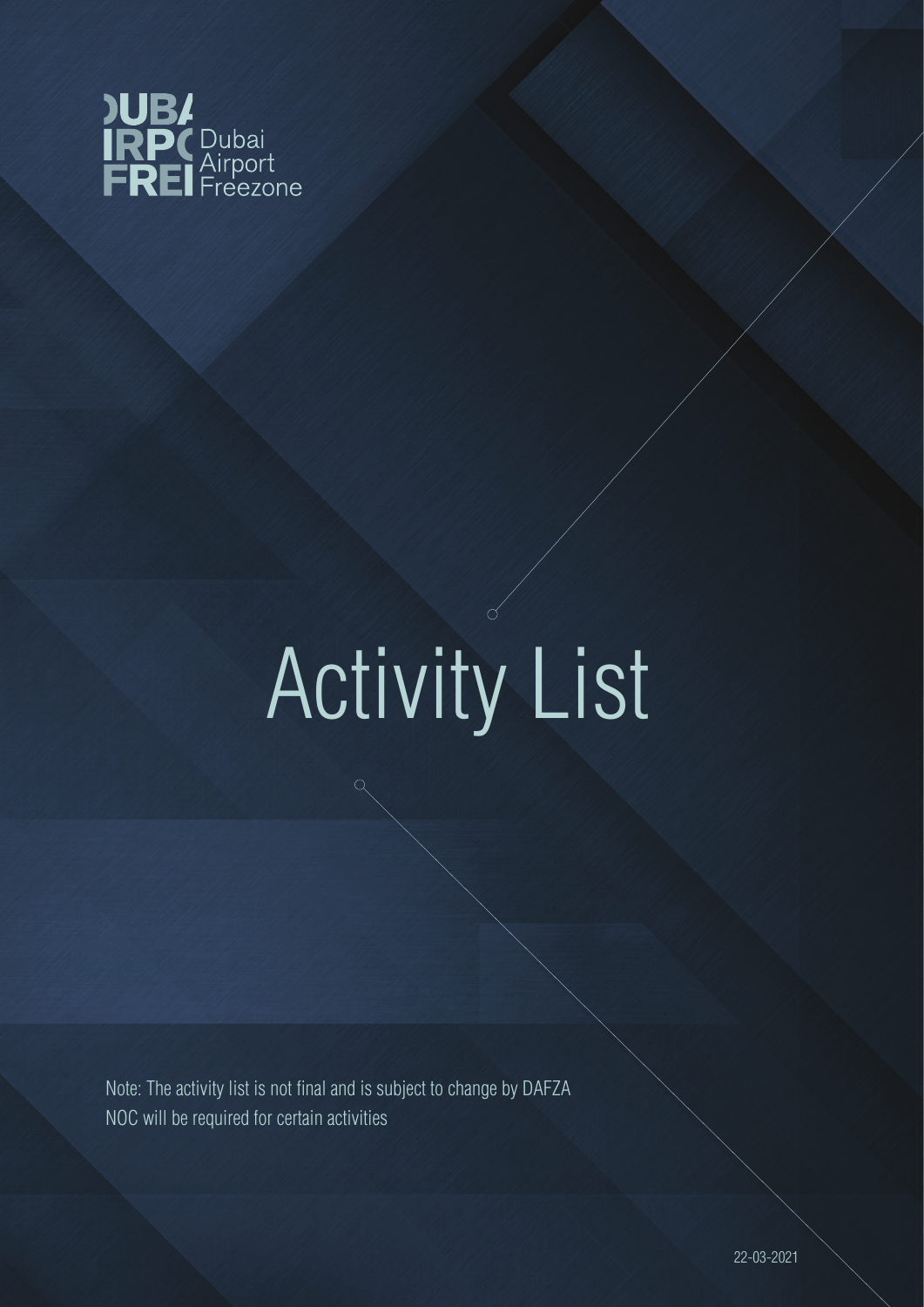

| <b>Industry Group</b><br>Code | <b>Industry Group</b> | <b>Activity Code</b> | <b>Activity Name (English)</b>                                                                                         | <b>Activity Name (Arabic)</b>                                                                               | License Type |
|-------------------------------|-----------------------|----------------------|------------------------------------------------------------------------------------------------------------------------|-------------------------------------------------------------------------------------------------------------|--------------|
|                               |                       | 0620-006             | Natural gas well maintenance                                                                                           | صيانة آبار الفاز الطبيعى                                                                                    |              |
|                               |                       | 0910-002             | Oil & Gas Technology Marketing                                                                                         | تسويق تكنولوجيا النفط والغاز                                                                                |              |
|                               |                       | 0910-003             | Oil & Natural Gas Exploration Consultancies                                                                            | استشارات البحث والتنقيب عن البترول والغاز الطبيعى                                                           |              |
|                               |                       | 0910-005             | Oil and gas field fire fighting services                                                                               | خدمات إطفاء حقول النفط والغاز                                                                               |              |
|                               |                       | 0910-006             | Fuel supply services                                                                                                   | تعهدات تموين بالوقود والمحروقات                                                                             |              |
| $\overline{B}$                | Mining & Quarrying    | 0910-007             | Drilling and redrilling services abroad                                                                                | خدمات الحفر وأعاده الحفر خارج الدولة                                                                        | Service      |
|                               |                       | 0910-018             | Onshore & Offshore oil & gas fields services                                                                           | خدمات حقول ومنشأت النفط والغاز البرية والبحرية                                                              |              |
|                               |                       | 0910-101             | Repairing Oil & Natural Gas Well Equipment Abroad                                                                      | إصلاح معدات آبار النفط والغاز الطبيعي خارج الدولة                                                           |              |
|                               |                       | 0910-102             | Oil and gas well drilling & Development abroad                                                                         | حفر آبار النفط والغاز وتطويرها في الخارج                                                                    |              |
|                               |                       | 0990-001             | Support services required for mining activities                                                                        | خدمات الدعم اللازمة لأنشطة التعدين                                                                          |              |
|                               |                       | 1010-002             | Processing of fresh, chilled or frozen meat, in carcasses                                                              | معالجة اللحوم الطازجة أو المبردة أو المجمدة كذبائح                                                          |              |
|                               |                       | 1010-003             | Processing of fresh, chilled or frozen meat, in cuts                                                                   | معالجة اللحوم الطازجة أو المبردة أو المجمدة ، المقطعة                                                       |              |
|                               |                       | 1010-004             | Processing of fresh, chilled or frozen meat, in individual<br>portions                                                 | معالجة اللحوم الطازجة أو المبردة أو المجمدة ، في أجزاء<br>فردنة                                             |              |
|                               |                       | 1010-005             | Processing of dried, salted or smoked meat                                                                             | معالجة اللحوم المجففة أو المملحة أو المدخنة                                                                 |              |
|                               |                       | 1010-006             | Production of artificial food (using 3D printing or other<br>methods)                                                  | إنتاج الغذاء الصناعي (باستخدام الطباعة ثلاثية الأبعاد أو<br>طرق أخرى)                                       |              |
|                               |                       | 1010-007             | Production of other meat products                                                                                      | إنتاج منتجات اللحوم الأخرى                                                                                  |              |
|                               |                       | 1010-008             | Processing of hides and skins originating from<br>slaughterhouses, including fellmongery                               | معالجة الجلود الخام الناشئة عن المسالخ ، بما في ذلك<br>جز الصوف عنها                                        |              |
|                               |                       | 1010-009             | Rendering of lard and other edible fats of animal origin                                                               | استخلاص شحم الخنزير والدهون الصالحة للأكل من أصل<br>حيوانى                                                  |              |
|                               |                       | 1010-010             | Processing of animal offal                                                                                             | معالجة فضلات الحيوانات                                                                                      |              |
| $\mathbf C$                   | Manufacturing         | 1010-011             | Processing of pulled wool                                                                                              | معالجة الصوف المسحوب                                                                                        | Industrial   |
|                               |                       | 1010-012             | Processing of feathers and down                                                                                        | معالجة الريش والزغب                                                                                         |              |
|                               |                       | 1020-001             | Preparation and preservation of fish, crustaceans and<br>molluscs                                                      | تحضير وحفظ الأسماك والقشريات والرخويات:                                                                     |              |
|                               |                       | 1020-002             | Processing of fish, crustacean and mollusc products                                                                    | تجهيز الأسماك والقشريات ومنتجات الرخويات                                                                    |              |
|                               |                       | 1020-003             | Fish & Seafood Processing Vessels                                                                                      | تصنيع وتحهيز الأسماك على السفن المتخصصةا                                                                    |              |
|                               |                       | 1020-004             | Production of meals and solubles from fish and other<br>aquatic animals unfit for human consumption                    | إنتاج مساحيق الأعلاف والمواد المتحللة من الأسماك<br>والحيوانات المائية الأخرى غير الصالحة للاستهلاك البشرى  |              |
|                               |                       | 1020-005             | Production of fishmeal for human consumption or animal<br>feed                                                         | إنتاج مسحوق السمك للاستهلاك البشرى أو العلف<br>الحيوانى                                                     |              |
|                               |                       | 1020-006             | Processing of seaweed                                                                                                  | معالجة الأعشاب البحرية                                                                                      |              |
|                               |                       | 1030-001             | Manufacture of food consisting chiefly of fruit or<br>vegetables, except ready-made dishes in frozen or<br>canned form | صناعة الأغذية المكونة أساسًا من الفاكهة أو الخضراوات ،<br>باستثناء الأطباق الجاهزة، في أشكال مجمدة أو معلبة |              |
|                               |                       | 1030-002             | Preserving of fruit, nuts or vegetables: freezing, drying,<br>immersing in oil or in vinegar, canning etc.             | حفظ الفاكهة أو المكسرات أو الخضروات: التجميد ،<br>التجفيف ، الغمر في الزيت أو الخل ، التعليب ، إلخ.         |              |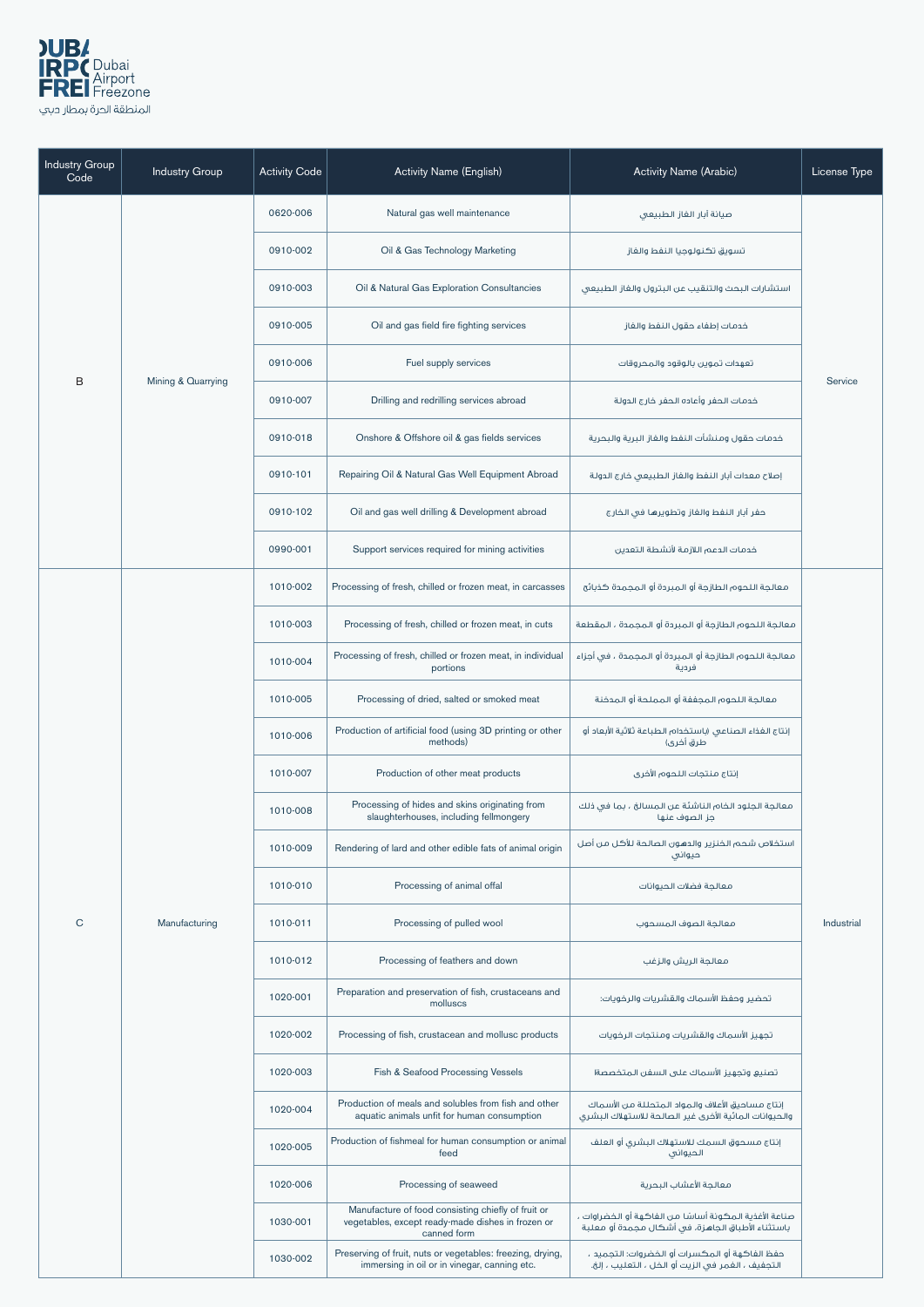

|   |               | 1030-003 | Manufacture of fruit or vegetable food products                                                     | تصنيع المنتحات الغذائية من الفاكهة أو الخضار                                                                    |            |
|---|---------------|----------|-----------------------------------------------------------------------------------------------------|-----------------------------------------------------------------------------------------------------------------|------------|
|   |               | 1030-004 | Manufacture of fruit or vegetable juices                                                            | تصنيع عصائر الفاكهة أو الخضار                                                                                   |            |
|   |               | 1030-005 | Manufacture of jams, marmalades and table jellies                                                   | تصنيع المربي ، مربي البرتقال وجيلي المائدة                                                                      |            |
|   |               | 1030-006 | Processing and preserving of potatoes                                                               | معالجة وحفظ البطاطا                                                                                             |            |
|   |               | 1030-007 | Roasting of nuts                                                                                    | تحميص المكسرات                                                                                                  |            |
|   |               | 1030-008 | Manufacture of nut foods and pastes                                                                 | تصنيع أغذية ومعاجين المكسرات                                                                                    |            |
|   |               | 1030-009 | Industrial peeling of potatoes                                                                      | التقشير الصناعي للبطاطا                                                                                         |            |
|   |               | 1030-010 | Production of concentrates from fresh fruits and<br>vegetables                                      | إنتاج المركزات من الفواكه والخضروات الطازجة                                                                     |            |
|   |               | 1030-011 | Manufacture of perishable prepared foods of fruit and<br>vegetables                                 | تصنيع الأطعمة الجاهزة المحضرة من الفاكهة والخضراوات                                                             |            |
|   |               | 1040-001 | Manufacture of crude vegetable oils                                                                 | تصنيع الزيوت النباتية الخام                                                                                     |            |
|   |               | 1040-002 | Manufacture of non-defatted flour or meal of oilseeds, oil<br>nuts or oil kernels                   | تصنيع الوجبات أوالدقيق الزيتي من المكسرات الزيتية أو<br>الأنوية الزّيت                                          |            |
|   |               | 1040-003 | Manufacture of refined vegetable oils: olive oil, soya-<br>bean oil etc.                            | تصنيع الزيوت النباتية المكررة: زيت الزيتون وزيت فول<br>الصويا وما إلى ذلك.                                      |            |
|   |               | 1040-004 | Processing of vegetable oils: blowing, boiling,<br>dehydration, hydrogenation etc.                  | معالجة الزيوت النباتية: النفخ ، الغليان ، التجفيف ، الهدرجة<br>، إلخ.                                           |            |
|   |               | 1040-005 | Manufacture of margarine                                                                            | تصنيع المارجرين                                                                                                 |            |
|   |               | 1040-006 | Manufacture of melanges and similar spreads                                                         | تصنيع الميلانش والمواد القابلة للدهن المماثلة                                                                   |            |
| C | Manufacturing | 1040-007 | Manufacture of compound cooking fats                                                                | تصنيع دهون الطبخ المركبة                                                                                        | Industrial |
|   |               | 1040-008 | Manufacture of non-edible animal oils and fats                                                      | تصنيع الزيوت والدهون الحيوانية غير الصالحة للأكل                                                                |            |
|   |               | 1040-009 | Extraction of fish and marine mammal oils                                                           | استخراج زيوت الأسماك والثدييات البحرية                                                                          |            |
|   |               | 1040-010 | Production of cotton linters, oilcakes and other residual<br>products of oil production             | إنتاج زغب القطن ،وزغب القطن المضغوط بعد عصر الزيت<br>منه وغيرها من المنتجات المتبقية من عملية استخلاص<br>الزيوت |            |
|   |               | 1050-001 | Manufacture of fresh liquid milk, pasteurized, sterilized,<br>homogenized and/or ultra heat treated | تصنيع الحليب السائل الطازج ، المبستر ، المعقم ،<br>المجانس و / أو المعالج بالحرارة العالية                      |            |
|   |               | 1050-002 | Manufacture of milk-based drinks                                                                    | صنع المشروبات المصنوعة من الحليب                                                                                |            |
|   |               | 1050-003 | Manufacture of cream from fresh liquid milk, pasteurized,<br>sterilized, homogenized                | تصنيع الكريم من الحليب السائل الطازج ، المبستر ،<br>المعقم ، المتجانس                                           |            |
|   |               |          |                                                                                                     |                                                                                                                 |            |

| 1050-004 | Manufacture of dried or concentrated milk whether or<br>not sweetened | تصنيع اللبن المجفف أو المركز سواءً كان محليٌّ أو غير<br>محليٌ       |
|----------|-----------------------------------------------------------------------|---------------------------------------------------------------------|
| 1050-005 | Manufacture of milk or cream in solid form                            | تصنيع الحليب أو الكريمة بشكل صلب                                    |
| 1050-006 | Manufacture of butter                                                 | تصنيع الزبدة                                                        |
| 1050-007 | Manufacture of yoghurt                                                | تصنيع الزبادي                                                       |
| 1050-008 | Manufacture of cheese and curd                                        | تصنيع الجبن واللبن الراثب                                           |
| 1050-009 | Manufacture of whey                                                   | تصنيع مصل اللبن                                                     |
| 1050-010 | Manufacture of casein or lactose                                      | تصنيع الكازين أو اللاكتوز                                           |
| 1050-011 | Manufacture of ice cream and other edible ice such as<br>sorbet       | تصنيع الآيس كريم وغيرها من الثلج الصالح للأكل مثل<br>الحلوى المثلحة |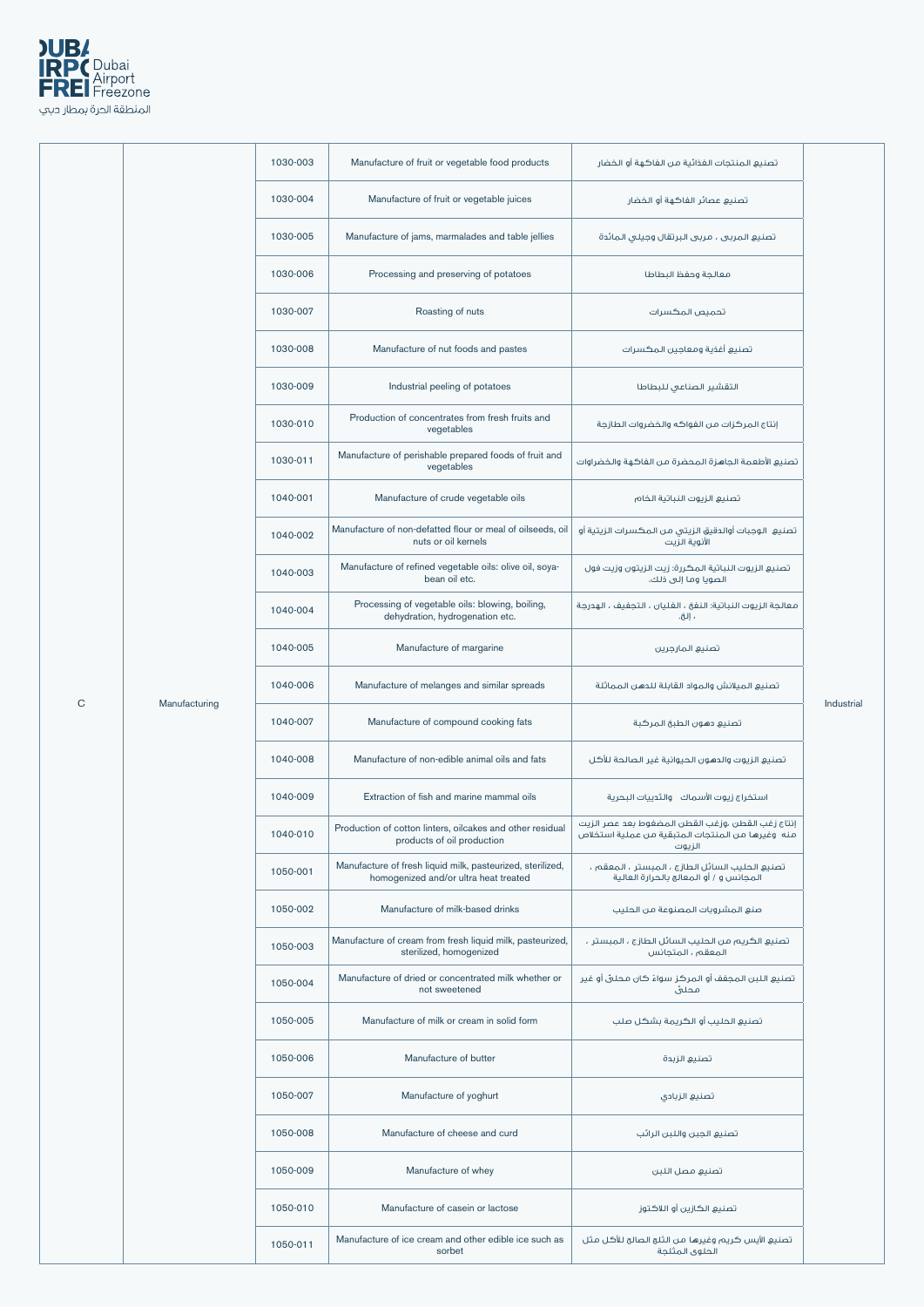

|              |                                      | 1061-001                                             | Grain milling                                                                                                    | طحن الحبوب                                                                                             |            |
|--------------|--------------------------------------|------------------------------------------------------|------------------------------------------------------------------------------------------------------------------|--------------------------------------------------------------------------------------------------------|------------|
|              |                                      | 1061-002                                             | Rice milling                                                                                                     | طحن الأرز                                                                                              |            |
|              |                                      | 1061-003                                             | Vegetable milling                                                                                                | طحن الخضر                                                                                              |            |
|              |                                      | 1061-004                                             | Manufacture of cereal breakfast foods                                                                            | تصنيع أطعمة الإفطار من الحبوب                                                                          |            |
|              |                                      | 1061-005                                             | Manufacture of flour mixes and prepared blended flour<br>and dough for bread, cakes, biscuits or pancakes        | تصنيع الخلائط المعدة من الدقيق ،والدقيق والعجين<br>المخلوط المعد للخبز أو الكعك أو البسكويت أو الفطائر |            |
|              |                                      | 1062-001                                             | Manufacture of starches from rice, potatoes, maize etc.                                                          | تصنيع النشاء من الأرز والبطاطا والذرة الخ.                                                             |            |
|              |                                      | 1062-002                                             | Wet corn milling                                                                                                 | طحن الذرة الرطبة                                                                                       |            |
|              |                                      | 1062-003                                             | Manufacture of glucose, glucose syrup, maltose, inulin<br>etc.                                                   | تصنيع الجلوكوز ، شراب الجلوكوز ، المالتوز ، الأنولين إلخ.                                              |            |
|              |                                      | 1062-004                                             | Manufacture of gluten                                                                                            | تصنيع الغلوتين                                                                                         |            |
|              |                                      | 1062-005                                             | Manufacture of tapioca and tapioca substitutes<br>prepared from starch                                           | تصنيع التابيوكا وبدائل التابيوكا المحضرة من النشاء                                                     |            |
|              |                                      | 1062-006                                             | Manufacture of corn oil                                                                                          | تصنيع زيت الذرة                                                                                        |            |
|              |                                      | 1071-001                                             | Manufacture of bread and rolls                                                                                   | تصنيع الخبز واللفائف                                                                                   |            |
|              |                                      | 1071-002                                             | Manufacture of fresh pastry, cakes, pies, tarts etc.                                                             | تصنيع المعجنات الطازجة ، الكعك ، الفطائر ، التورتات ،<br>إلخ.                                          |            |
|              |                                      | 1071-003                                             | Manufacture of rusks, biscuits and other "dry" bakery<br>products                                                | تصنيع البقسمات والبسكويت ومنتجات المخابز "الجافة"<br>الأخرى                                            |            |
|              |                                      | 1071-004                                             | Manufacture of preserved pastry goods and cakes                                                                  | تصنيع منتجات المعجنات المحفوظة والكعك                                                                  |            |
| $\mathsf{C}$ | Manufacturing                        | 1071-005                                             | Manufacture of snack products (cookies, crackers,<br>pretzels etc.), whether sweet or salted                     | تصنيع منتجات الوجبات الخفيفة (الكعك ، البسكويت ،<br>البريتزل ، إلخ) ، سواء كانت حلوة أو مملحة          | Industrial |
|              | Manufacture of tortillas<br>1071-006 | تصنيع الرقاق (التورتيلا)                             |                                                                                                                  |                                                                                                        |            |
|              |                                      | 1071-007                                             | Manufacture of frozen bakery products                                                                            | تصنيع منتجات المخابز المجمدة                                                                           |            |
|              |                                      | 1072-001                                             | Manufacture or refining of sugar (sucrose) and sugar<br>substitutes from the juice of cane, beet, maple and palm | تصنيع أو تكرير السكر (السكروز) وبدائل السكر من<br>عصير القصب والبنجر والقيقب والنخيل                   |            |
|              |                                      | 1072-002                                             | Manufacture of sugar syrups                                                                                      | تصنيع شراب السكر                                                                                       |            |
|              |                                      | 1072-003                                             | Manufacture of molasses                                                                                          | تصنيع الدبس                                                                                            |            |
|              |                                      | 1072-004                                             | Production of maple syrup and sugar                                                                              | إنتاج شراب وسكر القيقب                                                                                 |            |
|              | 1073-001<br>1073-002                 |                                                      | Manufacture of cocoa, cocoa butter, cocoa fat, cocoa oil                                                         | صناعة الكاكاو ، زبدة الكاكاو ، دهون الكاكاو ، زيت<br>الكاكاو                                           |            |
|              |                                      | Manufacture of chocolate and chocolate confectionery | تصنيع الشوكولاته وحلويات الشوكولاته                                                                              |                                                                                                        |            |
|              |                                      | 1073-003                                             | Manufacture of sugar confectionery                                                                               | صناعة الحلويات السكرية                                                                                 |            |
|              |                                      | 1073-004                                             | Manufacture of chewing gum                                                                                       | تصنيع العلكة                                                                                           |            |
|              |                                      | 1073-005                                             | Peserving in sugar of fruit, nuts, fruit peels and other<br>parts of plants                                      | حفظ السكر في الفواكه والمكسرات وقشور الفواكه<br>وأجزاء أخرى من النباتات                                |            |
|              |                                      | 1073-006                                             | Manufacture of confectionery lozenges and pastilles                                                              | تصنيع معجنات وحبوب الحلويات                                                                            |            |
|              |                                      | 1074-001                                             | Manufacture of pastas                                                                                            | تصنيع الباستا                                                                                          |            |
|              |                                      | 1074-002                                             | Manufacture of couscous                                                                                          | صناعة الكسكسى                                                                                          |            |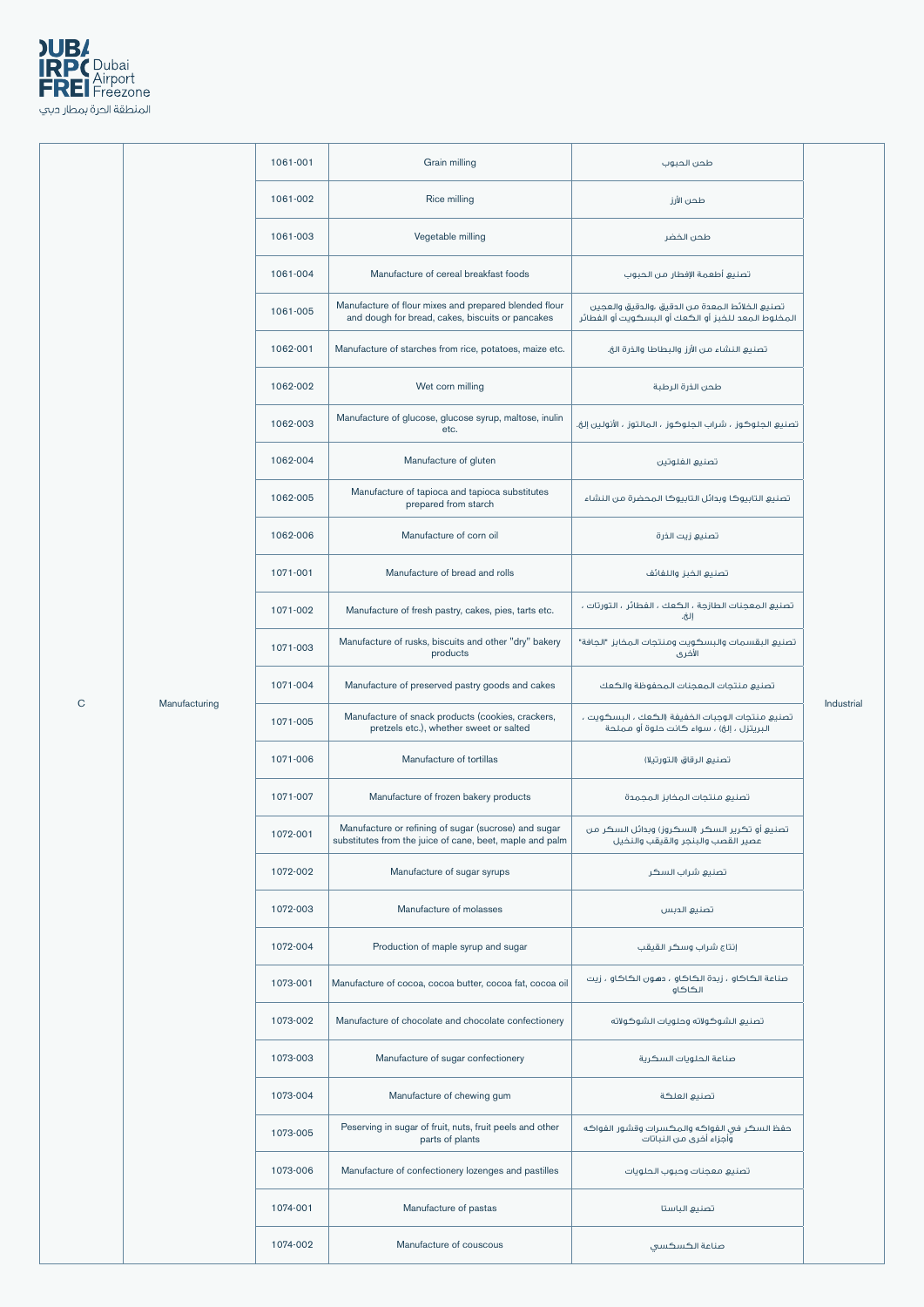

|             |               | 1074-003 | Manufacture of canned or frozen pasta products                               | تصنيع منتجات المعكرونة المعلبة أو المجمدة                           |            |
|-------------|---------------|----------|------------------------------------------------------------------------------|---------------------------------------------------------------------|------------|
|             |               | 1075-001 | Manufacture of meat or poultry dishes                                        | تصنيع أطباق اللحوه أو الدواجن                                       |            |
|             |               | 1075-002 | Manufacture of fish dishes, including fish and chips                         | تصنيع أطباق السمك ، بما في ذلك السمك والرقائق                       |            |
|             |               | 1075-003 | Manufacture of prepared dishes of vegetables                                 | تصنيع أطباق محضرة من الخضروات                                       |            |
|             |               | 1075-004 | Manufacture of canned stews and vacuum-prepared<br>meals                     | تصنيع اليخنة المعلبة والوجبات الجاهزة                               |            |
|             |               | 1075-005 | Manufacture of other prepared meals (such as "TV<br>dinners", etc.)          | تصنيع وجبات جاهزة أخرى (مثل "عشاء التلفزيون" ، وما<br>إلى ذلك)      |            |
|             |               | 1075-006 | Manufacture of frozen or otherwise preserved pizza                           | تصنيع البيتزا المجمدة أو المحفوظة بطريقة أخرى                       |            |
|             |               | 1079-001 | Decaffeinating and roasting of coffee                                        | تحميص البن ونزع الكافيين منه                                        |            |
|             |               | 1079-002 | Production of coffee products                                                | إنتاج منتجات القهوة                                                 |            |
|             |               | 1079-003 | Manufacture of coffee substitutes                                            | تصنيع بدائل القهوة                                                  |            |
|             |               | 1079-004 | Blending of tea and mate                                                     | مزج الشاي والمتة                                                    |            |
|             |               | 1079-005 | Manufacture of extracts and preparations based on tea<br>or mate             | تصنيع المستخلصات والمستحضرات القائمة على الشاي<br>أو المتة          |            |
|             |               | 1079-006 | Manufacture of soups and broths                                              | تصنيع الحساء والمرق                                                 |            |
|             |               | 1079-007 | Manufacture of special foods                                                 | تصنيع الأغذية الخاصة                                                |            |
|             |               | 1079-008 | Manufacture of spices, sauces and condiments                                 | تصنيع التوابل والصلصات والبهارات                                    |            |
| $\mathbf C$ | Manufacturing | 1079-009 | Manufacture of vinegar                                                       | صناعة الخل                                                          | Industrial |
|             |               | 1079-010 | Manufacture of artificial honey and caramel                                  | تصنيع العسل الاصطناعى والكراميل                                     |            |
|             |               | 1079-011 | Manufacture of perishable prepared foods                                     | تصنيع الأطعمة الجاهزة القابلة للتلف                                 |            |
|             |               | 1079-012 | Manufacture of herb infusions                                                | تصنيع المشروبات العشبية                                             |            |
|             |               | 1079-013 | Manufacture of yeast                                                         | تصنيع الخميرة                                                       |            |
|             |               | 1079-014 | Manufacture of extracts and juices of meat, fish,<br>crustaceans or molluscs | تصنيع المستخلصات وعصائر اللحم أو الأسماك أو<br>القشريات أو الرخويات |            |
|             |               | 1079-015 | Manufacture of non-dairy milk and cheese substitutes                         | تصنيع الحليب وبدائل الجبن من غير ألبان المزارع                      |            |

| 1079-016 | Manufacture of egg products, egg albumin                   | تصنيع منتجات البيض وزلال البيض                                                                 |
|----------|------------------------------------------------------------|------------------------------------------------------------------------------------------------|
| 1079-017 | Processing of salt into food-grade salt, e.g. iodized salt | معالجة الملح إلى ملح الطعام ، على سبيل المثال. الملح<br>المدعم بالبود                          |
| 1079-018 | Manufacture of artificial concentrates                     | تصنيع المركزات الاصطناعية                                                                      |
| 1080-001 | Manufacture of prepared feeds for pets                     | تصنيع الأعلاف المعدة للحيوانات الأليفة                                                         |
| 1080-002 | Manufacture of prepared feeds for farm animals             | تصنيع الأعلاف المعدة لحيوانات المزرعة ، بما في ذلك<br>مركزات العلف الحيوانى والمكملات الغذائية |
| 1080-003 | Preparation of unmixed (single) feeds for farm animals     | تحضير غذاء غير مخلوط (منفرد) لحيوانات المزرعة                                                  |
| 1080-004 | Treatment of slaughter waste to produce animal feeds       | معالجة نفايات الذبح لإنتاج أعلاف الحيوانات                                                     |
| 1104-001 | Manufacture of non-alcoholic beverages                     | تصنيع المشروبات غير الكحولية                                                                   |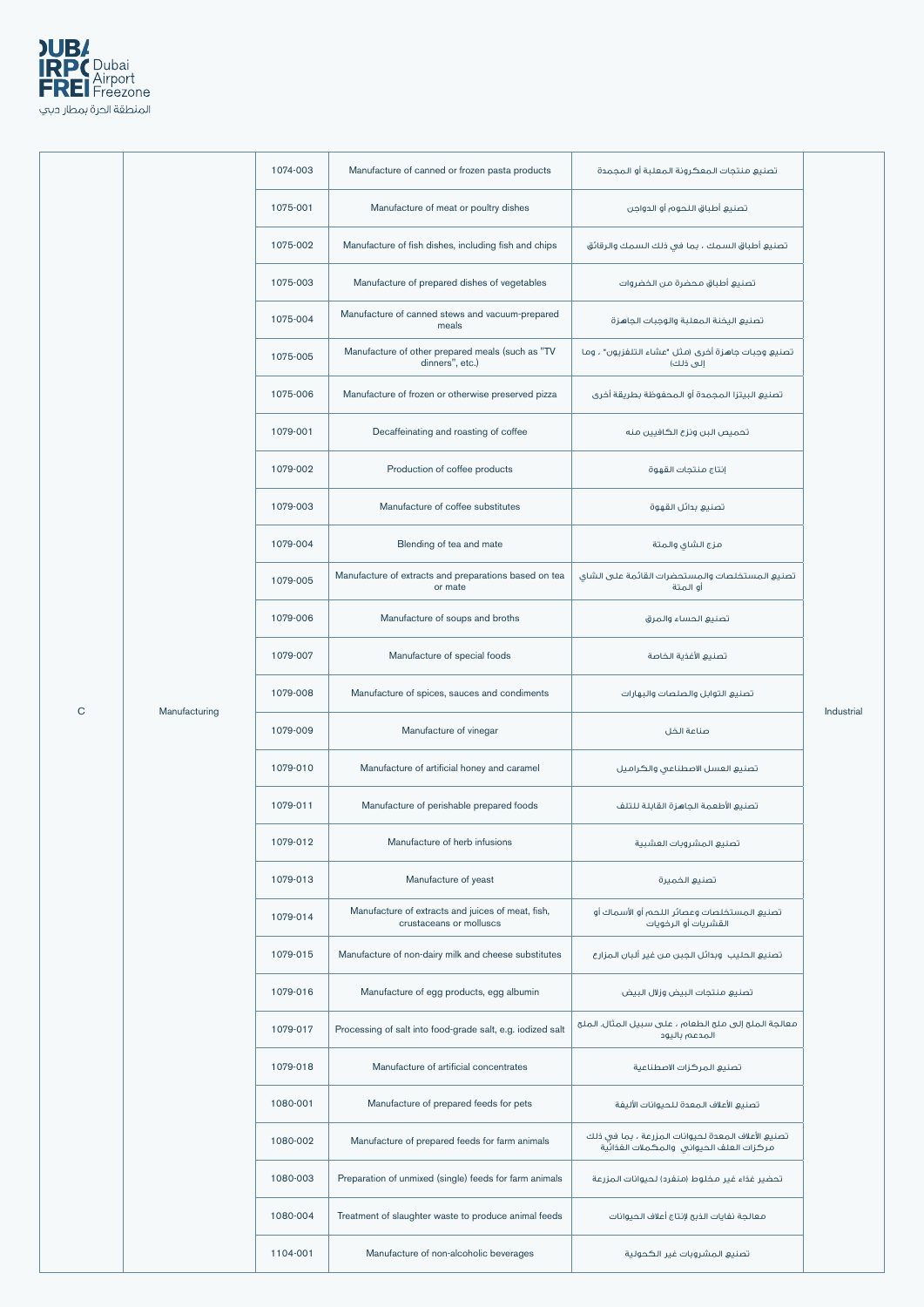

|           |                                                  | 1104-002                       | Production of natural mineral waters and other bottled<br>waters                                                                                                                | إنتاج المياه المعدنية الطبيعية والمياه المعبأة الأخرى                                                                                                      |            |
|-----------|--------------------------------------------------|--------------------------------|---------------------------------------------------------------------------------------------------------------------------------------------------------------------------------|------------------------------------------------------------------------------------------------------------------------------------------------------------|------------|
|           |                                                  | 1104-003                       | Manufacture of soft drinks                                                                                                                                                      | تصنيع المشروبات الغازية                                                                                                                                    |            |
|           |                                                  | 1311-001                       | Preparatory operations on textile fibres                                                                                                                                        | العمليات التحضيرية للألياف النسيجية                                                                                                                        |            |
|           |                                                  | 1311-002                       | Spinning and manufacture of yarn or thread                                                                                                                                      | غزل وتصنيع خيوط أو الوصلات للنسبج أو الخياطة                                                                                                               |            |
|           |                                                  | 1311-003                       | Manufacture of paper yarn                                                                                                                                                       | صناعة الخيوط من الورق                                                                                                                                      |            |
|           |                                                  | 1312-001                       | Manufacture of broad woven cotton-type, woollen-type,<br>worsted-type or silk-type fabrics, including from mixtures<br>or artificial or synthetic yarns                         | تصنيع الأقمشة المنسوجة عريضة النوع من القطن أو<br>الصوف أو النسيج الصوفي ، بما في ذلك المخاليط أو<br>الخيوط الاصطناعية أو المخلقة.                         |            |
|           |                                                  | 1312-002                       | Manufacture of other broad woven fabrics, using flax,<br>ramie, hemp, jute, bast fibres and special yarns                                                                       | تصنيع أقمشة منسوجة عريضة أخرى ، باستخدام الكتان<br>، القنب السيامي ، القنب ، الجوت ، الألياف الحبيبية ،<br>والخيوط الخاصة                                  |            |
|           |                                                  | 1312-003                       | Manufacture of woven pile or chenille fabrics, terry<br>towelling, gauze etc.                                                                                                   | تصنيع الأقمشة المنسوجة من الوبر أو الشنيل ، والمناشف<br>الوبرية ، والشاش ، إلخ.                                                                            |            |
|           |                                                  | 1312-004                       | Manufacture of woven fabrics of glass fibres                                                                                                                                    | تصنيع أقمشة منسوجة من الألياف الزجاجية                                                                                                                     |            |
|           |                                                  | 1312-005                       | Manufacture of woven fabrics of carbon and aramid<br>threads                                                                                                                    | صناعة الأقمشة المنسوجة من خيوط الكربون والصوف<br>الزجاجى                                                                                                   |            |
|           |                                                  | 1312-006                       | Manufacture of imitation fur by weaving                                                                                                                                         | تصنيع الفراء المقلد بواسطة النسيج                                                                                                                          |            |
|           |                                                  | 1313-001                       | Bleaching and dyeing of textile fibres, yarns, fabrics and<br>textile articles, including wearing apparel                                                                       | تبيض وصباغة ألياف النسيج والغزول والأقمشة<br>والمنسوجات ، بما في ذلك الملابس                                                                               |            |
|           |                                                  | 1313-002                       | Dressing, drying, steaming, shrinking, mending,<br>Sanforizing, mercerizing of textiles and textile articles,<br>including wearing apparel                                      | تلبيس ، تجفيف ، تبخير ، كمش ، اصلاح ، فك الانكماش ،<br>ترصيص الأقمشة والمنسوجات ، بما فى ذلك الملابس                                                       |            |
|           |                                                  | 1313-003                       | Bleaching of jeans                                                                                                                                                              | تبيض الحينز                                                                                                                                                |            |
| ${\bf C}$ | Manufacturing                                    | 1313-004                       | Pleating and similar work on textiles                                                                                                                                           | التثنية والأعمال المماثلة على المنسوجات                                                                                                                    | Industrial |
|           |                                                  | 1313-005                       | Waterproofing, coating, rubberizing or impregnating of<br>garments                                                                                                              | جعل الملابس ضد المياه ، وإكسائها بطبقة ، وتمطيط أو<br>غمر الملابس                                                                                          |            |
|           |                                                  | 1313-006                       | Silk-screen printing on textiles and wearing apparel                                                                                                                            | الطباعة الحريرية على المنسوجات والملابس                                                                                                                    |            |
|           |                                                  | 1391-001                       | Manufacture and processing of knitted or crocheted<br>fabrics                                                                                                                   | تصنيع وتجهيز الأقمشة المحبوكة أو الكروشيه                                                                                                                  |            |
|           |                                                  | 1391-002                       | Manufacture of imitation fur by knitting                                                                                                                                        | تصنيع الفراء التقليد من الحياكة                                                                                                                            |            |
|           |                                                  | 1392-001                       | Manufacture, of made-up articles of any textile material,<br>including of knitted or crocheted fabrics                                                                          | تصنيع المواد المكونة من أي مواد نسجية ، بما في ذلك<br>أقمشة التريكو أو الكروشيه                                                                            |            |
|           |                                                  | 1392-002                       | Manufacture of made-up furnishing articles                                                                                                                                      | تصنيع منتجات التأثيث الجاهزة                                                                                                                               |            |
|           |                                                  | 1392-003                       | Manufacture of the textile part of electric blankets                                                                                                                            | تصنيع الجزء النسيجى من البطانيات الكهربائية                                                                                                                |            |
|           | Manufacture of hand-woven tapestries<br>1392-004 | تصنيع المفروشات المنسوجة يدويا |                                                                                                                                                                                 |                                                                                                                                                            |            |
|           |                                                  | 1392-005                       | Manufacture of tire covers                                                                                                                                                      | تصنيع أغطية الاطارات                                                                                                                                       |            |
|           |                                                  | 1393-001                       | Manufacture of textile floor coverings                                                                                                                                          | تصنيع أغطية الأرضيات النسيحية                                                                                                                              |            |
|           |                                                  | 1393-002                       | Manufacture of needle-loom felt floor coverings                                                                                                                                 | تصنيع الأغطيات الأرضية من اللباد باستخدام المغزل ذي<br>الإبرة                                                                                              |            |
|           |                                                  | 1394-001                       | Manufacture of twine, cordage, rope and cables<br>of textile fibres or strip or the like, whether or not<br>impregnated, coated, covered or sheathed with rubber<br>or plastics | تصنيع الخيوط ، الأشرطة ، الحبال والكابلات من ألياف<br>النسبيّ أو الشريط أو ما شابه ، سواء مشربة أم لا ، أو<br>مطلية أو مغطاة أو مغلفة بالمطاط أو البلاستيك |            |
|           |                                                  | 1394-002                       | Manufacture of knotted netting of twine, cordage or<br>rope                                                                                                                     | تصنيع شباك معقودة من خيوط أو حبال أو حبال ليفية                                                                                                            |            |
|           |                                                  | 1394-003                       | Manufacture of products of rope or netting                                                                                                                                      | تصنيع منتجات الحبل أو الشباك                                                                                                                               |            |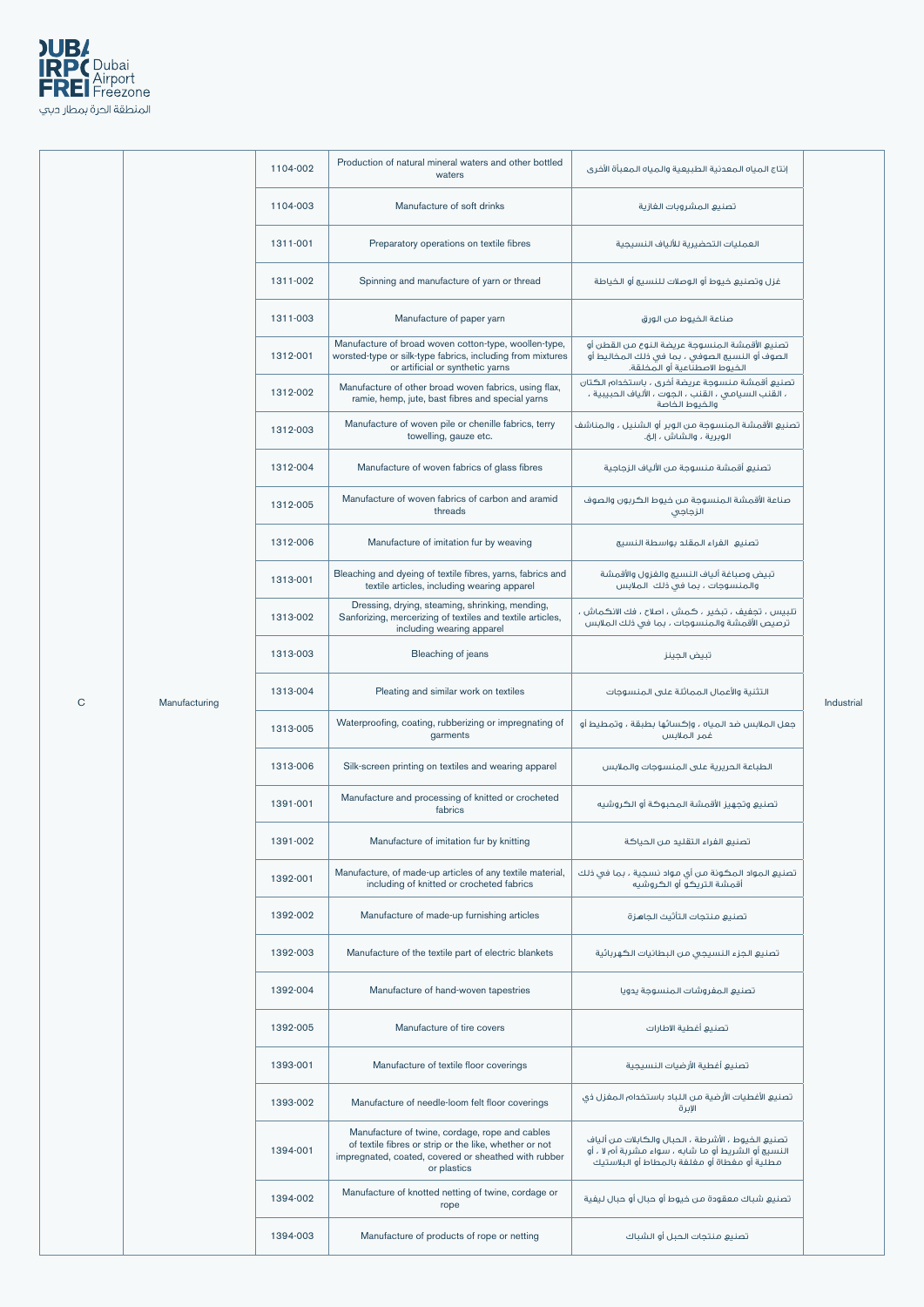

|             |               | 1399-001 | Manufacture of narrow woven fabrics, including fabrics<br>consisting of warp without weft assembled by means of<br>an adhesive                                                                       | تصنيع الأقمشة المنسوجة الضيقة ، بما في ذلك الأقمشة<br>التي تتكون من سدادة النسيج دون لحمة ،ويتم تجميعها<br>عن طريق مادة لاصقة                                                    |            |
|-------------|---------------|----------|------------------------------------------------------------------------------------------------------------------------------------------------------------------------------------------------------|----------------------------------------------------------------------------------------------------------------------------------------------------------------------------------|------------|
|             |               | 1399-002 | Manufacture of labels, badges etc.                                                                                                                                                                   | تصنيع الملصقات والشارات إلخ.                                                                                                                                                     |            |
|             |               | 1399-003 | Manufacture of ornamental trimmings                                                                                                                                                                  | تصنيع زركشات الزينة                                                                                                                                                              |            |
|             |               | 1399-004 | Manufacture of felt                                                                                                                                                                                  | تصنيع اللباد                                                                                                                                                                     |            |
|             |               | 1399-005 | Manufacture of tulles and other net fabrics, and of lace<br>and embroidery, in the piece, in strips or in motifs                                                                                     | تصنيع الأنسجة الحريرية والأقمشة الشبكية الأخرى ،<br>والدانتيل والتطريز ، في القطعة ، في الشرائط أو في<br>الزخارف                                                                 |            |
|             |               | 1399-006 | Manufacture of fabrics impregnated, coated, covered or<br>laminated with plastics                                                                                                                    | تصنيع الأقمشة المشربة أو المطلية أو المغطاة أو المنضدة<br>بالبلاستيك                                                                                                             |            |
|             |               | 1399-007 | Manufacture of metallized yarn or gimped yarn, rubber<br>thread and cord covered with textile material, textile yarn<br>or strip covered, impregnated, coated or sheathed with<br>rubber or plastics | تصنيع الخيوط المعدنية أو الخيوط المبرومة ، الخيوط<br>مطاطية ، والأشرطة المغطاة بمواد نسجية ، الخيوط<br>نالسيجية أو أشرطة مغطاة ، مشربة أو مطلية أو مغلفة<br>بالمطاط أو البلاستيك |            |
|             |               | 1399-008 | Manufacture of tyre cord fabric of high-tenacity man-<br>made yarn                                                                                                                                   | تصنيع نسيج سلك الإطارات الصناعى عالى المتانة                                                                                                                                     |            |
|             |               | 1399-009 | Manufacture of other treated or coated fabrics                                                                                                                                                       | تصنيع الأقمشة الأخرى المعالجة أو المطلية                                                                                                                                         |            |
|             |               | 1399-010 | Manufacture of diverse textile articles                                                                                                                                                              | تصنيع أصناف متنوعة من المنسوجات                                                                                                                                                  |            |
|             |               | 1399-011 | Manufacture of automotive trimmings                                                                                                                                                                  | تصنيع زركشة السيارات                                                                                                                                                             | Industrial |
|             |               | 1399-012 | Manufacture of pressure sensitive cloth-tape                                                                                                                                                         | تصنيع الشريط القماشى الحساس للضغط                                                                                                                                                |            |
|             |               | 1399-013 | Manufacture of artists' canvas boards and tracing cloth                                                                                                                                              | تصنيع لوحات قماشية للفنانين وقماش للرسم<br>الاستشفافي                                                                                                                            |            |
|             |               | 1399-014 | Manufacture of shoe-lace, of textiles                                                                                                                                                                | تصنيع الدائتيل للأحذية ، من المنسوحات                                                                                                                                            |            |
| $\mathbf C$ | Manufacturing | 1399-015 | Manufacture of powder puffs and mitts                                                                                                                                                                | تصنيع قفازات ولبادة وضع البودرة (على الوجه)                                                                                                                                      |            |
|             |               | 1410-001 | Manufacture of wearing apparel made of leather or<br>composition leather, including leather industrial work<br>accessories such as welder's leather aprons                                           | تصنيع الألبسة المصنوعة من الجلد أو الجلود المركبة ، بما<br>فى ذلك أكسسوارات جلود الأعمال الصناعية مثل  مرايل<br>الجلود المستخدمة من قبل اللحامين                                 |            |
|             |               | 1410-002 | Manufacture of work wear                                                                                                                                                                             | تصنيع ملابس العمل                                                                                                                                                                |            |
|             |               | 1410-003 | Manufacture of other outerwear made of woven, knitted<br>or crocheted fabric, nonwovens etc. for men, women<br>and children                                                                          | تصنيع ملابس خارجية أخرى مصنوعة من أقمشة منسوجة<br>أو محبوكة أو كروشيه ، غير منسوجة ، إلخ ، للرجال<br>والنساء والأطفال                                                            |            |
|             |               | 1410-004 | Manufacture of underwear and nightwear made of<br>woven, knitted or crocheted fabric, lace etc. for men,<br>women and children                                                                       | تصنيع الملابس الداخلية وملابس النوم المصنوعة من<br>النسيج المنسوج أو التريكو أو الكروشيه ، الدانتيل إلخ<br>للرجال والنساء والأطفال                                               |            |
|             |               | 1410-005 | Manufacture of babies' garments, tracksuits, ski suits,<br>swimwear etc.                                                                                                                             | تصنيع ألبسة الأطفال الرضع ، والبذلات الرياضية ، وملابس<br>التزلج ، وملابس السباحة وغيرها.                                                                                        |            |
|             |               | 1410-006 | Manufacture of hats and caps                                                                                                                                                                         | تصنيع القيعات والقلائس                                                                                                                                                           |            |
|             |               | 1410-007 | Manufacture of other clothing accessories                                                                                                                                                            | تصنيع ملحقات الملابس الأخرى                                                                                                                                                      |            |

| Custom tailoring<br>1410-008<br>الخياطة المخصصة لكل زبون<br>Manufacture of headgear of fur skins<br>1410-009                                                                                                    |            |
|-----------------------------------------------------------------------------------------------------------------------------------------------------------------------------------------------------------------|------------|
|                                                                                                                                                                                                                 | Service    |
| تصنيع القيعات من حلود الفراء                                                                                                                                                                                    |            |
| Manufacture of footwear of textile material without<br>1410-010<br>تصنيع الأحذية من المواد النسيحية دون وضع باطن لها<br>applied soles                                                                           |            |
| 1410-011<br>Manufacture of parts of the products listed<br>تصنيع أحزاء من المنتحات المذكورة                                                                                                                     | Industrial |
| Manufacture of articles made of fur skins<br>1420-001<br>تصنيع المنتحات المصنوعة من حلود الفراء                                                                                                                 |            |
| Manufacture of knitted or crocheted wearing apparel<br>صنع الملبوسات من التريكو أو الكروشيه والأصناف<br>1430-001<br>الجاهزة الأخرى التى تُصنع فى شكلها مباشرة<br>and other made-up articles directly into shape |            |
| Manufacture of hosiery, including socks, tights and<br>تصنيع لباس الأقدام ، بما في ذلك الجوارب ، الجوارب<br>1430-002<br>الطويلة المحكمة ، و الكلسات<br>pantyhose                                                |            |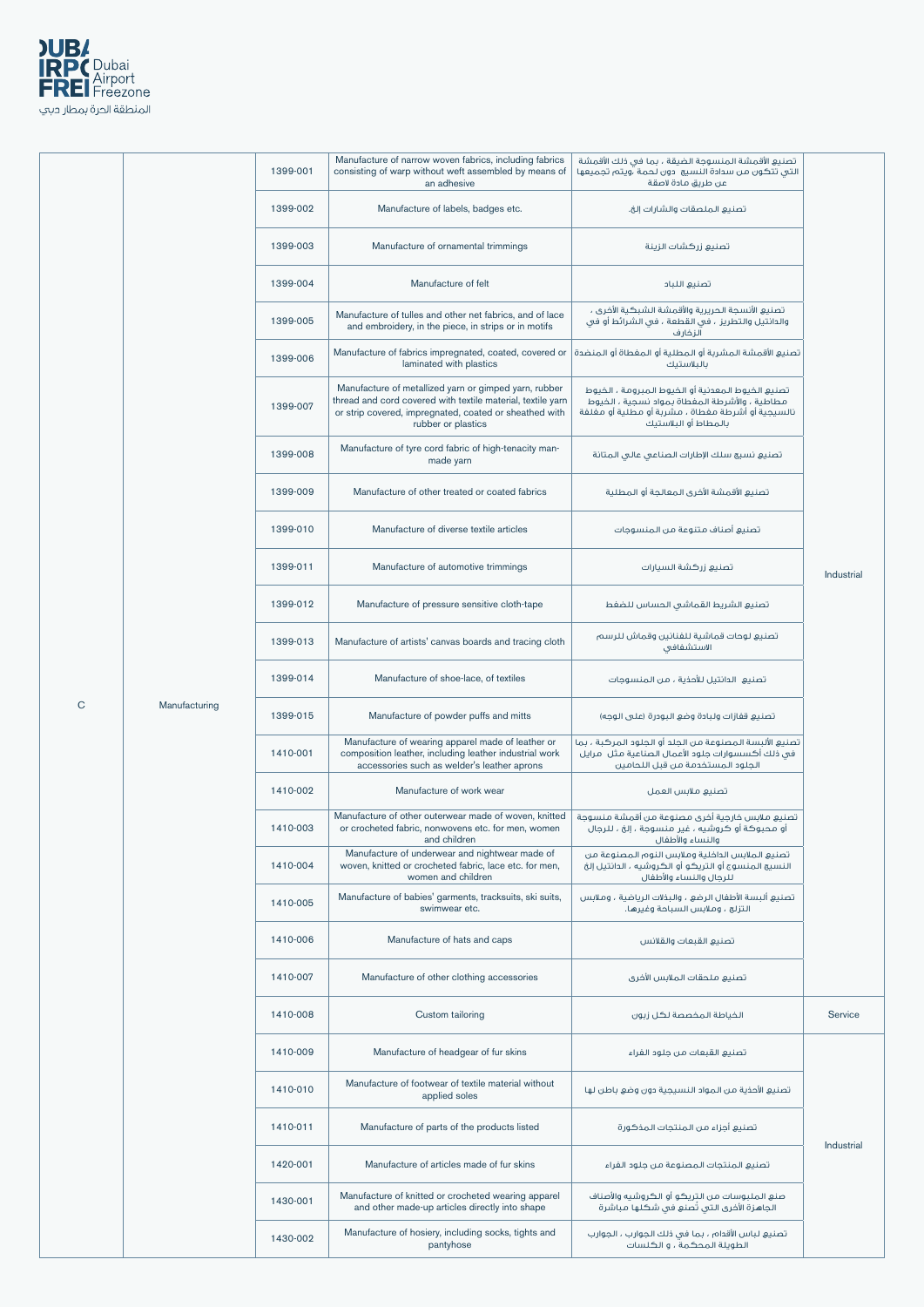

|             |               | 1511-001 | Tanning, dyeing and dressing of hides and skins                                                                     | الدياغة ، والصياغة ، وتزيين الحلود الخام.                                                            |                   |
|-------------|---------------|----------|---------------------------------------------------------------------------------------------------------------------|------------------------------------------------------------------------------------------------------|-------------------|
|             |               | 1511-002 | Manufacture of chamois dressed, parchment dressed,<br>patent or metallized leathers                                 | صناعة الشامواه الملبوسة ،الجلود الرقيقة الملبوسة ، أو<br>الجلود اللمسدة المُمعدنة                    |                   |
|             |               | 1511-003 | Manufacture of composition leather                                                                                  | تصنيع الجلود المُكوَّنة                                                                              |                   |
|             |               | 1511-004 | Scraping, shearing, plucking, currying, tanning,<br>bleaching and dyeing of fur skins and hides with the hair<br>on | كشط ، قص ، نتف ، تمشيط ، دباغة ، تبييض وصباغة جلود<br>الفراء والجلود الخام غير منزوعة الشعر          |                   |
|             |               | 1512-001 | Manufacture of luggage, handbags and the like, of<br>leather, composition leather or any other material             | تصنيع الحقائب وحقائب اليد وما شابه ، من الجلود ، أو<br>الجلود المركبة أو أي مواد أخرى                |                   |
|             |               | 1512-002 | Manufacture of saddlery and harness                                                                                 | تصنيع السروج واللجامات                                                                               |                   |
|             |               | 1512-003 | Manufacture of non-metallic watch bands                                                                             | تصنيع سبور الساعات غير المعدنية                                                                      |                   |
|             |               | 1512-004 | Manufacture of diverse articles of leather or composition<br>leather                                                | تصنيع أصناف متنوعة من الجلود أو الجلود المركبة                                                       |                   |
|             |               | 1512-005 | Manufacture of shoe-lace, of leather                                                                                | تصنيع دانتيل الأحذية ، من الجلد                                                                      |                   |
|             |               | 1512-006 | Manufacture of horse whips and riding crops                                                                         | صنع سياط الخيل وأشرطة ركوب الخيل                                                                     |                   |
|             |               | 1520-001 | Manufacture of footwear for all purposes, of any<br>material, by any process, including moulding                    | تصنيع الأحذية لجميع الأغراض ، من أي مادة ، بأي عملية ،<br>بما في ذلك القولبة                         |                   |
|             |               | 1520-002 | Manufacture of leather parts of footwear                                                                            | تصنيع الأجزاء الجلدية من الأحذية                                                                     |                   |
|             |               | 1520-003 | Manufacture of gaiters, leggings and similar articles                                                               | تصنيع الحماريق ولفافات الساق وما شابه ذلك                                                            |                   |
|             |               | 1621-001 | Manufacture of veneer sheets thin enough to be used<br>for veneering, making plywood or other purposes              | تصنيع صفائح القشرة رقيقة بما يكفى لاستخدامها فى<br>القشرة الخشبية ، صنع الخشب الرقائقى أو أغراض أخرى |                   |
| $\mathsf C$ | Manufacturing | 1621-002 | Manufacture of plywood, veneer panels and similar<br>laminated wood boards and sheets                               | تصنيع الخشب الرقائقي ، ألواح القشرة الخشبية ، وألواح<br>الخشب الرقائقى المماثلة                      | <b>Industrial</b> |
|             |               | 1621-003 | Manufacture of particle board and fibreboard                                                                        | صناعة الخشب المضغوط والألواح الليفية                                                                 |                   |
|             |               | 1621-004 | Manufacture of densified wood                                                                                       | تصنيع الخشب المكثف                                                                                   |                   |
|             |               | 1621-005 | Manufacture of glue laminated wood, laminated veneer<br>wood                                                        | تصنيع الخشب الرقائقي الصمغي ، الخشب الرقائقي ذي<br>القشرة                                            |                   |
|             |               | 1622-001 | Manufacture of wooden goods intended to be used<br>primarily in the construction industry                           | تصنيع السلع الخشبية المعدة لاستخدامها فى المقام الأول<br>في صناعة البناء                             |                   |
|             |               | 1622-004 | Manufacture of wood partitions (except free standing)                                                               | تصنيع الفواصل الخشبية (باستثناء تلك القائمة بذاتها)                                                  |                   |
|             |               | 1623-001 | Manufacture of packing cases, boxes, crates, drums and<br>similar packings of wood                                  | تصنيع أوعية التعبئة ، العلب ، الصناديق ، البراميل والعبوات<br>المماثلة من الخشب                      |                   |
|             |               | 1623-002 | Manufacture of pallets, box pallets and other load<br>boards of wood                                                | تصنيع المنصات ، المنصات الصندوقية ولوحات التحميل<br>الأخرى من الخشب                                  |                   |
|             |               | 1623-003 | Manufacture of barrels, vats, tubs and other coopers'<br>products of wood                                           | تصنيع البراميل والأوعية والأحواض ومنتجات صانعي<br>البراميل الأخرى من الأخشاب                         |                   |
|             |               | 1623-004 | Manufacture of wooden cable-drums                                                                                   | تصنيع اسطوائات الكابلات الخشبية                                                                      |                   |
|             |               | 1629-001 | Manufacture of wooden handles and bodies for tools,<br>brooms, brushes                                              | تصنيع المقابض والأغراض الخشبية للأدوات والمكانس<br>والفرش                                            |                   |
|             |               | 1629-002 | Manufacture of wooden boot or shoe parts (e.g. heels)                                                               | تصنيع الأجزاء الخشبية للأحذية ، أو الأحذية الطويلة [البوت]<br>(مثل كعوب الأحذية)                     |                   |
|             |               | 1629-003 | Manufacture of wooden boot or shoe lasts and trees                                                                  | تصنيع نهايات الأحذية الخشبيية أو الأحذية الخشبية<br>الطويلة [البوت]                                  |                   |
|             |               | 1629-004 | Manufacture of wooden clothes hangers                                                                               | تصنيع الشماعات الخشبية                                                                               |                   |
|             |               | 1629-005 | Manufacture of wooden mirror and picture frames                                                                     | تصنيع المرابا الخشيبة واطارات الصور                                                                  |                   |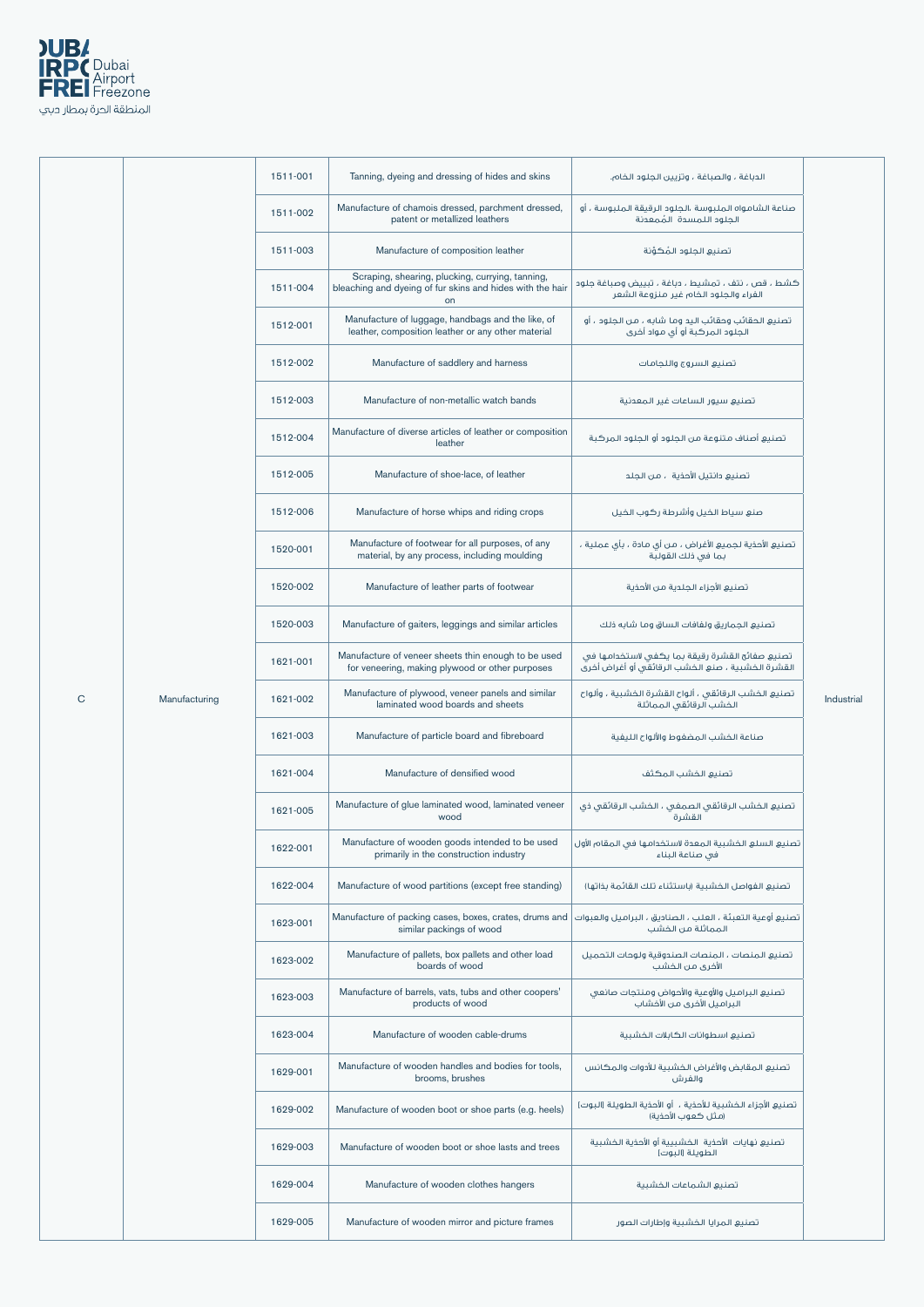

|              |               | 1629-006 | Manufacture of wooden frames for artists' canvases                                                                                                       | تصنيع الاطارات الخشيبة للوحات الفنائين                                                                                                         |            |
|--------------|---------------|----------|----------------------------------------------------------------------------------------------------------------------------------------------------------|------------------------------------------------------------------------------------------------------------------------------------------------|------------|
|              |               | 1629-007 | Manufacture of household utensils and kitchenware of<br>wood                                                                                             | تصنيع الأدوات المنزلية وأدوات المطبخ من الخشب                                                                                                  |            |
|              |               | 1629-008 | Manufacture of wooden statuettes and ornaments                                                                                                           | تصنيع التماثيل الخشبية والحلى                                                                                                                  |            |
|              |               | 1629-009 | Manufacture of wood marquetry                                                                                                                            | تصنيع الخشب المطعم                                                                                                                             |            |
|              |               | 1629-010 | Manufacture of inlaid wood                                                                                                                               | تصنيع الخشب المزخرف                                                                                                                            |            |
|              |               | 1629-011 | Manufacture of wooden cases for jewellery, cutlery and<br>similar articles                                                                               | تصنيع الحقائب الخشبية للمجوهرات وأدوات المائدة<br>والأصناف المماثلة                                                                            |            |
|              |               | 1629-012 | Manufacture of wooden spools, cops, bobbins, sewing<br>thread reels and similar articles of turned wood                                                  | تصنيع البكرات الخشبية ،وقمة كبة غزل ، والبكرات ،<br>وبكرات خيوط الحياكة وأصناف مماثلة من الخشب المحول                                          |            |
|              |               | 1629-013 | Manufacture of wooden handles for umbrellas, canes<br>and similar articles                                                                               | تصنيع مقابض خشبية للمظلات والعصى وأصناف مماثلة                                                                                                 |            |
|              |               | 1629-014 | Manufacture of wooden blocks for the manufacture of<br>smoking pipes                                                                                     | تصنيع الكتل الخشبية لصناعة أنابيب التدخين                                                                                                      |            |
|              |               | 1629-015 | Manufacture of other articles of wood                                                                                                                    | تصنيع أصناف أخرى من الخشب                                                                                                                      |            |
|              |               | 1629-017 | Manufacture of articles of natural or agglomerated cork,<br>including floor coverings                                                                    | تصنيع أصناف من الفلين الطبيعي أو المتكتل ، بما في<br>ذلك أغطية الأرضيات                                                                        |            |
|              |               | 1629-018 | Manufacture of plaits and products of plaiting materials.                                                                                                | صنع الجدائل القطنية ومنتجاتها من مواد التجديل                                                                                                  |            |
|              |               | 1629-019 | Manufacture of basket-ware and wickerwork                                                                                                                | تصنيع سلع السلال ومصنوعات المملد                                                                                                               |            |
|              |               | 1629-020 | Manufacture of fire logs, made of pressed wood or<br>substitute materials like coffee or soybean grounds                                                 | تصنيع خشب الحريق ، المصنوع من الخشب المضغوط أو<br>مواد بديلة مثل مطحون القهوة أو فول الصويا                                                    |            |
| $\mathsf{C}$ | Manufacturing | 1701-001 | Manufacture of bleached, semi-bleached or unbleached<br>paper pulp by mechanical, chemical (dissolving or non-<br>dissolving) or semi-chemical processes | تصنيع عجينة الورق المبيضة أو شبه المبيضة أو غير<br>المبيضة بواسطة عمليات ميكانيكية أو كيميائية (مذابة<br>أو غير مذابة) أو بعمليات شبه كيميائية | Industrial |
|              |               | 1701-002 | Manufacture of cotton-linters pulp                                                                                                                       | تصنيع عجينة زغب القطن                                                                                                                          |            |
|              |               | 1701-003 | Removal of ink and manufacture of pulp from waste<br>paper                                                                                               | إزالة الحبر وتصنيع اللب من الورق المهمل                                                                                                        |            |
|              |               | 1701-004 | Manufacture of paper and paperboard intended for<br>further industrial processing                                                                        | تصنيع الورق والورق المقوى المخصص للمعالجة الصناعية<br>الإضافية                                                                                 |            |
|              |               | 1701-005 | Further processing of paper and paperboard                                                                                                               | المعالجة الإضافية للورق والورق المقوى                                                                                                          |            |
|              |               | 1701-006 | Manufacture of handmade paper                                                                                                                            | تصنيع الورق المصنوع يدويا                                                                                                                      |            |
|              |               | 1701-007 | Manufacture of newsprint and other printing or writing<br>paper                                                                                          | تصنيع ورق الجرائد وورق الطباعة أو الكتابة الأخرى                                                                                               |            |
|              |               | 1701-008 | Manufacture of cellulose wadding and webs of cellulose<br>fibres                                                                                         | تصنيع حشوات السليلوز وشبكات ألياف السليولوز                                                                                                    |            |

| 1701-009 | Manufacture of carbon paper or stencil paper in rolls or<br>large sheets | تصنيع ورق الكربون أو ورق الاستنسل على شكل لفات أو<br>صفائح كبيرة |
|----------|--------------------------------------------------------------------------|------------------------------------------------------------------|
| 1702-001 | Manufacture of corrugated paper and paperboard                           | صناعة الورق المموج والورق المقوى                                 |
| 1702-002 | Manufacture of containers of corrugated paper or<br>paperboard           | اتصنيع حاويات من الورق المموج أو الورق المقوى                    |
| 1702-003 | Manufacture of folding paperboard containers                             | تصنيع حاويات قابلة للطي من الورق المقوى                          |
| 1702-004 | Manufacture of containers of solid board                                 | تصنيع حاويات من الكرتون الصلب                                    |
| 1702-005 | Manufacture of other containers of paper and<br>paperboard               | تصنيع حاويات أخرى من الورق والورق المقوى                         |
| 1702-006 | Manufacture of sacks and bags of paper                                   | تصنيع الأكياس والحقائب الورقية                                   |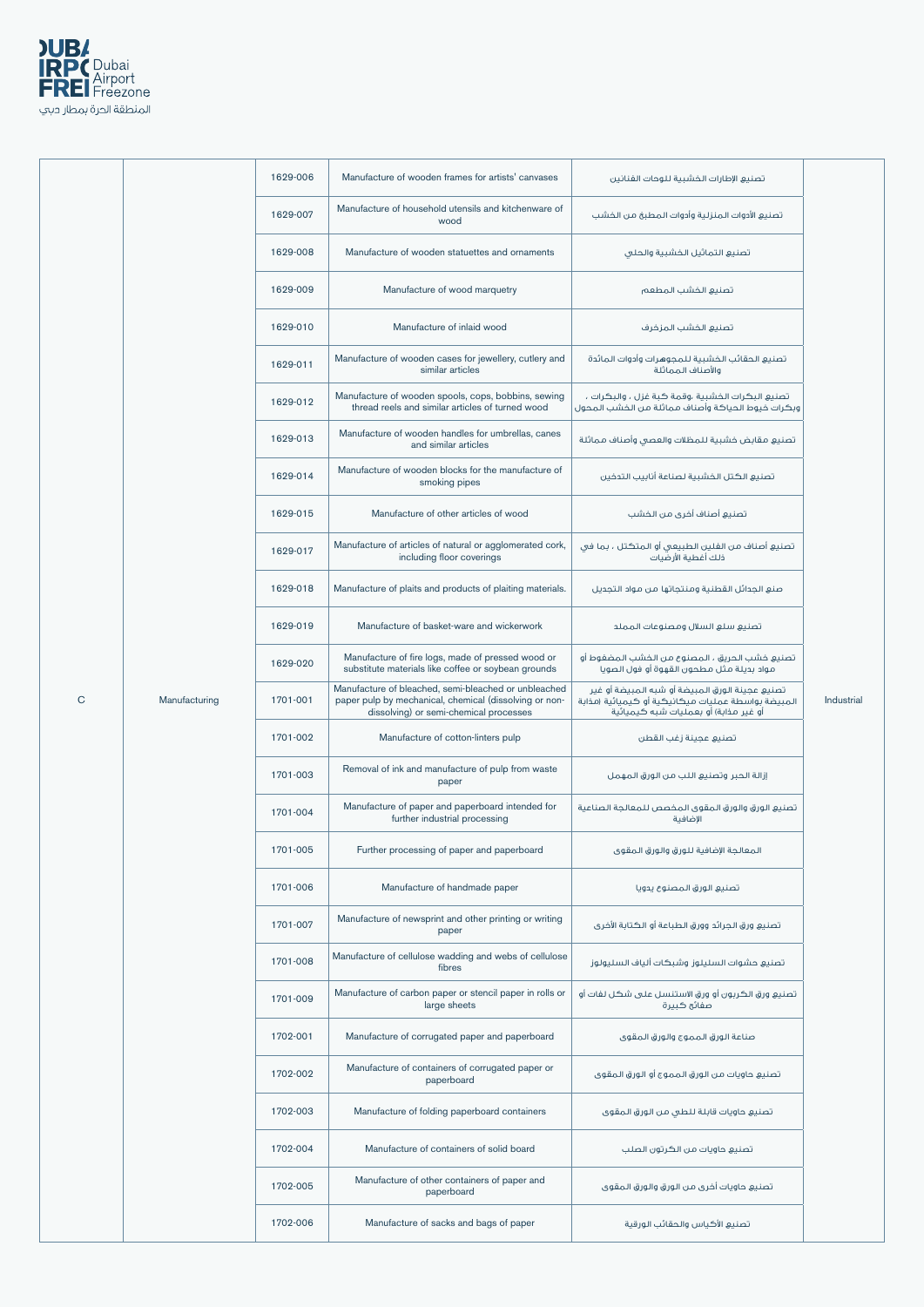

|   |               | 1702-007 | Manufacture of office box files and similar articles                                                                                            | تصنيع الملفات الصندوقية المكتبية والمواد المماثلة                                                                                                                                 |            |
|---|---------------|----------|-------------------------------------------------------------------------------------------------------------------------------------------------|-----------------------------------------------------------------------------------------------------------------------------------------------------------------------------------|------------|
|   |               | 1709-001 | Manufacture of household and personal hygiene paper<br>and cellulose wadding products                                                           | تصنيع أوراق النظافة المنزلية والشخصية ومنتجات حشو<br>السليلوز                                                                                                                     |            |
|   |               | 1709-002 | Manufacture of textile wadding and articles of wadding                                                                                          | اصناعة حشو المنسوحات ومواد الحشو                                                                                                                                                  |            |
|   |               | 1709-003 | Manufacture of printing and writing paper ready for use                                                                                         | تصنيع ورق الطباعة والكتابة الجاهزة للاستخدام                                                                                                                                      |            |
|   |               | 1709-004 | Manufacture of computer printout paper ready for use                                                                                            | تصنيع ورق الطباعة الحاهز للاستخدام للكميبوتر                                                                                                                                      |            |
|   |               | 1709-005 | Manufacture of self-copy paper ready for use                                                                                                    | تصنيع ورق النسخ الذاتى الجاهز للاستخدام                                                                                                                                           |            |
|   |               | 1709-006 | Manufacture of duplicator stencils and carbon paper<br>ready for use                                                                            | تصنيع الإستنسل الناسخ وورق الكربون الجاهز للاستخدام                                                                                                                               |            |
|   |               | 1709-007 | Manufacture of gummed or adhesive paper ready for<br>use                                                                                        | تصنيع الورق اللاصق الحاهز للاستخداه                                                                                                                                               |            |
|   |               | 1709-008 | Manufacture of envelopes and letter-cards                                                                                                       | تصنيع المغلفات (الأظرف) وبطاقات الحروف                                                                                                                                            |            |
|   |               | 1709-009 | Manufacture of registers, accounting books, binders,<br>albums and similar educational and commercial<br>stationery                             | تصنيع السجلات والكتب المحاسبية والمجلدات والألبومات<br>والقرطاسية التعليمية والتجارية المماثلة                                                                                    |            |
|   |               | 1709-010 | Manufacture of boxes, pouches, wallets and writing<br>compendiums containing an assortment of paper<br>stationery                               | تصنيع الصناديق والحقائب والمحافظ وخلاصات الكتابة التي<br>تحتوى على مجموعة متنوعة من القرطاسية الورقية                                                                             |            |
|   |               | 1709-011 | Manufacture of wallpaper and similar wall coverings,<br>including vinyl-coated and textile wallpaper                                            | تصنيع ورق الجدران وأغطية الجدران المماثلة ، بما في ذلك<br>ورق الجدران المغطى بالفينيل وورق الجدران النسيجي                                                                        |            |
|   |               | 1709-012 | Manufacture of labels                                                                                                                           | تصنيع العلامات                                                                                                                                                                    |            |
|   |               | 1709-013 | Manufacture of filter paper and paperboard                                                                                                      | تصنيع ورق الترشيح والورق المقوى                                                                                                                                                   | Industrial |
|   |               | 1709-014 | Manufacture of paper and paperboard bobbins, spools,<br>cops etc                                                                                | تصنيع الورق والورق المقوى البكر ، والبكرات ، والأكواب<br>وغبرها                                                                                                                   |            |
| C | Manufacturing | 1709-015 | Manufacture of egg trays and other moulded pulp<br>packaging products etc                                                                       | تصنيع صوانى البيض وغيرها من منتجات التعبئة والتغليف<br>من اللب المصبوب الخ                                                                                                        |            |
|   |               | 1709-016 | Manufacture of paper novelties                                                                                                                  | صناعة المبتكرات الورقية                                                                                                                                                           |            |
|   |               | 1811-001 | Printing of newspapers, magazines and other<br>periodicals, books and brochures                                                                 | طباعة الصحف والمجلات وغيرها من الدوريات والكتب<br>والكتيبات                                                                                                                       |            |
|   |               | 1811-002 | Printing of music and music manuscripts, maps                                                                                                   | طباعة المخطوطات الموسيقية                                                                                                                                                         |            |
|   |               | 1811-003 | Printing of atlases                                                                                                                             | طباعة الخرائط والأطالس                                                                                                                                                            |            |
|   |               | 1811-004 | Printing of posters                                                                                                                             | طباعة الملصقات                                                                                                                                                                    |            |
|   |               | 1811-005 | Printing of advertising catalogues, prospectuses and<br>other printed advertising                                                               | طباعة كتيبات الإعلانات والنشرات وغيرها من الإعلانات<br>المطبوعة                                                                                                                   |            |
|   |               | 1811-006 | Printing of postage stamps, taxation stamps, documents<br>of title, cheques and other security papers                                           | طباعة الطوابع البريدية وطوابع الضرائب ومستندات<br>الملكية والشيكات وغيرها من الأوراق المالية                                                                                      |            |
|   |               | 1811-007 | Printing of diaries, calendars, business forms and other<br>commercial printed matter                                                           | طباعة المذكرات والتقويمات وأشكال الأعمال التجارية<br>وغيرها من المواد المطبوعة التجارية                                                                                           |            |
|   |               | 1811-008 | Printing of personal stationery and other printed matter                                                                                        | طباعة القرطاسية الشخصية وغيرها من المواد المطبوعة                                                                                                                                 |            |
|   |               | 1811-009 | Printing directly onto textiles, plastic, glass, metal, wood<br>and ceramics                                                                    | الطباعة مباشرة على المنسوجات والبلاستيك والزجاج<br>والمعدن والخشب والسيراميك                                                                                                      |            |
|   |               | 1811-010 | Printing on labels or tags                                                                                                                      | الطباعة على الملصقات أو العلامات                                                                                                                                                  |            |
|   |               | 1811-015 | Security documents printing                                                                                                                     | طباعة الوثائق الغير قابلة للتزوير                                                                                                                                                 |            |
|   |               | 1812-001 | Binding of printed sheets                                                                                                                       | تجليد الأوراق المطبوعة                                                                                                                                                            | Service    |
|   |               | 1812-002 | Composition, typesetting, phototypesetting, pre-press<br>data input including scanning and optical character<br>recognition, electronic make-up | التركيب ، التنضيد ، التنضيد الضوئى ، إدخال بيانات ما<br>قبل الطباعة بما في ذلك المسح الضوَّئي والتعرف البصري<br>على الحروف ، ترتيب المواد الطباعية المنضدة في أعمدةً<br>إلكترونيأ |            |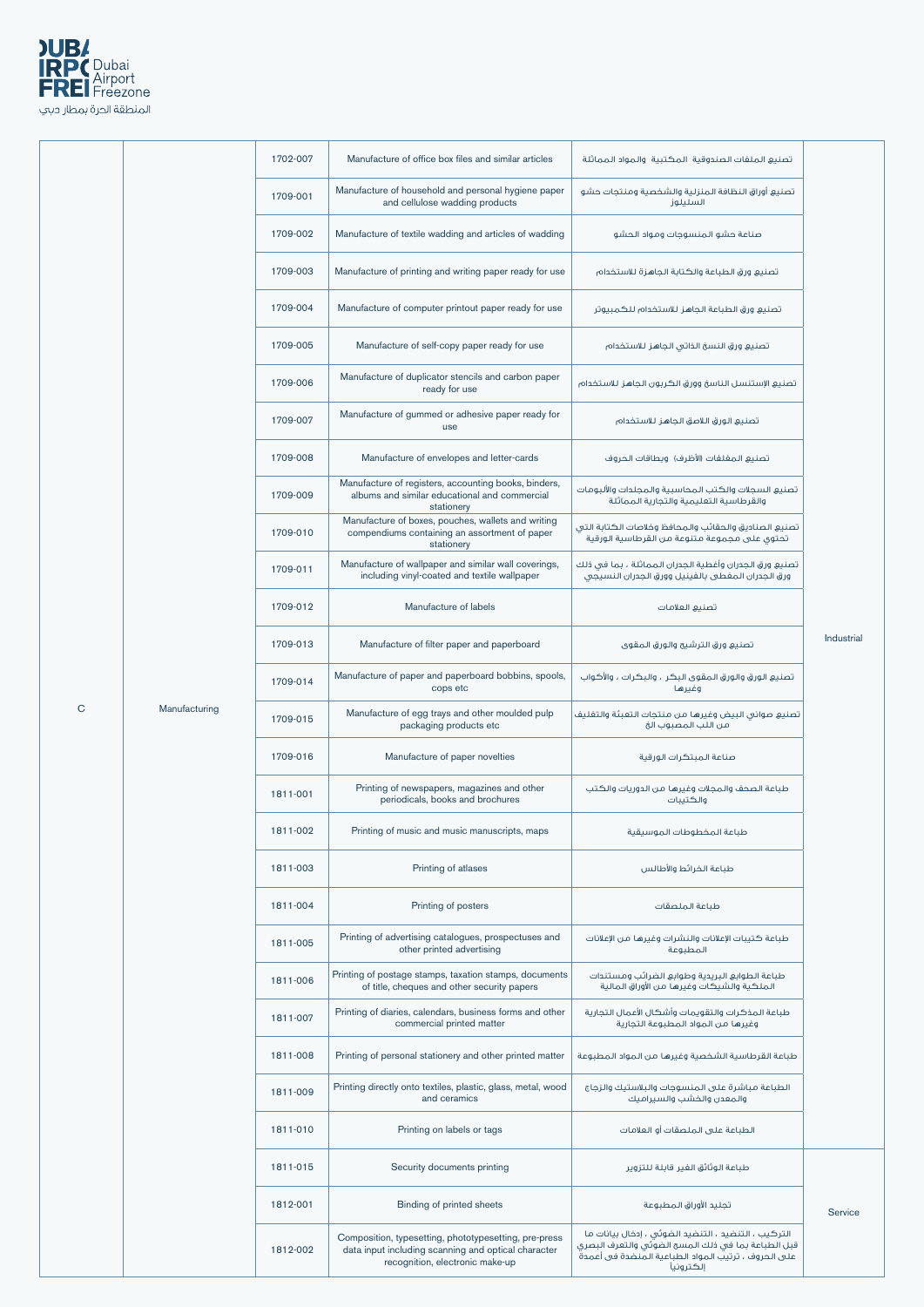

|         | 1812-003 | Plate-making services including imagesetting and plate-<br>setting                                                        | خدمات صنع اللوحات بما في ذلك وضع الصور ووضع<br>اللوحات                                                                  |            |
|---------|----------|---------------------------------------------------------------------------------------------------------------------------|-------------------------------------------------------------------------------------------------------------------------|------------|
|         | 1812-004 | Engraving or etching of cylinders for gravure                                                                             | عمل الكليشيه أو حفر الاسطوانات بغرض الحفر<br>الفوتوغرافي                                                                |            |
|         | 1812-005 | Design & Artwork Services                                                                                                 | خدمات التصميم الفنى للمطبوعات                                                                                           | Service    |
|         | 1812-006 | Plate processes direct to plate (also photopolymer<br>plates)                                                             | إجراء عمليات اللوحات مباشرة إلى اللوحة (لوحات<br>الفوتوبوليمير أيضا)                                                    |            |
|         | 1812-007 | Preparation of plates and dies for relief stamping or<br>printing                                                         | إعداد لوحات وقوالب للختم أو الطباعة من خلال اللوحات<br>النافرة                                                          |            |
|         | 1812-008 | Production of proofs                                                                                                      | إنتاج نماذج ما قبل الطباعة للتدقيق عليها                                                                                |            |
|         | 1812-009 | Artistic work including preparation of litho stones and<br>prepared woodblocks                                            | الأعمال الفنية بما في ذلك إعداد أحجار الليثو و الخشب<br>المعد                                                           | Industrial |
|         | 1812-010 | Production of reprographic products                                                                                       | إنتاج المنتجات الاستنساخية                                                                                              |            |
|         | 1812-011 | Design of printing products                                                                                               | تصميم منتجات الطباعة                                                                                                    |            |
|         | 1812-012 | Die-sinking or die-stamping                                                                                               | الغمر بالقالب أو الختم بالقالب                                                                                          |            |
|         | 1812-013 | <b>Braille copying</b>                                                                                                    | نسخ بريل                                                                                                                | Service    |
|         | 1812-014 | Punching and drilling                                                                                                     | التخريم والحفر                                                                                                          |            |
|         | 1812-015 | Embossing, varnishing and laminating                                                                                      | النقش النافر ، الطلاء بالورنيش ، التصفيح                                                                                |            |
|         | 1812-016 | Collating and insetting, creasing                                                                                         | التحديد ، والتحعيد                                                                                                      |            |
|         | 1820-001 | Reproduction from master copies of gramophone<br>records, compact discs and tapes with music or other<br>sound recordings | الاستنساخ من نسخ رئيسية من تسجيلات الحاكى ،<br>والأقراص المدمجة ، والأشرطة مع الموسيقى أو غيرها من<br>التسجيلات الصوتية |            |
| cturing | 1820-002 | Reproduction from master copies of records, compact<br>discs and tapes with motion pictures and other video<br>recordings | الاستنساخ من النسخ الرئيسية للتسجيلات والأقراص<br>المدمجة والأشرطة مع الصور المتحركة وتسجيلات الفيديو<br>الأخرى         |            |
|         | 1820-003 | Reproduction from master copies of software and data<br>on discs and tapes                                                | الاستنساخ من النسخ الرئيسية للبرامج احاسوبية والبيانات<br>على الأقراص والأشرطة                                          |            |
|         | 2011-003 | Manufacture of chemical elements                                                                                          | تصنيع العناصر الكيميائية                                                                                                |            |
|         | 2011-008 | Manufacture of distilled water                                                                                            | تصنيع الماء المقطر                                                                                                      |            |
|         | 2011-009 | Manufacture of synthetic aromatic products                                                                                | تصنيع المنتحات العطرية الاصطناعية                                                                                       |            |
|         | 2011-011 | Manufacture of products of a kind used as fluorescent<br>brightening agents or as luminophores                            | تصنيع منتجات من الأنواع المستعملة كعوامل إضاءة<br>فلوريسنتية أو المتألقات الضوئية                                       |            |
|         | 2012-001 | Manufacture of fertilizers                                                                                                | تصنيع الأسمدة                                                                                                           | Industrial |
|         | 2012-002 | Manufacture of potting soil with peat as main<br>constituent                                                              | تصنيع تربة الفخار بالخث (فحم المستنقعات) كمكون<br>أساسى                                                                 |            |
|         | 2012-003 | Manufacture of potting soil mixtures of natural soil, sand,<br>clays and minerals                                         | تصنيع مخاليط تلابة الفخار من التربة الطبيعية والرمل<br>والطين والمعادن                                                  |            |
|         | 2022-004 | Manufacture of mastics                                                                                                    | تصنيع المصطكى                                                                                                           |            |
|         | 2022-005 | Manufacture of caulking compounds and similar non-<br>refractory filling or surfacing preparations                        | تصنيع مركبات الجلفطة ومستحضرات الحشو أو فرش<br>السطوع غير الحرارية المماثلة                                             |            |
|         | 2022-006 | Manufacture of organic composite solvents and thinners                                                                    | تصنيع المذيبات والمذيبات العضوية المركبة                                                                                |            |
|         | 2022-007 | Manufacture of prepared paint or varnish removers                                                                         | تصنيع الدهان المحضر أو مزيلات الورنيش                                                                                   |            |
|         | 2022-008 | Manufacture of printing ink                                                                                               | تصنيع حير الطباعة                                                                                                       |            |
|         | 2023-001 | Manufacture of organic surface-active agents                                                                              | تصنيع العوامل العضوية النشطة سطحيأ                                                                                      |            |

C Manufacturing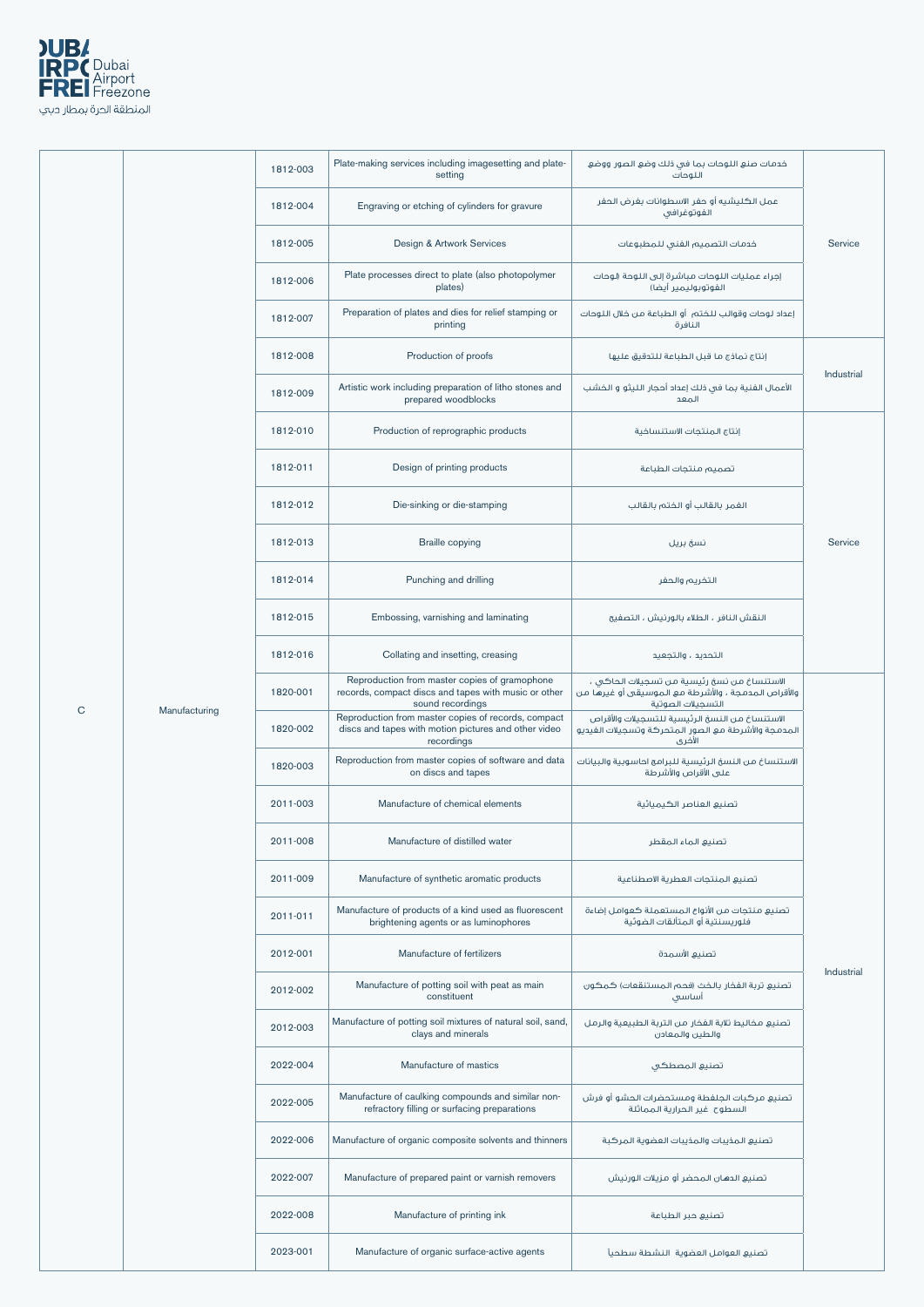

|     | 2023-002 | Manufacture of soap                                                                                                         | تصنيع الصابون                                                                                                          |                   |
|-----|----------|-----------------------------------------------------------------------------------------------------------------------------|------------------------------------------------------------------------------------------------------------------------|-------------------|
|     | 2023-003 | Manufacture of paper, wadding, felt etc. coated or<br>covered with soap or detergent                                        | تصنيع الورق أو الحشو أو اللباد أو ما إلى ذلك ، المغلفة أو<br>المغطاة بالصابون أو المنظفات                              |                   |
|     | 2023-004 | Manufacture of crude glycerol                                                                                               | صناعة الحليسيرول الخام                                                                                                 |                   |
|     | 2023-005 | Manufacture of surface-active preparations                                                                                  | تصنيع المستحضرات النشطة سطحيأ                                                                                          |                   |
|     | 2023-006 | Manufacture of cleaning and polishing products                                                                              | تصنيع منتحات التنظيف والتلميع                                                                                          |                   |
|     | 2023-007 | Manufacture of perfumes and toilet preparations                                                                             | تصنيع العطور ومستحضرات التحميل                                                                                         |                   |
|     | 2029-001 | Manufacture of propellant powders                                                                                           | تصنيع المساحيق الدافعة                                                                                                 |                   |
|     | 2029-002 | Manufacture of pyrotechnic products, including<br>signalling flares etc.                                                    | صنع منتجات الألعاب النارية ، بما فى ذلك موجات الإشارات<br>الخ.                                                         |                   |
|     | 2029-003 | Manufacture of gelatine and its derivatives, glues and<br>prepared adhesives, including rubber-based glues and<br>adhesives | تصنيع الجيلاتين ومشتقاته ، المواد اللاصقة واللواصق<br>المحضرة بما في ذلك المواد اللاصقة واللواصق القائمة<br>على المطاط |                   |
|     | 2029-004 | Manufacture of extracts of natural aromatic products                                                                        | تصنيع مقتطفات من المنتحات العطرية الطبيعية                                                                             |                   |
|     | 2029-005 | Manufacture of resinoids                                                                                                    | تصنيع الراتنحيات                                                                                                       |                   |
|     | 2029-006 | Manufacture of aromatic distilled waters                                                                                    | تصنيع المياه المقطرة العطرية                                                                                           |                   |
|     | 2029-007 | Manufacture of mixtures of odoriferous products for the<br>manufacture of perfumes or food                                  | تصنيع مخاليط المنتحات العطرية لصناعة العطور أو الأغذية                                                                 |                   |
|     | 2029-008 | Manufacture of photographic plates, films, sensitized<br>paper and other sensitized unexposed materials                     | تصنيع لوحات الصور الفوتوغرافية والأفلام والورق المحسس<br>والمواد الأخرى المحسسة غير المعرضة                            |                   |
|     | 2029-009 | Manufacture of chemical preparations for photographic<br>uses                                                               | تصنيع المستحضرات الكيميائية لاستخدامات التصوير<br>الفوتوغرافي                                                          | <b>Industrial</b> |
| ing | 2029-010 | Manufacture of peptones                                                                                                     | تصنيع البيتونات                                                                                                        |                   |
|     | 2029-011 | Manufacture of peptone derivatives                                                                                          | تصنيع مشتقات الببتون                                                                                                   |                   |
|     | 2029-012 | Manufacture of other protein substances and their<br>derivatives n.e.c.                                                     | تصنيع مواد بروتينية أخرى ومشتقاتها غير مصنفة في<br>مكان آخر                                                            |                   |
|     | 2029-013 | Manufacture of essential oils                                                                                               | تصنيع الزبوت العطرية                                                                                                   |                   |
|     | 2029-014 | Manufacture of chemically modified oils and fats                                                                            | تصنيع الزيوت والدهون المعدلة كيميائيأ                                                                                  |                   |
|     | 2029-015 | Manufacture of materials used in the finishing of textiles<br>and leather                                                   | تصنيع المواد المستخدمة في تشطيب المنسوجات<br>والجلود                                                                   |                   |
|     | 2029-016 | Manufacture of powders and pastes used in soldering,<br>brazing or welding                                                  | تصنيع المساحيق والمعاجين المستخدمة فى اللحام ،<br>واللحام بالنحاس والتلحيم                                             |                   |
|     |          |                                                                                                                             |                                                                                                                        |                   |

C Manufactur

| 2029-017 | Manufacture of substances used to pickle metal                             | تصنيع المواد المستخدمة لتنظيف المعادن فى المغطس<br>الحامضى            |
|----------|----------------------------------------------------------------------------|-----------------------------------------------------------------------|
| 2029-018 | Manufacture of prepared additives for cements                              | تصنيع إضافات جاهزة للإسمنت                                            |
| 2029-019 | Manufacture of activated carbon                                            | تصنيع الكربون المنشط                                                  |
| 2029-020 | Manufacture of lubricating oil additives                                   | تصنيع إضافات زيوت التشحيم                                             |
| 2029-021 | Manufacture of prepared rubber accelerators                                | تصنيع المسرعات المطاطية المعدة                                        |
| 2029-022 | Manufacture of catalysts and other chemical products<br>for industrial use | تصنيع المواد الحفازة والمنتجات الكيميائية الأخرى<br>للاستخدام الصناعى |
| 2029-023 | Manufacture of anti-knock preparations                                     | تصنيع المستحضرات المضادة للطرق                                        |
| 2029-024 | Manufacture of antifreeze preparations                                     | تصنيع المستحضرات المضادة للتحمد                                       |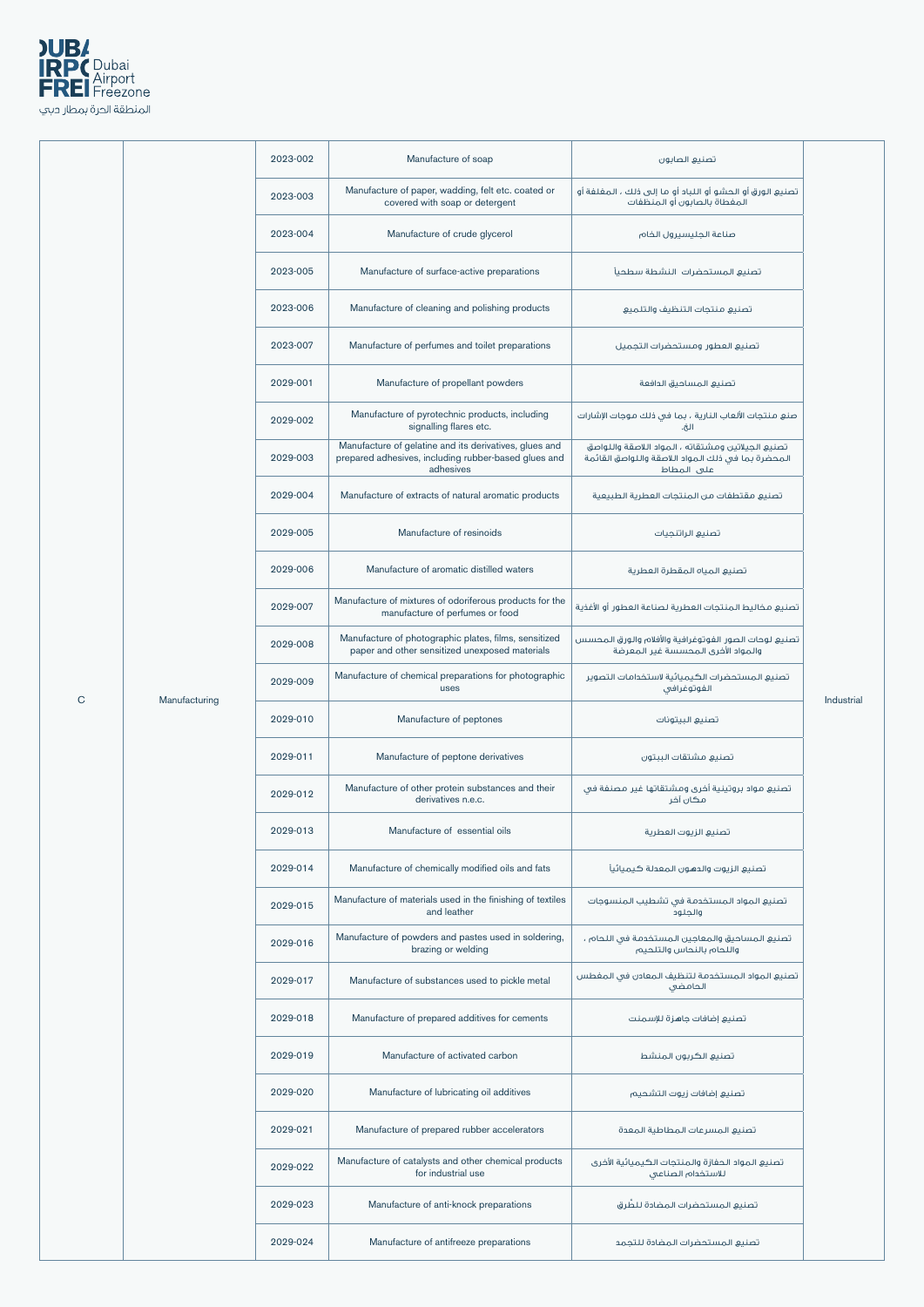

|             |               | 2029-026 | Manufacture of writing and drawing ink                                                                                             | تصنيع حبر الكتابة والرسم                                                                                                     |            |
|-------------|---------------|----------|------------------------------------------------------------------------------------------------------------------------------------|------------------------------------------------------------------------------------------------------------------------------|------------|
|             |               | 2029-027 | Manufacture of matches                                                                                                             | تصنيع أعواد الثقاب                                                                                                           |            |
|             |               | 2029-101 | Laboratory Diagnostics Reagents Manufacturing                                                                                      | صناعة الكواشف المخبرية                                                                                                       |            |
|             |               | 2030-001 | Manufacture of synthetic or artificial filament tow                                                                                | تصنيع خيوط نسالة الكتان الاصطناعية أو المخلقة                                                                                |            |
|             |               | 2030-002 | Manufacture of synthetic or artificial staple fibres, not<br>carded, combed or otherwise processed for spinning                    | تصنيع ألياف تخليقية أو اصطناعية ، غير مندوفة أو<br>ممشطة أو محضرة بطريقة أخرى للغزل                                          |            |
|             |               | 2030-003 | Manufacture of synthetic or artificial filament yarn,<br>including high-tenacity yarn                                              | تصنيع الخيوط الفتيلية الصناعية أو المخلقة ، بما في ذلك<br>خيوط عالية المتانة                                                 |            |
|             |               | 2030-004 | Manufacture of synthetic or artificial monofilament or<br>strip                                                                    | تصنيع الخيوط الأحادية أو الأشرطة الاصطناعية أو المخلقة                                                                       |            |
|             |               | 2100-001 | Manufacture of medicinal active substances to be used<br>for their pharmacological properties in the manufacture<br>of medicaments | تصنيع المواد الفعالة الطبية لاستخدامها من أجل خصائصها<br>الدوائية في تصنيع الأدوية.                                          |            |
|             |               | 2100-002 | Manufacture of medicaments                                                                                                         | تصنيع الأدوية                                                                                                                |            |
|             |               | 2100-003 | Manufacture of chemical contraceptive products for<br>external use and hormonal contraceptive medicaments                          | تصنيع المنتجات الكيميائية لمنع الحمل للاستخدام<br>الخارجى وأدوات منع الحمل الهرمونية                                         |            |
|             |               | 2100-004 | Manufacture of medical diagnostic preparations,<br>including pregnancy tests                                                       | تصنيع المستحضرات الطبية التشخيصية ، بما فى ذلك<br>اختبارات الحمل                                                             |            |
|             |               | 2100-005 | Manufacture of biotech pharmaceuticals                                                                                             | تصنيع الأدوية البيوتكنولوجية                                                                                                 |            |
|             |               | 2100-006 | Manufacture of chemically pure sugars                                                                                              | تصنيع السكريات النقية كيميائيا                                                                                               |            |
|             |               | 2100-007 | Medical & Surgical Requisites Manufacturing                                                                                        | صناعة المستلزمات الطبية والحراحية                                                                                            |            |
|             |               | 2100-008 | Preparation of botanical products (grinding, grading,<br>milling) for pharmaceutical use                                           | تحضير المنتجات النباتية (الطحن والدك والهرس للاستخدام<br>الصيدلى                                                             |            |
| $\mathbf C$ | Manufacturing | 2211-001 | Manufacture of rubber tyres                                                                                                        | تصنيع الإطارات المطاطية                                                                                                      | Industrial |
|             |               | 2211-002 | Manufacture of inner tubes for tyres                                                                                               | تصنيع الأنابيب الداخلية للإطارات                                                                                             |            |
|             |               | 2211-003 | Manufacture of interchangeable tyre treads, tyre flaps,<br>"camelback" strips for retreading tyres etc.                            | تصنيع نقوش الإطارات القابلة للتبديل ، ولوحات الإطارات ،<br>وشرائط "مركَّبات ظهر الجمل" لإعادة تشكيل الإطارات وما<br>إلى ذلك. |            |
|             |               | 2211-004 | Tyre rebuilding and retreading                                                                                                     | إعادة بناء الإطارات وتجديدها                                                                                                 |            |
|             |               | 2219-001 | Manufacture of other products of natural or synthetic<br>rubber, unvulcanized, vulcanized or hardened                              | تصنيع منتجات أخرى من المطاط الطبيعي أو الصناعي أو<br>غير المعالج بالكبريت أو مبركن أو مقسى                                   |            |
|             |               | 2219-002 | Manufacture of rubber brushes                                                                                                      | تصنيع الفرشاة المطاطية                                                                                                       |            |
|             |               | 2219-003 | Manufacture of hard rubber pipe stems                                                                                              | تصنيع أنابيب البايبات المطاطية الصلبة                                                                                        |            |

| 2219-004 | Manufacture of hard rubber combs, hair pins, hair rollers,<br>and similar                                                        | تصنيع أمشاط مطاطية صلبة ، دبابيس شعر ، بكرات شعر<br>وما شابه                                                |
|----------|----------------------------------------------------------------------------------------------------------------------------------|-------------------------------------------------------------------------------------------------------------|
| 2219-005 | Manufacture of rubber repair materials                                                                                           | تصنيع مواد إصلاح المطاط                                                                                     |
| 2219-006 | Manufacture of textile fabric impregnated, coated,<br>covered or laminated with rubber, where rubber is the<br>chief constituent | تصنيع نسيج الأقمشة المشرب أو المطلى أو المفطى<br>أو المنضد بالمطاط ، حيثما يكون المطاط هو المكون<br>الأساسى |
| 2219-007 | Manufacture of rubber waterbed mattresses                                                                                        | تصنيع المراتب المطاطية المائية                                                                              |
| 2219-008 | Manufacture of rubber bathing caps and aprons                                                                                    | تصنيع قبعات ومريلات الاستحمام المطاطية                                                                      |
| 2219-009 | Manufacture of rubber wet suits and diving suits                                                                                 | تصنيع البدلات المطاطبة الضيقة للرباضة وبدلات الغوص                                                          |
| 2220-001 | Manufacture of semi-manufactures of plastic products                                                                             | تصنيع المنتحات شبه المصنعة من المنتحات البلاستيكية                                                          |
| 2220-002 | Manufacture of finished plastic products                                                                                         | تصنيع المنتحات البلاستبكية التامة الصنع                                                                     |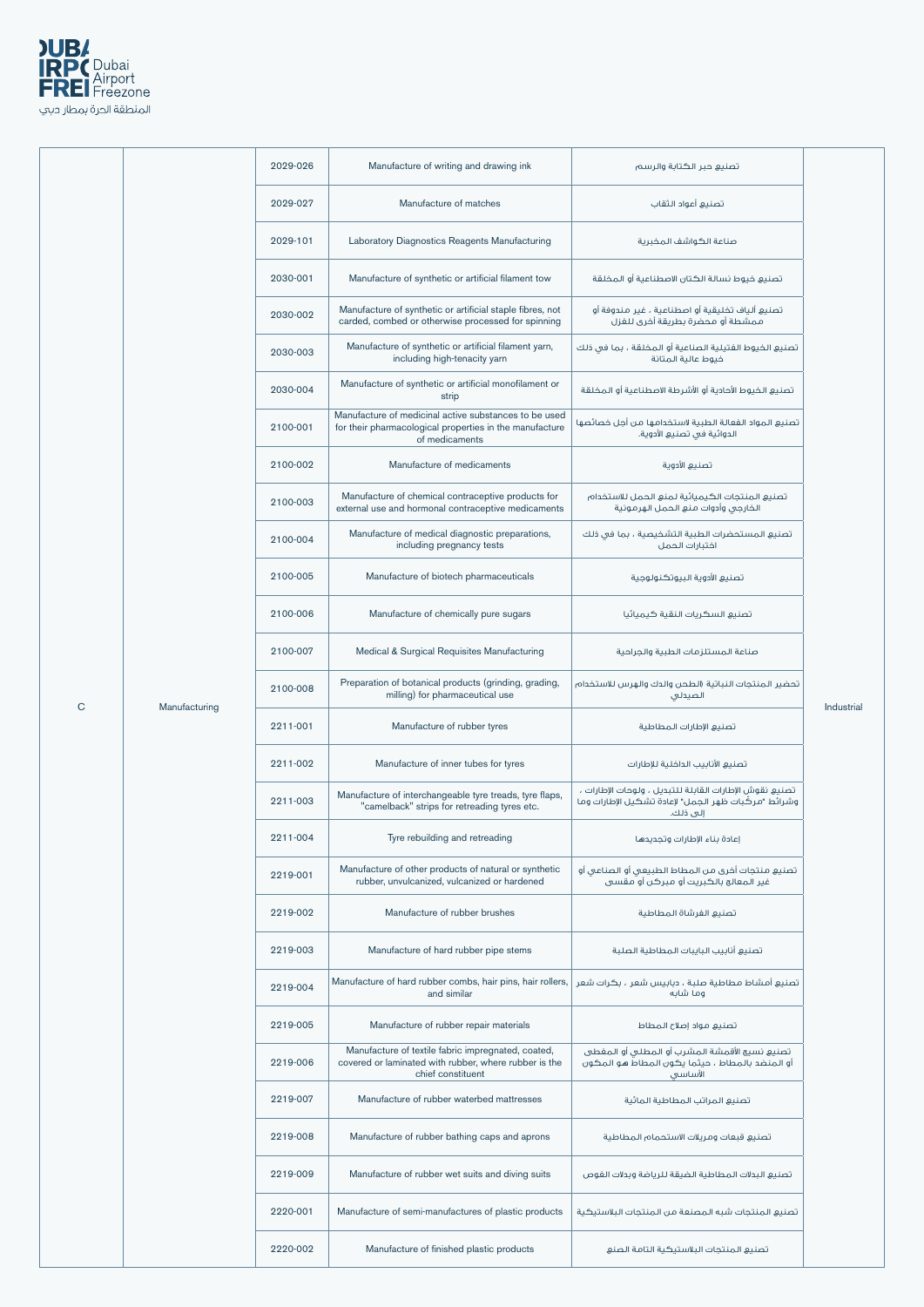

|              |               | 2220-003 | Manufacture of plastic articles for the packing of goods                                                                               | تصنيع المواد البلاستيكية لتعبئة البضائع                                                    |            |
|--------------|---------------|----------|----------------------------------------------------------------------------------------------------------------------------------------|--------------------------------------------------------------------------------------------|------------|
|              |               | 2220-004 | Manufacture of builders' plastics ware                                                                                                 | تصنيع المنتجات البلاستيكية الخاصة بالبنائين                                                |            |
|              |               | 2220-005 | Manufacture of plastic tableware, kitchenware and toilet<br>articles                                                                   | تصنيع أدوات المائدة وأدوات المطبخ وأدوات الحمام<br>البلاستيكية                             |            |
|              |               | 2220-006 | Cellophane film or sheet                                                                                                               | فيلم أو ورقة السيلوفان                                                                     |            |
|              |               | 2220-007 | Manufacture of resilient floor coverings, such as vinyl,<br>linoleum etc.                                                              | تصنيع أغطية الأرضيات المرنة ، مثل الفينيل والمشمع الخ                                      |            |
|              |               | 2220-008 | Manufacture of artificial stone                                                                                                        | تصنيع الحجر الصناعى                                                                        |            |
|              |               | 2220-009 | Manufacture of plastic signs (non-electrical)                                                                                          | صنع العلامات البلاستيكية (غير الكهربائية)                                                  |            |
|              |               | 2220-010 | Manufacture of diverse plastic products                                                                                                | تصنيع منتجات بلاستيكية متنوعة                                                              |            |
|              |               | 2310-001 | Manufacture of flat glass, including wired, coloured or<br>tinted flat glass                                                           | صناعة الزجاج المسطح ، بما في ذِلك الزجاج المسطح<br>الملون أو المظلَّم                      |            |
|              |               | 2310-002 | Manufacture of toughened or laminated flat glass                                                                                       | تصنيع الزجاج المسطح المقوي أو المرقق                                                       |            |
|              |               | 2310-003 | Manufacture of glass in rods or tubes                                                                                                  | تصنيع الزجاج في قضبان أو أنابيب                                                            |            |
|              |               | 2310-004 | Manufacture of glass paving blocks                                                                                                     | تصنيع كتل الرصف الزجاجية                                                                   |            |
|              |               | 2310-005 | Manufacture of glass mirrors                                                                                                           | تصنيع المرايا الزجاجية                                                                     |            |
|              |               | 2310-006 | Manufacture of multiple-walled insulating units of glass                                                                               | تصنيع وحدات عازلة متعددة الجدران من الزجاج                                                 |            |
|              |               | 2310-007 | Manufacture of bottles and other containers of glass or<br>crystal                                                                     | صناعة القناني والحاويات الأخرى من الزجاج أو الكريستال                                      |            |
| $\mathsf{C}$ | Manufacturing | 2310-008 | Manufacture of drinking glasses and other domestic<br>glass or crystal articles                                                        | صنع أكواب الشرب وغيرها من المواد الزجاجية<br>والكريستالية المحلية                          | Industrial |
|              |               | 2310-009 | Manufacture of glass fibres, including glass wool and<br>non-woven products thereof                                                    | تصنيع الألياف الزجاجية ، بما في ذلك الصوف الزجاجي<br>والمنتجات غير المنسوجة منه            |            |
|              |               | 2310-010 | Manufacture of laboratory, hygienic or pharmaceutical<br>glassware                                                                     | تصنيع الزجاجيات المختبرية أو الصحية أو الدوائية                                            |            |
|              |               | 2310-011 | Manufacture of clock or watch glasses, optical glass<br>and optical elements not optically worked                                      | تصنيع الساعات أو زجاجات الساعة ، الزجاج البصرى والعناصر<br>البصرية التى لا يتم صنعها بصريا |            |
|              |               | 2310-012 | Manufacture of glassware used in imitation jewellery                                                                                   | صناعة الزجاجيات المستخدمة فى المجوهرات المقلدة                                             |            |
|              |               | 2310-013 | Manufacture of glass insulators and glass insulating<br>fittings                                                                       | تصنيع العوازل الزجاجية وقطع التركيب العازلة الزجاجية                                       |            |
|              |               | 2310-014 | Manufacture of glass envelopes for lamps                                                                                               | تصنيع الأوعية الزجاجية للمصابيح                                                            |            |
|              |               | 2310-015 | Manufacture of glass figurines                                                                                                         | تصنيع التماثيل الزجاجية                                                                    |            |
|              |               | 2310-017 | <b>Crystal Products Processing</b>                                                                                                     | شغل المنتجات البلورية ومعالجتها                                                            |            |
|              |               | 2391-001 | Manufacture of refractory mortars, concretes etc.                                                                                      | تصنيع مونة الجير المقاومة للحرارة ، الخ.                                                   |            |
|              |               | 2391-002 | Manufacture of refractory ceramic goods                                                                                                | تصنيع منتجات السيراميك الحرارية                                                            |            |
|              |               | 2391-003 | تصنيع المواد المقاومة للحرارة المحتوية على المغنسيت   Manufacture of refractory articles containing magnesite,<br>dolomite or chromite | أو الدولوميت أو الكروميت                                                                   |            |
|              |               | 2392-001 | Manufacture of non-refractory ceramic hearth or wall<br>tiles, mosaic cubes etc.                                                       | تصنيع بلاط السيراميك أو بلاط الجدران غير المقاوم للحرارة<br>، مكعبات الفسيفساء إلخ.        |            |
|              |               | 2392-002 | Manufacture of non-refractory ceramic flags and paving                                                                                 | تصنيع البلاط والرصف من السيراميك غير المقاوم للحرارة                                       |            |
|              |               | 2392-003 | Manufacture of structural non-refractory clay building<br>materials                                                                    | تصنيع مواد البناء االإنشائية غير المقاوم للحرارة المصنوعة<br>من الصلصال                    |            |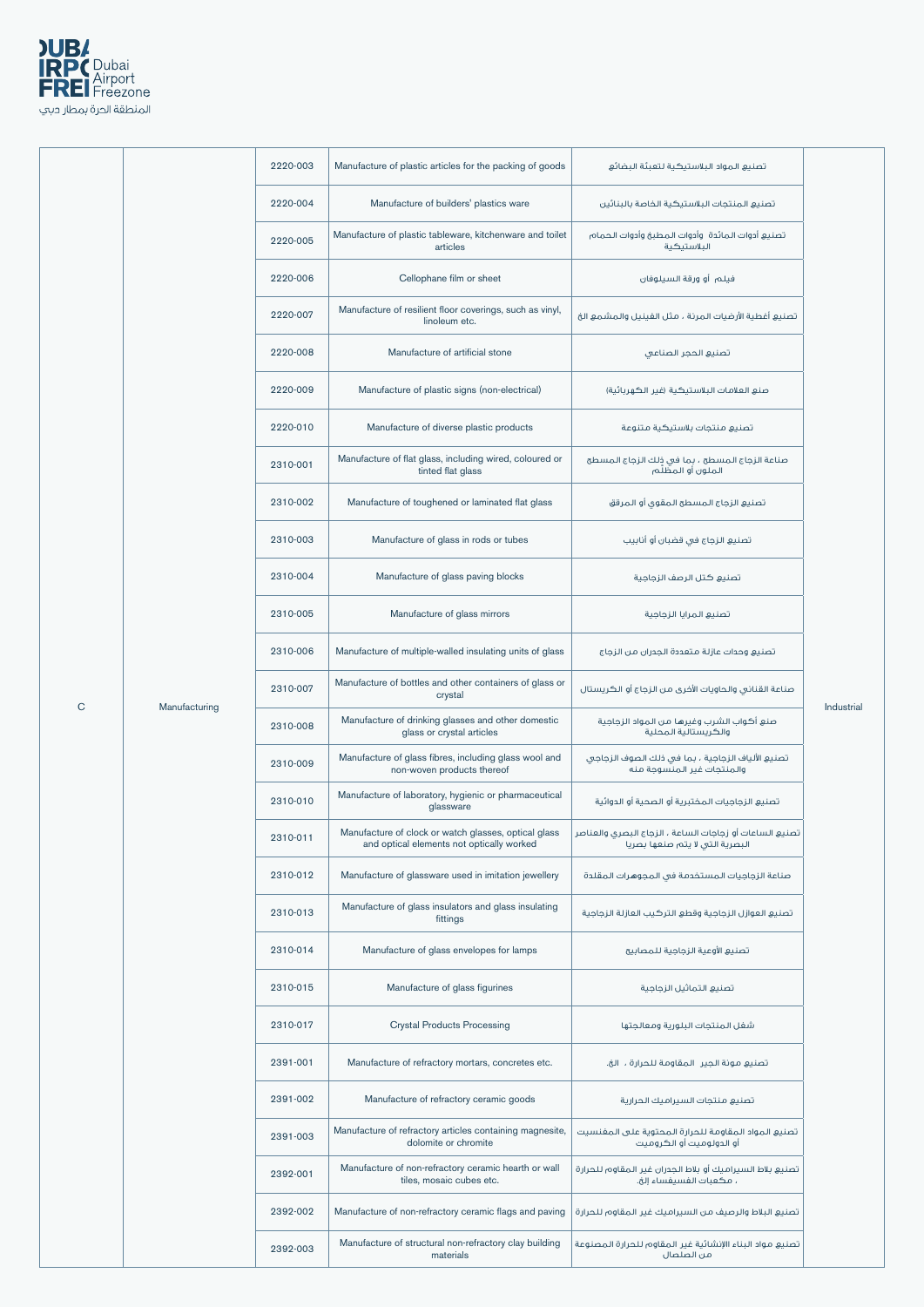

|              |               | 2392-004 | Manufacture of flooring blocks in baked clay                                                                                                           | تصنيع كتل الأرضيات فى الطين المحروق                                                                    |            |
|--------------|---------------|----------|--------------------------------------------------------------------------------------------------------------------------------------------------------|--------------------------------------------------------------------------------------------------------|------------|
|              |               | 2392-005 | Manufacture of ceramic sanitary fixtures                                                                                                               | تصنيع التركيبات الصحية المصنوعة من السيراميك                                                           |            |
|              |               | 2393-001 | Manufacture of ceramic tableware and other domestic<br>or toilet articles                                                                              | تصنيع أدوات المائدة الخزفية وغيرها من المواد المنزلية أو<br>المراحيض                                   |            |
|              |               | 2393-002 | Manufacture of statuettes and other ornamental ceramic<br>articles                                                                                     | تصنيع التماثيل وغيرها من مواد الزينة الخزفية                                                           |            |
|              |               | 2393-003 | Manufacture of electrical insulators and insulating<br>fittings of ceramics                                                                            | تصنيع العوازل الكهربائية والتجهيزات العازلة من<br>السيراميك                                            |            |
|              |               | 2393-004 | Manufacture of ceramic and ferrite magnets                                                                                                             | تصنيع السيراميك ومغناطيس الفريت                                                                        |            |
|              |               | 2393-005 | Manufacture of ceramic laboratory, chemical and<br>industrial products                                                                                 | تصنيع معمل السيراميك والمنتجات الكيميائية والصناعية                                                    |            |
|              |               | 2393-006 | Manufacture of ceramic pots, jars and similar articles of<br>a kind used for conveyance or packing of goods                                            | تصنيع الأواني والجرار الخزفية والأصناف المماثلة من النوع<br>المستخدم لنقل أو تعبئة البضائع             |            |
|              |               | 2393-007 | Manufacture of ceramic furniture                                                                                                                       | تصنيع الأثاث الخزفى                                                                                    |            |
|              |               | 2393-008 | Manufacture of ceramic products n.e.c.                                                                                                                 | تصنيع منتجات السيراميك غير المصنفة فى أماكن أخرى.                                                      |            |
|              |               | 2396-001 | Cutting, shaping and finishing of stone for use in<br>construction, in cemeteries, on roads, as roofing etc                                            | قطع وتشكيل وتشطيب الحجر لاستخدامه في البناء ، في<br>المقابر ، على الطرق ، مثل التسقيف وغيرها           |            |
|              |               | 2396-002 | Manufacture of stone furniture                                                                                                                         | تصنيع الأثاث الحجرى                                                                                    |            |
|              |               | 2420-001 | Production of basic precious metals                                                                                                                    | إنتاج المعادن النفيسة الأساسية                                                                         |            |
|              |               | 2420-003 | Production of precious metal semi-products                                                                                                             | إنتاج شبه المنتجات المعدنية الثمينة                                                                    |            |
|              |               | 2420-004 | Production of silver rolled onto base metals                                                                                                           | إنتاج الفضة الملفوفة على المعادن الأساسية                                                              |            |
| $\mathsf{C}$ | Manufacturing | 2420-005 | Production of gold rolled onto base metals or silver                                                                                                   | إنتاج الذهب الملفوفة على المعادن الأساسية أو الفضة                                                     | Industrial |
|              |               | 2420-006 | Production of platinum and platinum group metals rolled<br>onto gold, silver or base metals                                                            | إنتاج المعادن البلاتينية ومعادن المجموعة البلاتينية<br>الملفوفة على الذهب أو الفضة أو المعادن الأساسية |            |
|              |               | 2420-008 | Gold refinery                                                                                                                                          | تصفية الذهب                                                                                            |            |
|              |               | 2420-018 | Manufacture of fuse wire or strip                                                                                                                      | تصنيع سلك أو شريط المصهر                                                                               |            |
|              |               | 2420-027 | Manufacture of wire of these metals by drawing                                                                                                         | تصنيع الأسلاك من هذه المعادن بالسحب                                                                    |            |
|              |               | 2431-001 | Casting of semi-finished iron products                                                                                                                 | صب منتجات الحديد شبه الجاهزة                                                                           |            |
|              |               | 2431-002 | Casting of grey iron castings                                                                                                                          | صب الحديد الرمادي                                                                                      |            |
|              |               | 2431-003 | Casting of spheroidal graphite iron castings                                                                                                           | صب الحديد الجرافيتي الكروى                                                                             |            |
|              |               | 2431-004 | Casting of malleable cast-iron products                                                                                                                | صب منتجات الحديد الزهر القابل للطرق                                                                    |            |
|              |               | 2431-005 | Casting of semi-finished steel products                                                                                                                | صب منتجات الصلب شبه المصنعة                                                                            |            |
|              |               | 2431-006 | Casting of steel castings                                                                                                                              | صب المسبوكات الصلب                                                                                     |            |
|              |               | 2431-007 | تصنيع الأنابيب والخراطيم والتشكيلات المجوفة والأنابيب أو   Manufacture of tubes, pipes and hollow profiles and of<br>tube or pipe fittings of castiron | المواسير من الكاستيرون                                                                                 |            |
|              |               | 2431-008 | Manufacture of seamless tubes and pipes of steel by<br>centrifugal casting                                                                             | تصنيع الأنابيب غير الملحومة وأنابيب الصلب عن طريق<br>الصب بالطرد المركزى                               |            |
|              |               | 2432-001 | Casting of semi-finished products of aluminium,<br>magnesium, titanium, zinc etc.                                                                      | صب منتجات شبه مصنعة من الألومنيوم والمغنيسيوم<br>والتيتانيوم والزنك وغيرها.                            |            |
|              |               | 2432-002 | Casting of light metal castings                                                                                                                        | صب المسبوكات المعدنية الخفيفة                                                                          |            |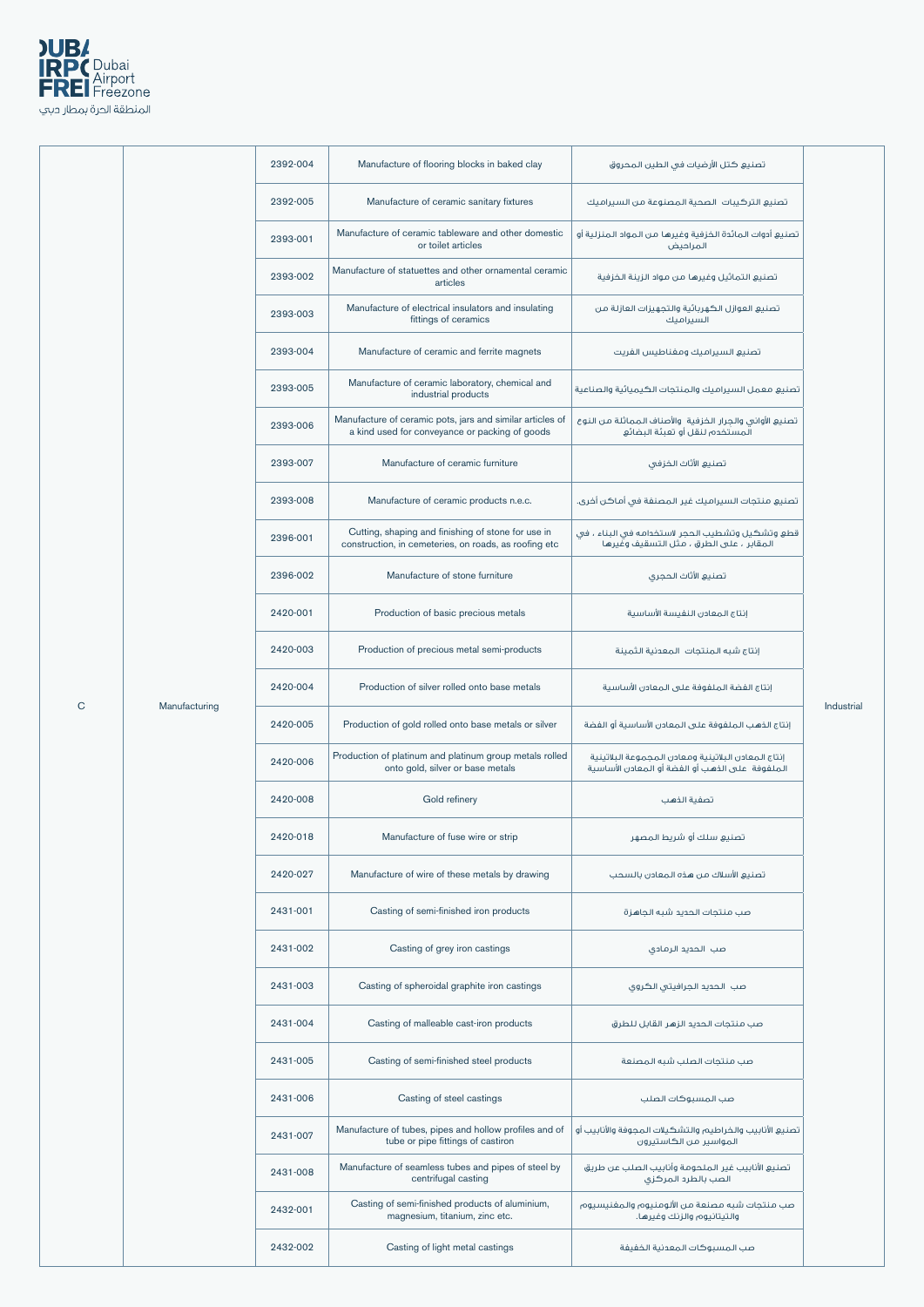

|           |               | 2432-003 | Casting of heavy metal castings                                               | صب مسبوكات المعادن الثقيلة                                               |            |
|-----------|---------------|----------|-------------------------------------------------------------------------------|--------------------------------------------------------------------------|------------|
|           |               | 2432-004 | Casting of precious metal castings                                            | صب مسبوكات المعادن الثمينة                                               |            |
|           |               | 2432-005 | Die-casting of non-ferrous metal castings                                     | الصب القالبى لمسبوكات المعدنية غير الحديدية                              |            |
|           |               | 2511-004 | Manufacture of metal doors, windows and their frames,<br>shutters and gates   | تصنيع الأبواب والنوافذ المعدنية وإطاراتها والستائر<br>والبوابات          |            |
|           |               | 2511-005 | Metal room partitions for floor attachment                                    | الفواصل المعدنية للغرف للتثبيت على الأرض                                 |            |
|           |               | 2512-003 | Manufacture of central heating boilers and radiators                          | تصنيع مراجل التدفئة المركزية والمشعات                                    | Industrial |
|           |               | 2591-001 | Forging, pressing, stamping and roll-forming of metal                         | الطرق ، والضغط ، والختم والدرفلة للمعادن                                 |            |
|           |               | 2591-002 | Powder metallurgy                                                             | عدائة المساحيق                                                           |            |
|           |               | 2592-001 | Plating, anodizing etc. of metals                                             | الطلاء ، والمعالجة الأنودية ، إلخ ، للمعادن                              |            |
|           |               | 2592-003 | Deburring, sandblasting, tumbling, cleaning of metals                         | تهذيب الحواف ، السفع الرملي ، الصقل ، وتنظيف المعادن                     |            |
|           |               | 2592-004 | Colouring and engraving of metals                                             | تلوين ونقش المعادن                                                       | Service    |
|           |               | 2592-005 | Steel Fabrication & Welding Workshop                                          | ورشة للحدادة واللحام                                                     |            |
|           |               | 2592-006 | Non-metallic coating of metals (plasticizing, enamelling,<br>lacquering etc.) | الطلاء غير المعدني للمعادن (الملدنات ، والمينا ، والطلاء<br>اللكر ، إلخ) |            |
|           |               | 2592-008 | Boring of metalwork pieces                                                    | ثقب القطع المعدنية                                                       |            |
|           |               | 2592-009 | Turning of metalwork pieces                                                   | خراطة القطع المعدنية                                                     |            |
| ${\bf C}$ | Manufacturing | 2592-010 | Milling of metalwork pieces                                                   | طحن القطع المعدنية                                                       |            |
|           |               | 2592-011 | Eroding of metalwork pieces                                                   | سحل القطع المعدنية                                                       |            |
|           |               | 2592-012 | Planing of metalwork pieces                                                   | تسطيح لقطع المعادن                                                       |            |
|           |               | 2592-013 | Lapping of metalwork pieces                                                   | لف القطع المعدنية                                                        |            |
|           |               | 2592-014 | Broaching of metalwork pieces                                                 | بزل القطع المعدنية                                                       |            |
|           |               | 2592-015 | Levelling of metalwork pieces                                                 | تسوية القطع المعدنية                                                     | Industrial |
|           |               | 2592-016 | Sawing of metalwork pieces                                                    | نشر القطع المعدنية                                                       |            |
|           |               | 2592-017 | Grinding of metalwork pieces                                                  | طحن قطع المعادن                                                          |            |
|           |               | 2592-018 | Sharpening of metalwork pieces                                                | شحذ القطع المعدنية                                                       |            |
|           |               | 2592-019 | Polishing of metalwork pieces                                                 | تلميع القطع المعدنية                                                     |            |
|           |               | 2592-020 | Welding of metalwork pieces                                                   | لحام القطع المعدنية                                                      |            |
|           |               | 2592-021 | Splicing etc. of metalwork pieces                                             | ربط القطع المعدنية وغيرها                                                |            |
|           |               | 2592-022 | Cutting of and writing on metals by means of laser<br>beams                   | القطع والكتابة على المعادن باستخدام أشعة الليزر                          |            |
|           |               | 2593-001 | Manufacture of domestic cutlery                                               | تصنيع أدوات المائدة المنزلية                                             |            |
|           |               | 2593-002 | Manufacture of other articles of cutlery                                      | تصنيع أصناف أخرى من أدوات المائدة                                        |            |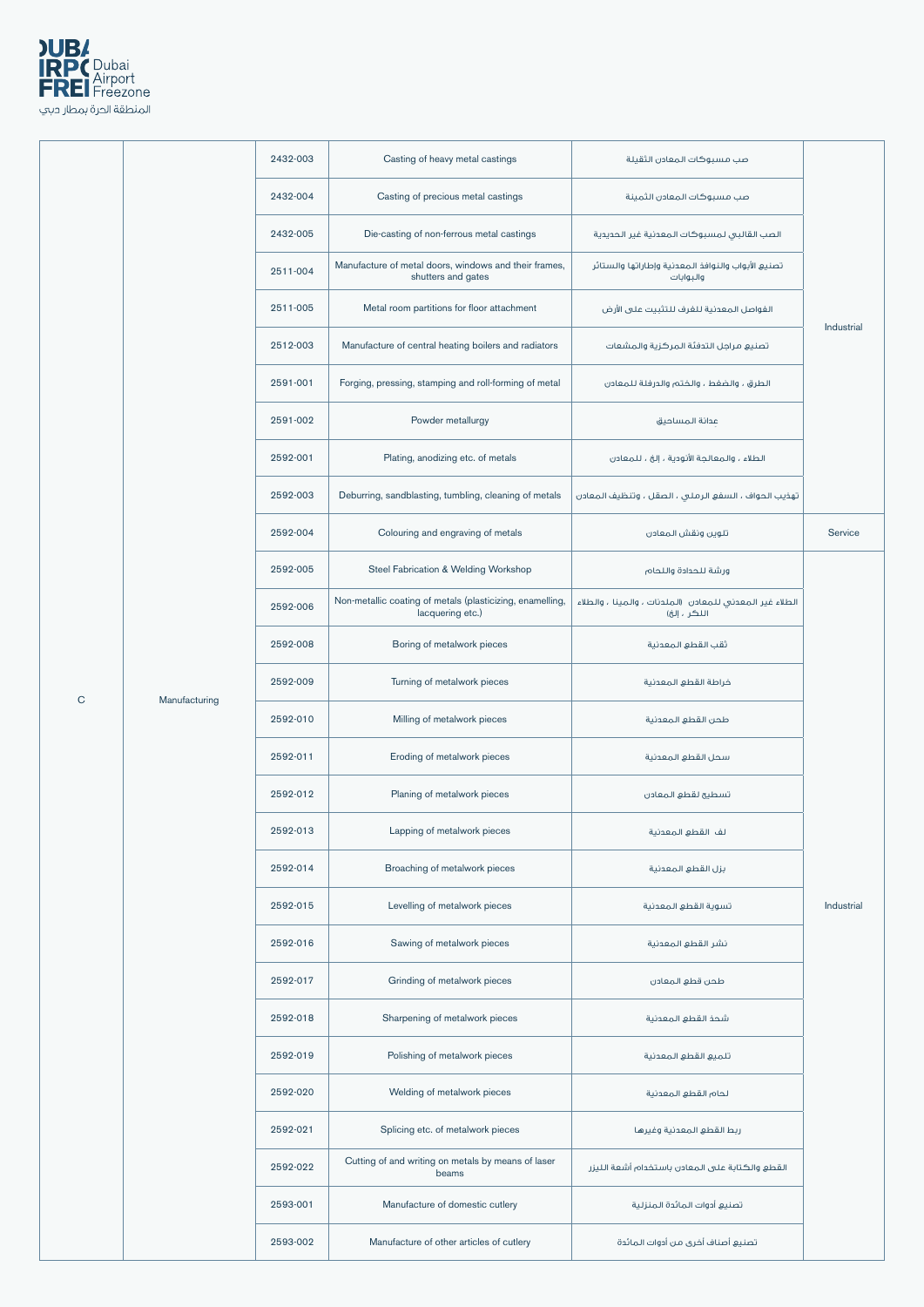

|              |               | 2593-003 | Manufacture of knives and cutting blades for machines<br>or for mechanical appliances                                   | تصنيع السكاكين وشفرات القطع للآلات أو للأجهزة<br>المبكائبكية                                                                     |            |
|--------------|---------------|----------|-------------------------------------------------------------------------------------------------------------------------|----------------------------------------------------------------------------------------------------------------------------------|------------|
|              |               | 2593-004 | Manufacture of hand tools                                                                                               | تصنيع الأدوات اليدوية                                                                                                            |            |
|              |               | 2593-005 | Manufacture of non-power-driven agricultural hand tools                                                                 | تصنيع الأدوات اليدوية الزراعية بدون طاقة                                                                                         |            |
|              |               | 2593-006 | Manufacture of saws and saw blades, including circular<br>saw blades and chainsaw blades                                | تصنيع المناشير وشفرات المنشار ، بما في ذلك شفرات<br>المنشار الدائري وشفرات المنشار الجنزيري                                      |            |
|              |               | 2593-007 | Manufacture of interchangeable tools for hand tools,<br>whether or not power-operated, or for machine tools             | تصنيع أدوات قابلة للتبديل للأدوات اليدوية ، سواء كانت<br>تعمل بالطاقة أم لا ، أو للأدوات الآلية                                  |            |
|              |               | 2593-008 | Manufacture of press tools                                                                                              | تصنيع أدوات الكبس                                                                                                                |            |
|              |               | 2593-009 | Manufacture of blacksmiths' tools                                                                                       | تصنيع أدوات الحداد                                                                                                               |            |
|              |               | 2593-010 | Manufacture of moulding boxes and moulds (except<br>ingot moulds)                                                       | صناعة القوالب وصناديق القوالب (باستثناء قوالب السبائك)                                                                           |            |
|              |               | 2593-011 | Manufacture of vices, clamps                                                                                            | تصنيع الملازم والمشابك                                                                                                           |            |
|              |               | 2593-012 | Manufacture of padlocks, locks, keys, hinges and the<br>like, hardware for buildings, furniture, vehicles etc.          | تصنيع الأقفال الصفيحية والأقفال والمفاتيح والمفصلات وما<br>يماثلها ، والمعدات الحديدية للمباني والأثاث والمركبات<br>وما إلى ذلك. |            |
|              |               | 2593-013 | Manufacture of cutlasses, swords, bayonets etc.                                                                         | تصنيع سيوف الملاحين والسيوف والحراب وغيرها.                                                                                      |            |
|              |               | 2593-014 | Manufacture of hollowware, dinnerware or flatware                                                                       | تصنيع الأواني الـمجوفة ، أواني الطعام و الـمائدة                                                                                 |            |
|              |               | 2593-015 | Manufacture of power-driven hand tools                                                                                  | تصنيع الأدوات اليدوية التى تعمل بالطاقة الكهربائية                                                                               |            |
|              |               | 2593-016 | Manufacture of ingot moulds                                                                                             | تصنيع قوالب السبيكة                                                                                                              |            |
|              |               | 2593-017 | Manufacture of cutlery of precious metal                                                                                | تصنيع أدوات المائدة من المعادن الثمينة                                                                                           |            |
| $\mathsf{C}$ | Manufacturing | 2599-001 | Manufacture of pails, cans, drums, buckets, boxes                                                                       | تصنيع السطول ، العلب ، البراميل ، الدلاء ، الصناديق                                                                              | Industrial |
|              |               | 2599-002 | Manufacture of tins and cans for food products,<br>collapsible tubes and boxes                                          | تصنيع العلب والصفائح الخاصة بالمنتجات الغذائية والأنابيب<br>والصناديق القابلة للطى                                               |            |
|              |               | 2599-003 | Manufacture of metallic closures                                                                                        | تصنيع السدادات المعدنية                                                                                                          |            |
|              |               | 2599-004 | Manufacture of metal cable, plaited bands and similar<br>articles                                                       | تصنيع الكابلات المعدنية والأشرطة المضفورة والأصناف<br>المماثلة                                                                   |            |
|              |               | 2599-005 | Manufacture of uninsulated metal cable or insulated<br>cable not capable of being used as a conductor of<br>electricity | تصنيع كابل معدني غير معزول أو كابل معزول غير قابل<br>لاستخدامه كموصل للكهرباء                                                    |            |
|              |               | 2599-006 | Manufacture of articles made of wire                                                                                    | تصنيع المنتجات المصنوعة من الأسلاك                                                                                               |            |
|              |               | 2599-007 | Manufacture of nails and pins                                                                                           | تصنيع المسامير والدبابيس                                                                                                         |            |
|              |               | 2599-008 | Manufacture of rivets, washers and similar non-threaded<br>products                                                     | تصنيع مسامير الربط ، وحلقات إحكام ربط المسامير<br>والمنتجات المماثلة غير المسننة                                                 |            |
|              |               | 2599-009 | Manufacture of screw machine products                                                                                   | تصنيع منتجات آلة المسمار اللولبي                                                                                                 |            |
|              |               | 2599-010 | Manufacture of bolts, screws, nuts and similar threaded<br>products                                                     | تصنيع البراغي ، المسامير اللولبية المدببة ، المسامير<br>اللولبية غير المدببة والمنتجات المتشابهة                                 |            |
|              |               | 2599-011 | Manufacture of springs (except watch springs)                                                                           | تصنيع النوابض (باستثناء زنبرك الساعة)                                                                                            |            |
|              |               | 2599-012 | Manufacture of chain, except power transmission chain                                                                   | تصنيع السلسلة ، باستثناء سلسلة نقل الطاقة                                                                                        |            |
|              |               | 2599-013 | Manufacture of metal household articles                                                                                 | تصنيع الأدوات المنزلية المعدنية                                                                                                  |            |
|              |               | 2599-014 | Manufacture of baths, sinks, washbasins and similar<br>articles                                                         | تصنيع الحمامات والمغاسل وأحواض الغسيل والأشياء<br>مماثلة                                                                         |            |
|              |               | 2599-015 | Manufacture of metal goods for office use, except<br>furniture                                                          | تصنيع السلع المعدنية للاستخدام المكتبى ، باستثناء<br>الأثاث                                                                      |            |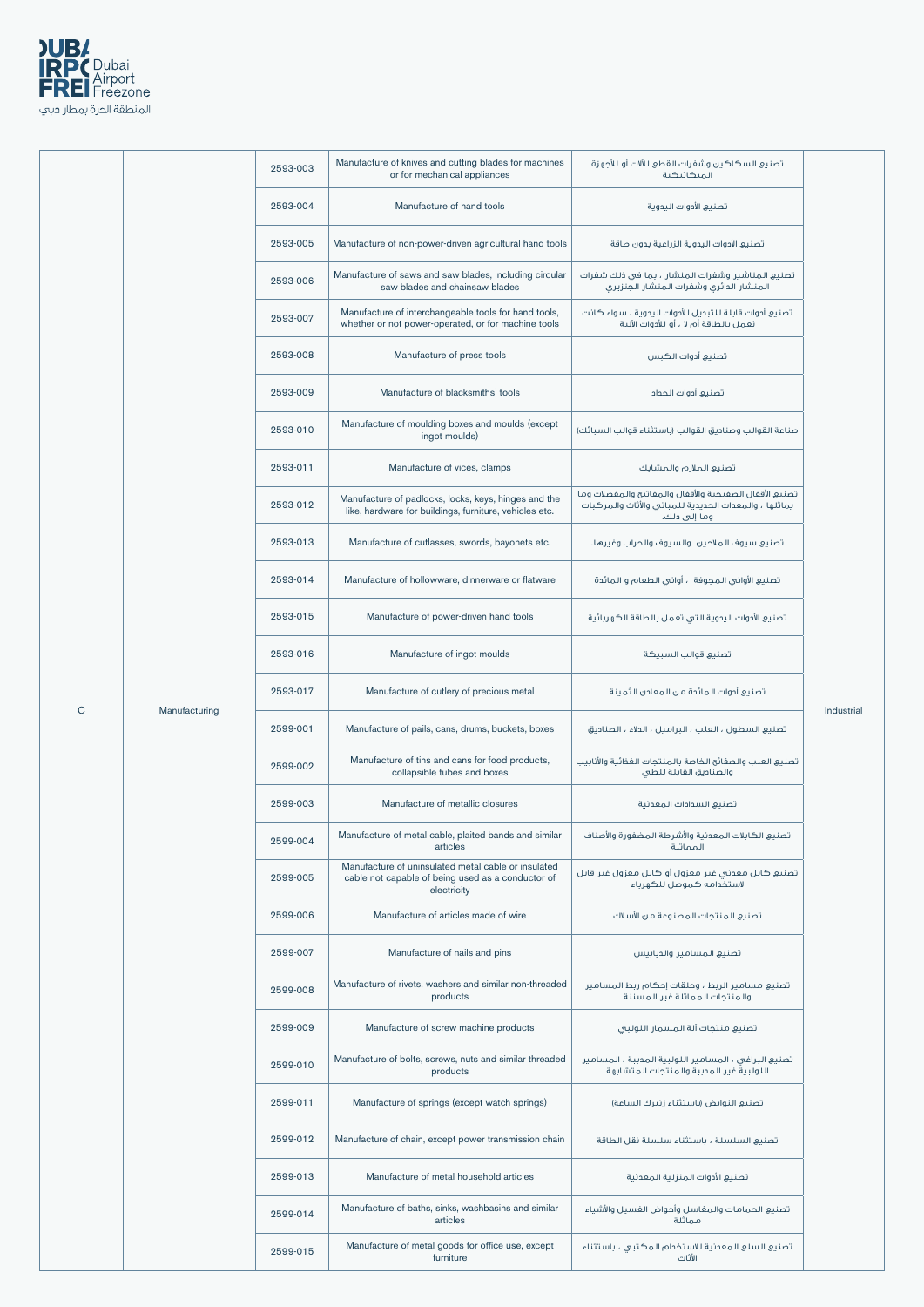

|             |               | 2599-016 | Manufacture of safes, strongboxes, armoured doors etc                          | تصنيع الخزائن ، الصناديق القوية ، والأبواب المدرعة وغيرها                  |            |
|-------------|---------------|----------|--------------------------------------------------------------------------------|----------------------------------------------------------------------------|------------|
|             |               | 2599-017 | Manufacture of ship propellers and blades thereof                              | تصنيع مراوح السفن وريشها                                                   |            |
|             |               | 2599-018 | Manufacture of metal anchors                                                   | تصنيع المراسي المعدنية                                                     |            |
|             |               | 2599-019 | Manufacture of metal bells                                                     | تصنيع الأجراس المعدنية                                                     |            |
|             |               | 2599-020 | Manufacture of metal assembled railway track fixtures                          | تصنيع تجهيزات سكك حديدية معدنية مجمعة                                      |            |
|             |               | 2599-021 | Manufacture of metal clasps                                                    | تصنيع المشابك المعدنية                                                     |            |
|             |               | 2599-022 | Manufacture of metal buckles                                                   | تصنيع الابازيم المعدنية                                                    |            |
|             |               | 2599-023 | Manufacture of metal hooks                                                     | تصنيع الكلابات المعدنية                                                    |            |
|             |               | 2599-024 | Manufacture of foil bags                                                       | تصنيع الأكياس الرقائقية                                                    |            |
|             |               | 2599-025 | Manufacture of permanent metallic magnets                                      | تصنيع المغناطيس المعدنى الدائم                                             |            |
|             |               | 2599-026 | Manufacture of metal vacuum jugs and bottles                                   | تصنيع أباريق الترمس المعدنية والزجاجات                                     |            |
|             |               | 2599-027 | Manufacture of metal signs (non-electrical)                                    | تصنيع لوحات معدنية (غير كهربائية)                                          |            |
|             |               | 2599-028 | Manufacture of metal badges and metal military insignia                        | تصنيع شارات معدنية وشارات عسكرية معدنية                                    |            |
|             |               | 2599-029 | Manufacture of metal hair curlers, metal umbrella<br>handles and frames, combs | تصنيع بكرو الشعر المعدني ، والمقابض المظلات معدنية<br>والإطارات ، والأمشاط |            |
|             |               | 2610-001 | Manufacture of capacitors, electronic                                          | تصنيع المكثفات الالكترونية                                                 |            |
| $\mathbf C$ | Manufacturing | 2610-002 | Manufacture of resistors, electronic                                           | تصنيع المقاومات الإلكترونية                                                | Industrial |
|             |               | 2610-003 | Manufacture of microprocessors                                                 | تصنيع المعالجات الدقيقة                                                    |            |
|             |               | 2610-004 | Manufacture of bare printed circuit boards                                     | تصنيع لوحات الدوائر المطبوعة                                               |            |
|             |               | 2610-005 | Manufacture of electron tubes                                                  | تصنيع أنابيب الإلكترون                                                     |            |
|             |               | 2610-006 | Manufacture of electronic connectors                                           | تصنيع الموصلات الالكترونية                                                 |            |
|             |               | 2610-007 | Manufacture of integrated circuits (analog, digital or<br>hybrid)              | تصنيع الدوائر المتكاملة (التناظرية أو الرقمية أو<br>المختلطة)              |            |
|             |               | 2610-008 | Manufacture of diodes, transistors and related discrete<br>devices             | تصنيع الثنائيات والترانزستورات والأجهزة المنفصلة ذات<br>الصلة              |            |

| 2610-009 | Manufacture of inductors (e.g. chokes, coils,<br>transformers), electronic component type | تصنيع المحاثات (مثل خوانق المرشحات ، الملفات ،<br>المحولات) ، من نوع المكونات الإلكترونية |
|----------|-------------------------------------------------------------------------------------------|-------------------------------------------------------------------------------------------|
| 2610-010 | Manufacture of electronic crystals and crystal<br>assemblies                              | اتصنيع البلورات الإلكترونية ومحاميع الكريستال                                             |
| 2610-011 | Manufacture of solenoids, switches and transducers for<br>electronic applications         | اتصنيع ملفات لولبية ومفاتيح ومحولات للتطبيقات<br>الإلكترونية                              |
| 2610-013 | Manufacture of interface cards                                                            | تصنيع يطاقات الواحهات البينية                                                             |
| 2610-014 | Manufacture of display components                                                         | تصنيع مكونات العرض                                                                        |
| 2610-015 | Manufacture of light emitting diodes (LED)                                                | صنع الثنائيات الباعثة للضوء (شاشات الدابود الباعث للضوء)                                  |
| 2610-016 | Loading of components onto printed circuit boards                                         | اتحميل المكونات على لوحات الدوائر المطبوعة                                                |
| 2610-017 | Manufacture of printer cables, monitor cables, USB<br>cables, connectors etc.             | تصنيع كابلات الطابعة ، كابلات المراقبة ، كابلات يو إس<br>بي ، موصلات إلخ.                 |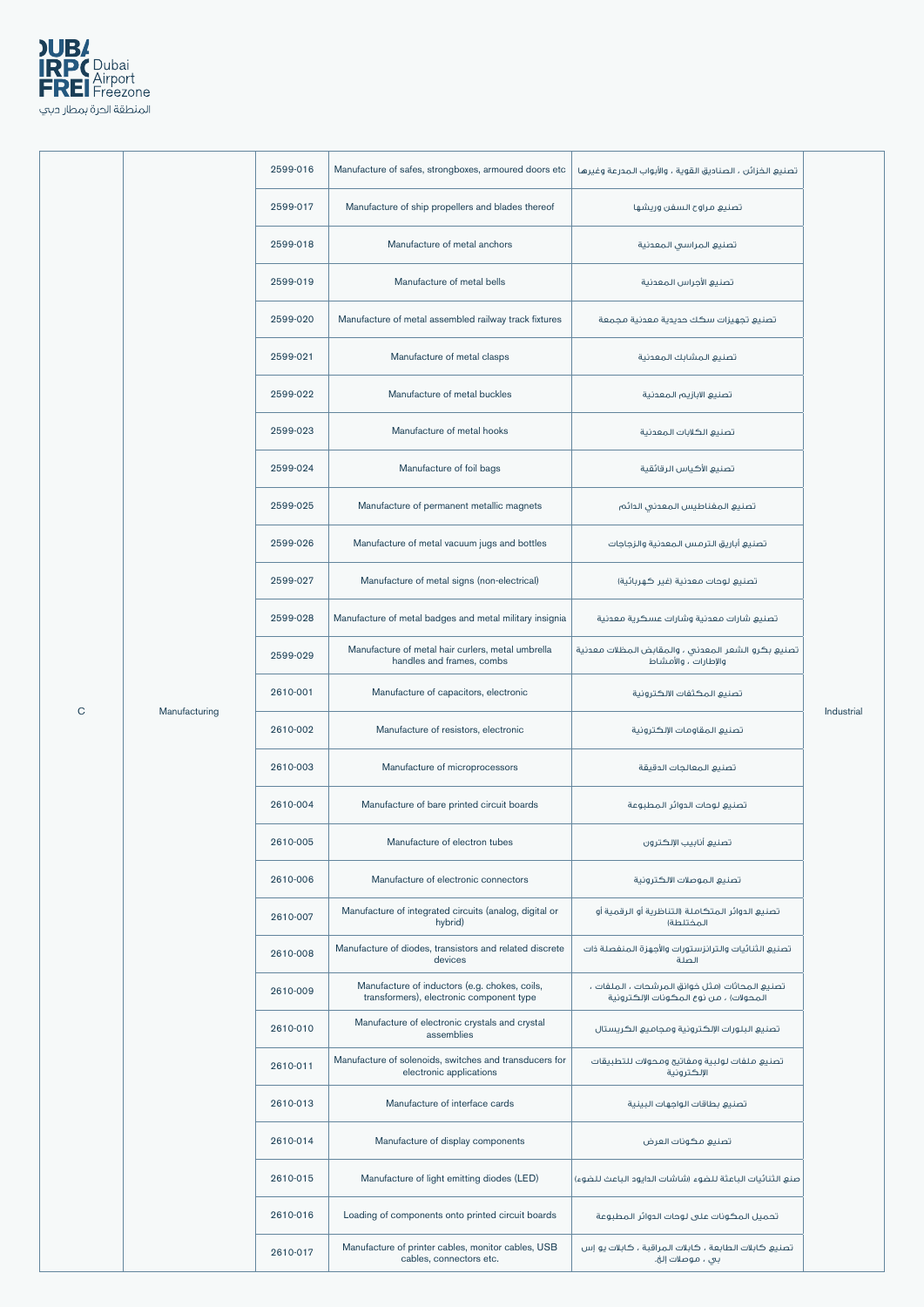

|           |               | 2620-001 | Manufacture of desktop computers                                               | تصنيع أجهزة الكمبيوتر المكتبية                                                     |            |
|-----------|---------------|----------|--------------------------------------------------------------------------------|------------------------------------------------------------------------------------|------------|
|           |               | 2620-002 | Manufacture of laptop computers                                                | تصنيع الحواسيب المحمولة                                                            |            |
|           |               | 2620-003 | Manufacture of main frame computers                                            | تصنيع أجهزة الكمبيوتر الضخمة                                                       |            |
|           |               | 2620-004 | Manufacture of hand-held computers (e.g. PDA)                                  | تصنيع أجهزة كمبيوتر محمولة (المساعد الرقمي<br>الشخصى)                              |            |
|           |               | 2620-005 | Manufacture of magnetic disk drives, flash drives and<br>other storage devices | تصنيع محركات الأقراص المغناطيسية ومحركات الأقراص<br>المحمولة وأجهزة التخزين الأخرى |            |
|           |               | 2620-006 | Manufacture of opticals                                                        | تصنيع الأقراص الضوئية                                                              |            |
|           |               | 2620-007 | Manufacture of printers                                                        | تصنيع الطابعات                                                                     |            |
|           |               | 2620-008 | Manufacture of monitors                                                        | تصنيع الشاشات                                                                      |            |
|           |               | 2620-009 | Manufacture of keyboards                                                       | تصنيع لوحات المفاتيح                                                               |            |
|           |               | 2620-010 | Manufacture of all types of mice, joysticks, and trackball<br>accessories      | تصنيع جميع أنواع الفئران الحاسوبية وعصا التحكم وتوابع<br>كرة التتبع                |            |
|           |               | 2620-011 | Manufacture of dedicated computer terminals                                    | تصنيع محطات الكمبيوتر المخصصة                                                      |            |
|           |               | 2620-012 | Manufacture of computer servers                                                | تصنيع خواده الكمبيوتر                                                              |            |
|           |               | 2620-013 | Manufacture of scanners, including bar code scanners                           | تصنيع الماسحات الضوئية ، بما في ذلك ماسحات الباركود                                |            |
|           |               | 2620-014 | Manufacture of smart card readers                                              | تصنيع قارئات البطاقات الذكية                                                       |            |
|           |               | 2620-015 | Manufacture of virtual reality helmets                                         | تصنيع خوذات الواقع الافتراضي                                                       | Industrial |
| ${\bf C}$ | Manufacturing | 2620-016 | Manufacture of computer projectors (video beamers)                             | تصنيع أجهزة عرض الكمبيوتر (أجهزة الفيديو)                                          |            |
|           |               | 2620-017 | Manufacture of computer terminals                                              | تصنيع أطراف الكمبيوتر                                                              |            |
|           |               | 2620-018 | Manufacture of multi-function office equipment                                 | تصنيع المعدات المكتبية متعددة الوظائف                                              |            |
|           |               | 2620-101 | <b>Computer Assembling</b>                                                     | تجميع أجهزة الحاسب الآلى                                                           |            |
|           |               | 2630-001 | Manufacture of central office switching equipment                              | تصنيع معدات السنترال المكتبي المركزي                                               |            |
|           |               | 2630-002 | Manufacture of cordless telephones                                             | تصنيع الهواتف اللاسلكية                                                            |            |
|           |               | 2630-003 | Manufacture of private branch exchange (PBX)<br>equipment                      | تصنيع معدات تبادل الفروع الخاصة (فرع خصوصي من<br>سنترال)                           |            |

| 2630-004 | Manufacture of telephone and facsimile equipment                                                       | تصنيع معدات الهاتف والفاكس                                                        |
|----------|--------------------------------------------------------------------------------------------------------|-----------------------------------------------------------------------------------|
| 2630-005 | Manufacture of data communications equipment                                                           | تصنيع معدات اتصالات البيانات                                                      |
| 2630-006 | Manufacture of transmitting and receiving antenna                                                      | تصنيع هوائي الإرسال والاستقبال                                                    |
| 2630-007 | Manufacture of cable television equipment                                                              | تصنيع معدات التلفزيون السلكى                                                      |
| 2630-008 | Manufacture of pagers                                                                                  | تصنىع أحهزة النداء                                                                |
| 2630-009 | Manufacture of cellular phones                                                                         | تصنيع الهواتف الخلوية                                                             |
| 2630-010 | Manufacture of mobile communication equipment                                                          | تصنيع معدات الاتصالات المتنقلة                                                    |
| 2630-011 | Manufacture of radio and television studio and<br>broadcasting equipment, including television cameras | تصنيع معدات استوديو الإذاعة والتلفزيون والإرسال ، بما<br>فى ذلك كاميرات التلفزيون |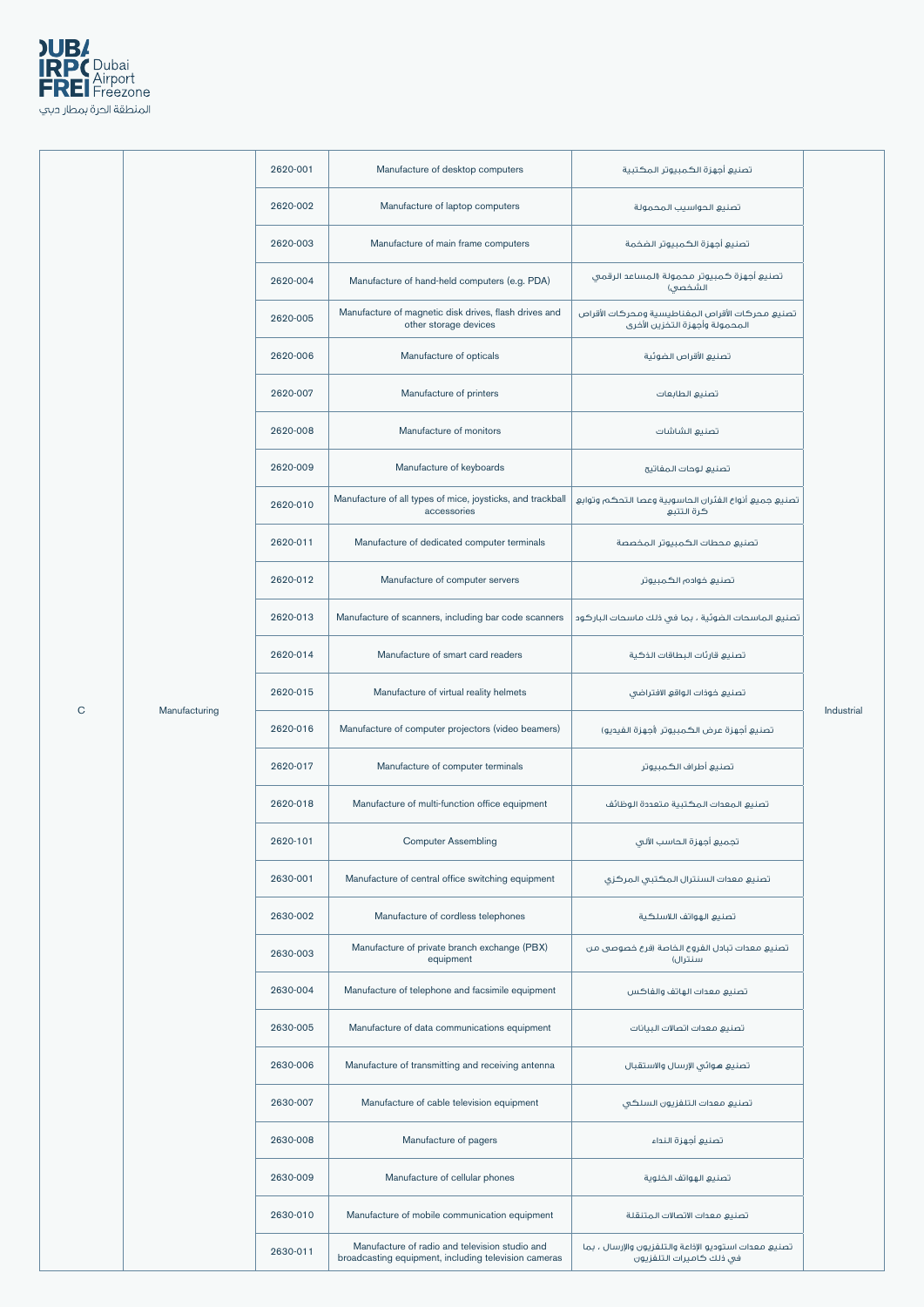

|             |               | 2630-012 | Manufacture of modems, carrier equipment                                               | تصنيع الموديم والمعدات الحاملة                                                |            |
|-------------|---------------|----------|----------------------------------------------------------------------------------------|-------------------------------------------------------------------------------|------------|
|             |               | 2630-013 | Manufacture of burglar and fire alarm systems, sending<br>signals to a control station | تصنيع أنظمة الإنذار ضد السرقة والحرائق ، والتي ترسل<br>إشارات إلى محطة التحكم |            |
|             |               | 2630-014 | Manufacture of radio and television transmitters                                       | تصنيع أجهزة الإرسال الإذاعية والتلفزيونية                                     |            |
|             |               | 2630-015 | Manufacture of infrared devices                                                        | تصنيع أجهزة الأشعة تحت الحمراء                                                |            |
|             |               | 2630-106 | Telecommunications Equipment & Accessories<br>Assembling                               | تجميع أجهزة الاتصال ولوازمها                                                  |            |
|             |               | 2640-001 | Manufacture of video cassette recorders and duplicating<br>equipment                   | تصنيع مسجلات أشرطة الفيديو ومعدات النسخ                                       |            |
|             |               | 2640-002 | Manufacture of televisions                                                             | تصنيع أجهزة التلفزيون                                                         |            |
|             |               | 2640-003 | Manufacture of television monitors and displays                                        | تصنيع شاشات التلفزيون والعارضات                                               |            |
|             |               | 2640-004 | Manufacture of audio recording and duplicating systems                                 | تصنيع أنظمة التسجيل الصوتي والنسخ المكررة                                     |            |
|             |               | 2640-005 | Manufacture of stereo equipment                                                        | تصنيع معدات ستيريو                                                            |            |
|             |               | 2640-006 | Manufacture of radio receivers                                                         | تصنيع أجهزة استقبال الراديو                                                   |            |
|             |               | 2640-007 | Manufacture of speaker systems                                                         | تصنيع أنظمة السماعات                                                          |            |
|             |               | 2640-008 | Manufacture of household-type video cameras                                            | تصنيع كاميرات الفيديو المنزلية                                                |            |
|             |               | 2640-009 | Manufacture of jukeboxes                                                               | تصنيع مكتبات للديسكات البصرية/جيوكبوكس                                        |            |
| $\mathbf C$ | Manufacturing | 2640-010 | Manufacture of amplifiers for musical instruments and<br>public address systems        | تصنيع مكبرات الصوت للآلات الموسيقية وأنظمة<br>المخاطبات العامة                | Industrial |
|             |               | 2640-011 | Manufacture of microphones                                                             | تصنيع الميكروفونات                                                            |            |
|             |               | 2640-012 | Manufacture of CD and DVD players                                                      | تصنيع مشغلات الأقراص المضغوطة وأقراص الدي في دي                               |            |
|             |               | 2640-013 | Manufacture of karaoke machines                                                        | تصنيع آلات الكاريوكي                                                          |            |
|             |               | 2640-014 | Manufacture of headphones                                                              | تصنيع سماعات الرأس                                                            |            |
|             |               | 2640-015 | Manufacture of video game consoles                                                     | تصنيع لوحات المفاتيح لألعاب الفيديو                                           |            |
|             |               | 2651-001 | Manufacture of aircraft engine instruments                                             | تصنيع أدوات محركات الطائرات                                                   |            |
|             |               | 2651-002 | Manufacture of automotive emissions testing equipment                                  | تصنيع معدات اختبار انبعاثات السيارات                                          |            |

| 2651-003 | Manufacture of meteorological instruments                                                                                        | تصنيع أدوات الأرصاد الحوية                                                                             |
|----------|----------------------------------------------------------------------------------------------------------------------------------|--------------------------------------------------------------------------------------------------------|
| 2651-004 | Manufacture of physical properties testing and<br>inspection equipment                                                           | اتصنيع معدات اختيار وفحص الخصائص الفيزيائية                                                            |
| 2651-005 | Manufacture of polygraph machines                                                                                                | تصنيع أحهزة كشف الكذب                                                                                  |
| 2651-006 | Manufacture of instruments for measuring and<br>testing electricity and electrical signals (including for<br>telecommunications) | تصنيع آلات لقياس واختبار الإشارات الكهربائية والإلكترونية<br>(بما فى ذلك الاتصالات السلكية واللاسلكية) |
| 2651-007 | Manufacture of radiation detection and monitoring<br>instruments                                                                 | تصنيع أحهزة الكشف عن الإشعاع ورصده                                                                     |
| 2651-008 | Manufacture of electron and proton microscopes                                                                                   | تصنيع المحاهر الألكترونية والبروتونية                                                                  |
| 2651-009 | Manufacture of surveying instruments                                                                                             | تصنيع أدوات المسح                                                                                      |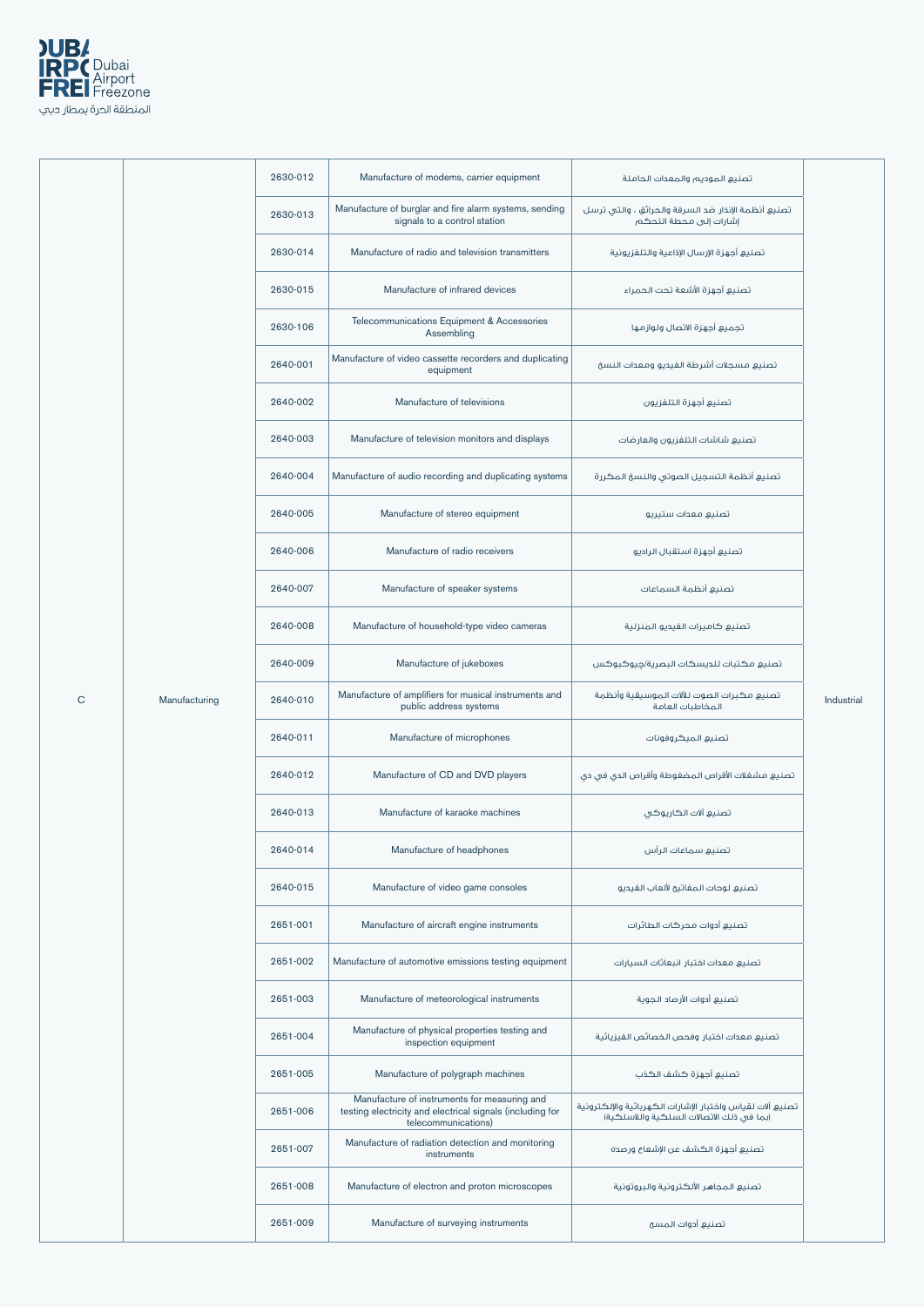

|   |               | 2651-010 | Manufacture of thermometers liquid-in-glass and bimetal<br>types (except medical)                                                 | تصنيع موازين الحرارة السائلة في الزجاج وأنواع ثنائية<br>المعادن (باستثناء الطبية)                       |                   |
|---|---------------|----------|-----------------------------------------------------------------------------------------------------------------------------------|---------------------------------------------------------------------------------------------------------|-------------------|
|   |               | 2651-011 | Manufacture of humidistats                                                                                                        | تصنيع أجهزة الترطيب                                                                                     |                   |
|   |               | 2651-012 | Manufacture of hydronic limit controls                                                                                            | تصنيع ضوابط الحد المائية                                                                                |                   |
|   |               | 2651-013 | Manufacture of flame and burner control                                                                                           | تصنيع أجهزة التحكم في اللهب و المواقد                                                                   |                   |
|   |               | 2651-014 | Manufacture of spectrometers                                                                                                      | تصنيع مقاييس الطيف                                                                                      |                   |
|   |               | 2651-015 | Manufacture of pneumatic gauges                                                                                                   | تصنيع المقاييس الهوائية                                                                                 |                   |
|   |               | 2651-016 | Manufacture of consumption meters                                                                                                 | تصنيع عدادات الاستهلاك                                                                                  |                   |
|   |               | 2651-017 | Manufacture of flow meters and counting devices                                                                                   | تصنيع عدادات التدفق وأجهزة العد                                                                         |                   |
|   |               | 2651-018 | Manufacture of tally counters                                                                                                     | تصنيع عدادات الحساب                                                                                     |                   |
|   |               | 2651-019 | Manufacture of mine detectors, pulse (signal)<br>generators; metal detectors                                                      | تصنيع أجهزة الكشف عن الألغام ، ومولدات النبض (الإشارة)<br>؛ أجهزة الكشف عن المعادن                      |                   |
|   |               | 2651-020 | Manufacture of search, detection, navigation,<br>aeronautical and nautical equipment, including<br>sonobuoys                      | تصنيع معدات البحث والكشف والملاحة والطيران والملاحة<br>البحرية ، بما في ذلك السونوبويز                  |                   |
|   |               | 2651-021 | Manufacture of radar equipment                                                                                                    | تصنيع معدات الرادار                                                                                     |                   |
|   |               | 2651-022 | Manufacture of GPS devices                                                                                                        | تصنيع أجهزة نظام تحديد المواقع عالميا                                                                   |                   |
|   |               | 2651-023 | Manufacture of environmental controls and automatic<br>controls for appliances                                                    | تصنيع الضوابط البيئية والضوابط التلقائية للأجهزة                                                        |                   |
| C | Manufacturing | 2651-024 | Manufacture of measuring and recording equipment                                                                                  | تصنيع أجهزة القياس والتسجيل                                                                             | <b>Industrial</b> |
|   |               | 2651-025 | Manufacture of motion detectors                                                                                                   | تصنيع أجهزة كشف الحركة                                                                                  |                   |
|   |               | 2651-026 | Manufacture of laboratory analytical instruments                                                                                  | تصنيع الأدوات التحليلية المختبرية                                                                       |                   |
|   |               | 2651-027 | Manufacture of laboratory scales, balances, incubators,<br>and miscellaneous laboratory apparatus for measuring,<br>testing, etc. | تصنيع المقاييس المختبرية والموازين والحاضنات وأجهزة<br>المختبر المتنوعة للقياس والاختبار ، إلخ.         |                   |
|   |               | 2652-001 | Manufacture of watches and clocks of all kinds,<br>including instrument panel clocks                                              | تصنيع ساعات اليد والساعات بجميع أنواعها ، بما في ذلك<br>ساعات أجهزة القياس                              |                   |
|   |               | 2652-002 | Manufacture of watch and clock cases, including cases<br>of precious metals                                                       | تصنيع حاويات ساعات اليد والساعات الأخرى، بما في ذلك<br>حاويات المعادن الثمينة                           |                   |
|   |               | 2652-003 | Manufacture of time-recording equipment and<br>equipment for measuring, recording and otherwise<br>displaying intervals of time   | تصنيع معدات تسجيل الوقت ومعدات لقياس وتسجيل<br>وعرض فترات زمنية                                         |                   |
|   |               | 2652-004 | Manufacture of time switches and other releases with<br>a watch or clock movement or with synchronous motor<br>$limo$ $ o $       | تصنيع مفاتيح الوقت والإصدارات الأخرى بمحرك ساعة اليد أو<br>الساعات الأخرى أو بمحرك متزامن (أقفال الوقت) |                   |

(time locks)

| 2652-005 | Manufacture of components for clocks and watches,<br>movements of all kinds | اتصنيع مكونات ساعة البداأو الساعات الأخرى ومحركاتها<br>من حميع الأنواع |
|----------|-----------------------------------------------------------------------------|------------------------------------------------------------------------|
| 2660-001 | Manufacture of irradiation apparatus and tubes                              | تصنيع أجهزة وأنابيب الإشعاع                                            |
| 2660-002 | Manufacture of CT scanners                                                  | تصنيع ماسحات الأشعة المقطعية                                           |
| 2660-003 | Manufacture of PET scanners                                                 | تصنيع ماسحات التَّصْويرُ المَقْطَعيُّ بالإصْدارُ البوزيترونيّ          |
| 2660-004 | Manufacture of magnetic resonance imaging (MRI)<br>equipment                | تصنيع معدات التصوير بالرئين المغناطيسي                                 |
| 2660-005 | Manufacture of medical ultrasound equipment                                 | تصنيع معدات الموجات فوق الصوتية الطبية                                 |
| 2660-006 | Manufacture of electrocardiographs                                          | تصنيع معدات تخطيط القلب الكهربائى                                      |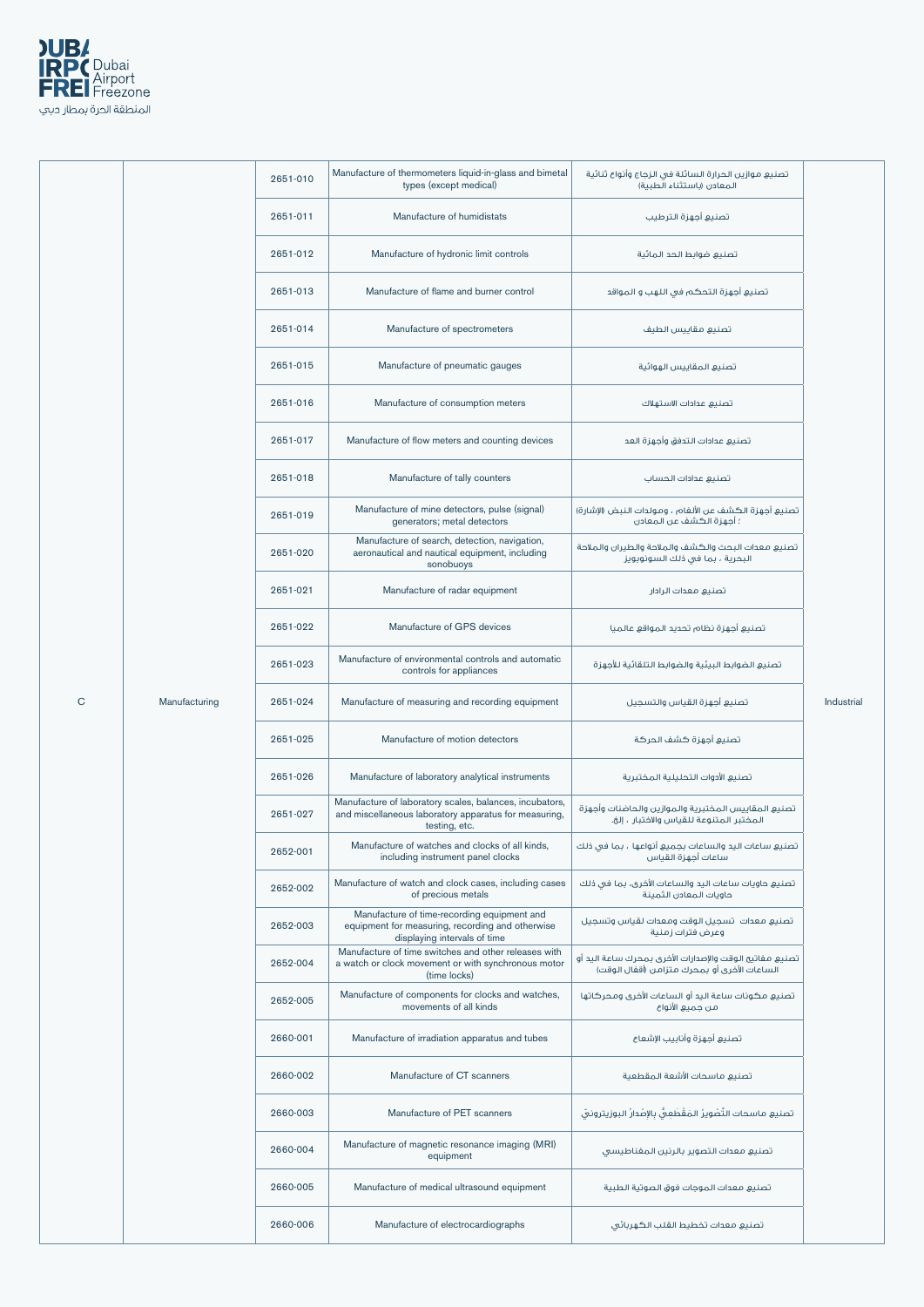

|             |               | 2660-007 | Manufacture of electromedical endoscopic equipment                       | تصنيع معدات المنظار الكهربائية الطبية                       |            |
|-------------|---------------|----------|--------------------------------------------------------------------------|-------------------------------------------------------------|------------|
|             |               | 2660-008 | Manufacture of medical laser equipment                                   | تصنيع معدات الليزر الطبية                                   |            |
|             |               | 2660-009 | Manufacture of pacemakers                                                | تصنيع أجهزة ضبط نبضات القلب                                 |            |
|             |               | 2660-010 | Manufacture of hearing aids                                              | تصنيع المُعينات السمعية                                     |            |
|             |               | 2660-011 | Manufacture of food and milk irradiation equipment                       | تصنيع معدات تشعيع الأغذية والألبان                          |            |
|             |               | 2670-001 | Manufacture of lenses and prisms                                         | تصنيع العدسات والموشورات                                    |            |
|             |               | 2670-002 | Manufacture of optical microscopes, binoculars and<br>telescopes         | تصنيع المجاهر البصرية والمناظير والتلسكوبات                 |            |
|             |               | 2670-003 | Manufacture of optical mirrors                                           | تصنيع المرايا البصرية                                       |            |
|             |               | 2670-004 | Manufacture of optical magnifying instruments                            | تصنيع الأدوات المكبرة البصرية                               |            |
|             |               | 2670-005 | Manufacture of optical machinist's precision tools                       | تصنيع الأدوات الدقيقة للفنى الذى يعمل على أجهزة<br>البصريات |            |
|             |               | 2670-006 | Manufacture of optical comparators                                       | تصنيع المقارنات البصرية                                     |            |
|             |               | 2670-007 | Manufacture of optical gun sighting equipment                            | تصنيع معدات التصويب البصرية المسدسية                        |            |
|             |               | 2670-008 | Manufacture of optical positioning equipment                             | تصنيع معدات تحديد المواقع اليصرية                           |            |
|             |               | 2670-009 | Manufacture of optical measuring and checking devices<br>and instruments | تصنيع أجهزة ومعدات القياس والتحقق البصرى والأجهزة           |            |
| $\mathbf C$ | Manufacturing | 2670-010 | Manufacture of film cameras and digital cameras                          | تصنيع كاميرات الأفلام والكاميرات الرقمية                    | Industrial |
|             |               | 2670-011 | Manufacture of motion picture and slide projectors                       | تصنيع أجهزة العرض الصور المتحركة والشرائح                   |            |
|             |               | 2670-012 | Manufacture of overhead transparency projectors                          | تصنيع أجهزة عرض الشفافيات                                   |            |
|             |               | 2670-013 | Manufacture of laser assemblies                                          | تصنيع تجميعات الليزر                                        |            |
|             |               | 2670-014 | Coating, polishing and mounting of lenses                                | طلاء وتلميع وتركيب العدسات                                  |            |
|             |               | 2680-001 | Manufacture of blank magnetic audio and video tapes                      | تصنيع أشرطة صوتية وأشرطة فيديو مغناطيسية فارغة              |            |
|             |               | 2680-002 | Manufacture of blank magnetic audio and video<br>cassettes               | تصنيع أشرطة الفيديو والصوت المغناطيسية الفارغة              |            |
|             |               | 2680-003 | Manufacture of blank diskettes                                           | تصنيع الأقراص الفارغة                                       |            |

| 2680-004 | Manufacture of blank optical discs                                   | تصنيع الأقراص الضوئية الفارغة                |
|----------|----------------------------------------------------------------------|----------------------------------------------|
| 2680-005 | Manufacture of hard drive media                                      | تصنيع وسائط الأقراص الصلية                   |
| 2710-011 | Manufacture of power circuit breakers                                | تصنيع قواطع الطاقة                           |
| 2710-012 | Manufacture of surge suppressors (for distribution level<br>voltage) | تصنيع المكثفات المفاحئة 《لتوزيع مستوى الحهد) |
| 2710-013 | Manufacture of control panels for electric power<br>distribution     | تصنيع لوحات التحكم لتوزيع الطاقة الكهربائية  |
| 2710-014 | Manufacture of electrical relays                                     | تصنيع المرحلات الكهربائية                    |
| 2710-015 | Manufacture of duct for electrical switchboard<br>apparatus          | تصنيع المحرى لمعدات لوحة المفاتيح الكهربائية |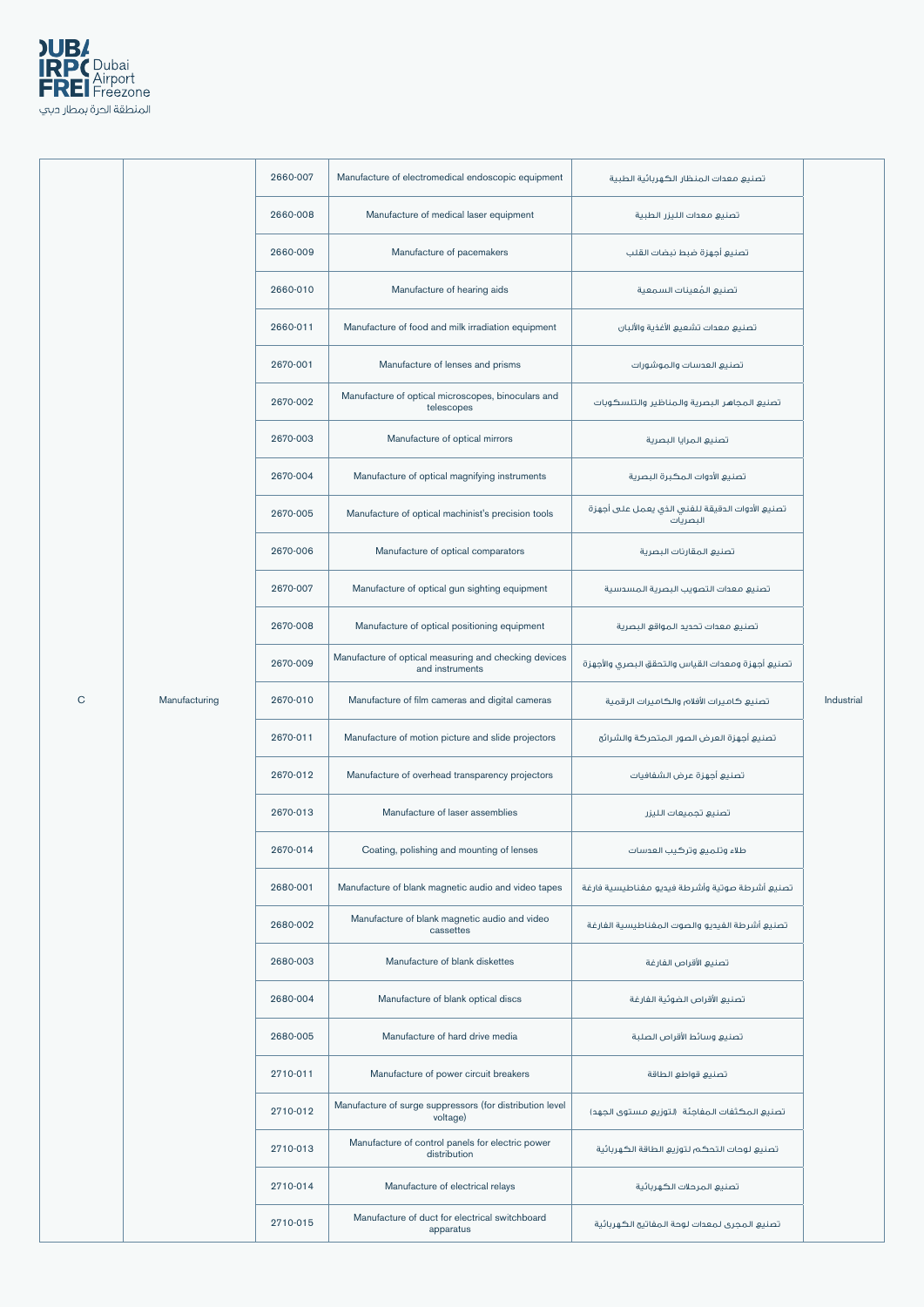

|   |               | 2710-016 | Manufacture of electric fuses                                                                                  | تصنيع المصهرات الكهربائية                                                                                            |            |
|---|---------------|----------|----------------------------------------------------------------------------------------------------------------|----------------------------------------------------------------------------------------------------------------------|------------|
|   |               | 2710-017 | Manufacture of power switching equipment                                                                       | تصنيع معدات تبديل الطاقة                                                                                             |            |
|   |               | 2710-018 | Manufacture of electric power switches (except<br>pushbutton, snap, solenoid, tumbler)                         | تصنيع مفاتيح الطاقة الكهربائية (باستثناء زر الضفط ، الزر<br>الخاطف ، الملف اللولبي ،المفتاح القلاب)                  |            |
|   |               | 2720-001 | Manufacture of primary cells and primary batteries                                                             | تصنيع الخلايا الأولية والبطاريات الأولية                                                                             |            |
|   |               | 2720-002 | Manufacture of electric accumulators, including parts<br>thereof                                               | تصنيع البطاريات الكهربائية ، بما فى ذلك أجزاء منها                                                                   |            |
|   |               | 2720-003 | Manufacture of lead acid batteries                                                                             | تصنيع بطاريات الرصاص الحمضية                                                                                         |            |
|   |               | 2720-004 | Manufacture of NiCad batteries                                                                                 | تصنيع بطاريات النبكاد                                                                                                |            |
|   |               | 2720-005 | Manufacture of NiMH batteries                                                                                  | تصنيع بطاريات هيدرات النيكل المعدنية                                                                                 |            |
|   |               | 2720-006 | Manufacture of lithium batteries                                                                               | تصنيع بطاريات الليثيوم                                                                                               |            |
|   |               | 2720-007 | Manufacture of dry cell batteries                                                                              | تصنيع بطاريات الخلايا الجافة                                                                                         |            |
|   |               | 2720-008 | Manufacture of wet cell batteries                                                                              | تصنيع بطاريات الخلايا الرطبة                                                                                         |            |
|   |               | 2731-001 | Manufacture of fiber optic cable for data transmission or<br>live transmission of images                       | تصنيع كابل الألياف البصرية لنقل البيانات أو البث المباشر<br>للصور                                                    |            |
|   |               | 2732-001 | Manufacture of insulated wire and cable, made of steel,<br>copper, aluminium                                   | تصنيع الأسلاك والكبلات المعزولة والمصنوعة من الفولاذ<br>والنحاس والألومنيوم                                          |            |
|   |               | 2733-001 | Manufacture of bus bars, electrical conductors (except<br>switchgear-type)                                     | تصنيع قضبان الحافلات والموصلات الكهربائية (باستثناء<br>النوع المفاتيحى)                                              |            |
| C | Manufacturing | 2733-002 | Manufacture of GFCI (ground fault circuit interrupters)                                                        | تصنيع مقاطعات دوائر الأخطاء الأرضية                                                                                  | Industrial |
|   |               | 2733-003 | Manufacture of lamp holders                                                                                    | تصنيع حاملات المصابيح                                                                                                |            |
|   |               | 2733-004 | Manufacture of lightning arrestors and coils                                                                   | صنع مانعات وملفات الصواعق                                                                                            |            |
|   |               | 2733-005 | Manufacture of switches for electrical wiring                                                                  | تصنيع مفاتيح التوصيلات الكهربائية                                                                                    |            |
|   |               | 2733-006 | Manufacture of electrical outlets and sockets                                                                  | تصنيع المنافذ الكهربائية والمقابس                                                                                    |            |
|   |               | 2733-007 | Manufacture of boxes for electrical wiring                                                                     | تصنيع صناديق الأسلاك الكهربائية                                                                                      |            |
|   |               | 2733-008 | Manufacture of electrical conduit and fitting                                                                  | تصنيع القنوات الكهربائية وتركيبها                                                                                    |            |
|   |               | 2733-009 | Manufacture of transmission pole and line hardware                                                             | تصنيع عمود الإرسال وجهاز الخط                                                                                        |            |
|   |               | 2733-010 | Manufacture of plastic non current-carrying wiring<br>devices                                                  | تصنيع أجهزة الأسلاك غير الحاملة للتيار الكهربائى                                                                     |            |
|   |               | 2740-001 | Manufacture of discharge, incandescent, fluorescent,<br>ultra-violet, infra-red etc. lamps, fixtures and bulbs | تصنيع تركيبات ومصابيح التصريف ، المصابيح المتوهجة<br>، الفلورية ، الأشعة فوق البنفسجية ، الأشعة تحت الحمراء<br>الخ ، |            |
|   |               | 2740-002 | Manufacture of ceiling lighting fixtures                                                                       | تصنيع تركيبات إضاءة السقف                                                                                            |            |
|   |               | 2740-003 | Manufacture of chandeliers                                                                                     | تصنيع الثريات                                                                                                        |            |
|   |               | 2740-004 | Manufacture of table lamps                                                                                     | تصنيع مصابيح الطاولة                                                                                                 |            |
|   |               | 2740-005 | Manufacture of Christmas tree lighting sets                                                                    | تصنيع مجموعات إضاءة شجرة عيد الميلاد                                                                                 |            |
|   |               | 2740-006 | Manufacture of electric fireplace logs                                                                         | تصنيع جذوع الموقد الكهربائى                                                                                          |            |
|   |               | 2740-007 | Manufacture of flashlights                                                                                     | تصنيع المشاعل                                                                                                        |            |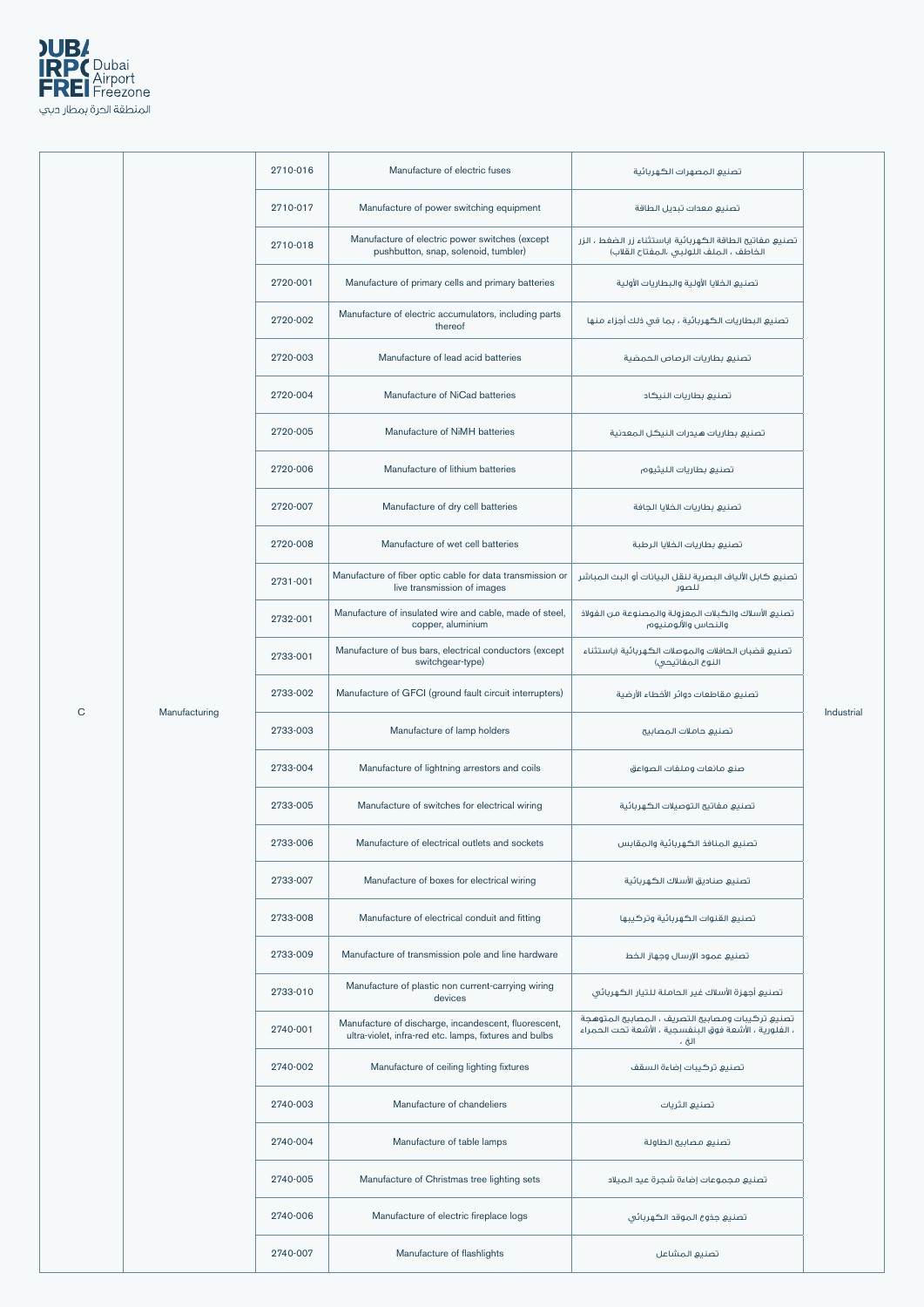

|           |               | 2740-008 | Manufacture of electric insect lamps                                             | تصنيع مصابيح الحشرات الكهربائية                                            |            |
|-----------|---------------|----------|----------------------------------------------------------------------------------|----------------------------------------------------------------------------|------------|
|           |               | 2740-009 | Manufacture of lanterns                                                          | تصنيع الفوائيس                                                             |            |
|           |               | 2740-010 | Manufacture of spotlights                                                        | تصنيع أضواء كاشفة                                                          |            |
|           |               | 2740-011 | Manufacture of street lighting fixtures (except traffic<br>signals)              | تصنيع تركيبات إضاءة الشوارع (باستثناء إشارات المرور)                       |            |
|           |               | 2740-012 | Manufacture of lighting equipment for transportation<br>equipment                | تصنيع معدات الإضاءة لمعدات النقل                                           |            |
|           |               | 2740-013 | Manufacture of non-electrical lighting equipment                                 | تصنيع معدات الإضاءة غير الكهربائية                                         |            |
|           |               | 2750-001 | Manufacture of refrigerators                                                     | تصنيع الثلاجات                                                             |            |
|           |               | 2750-002 | Manufacture of freezers                                                          | تصنيع المجمدات                                                             |            |
|           |               | 2750-003 | Manufacture of dishwashers                                                       | تصنيع غسالات الصحون                                                        |            |
|           |               | 2750-004 | Manufacture of washing and drying machines                                       | تصنيع آلات الغسيل والتجفيف                                                 |            |
|           |               | 2750-005 | Manufacture of vacuum cleaners                                                   | تصنيع المكانس الكهربائية                                                   |            |
|           |               | 2750-006 | Manufacture of floor polishers                                                   | تصنيع أجهزة تلميع الأرضيات                                                 |            |
|           |               | 2750-007 | Manufacture of waste disposers                                                   | تصنيع أجهزة التخلص من النفايات                                             |            |
|           |               | 2750-008 | Manufacture of grinders                                                          | تصنيع المطاحن                                                              |            |
| ${\bf C}$ |               | 2750-009 | Manufacture of blenders                                                          | تصنيع الخلاطات                                                             | Industrial |
|           | Manufacturing | 2750-010 | Manufacture of juice squeezers                                                   | تصنيع عصارات العصير                                                        |            |
|           |               | 2750-011 | Manufacture of tin openers                                                       | تصنيع فتاحات القصدير                                                       |            |
|           |               | 2750-012 | Manufacture of electric shavers                                                  | تصنيع ماكينات الحلاقة الكهربائية                                           |            |
|           |               | 2750-013 | Manufacture of electric toothbrushes and other electric<br>personal care devices | تصنيع فرش الأسنان الكهربائية وغيرها من أجهزة العناية<br>الشخصية الكهربائية |            |
|           |               | 2750-014 | Manufacture of knife sharpeners                                                  | تصنيع مسنِّنات السكاكين                                                    |            |
|           |               | 2750-015 | Manufacture of domestic ventilating or recycling hoods                           | تصنيع شفاطات التهوية المنزلية أو إعادة التدوير                             |            |
|           |               | 2750-016 | Manufacture of electric blankets                                                 | تصنيع البطانيات الكهربائية                                                 |            |

| 2750-017 | Manufacture of electric water heaters                | تصنيع سخانات المياه الكهربائية                                |
|----------|------------------------------------------------------|---------------------------------------------------------------|
| 2750-018 | Manufacture of electric dryers                       | تصنيع مجففات كهربائية                                         |
| 2750-019 | Manufacture of electric combs                        | تصنيع الامشاط الكهربائية                                      |
| 2750-020 | Manufacture of electric brushes                      | تصنيع الفرش الكهربائية                                        |
| 2750-021 | Manufacture of electric curlers                      | تصنيع بكرو الشّعر الكهربائي                                   |
| 2750-022 | Manufacture of electric smoothing irons              | تصنيع المكاوى الكهربائية                                      |
| 2750-023 | Manufacture of space heaters and household-type fans | تصنيع سخانات الأماكن المحصورة في المباني والمراوح<br>المنزلية |
| 2750-024 | Manufacture of domestic electric ovens               | تصنيع أفران كهربائية منزلية                                   |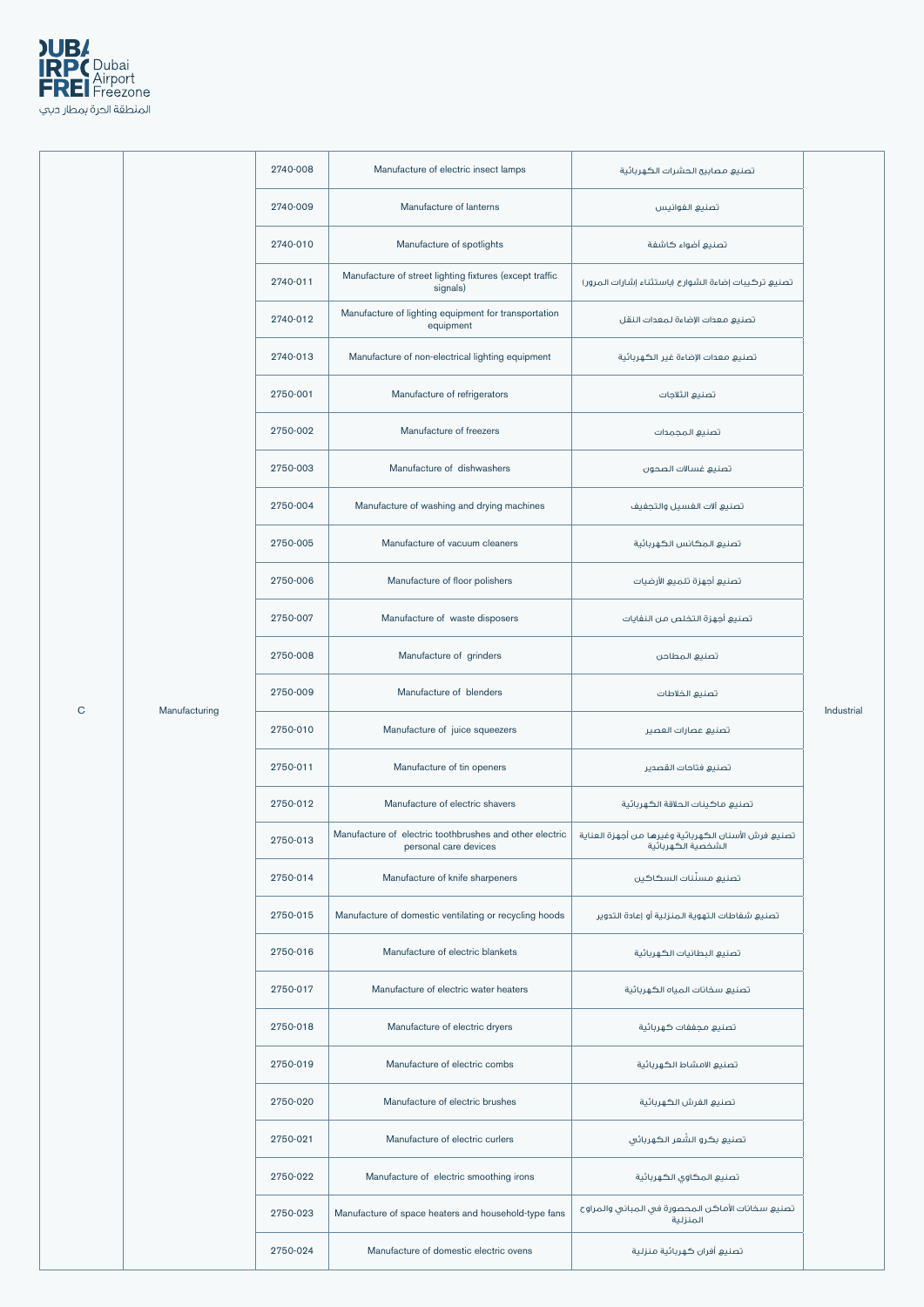

|             |               | 2750-025 | Manufacture of microwave ovens                                                | تصنيع أفران الميكروويف                                                      |            |
|-------------|---------------|----------|-------------------------------------------------------------------------------|-----------------------------------------------------------------------------|------------|
|             |               | 2750-026 | Manufacture of cookers                                                        | تصنيع المواقد                                                               |            |
|             |               | 2750-027 | Manufacture of hotplates                                                      | تصنيع ألواح التسخين                                                         |            |
|             |               | 2750-028 | Manufacture of toasters                                                       | تصنيع المحامص                                                               |            |
|             |               | 2750-029 | Manufacture of coffee or tea makers                                           | تصنيع صانعات القهوة أو الشاي                                                |            |
|             |               | 2750-030 | Manufacture of electric fry pans                                              | تصنيع صوانى القلى الكهربائية                                                |            |
|             |               | 2750-031 | Manufacture of electric roasters                                              | تصنيع المحمِّصات الكهربائية                                                 |            |
|             |               | 2750-032 | Manufacture of electric grills                                                | تصنيع الشوايات الكهربائية                                                   |            |
|             |               | 2750-033 | Manufacture of domestic electric hoods                                        | تصنيع الأغطية الكهربائية المنزلية                                           |            |
|             |               | 2750-034 | Manufacture of electric heating resistors etc                                 | تصنيع مقاومات التدفئة الكهربائية وغيرها                                     |            |
|             |               | 2750-035 | Manufacture of domestic non-electric space heaters                            | تصنيع سخانات الأماكن المحصورة الداخلية غير الكهربائية                       |            |
|             |               | 2750-036 | Manufacture of domestic non-electric cooking ranges                           | تصنيع مجاميع الطبخ غير الكهربائية للاستخدام المنزلى                         |            |
|             |               | 2750-037 | Manufacture of domestic non-electric grates                                   | تصنيع المشابك المنزلية غير الكهربائية                                       |            |
|             |               | 2750-038 | Manufacture of domestic non-electric stoves                                   | تصنيع المواقد المنزلية غير الكهربائية                                       |            |
| $\mathbf C$ | Manufacturing | 2750-039 | Manufacture of domestic non-electric water heaters                            | تصنيع سخانات المياه المنزلية غير الكهربائية                                 | Industrial |
|             |               | 2750-040 | Manufacture of domestic non-electric cooking<br>appliances                    | تصنيع أجهزة الطبخ المنزلية غير الكهربائية                                   |            |
|             |               | 2750-041 | Manufacture of domestic non-electric plate warmers                            | تصنيع سخانات الألواح غير الكهربائية المنزلية                                |            |
|             |               | 2790-001 | Manufacture of battery chargers, solid-state                                  | تصنيع شواحن البطاريات ، الحالة الصلبة                                       |            |
|             |               | 2790-002 | Manufacture of door opening and closing devices,<br>electrical                | تصنيع أجهزةفتح وإغلاق الأبواب الكهربائية                                    |            |
|             |               | 2790-003 | Manufacture of electric bells                                                 | تصنيع الأجراس الكهربائية                                                    |            |
|             |               | 2790-004 | Manufacture of ultrasonic cleaning machines (except<br>laboratory and dental) | تصنيع آلات التنظيف بالموجات فوق الصوتية (باستثناء<br>المختبرات وطب الأسنان) |            |
|             |               | 2790-005 | Manufacture of tanning beds                                                   | تصنيع أسرة الدباغة                                                          |            |
|             |               |          |                                                                               |                                                                             |            |

| 2790-006 | Manufacture of solid state inverters, rectifying apparatus,<br>fuel cells, regulated and unregulated power supplies      | تصنيع عاكسات الحالة الصلبة ، جهاز التصحيح ، خلايا الوقود<br>، مصادر الطاقة المنظمة وغير المنظمة                |
|----------|--------------------------------------------------------------------------------------------------------------------------|----------------------------------------------------------------------------------------------------------------|
| 2790-007 | Manufacture of uninterruptible power supplies (UPS)                                                                      | تصنيع إمدادات الطاقة غير المنقطعة                                                                              |
| 2790-008 | Manufacture of surge suppressors (except for<br>distribution level voltage)                                              | تصنيع مكثفات الاندفاعة الكهربائية (باستثناء حهد التوزيع<br>المستوى)                                            |
| 2790-009 | Manufacture of appliance cords, extension cords,<br>and other electrical cord sets with insulated wire and<br>connectors | تصنيع أسلاك الأجهزة ، أسلاك التمديد ، وغيرها من<br>مجموعات الأسلاك الكهربائية مع الأسلاك والموصلات<br>المعزولة |
| 2790-010 | Manufacture of carbon and graphite electrodes,<br>contacts, and other electrical carbon and graphite<br>products         | تصنيع أقطاب الكربون والجرافيت ، والاتصالات ، وغيرها من<br>منتحات الكربون والحرافيت الكهربائية                  |
| 2790-011 | Manufacture of particle accelerators                                                                                     | تصنيع مسرعات الحسيمات                                                                                          |
| 2790-012 | Manufacture of electrical capacitors, resistors,<br>condensers and similar components                                    | تصنيع المكثفات الكهربائية والمقاومات والمكثفات<br>والمكونات المماثلة                                           |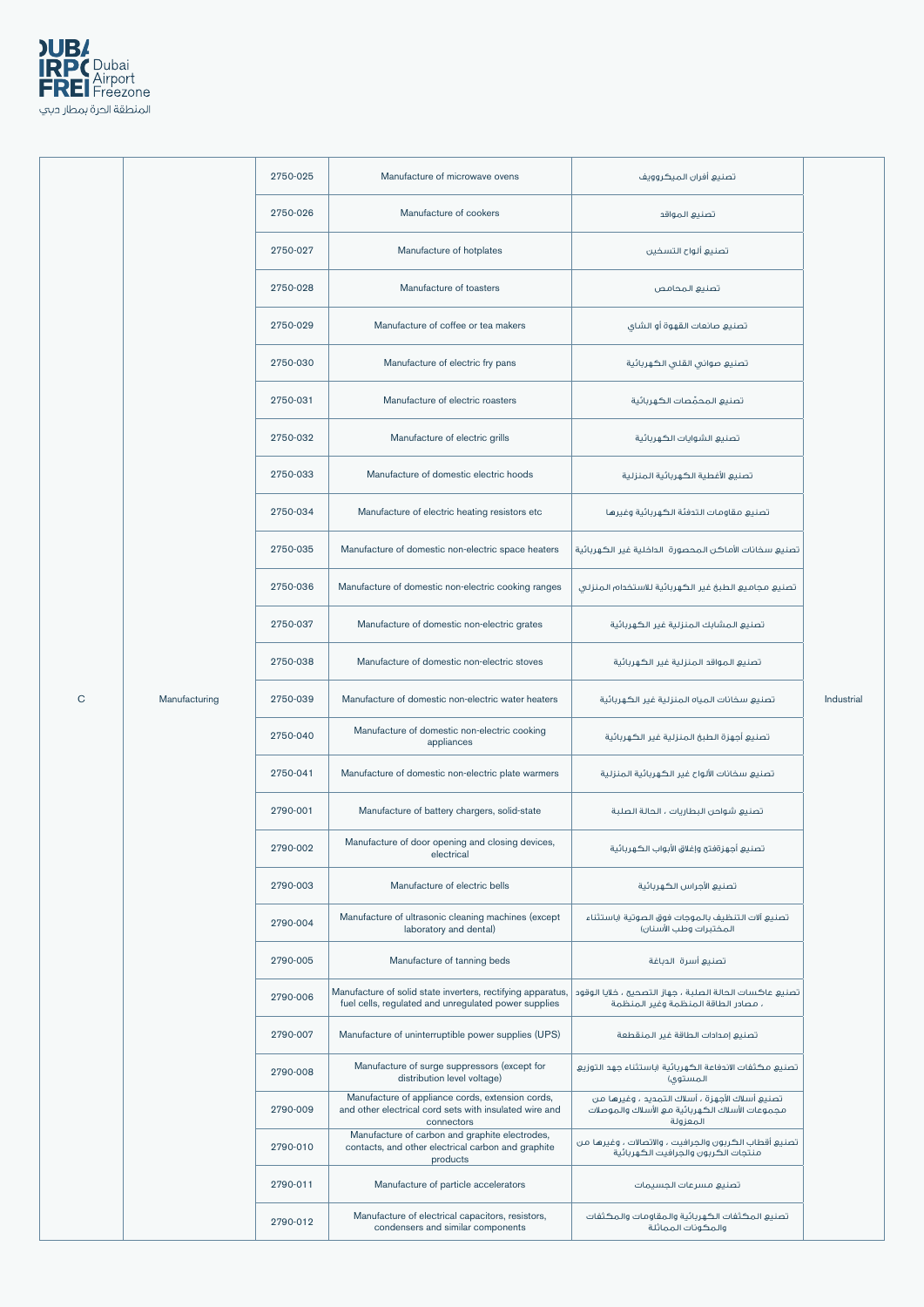

|   |               | 2790-013 | Manufacture of electromagnets                                                                                             | تصنيع المغنطيس الكهربائى                                                                            |            |
|---|---------------|----------|---------------------------------------------------------------------------------------------------------------------------|-----------------------------------------------------------------------------------------------------|------------|
|   |               | 2790-014 | Manufacture of sirens                                                                                                     | تصنيع صفارات الانذار                                                                                |            |
|   |               | 2790-015 | Manufacture of electronic scoreboards                                                                                     | تصنيع لوحات التسحيل الالكترونية                                                                     |            |
|   |               | 2790-016 | Manufacture of electrical signs                                                                                           | تصنيع العلامات الكهربائية                                                                           |            |
|   |               | 2790-017 | Manufacture of electrical signalling equipment such as<br>traffic lights and pedestrian signalling equipment              | تصنيع معدات الإشارات الكهربائية مثل إشارات المرور<br>ومعدات إشارات المشاة                           |            |
|   |               | 2790-018 | Manufacture of electrical insulators (except glass or<br>porcelain)                                                       | تصنيع العوازل الكهربائية (باستثناء الزجاج أو الخزف)                                                 |            |
|   |               | 2790-019 | Manufacture of electrical welding and soldering<br>equipment                                                              | تصنيع أحهزة اللحام ومعدات اللحام الكهربائية                                                         |            |
|   |               | 2811-001 | Manufacture of internal combustion piston engines,<br>except motor vehicle, aircraft and cycle propulsion<br>engines      | تصنيع محركات المكبس الداخلى ، باستثناء محركات<br>المركبات ، محركات الدفع للطائرات والدراجات         |            |
|   |               | 2811-002 | Manufacture of pistons, piston rings, carburetors and<br>such for all internal combustion engines, diesel engines<br>etc. | تصنيع المكابس ، حلقات المكبس ، المكربنات وكذا<br>لجميع محركات الاحتراق الداخلي ، محركات الديزل الخ. |            |
|   |               | 2811-003 | Manufacture of inlet and exhaust valves of internal<br>combustion engines                                                 | تصنيع صمامات الدخول والخروج لمحركات الاحتراق الداخلي                                                |            |
|   |               | 2812-001 | Manufacture of hydraulic and pneumatic components                                                                         | تصنيع المكونات الهيدر وليكية والهوائية                                                              |            |
|   |               | 2812-002 | Manufacture of air preparation equipment for use in<br>pneumatic systems                                                  | تصنيع معدات تحضير الهواء للاستخدام في الأنظمة التي<br>تعمل بالهواء المضغوط                          |            |
|   |               | 2812-003 | Manufacture of fluid power systems                                                                                        | تصنيع أنظمة الطاقة السائلة                                                                          |            |
|   |               | 2812-004 | Manufacture of hydraulic transmission equipment                                                                           | تصنيع معدات نقل الحركة الهيدروليكية                                                                 |            |
|   |               | 2813-001 | Manufacture of air or vacuum pumps, air or other gas<br>compressors                                                       | تصنيع المضخات الهوائية أو الفراغية ،    ضواغط الهواء أو<br>الفازات الأخرى                           |            |
| C | Manufacturing | 2813-002 | Manufacture of pumps for liquids whether or not fitted<br>with a measuring device                                         | تصنيع المضخات للسوائل سواء كانت مزودة بجهاز قياس<br>أص لا                                           | Industrial |
|   |               | 2813-003 | Manufacture of pumps designed for fitting to internal<br>combustion engines:                                              | تصنيع المضخات المصممة للتركيب لمحركات الاحتراق<br>الداخلي                                           |            |
|   |               | 2813-004 | Manufacture of industrial taps and valves, including<br>regulating valves and intake taps                                 | تصنيع الصنابير والصمامات الصناعية ، بما في ذلك<br>الصمامات المنظمة وصنابير السحب                    |            |
|   |               | 2813-005 | Manufacture of sanitary taps and valves                                                                                   | تصنيع الصنابير والصمامات الصحية                                                                     |            |
|   |               | 2813-006 | Manufacture of heating taps and valves                                                                                    | تصنيع صنابير وصمامات التسخين                                                                        |            |
|   |               | 2813-007 | Manufacture of hand pumps                                                                                                 | تصنيع المضخات البدوية                                                                               |            |
|   |               | 2814-001 | Manufacture of ball and roller bearings and parts thereof                                                                 | تصنيع الكرة والمحامل الدوارة وأجزائها                                                               |            |

| Manufacture of mechanical power transmission<br>2814-002<br>equipment |                                                                                     | تصنيع معدات نقل القدرة الميكانيكية                              |
|-----------------------------------------------------------------------|-------------------------------------------------------------------------------------|-----------------------------------------------------------------|
| 2814-003                                                              | Manufacture of gears, gearing and gear boxes and other<br>speed changers            | تصنيع التروس ، علب التروس والعتاد وغيرها من مغيرات<br>السرعة    |
| 2814-004                                                              | Manufacture of clutches and shaft couplings                                         | تصنيع القوايض وقارنات العمود                                    |
| 2814-005                                                              | Manufacture of flywheels and pulleys                                                | تصنيع الحذافات والبكرات                                         |
| 2814-006                                                              | Manufacture of articulated link chain                                               | تصنيع سلسلة الوصلة المفصلية                                     |
| 2814-007                                                              | Manufacture of power transmission chain                                             | تصنيع سلسلة نقل الطاقة                                          |
| 2815-001                                                              | Manufacture of electrical and other industrial and<br>laboratory furnaces and ovens | تصنيع الأفران والأفران الكهربائية والمعملية والمخبرية<br>الأخرى |
| 2815-002                                                              | Manufacture of burners                                                              | تصنيع الشعلات                                                   |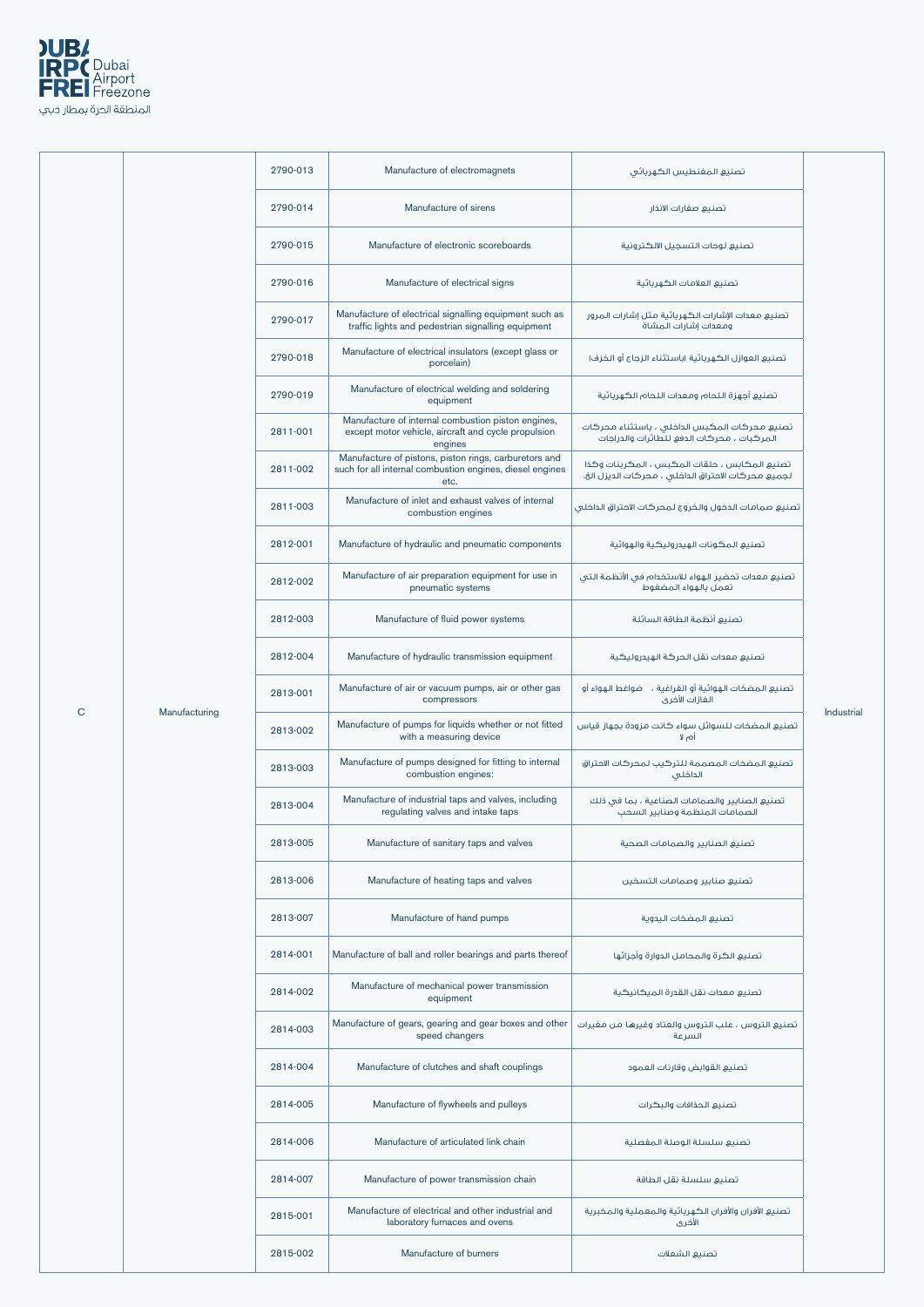

|             |               | 2815-003 | Manufacture of permanent mount electric space heaters,<br>electric swimming pool heaters                                             | تصنيع سخانات الأماكن المحصورة الكهربائية المثبتة<br>بشكل دائم ، وسخانات حمامات السباحة الكهربائية                    |            |
|-------------|---------------|----------|--------------------------------------------------------------------------------------------------------------------------------------|----------------------------------------------------------------------------------------------------------------------|------------|
|             |               | 2815-004 | Manufacture of permanent mount non-electric<br>household heating equipment                                                           | تصنيع معدات التدفئة المنزلية غير الكهربائية المثبتة على<br>الحواص                                                    |            |
|             |               | 2815-005 | Manufacture of electric household-type furnaces                                                                                      | تصنيع الأفران الكهربائية المنزلية                                                                                    |            |
|             |               | 2815-006 | Manufacture of mechanical stokers, grates, ash<br>dischargers etc.                                                                   | تصنيع الوقادات الألية، وقضبان المباعدة ، ومخارج الرماد<br>وغيرها.                                                    |            |
|             |               | 2816-003 | Manufacture of lifts, escalators and moving walkways                                                                                 | تصنيع المصاعد والسلالم المتحركة والممرات المتحركة                                                                    |            |
|             |               | 2816-004 | Manufacture of parts specialized for lifting and handling<br>equipment                                                               | تصنيع الأجزاء المتخصصة لمعدات الرفع والمناولة                                                                        |            |
|             |               | 2817-001 | Manufacture of calculating machines                                                                                                  | تصنيع الآلات الحاسبة                                                                                                 |            |
|             |               | 2817-002 | Manufacture of adding machines, cash registers                                                                                       | تصنيع آلات الجمع ، والسجلات النقدية                                                                                  |            |
|             |               | 2817-003 | Manufacture of calculators, electronic or not                                                                                        | تصنيع الآلات الحاسبة ، الإلكترونية أو غير الألكترونية                                                                |            |
|             |               | 2817-004 | Manufacture of postage meters, mail handling machines,<br>collating machinery                                                        | تصنيع عدادات البريد ، آلات مناولة البريد، آلات التجميع                                                               |            |
|             |               | 2817-005 | Manufacture of typewriters                                                                                                           | تصنيع الآلات الكاتبة                                                                                                 |            |
|             |               | 2817-006 | Manufacture of stenography machines                                                                                                  | تصنيع آلات الاختزال                                                                                                  |            |
|             |               | 2817-007 | Manufacture of office-type binding equipment                                                                                         | تصنيع معدات التجليد المستخدمة فى المكاتب                                                                             |            |
|             |               | 2817-008 | Manufacture of cheque writing machines                                                                                               | تصنيع آلات كتابة الشيكات                                                                                             |            |
| $\mathbf C$ | Manufacturing | 2817-009 | Manufacture of coin counting and coin wrapping<br>machinery                                                                          | تصنيع أجهزة عد وتغليف العملات                                                                                        | Industrial |
|             |               | 2817-010 | Manufacture of pencil sharpeners                                                                                                     | تصنيع برايات قلم الرصاص                                                                                              |            |
|             |               | 2817-011 | Manufacture of staplers and staple removers                                                                                          | تصنيع الدباسات ومزيلات الدبابيس                                                                                      |            |
|             |               | 2817-012 | Manufacture of voting machines                                                                                                       | تصنيع آلات التصويت                                                                                                   |            |
|             |               | 2817-013 | Manufacture of tape dispensers                                                                                                       | تصنيع موزعات الشريط                                                                                                  |            |
|             |               | 2817-014 | Manufacture of hole punches                                                                                                          | تصنيع الخرّامات                                                                                                      |            |
|             |               | 2817-015 | Manufacture of cash registers, mechanically operated                                                                                 | تصنيع سجلات النقدية ، التى تعمل ميكانيكيا                                                                            |            |
|             |               | 2817-016 | Manufacture of photocopy machines                                                                                                    | تصنيع آلات النسخ                                                                                                     |            |
|             |               | 2817-017 | Manufacture of toner cartridges                                                                                                      | تصنيع خراطيش الحبر                                                                                                   |            |
|             |               | 2817-018 | Manufacture of blackboards; white boards and marker<br>boards                                                                        | تصنيع السبورات. اللوحات البيضاء واللوحات التي يكتب<br>عليها بأقلام السبورة                                           |            |
|             |               | 2817-019 | Manufacture of dictating machines                                                                                                    | تصنيع آلات الاملاء                                                                                                   |            |
|             |               | 2818-001 | Manufacture of circular or reciprocating saws with self-<br>contained electric or non-electric motor or pneumatic<br>drive           | تصنيع المناشير الدائرية أو الترددية مع محرك كهربائي أو<br>غير كهربائي ذاتي التشغيل أو مع محرك هوائي                  |            |
|             |               | 2818-002 | "Manufacture of drills and hammer drills with self-<br>contained electric or non-electric motor or pneumatic<br>drive"               | تصنيع المثاقب والمثاقب المطرقية مع محرك كهربائى أو<br>غير كهربائي ذاتي التشغيل أو مع محرك هوائي                      |            |
|             |               | 2818-003 | Manufacture of hand held power sanders pneumatic<br>nailers with self-contained electric or non-electric motor<br>or pneumatic drive | تصنيع جهاز الصنفرة الكهربائية اليدوية بمسامير هوائية<br>مع محرك كهربائي أو غير كهربائي ذاتي التشغيل أو<br>محرك هوائي |            |
|             |               | 2818-004 | Manufacture of buffers with self-contained electric or<br>non-electric motor or pneumatic drive                                      | تصنيع مخففات الاصطدام بمحرك كهربائى أو غير<br>كهربائي ذاتي التشغيل أو مع محرك هوائي                                  |            |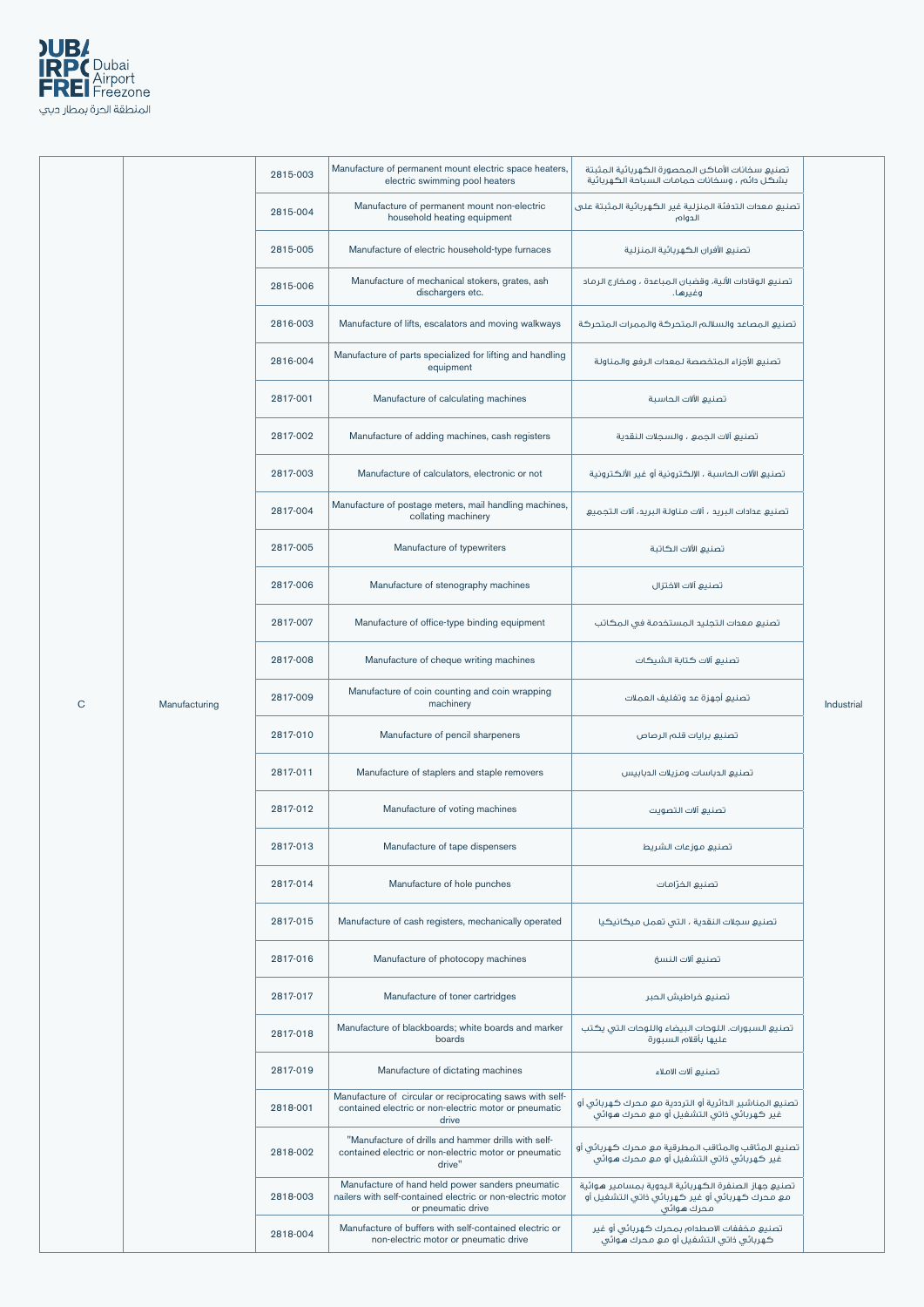

|              |               | 2818-005 | Manufacture of routers with self-contained electric or<br>non-electric motor or pneumatic drive                     | تصنيع أجهزة التوجيه مع محرك كهربائي أو غير كهربائي<br>ذاتي التشغيل أو مع محرك هُوائي                          |            |
|--------------|---------------|----------|---------------------------------------------------------------------------------------------------------------------|---------------------------------------------------------------------------------------------------------------|------------|
|              |               | 2818-006 | Manufacture of grinders with self-contained electric or<br>non-electric motor or pneumatic drive                    | تصنيع المطاحن مع محرك كهربائي أو غير كهربائي ذاتي<br>التشغيل أو مع محركٌ هوائي                                |            |
|              |               | 2818-007 | Manufacture of staplers with self-contained electric or<br>non-electric motor or pneumatic drive                    | تصنيع دباسات مع محرك كهربائي أو غير كهربائي ذاتي<br>التشغيل أو مع محرك هوائي                                  |            |
|              |               | 2818-008 | Manufacture of pneumatic rivet guns                                                                                 | تصنيع مسامير برشام هوائية                                                                                     |            |
|              |               | 2818-009 | Manufacture of planers with self-contained electric or<br>non-electric motor or pneumatic drive                     | تصنيع المقاشط ذات محرك كهربائي أو غير كهربائى<br>ذاتي التشغيل أو مع محرك هوائي                                |            |
|              |               | 2818-010 | Manufacture of shears and nibblers with self-contained<br>electric or non-electric motor or pneumatic drive         | تصنيع ماكينة حالجز والقضم مع محرك كهربائى أو غير<br>كهربائي ذاتي التشغيل أو مع محرك هوائي                     |            |
|              |               | 2818-011 | Manufacture of impact wrenches with self-contained<br>electric or non-electric motor or pneumatic drive             | تصنيع مفاتيع الشد مع محرك كهربائي أو غير كهربائي<br>ذاتي التشغيل أو مع محرك هوائي                             |            |
|              |               | 2818-012 | Manufacture of powder actuated nailers with self-<br>contained electric or non-electric motor or pneumatic<br>drive | تصنيع آلات تثبيت المسامير ذات محرك المسحوق مع<br>محرك كهربائي أو غير كهربائي ذاتي التشغيل أو مع<br>محرك هوائي |            |
|              |               | 2819-001 | Manufacture of industrial refrigerating or freezing<br>equipment, including assemblies of major components          | تصنيع معدات التبريد والتجميد الصناعية ، بما في ذلك<br>تجميع المكونات الرئيسية                                 |            |
|              |               | 2819-002 | Manufacture of air-conditioning machines, including for<br>motor vehicles                                           | تصنيع آلات تكييف الهواء ، بما فى ذلك للمركبات                                                                 |            |
|              |               | 2819-003 | Manufacture of non-domestic fans                                                                                    | تصنيع المراوح للاستخداه غير الأهلى                                                                            |            |
|              |               | 2819-004 | Manufacture of weighing machinery                                                                                   | تصنيع آلات الوزن                                                                                              |            |
|              |               | 2819-005 | Manufacture of filtering or purifying machinery and<br>apparatus for liquids                                        | تصنيع آلات أو أحهزة تصفية أو تنقية السوائل                                                                    |            |
|              |               | 2819-006 | Manufacture of equipment for projecting, dispersing or<br>spraying liquids or powders                               | تصنيع معدات لإسقاط أو تفتيت أو رش السوائل أو<br>المساحيق                                                      |            |
| $\mathsf{C}$ | Manufacturing | 2819-007 | Manufacture of packing and wrapping machinery                                                                       | تصنيع آلات التغليف والتعيثة                                                                                   | Industrial |
|              |               | 2819-008 | Manufacture of machinery for cleaning or drying bottles<br>and for aerating beverages                               | تصنيع آلات لتنظيف أو تجفيف الزجاجات وإشباع المشروبات<br>بالفاز                                                |            |
|              |               | 2819-010 | Manufacture of heat exchangers                                                                                      | تصنيع المبادلات الحرارية                                                                                      |            |
|              |               | 2819-013 | Manufacture of calendering or other rolling machines<br>and cylinders thereof (except for metal and glass)          | تصنيع آلات الصقل أو غيرها من آلات الدرفلة واسطواناتها<br>(باستثناء المعادن والزجاج)                           |            |
|              |               | 2819-014 | Manufacture of centrifuges (except cream separators<br>and clothes dryers)                                          | تصنيع أجهزة الطرد المركزى (باستثناء أجهزة فصل<br>الكريمة ومجففات الملابس)                                     |            |
|              |               | 2819-015 | Manufacture of gaskets and similar joints made of a<br>combination of materials or layers of the same material      | تصنيع مانعات التسرب والمفاصل المشابهة المصنوعة من<br>مزيع من مواد أو طبقات من نفس المادة                      |            |
|              |               | 2819-016 | Manufacture of automatic goods vending machines                                                                     | تصنيع ماكينات بيع البضائع الآلية                                                                              |            |
|              |               | 2819-017 | Manufacture of parts for general-purpose machinery                                                                  | تصنيع قطع الفيار للآلات للأغراض العامة                                                                        |            |

| 2819-018 | Manufacture of attic ventilation fans                                                                        | تصنيع مراوح التهوية العلوية                                                                                                                     |
|----------|--------------------------------------------------------------------------------------------------------------|-------------------------------------------------------------------------------------------------------------------------------------------------|
| 2819-019 | Manufacture of levels, tape measures and similar hand<br>tools, machinists' precision tools (except optical) | تصنيع أداة تحديد السطح الأفقى والمقاييس الشرائطية<br>والأدوات اليدوية المشابهة ، والأدوات الدقيقة لعمامل<br>الماكنات (باستثناء الأجهزة البصرية) |
| 2819-020 | Manufacture of non-electrical welding and soldering<br>equipment                                             | اتصنيع معدات اللحام والتلحيم غير الكهربائية                                                                                                     |
| 2821-001 | Manufacture of tractors used in agriculture and forestry                                                     | تصنيع الجرارات المستخدمة في الزراعة والغابات                                                                                                    |
| 2821-002 | Manufacture of walking (pedestrian-controlled) tractors                                                      | تصنيع الجرارات الماشية ( التى يسيطر عليها المشاة)                                                                                               |
| 2821-003 | Manufacture of mowers, including lawnmowers                                                                  | تصنيع آلات الحش ، بما في ذلك آلات جز الحشائش                                                                                                    |
| 2821-004 | Manufacture of agricultural self-loading or self-unloading<br>trailers or semi-trailers                      | اتصنيع مقطورات ذاتية التحميل أو ذاتية التفريغ أو شبه<br>مقطورات                                                                                 |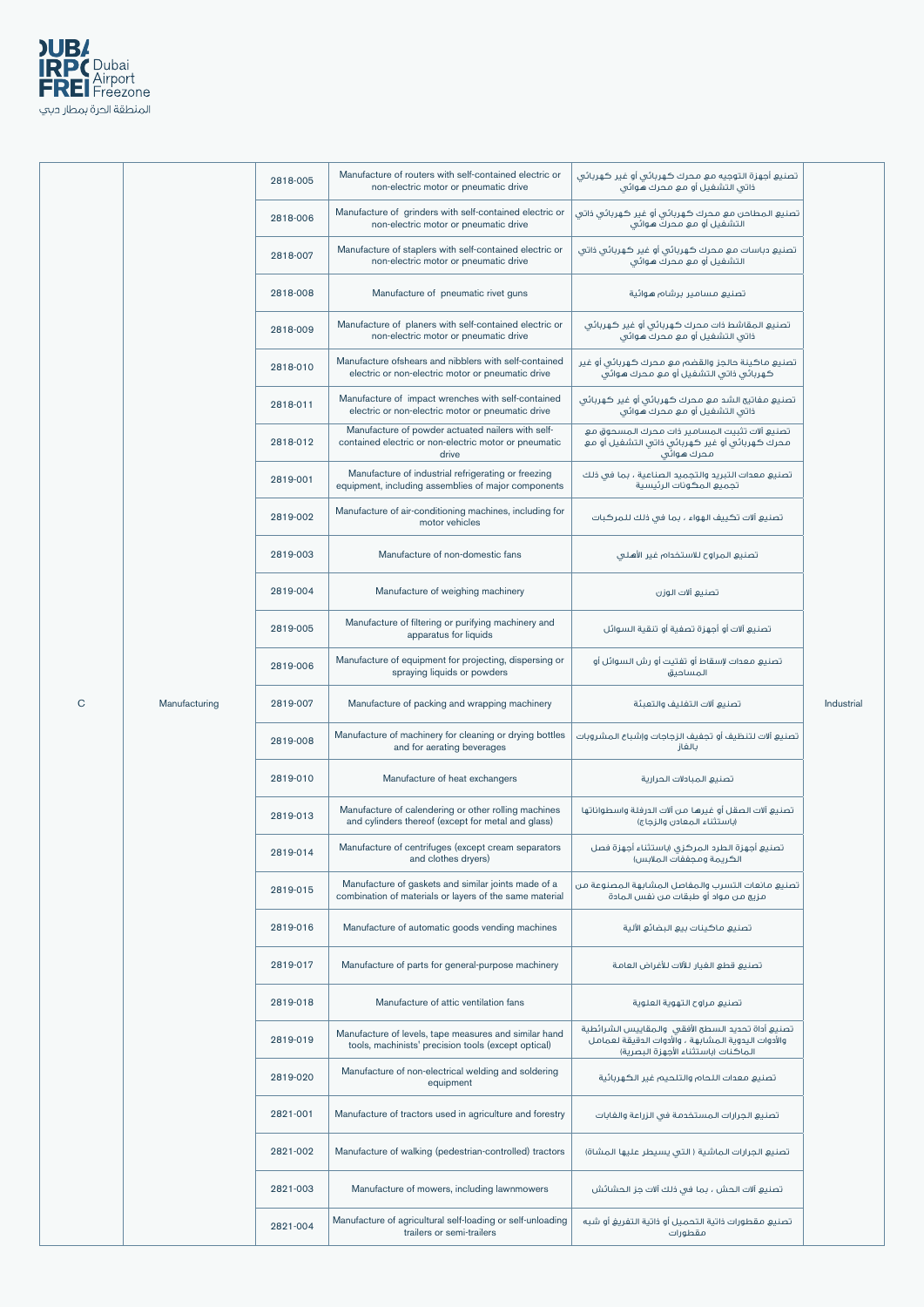

|   |               | 2821-005 | Manufacture of agricultural machinery for soil<br>preparation, planting or fertilizing                                                         | تصنيع الآلات الزراعية لتحضير التربة أو غرسها أو تسميدها                                                                    |                   |
|---|---------------|----------|------------------------------------------------------------------------------------------------------------------------------------------------|----------------------------------------------------------------------------------------------------------------------------|-------------------|
|   |               | 2821-006 | Manufacture of harvesting or threshing machinery                                                                                               | تصنيع آلات الحصاد أو الدرس                                                                                                 |                   |
|   |               | 2821-007 | Manufacture of milking machines                                                                                                                | تصنيع آلات الحلب                                                                                                           |                   |
|   |               | 2821-008 | Manufacture of spraying machinery for agricultural use                                                                                         | تصنيع آلات الرش للاستخدام الزراعى                                                                                          |                   |
|   |               | 2821-009 | Manufacture of diverse agricultural machinery                                                                                                  | تصنيع الآلات الزراعية المتنوعة                                                                                             |                   |
|   |               | 2822-001 | Manufacture of machine tools for working metals and<br>other materials                                                                         | تصنيع الأدوات الآلية للشغل على المعادن والمواد الأخرى                                                                      |                   |
|   |               | 2822-002 | Manufacture of machine tools for turning, drilling, milling,<br>shaping, planing, boring, grinding etc.                                        | تصنيع أدوات آلية للخراطة ، الحفر ، الطحن ، التشكيل ،<br>التخطيط ، الحفر ، الطحن ، إلخ.                                     |                   |
|   |               | 2822-003 | Manufacture of stamping or pressing machine tools                                                                                              | تصنيع أدوات آلة الختم أو الضغط                                                                                             |                   |
|   |               | 2822-004 | Manufacture of punch presses, hydraulic presses,<br>hydraulic brakes, drop hammers, forging machines etc.                                      | تصنيع مكابس الثقب ، مكابس هيدروليكية ، مكابح<br>هيدروليكية ، مطارق هبوط ، آلات طرق ، إلخ.                                  |                   |
|   |               | 2822-005 | Manufacture of draw-benches, thread rollers or<br>machines for working wires                                                                   | تصنيع كراسي السحب ، بكرات الخيط أو آلات للشغل على<br>الأسلاك                                                               |                   |
|   |               | 2822-006 | Manufacture of stationary machines for nailing, stapling,<br>glueing or otherwise assembling wood, cork, bone, hard<br>rubber or plastics etc. | تصنيع الآلات الثابتة للتسمير أو التدبيس أو اللصق أو تجميع<br>الخشب أو الفلين أو العظام أو المطاط الصلب أو البلاستيك<br>إلخ |                   |
|   |               | 2822-007 | Manufacture of stationary rotary or rotary percussion<br>drills, filing machines, riveters, sheet metal cutters etc.                           | تصنيع آلات الثقب الدوارة الثابتة أو الدوارة الطارقة، آلات<br>البرادة ، المسامير ، قاطعات الصفائح المعدنية إلخ.             |                   |
|   |               | 2822-008 | Manufacture of presses for the manufacture of particle<br>board and the like                                                                   | تصنيع مكابس لتصنيع ألواح الجسيمات وما شابه                                                                                 |                   |
|   |               | 2822-009 | Manufacture of electroplating machinery                                                                                                        | تصنيع الآلات تكسية الرقائق الكهربائية                                                                                      |                   |
|   |               | 2822-010 | Manufacture of parts and accessories for the machine<br>tools listed above                                                                     | تصنيع قطع الغبار والملحقات لأدوات الآلات المذكورة أعلاه                                                                    |                   |
| C | Manufacturing | 2823-001 | Manufacture of machines and equipment for handling<br>hot metals                                                                               | تصنيع الآلات والمعدات اللازمة لمعالحة المعادن الساخنة                                                                      | <b>Industrial</b> |
|   |               | 2824-001 | Manufacture of continuous-action elevators and<br>conveyors for underground use                                                                | تصنيع المصاعد والناقلات المستمرة للاستخدام تحت الأرض                                                                       |                   |
|   |               | 2824-002 | Manufacture of boring, cutting, sinking and tunnelling<br>machinery                                                                            | تصنيع آلات الحفر والقص والتغطيس وحفر الأنفاق                                                                               |                   |
|   |               | 2824-003 | Manufacture of machinery for treating minerals by<br>screening, sorting, separating, washing, crushing etc.                                    | تصنيع آلات لمعالجة المعادن عن طريق النخل والفرز<br>والفصل والغسيل والسحق الخ.                                              |                   |
|   |               | 2824-004 | Manufacture of concrete and mortar mixers                                                                                                      | تصنيع خلاطات الخرسانة والملاط                                                                                              |                   |
|   |               | 2824-008 | Manufacture of bulldozer and angle-dozer blades                                                                                                | تصنيع البلدوزرات واشفرات البلدوزرات                                                                                        |                   |
|   |               | 2824-009 | Manufacture of off-road dumping trucks                                                                                                         | تصنيع شاحنات رمي النفايات التي تسير على الطرق<br>الوعرة                                                                    |                   |

| 2825-001 | Manufacture of agricultural dryers                                                                        | تصنيع المحففات الزراعية                                                        |
|----------|-----------------------------------------------------------------------------------------------------------|--------------------------------------------------------------------------------|
| 2825-002 | Manufacture of machinery for the dairy industry enizers,<br>moulders, presses) etc.)                      | تصنيع آلات لصناعة الأليان                                                      |
| 2825-003 | Manufacture of machinery for the grain milling industry                                                   | تصنيع آلات لصناعة طحن الحيوب                                                   |
| 2825-004 | Manufacture of presses, crushers etc.                                                                     | تصنيع المكايس ، والكسارات إلخ.                                                 |
| 2825-005 | Manufacture of machinery for the bakery industry or for<br>making macaroni, spaghetti or similar products | تصنيع آلات لصناعة المخبوزات أو لصنع المعكرونة أو<br>السباغيتي أو منتجات مماثلة |
| 2825-006 | Manufacture of machinery to make confectionery                                                            | اتصنيع آلات إعداد الحلويات                                                     |
| 2825-007 | Manufacture of machines and equipment to process<br>cocoa or chocolate                                    | اتصنيع آلات ومعدات لمعالجة الكاكاو أو الشوكولاته                               |
| 2825-008 | Manufacture of machines and equipment to process<br>sugar                                                 | تصنيع الآلات والمعدات لمعالحة السكر                                            |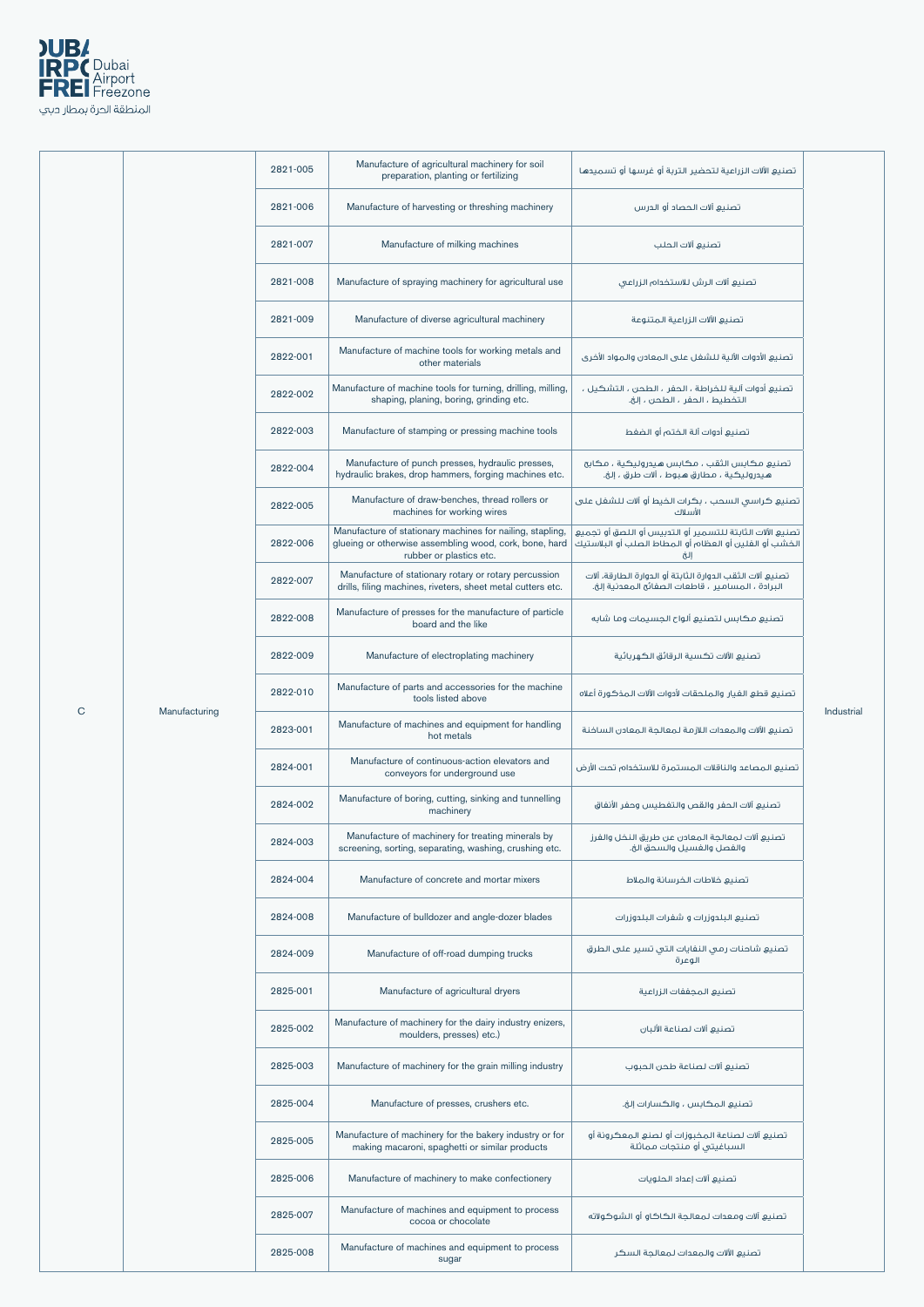

|             |               | 2825-009 | Manufacture of machines and equipment for breweries                                                                                                  | تصنيع الآلات والمعدات اللازمة لمصانع الحعة                                                                                   |            |
|-------------|---------------|----------|------------------------------------------------------------------------------------------------------------------------------------------------------|------------------------------------------------------------------------------------------------------------------------------|------------|
|             |               | 2825-010 | Manufacture of machines and equipment to process<br>meat or poultry                                                                                  | اتصنيع آلات ومعدات لمعالجة اللحوم أو الدواجن                                                                                 |            |
|             |               | 2825-011 | Manufacture of machines and equipment to prepare<br>fruit, nuts or vegetables                                                                        | تصنيع آلات ومعدات لإعداد الفاكهة أو المكسرات أو<br>الخضراوات                                                                 |            |
|             |               | 2825-012 | Manufacture of machines and equipment to prepare<br>fish, shellfish or other seafood                                                                 | تصنيع آلات ومعدات لإعداد الأسماك أو المحار أو غيرها من<br>المأكولات البحرية                                                  |            |
|             |               | 2825-013 | Manufacture of machines and equipment for filtering and<br>purifying                                                                                 | تصنيع آلات ومعدات للترشيح والتنقية                                                                                           |            |
|             |               | 2825-014 | Manufacture of other machinery for the industrial<br>preparation or manufacture of food or drink                                                     | تصنيع آلات أخرى للتحضير الصناعى أو صنع الطعام أو<br>الشراب                                                                   |            |
|             |               | 2825-015 | Manufacture of machinery for the extraction or<br>preparation of animal or vegetable fats or oils                                                    | تصنيع آلات لاستخلاص أو إعداد الدهون أو الزيوت النباتية أو<br>الحبوانية                                                       |            |
|             |               | 2825-017 | Manufacture of machinery for the preparation of food in<br>hotels and restaurants                                                                    | تصنيع آلات لإعداد الطعام في الفنادق والمطاعم                                                                                 |            |
|             |               | 2826-001 | Manufacture of textile machinery                                                                                                                     | تصنيع آلات النسيج                                                                                                            |            |
|             |               | 2826-002 | Manufacture of auxiliary machines or equipment for<br>textile machinery                                                                              | تصنيع آلات أو معدات مساعدة لآلات النسيج                                                                                      |            |
|             |               | 2826-003 | Manufacture of textile printing machinery                                                                                                            | تصنيع آلات الطباعة النسيحية                                                                                                  |            |
|             |               | 2826-004 | Manufacture of machinery for fabric processing                                                                                                       | تصنيع آلات معالجة الأقمشة                                                                                                    |            |
|             |               | 2826-005 | Manufacture of laundry machinery                                                                                                                     | تصنيع آلات الغسيل                                                                                                            |            |
|             |               | 2826-006 | Manufacture of sewing machines, sewing machine<br>heads and sewing machine needles                                                                   | "تصنيع آلات الخياطة ورؤوس آلات الخياطة وإبر آلات الخياطة                                                                     |            |
| $\mathbf C$ | Manufacturing | 2826-007 | Manufacture of machines for producing or finishing felt<br>or non-wovens                                                                             | تصنيع آلات لإنتاج أو تشطيب اللباد أو المواد غى المنسوجة                                                                      | Industrial |
|             |               | 2826-008 | Manufacture of leather machines                                                                                                                      | تصنيع آلات الصناعة الجلدية                                                                                                   |            |
|             |               | 2829-001 | Manufacture of machinery for making paper pulp                                                                                                       | تصنيع آلات لصنع عجينة الورق                                                                                                  |            |
|             |               | 2829-002 | Manufacture of paper and paperboard making<br>machinery                                                                                              | تصنيع أجهزة صناعة الورق والورق المقوى                                                                                        |            |
|             |               | 2829-003 | Manufacture of dryers for wood, paper pulp, paper or<br>paperboard                                                                                   | تصنيع مجففات الخشب أو عجينة الورق أو الورق أو الورق<br>المقوى                                                                |            |
|             |               | 2829-004 | Manufacture of machinery producing articles of paper or<br>paperboard                                                                                | تصنيع آلات إنتاج المواد من الورق أو الورق المقوى                                                                             |            |
|             |               | 2829-005 | Manufacture of machinery for working soft rubber or<br>plastics or for the manufacture of products of these<br>materials                             | تصنيع آلات تعمل بالمطاط أو اللدائن الناعمة أو لتصنيع<br>منتحات هذه المواد                                                    |            |
|             |               | 2829-006 | Manufacture of printing and bookbinding machines and<br>machines for activities supporting printing on a variety of<br>materials                     | تصنيع آلات الطباعة وتجليد الكتب وآلات الأنشطة التى<br>تدعم الطباعة على مجموعة متنوعة من المواد                               |            |
|             |               | 2829-007 | Manufacture of machinery for producing tiles, bricks,<br>shaped ceramic pastes, pipes, graphite electrodes,<br>blackboard chalk, foundry moulds etc. | تصنيع آلات لانتاج البلاط ، الطوب ، عجائن السيراميك ذات<br>أشكال ، الأنابيب ، أقطاب الجرافيت ، طباشير السبورة ،<br>قوالب الصب |            |
|             |               | 2829-008 | Manufacture of semi-conductor manufacturing<br>machinery                                                                                             | تصنيع آلات تصنيع أشباه الموصلات                                                                                              |            |
|             |               | 2829-009 | Manufacture of industrial robots performing multiple<br>tasks for special purposes                                                                   | تصنيع الروبوتات الصناعية التي تؤدي مهام متعددة لأغراض<br>خاصة                                                                |            |
|             |               | 2829-010 | Manufacture of diverse special-purpose machinery and<br>equipment                                                                                    | تصنيع آلات ومعدات متعددة لأغراض خاصة                                                                                         |            |
|             |               | 2829-011 | "Manufacture of tire alignment and balancing<br>equipment; balancing equipment (except<br>wheel balancing)"                                          | تصنيع معدات محاذاة وموازنة الإطارات ؛ معدات الموازنة<br>(باستثناء موازنة العجلات)                                            |            |
|             |               | 2829-012 | Manufacture of central greasing systems                                                                                                              | تصنيع أنظمة التشحيم المركزية                                                                                                 |            |
|             |               | 2829-013 | Manufacture of automatic bowling alley equipment                                                                                                     | تصنيع معدات ممر البولينج الأوتوماتيكية                                                                                       |            |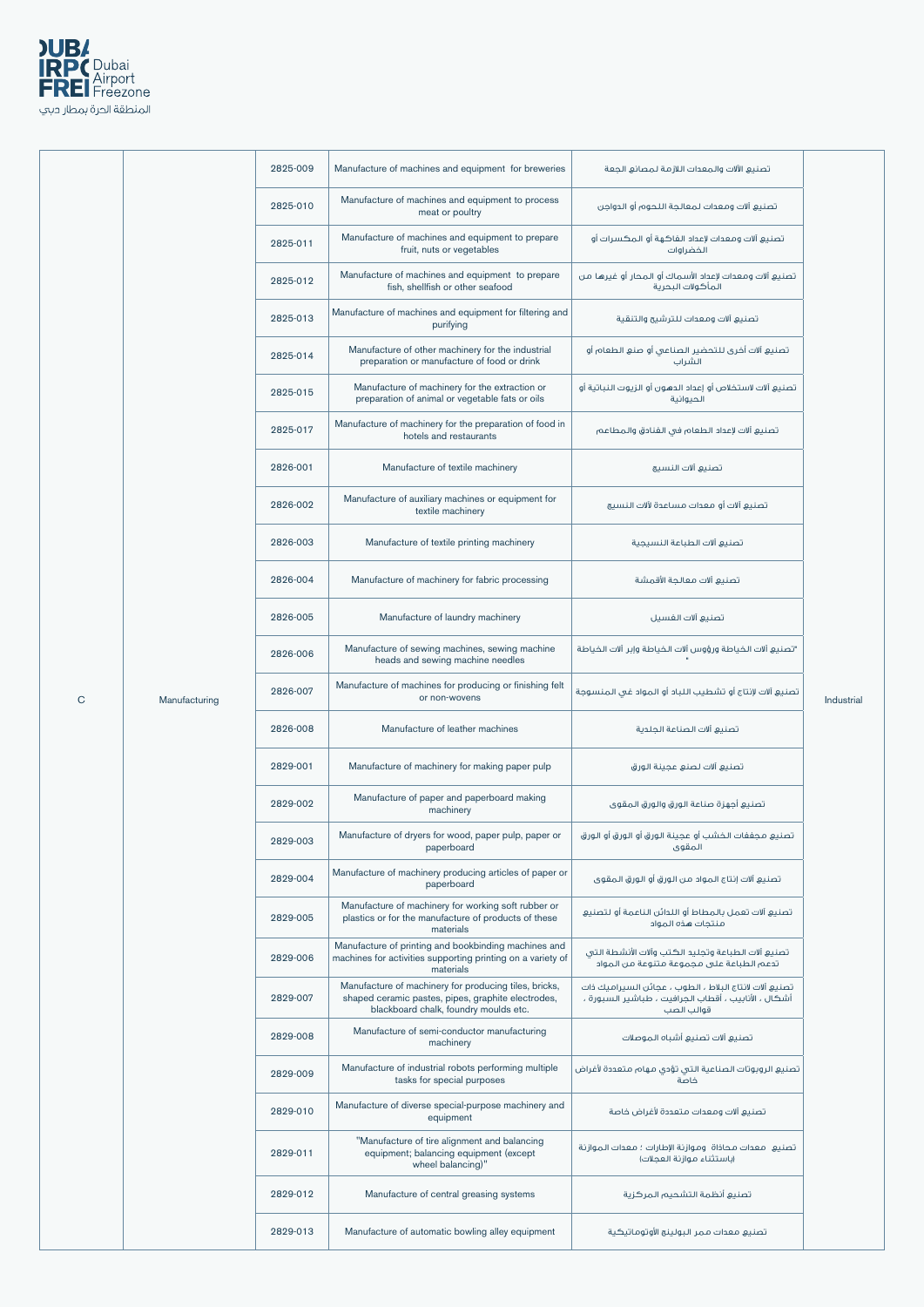

|             |               | 2829-014 | Manufacture of roundabouts, swings, shooting galleries<br>and other fairground amusements                                                | تصنيع الدوارات والأراجيح ومعارض الرماية وغيرها من<br>الملاهي الترفيهية                                                                                                     |            |
|-------------|---------------|----------|------------------------------------------------------------------------------------------------------------------------------------------|----------------------------------------------------------------------------------------------------------------------------------------------------------------------------|------------|
|             |               | 2910-004 | Manufacture of motor vehicle engines                                                                                                     | تصنيع محركات المركبات                                                                                                                                                      |            |
|             |               | 2910-005 | Manufacture of chassis fitted with engines                                                                                               | تصنيع هيكل (شاصيه) مزود بمحركات                                                                                                                                            |            |
|             |               | 2930-001 | Manufacture of diverse parts and accessories for motor<br>vehicle                                                                        | تصنيع قطع غيار واكسسوارات متنوعة للسيارات                                                                                                                                  |            |
|             |               | 2930-002 | Manufacture of parts and accessories of bodies for<br>motor vehicles                                                                     | تصنيع قطع غيار واكسسوارات السيارات                                                                                                                                         |            |
|             |               | 2930-003 | Manufacture of car seats                                                                                                                 | تصنيع مقاعد السيارة                                                                                                                                                        |            |
|             |               | 2930-004 | Manufacture of motor vehicle electrical equipment                                                                                        | تصنيع المعدات الكهربائية للسيارات                                                                                                                                          |            |
|             |               | 3012-001 | <b>Boats building</b>                                                                                                                    | صناعة القوارب                                                                                                                                                              |            |
|             |               | 3012-002 | Wooden Ships & Boats Building                                                                                                            | صناعة السفن والقوارب الخشيبة                                                                                                                                               |            |
|             |               | 3012-003 | Building of motor boats                                                                                                                  | بناء القوارب التي تعمل بالمحركات                                                                                                                                           |            |
|             |               | 3012-004 | Building of recreation-type hovercraft                                                                                                   | بناء الحوامة من النوع الذي يستخدم للاستجمام                                                                                                                                |            |
|             |               | 3012-005 | Manufacture of personal watercraft                                                                                                       | تصنيع المركبات المائية الشخصية                                                                                                                                             |            |
|             |               | 3012-006 | Manufacture of other pleasure and sporting boats                                                                                         | تصنيع قوارب المتعة والرياضة الأخرى                                                                                                                                         |            |
|             |               | 3020-007 | Manufacture of railway car seats                                                                                                         | تصنيع مقاعد سيارات السكك الحديدية                                                                                                                                          |            |
| $\mathsf C$ | Manufacturing | 3030-003 | Aircraft Interior Manufacturing                                                                                                          | التصنيع الداخلى للطائرات                                                                                                                                                   | Industrial |
|             |               | 3030-004 | Manufacture of dirigibles and hot air balloons                                                                                           | تصنيع المناطيه وبالوثات الهواء الساخن                                                                                                                                      |            |
|             |               | 3030-005 | Manufacture of parts and accessories of the aircraft of<br>this class                                                                    | تصنيع قطع الغيار والملحقات الخاصة بالطائرات من هذه<br>الفئة                                                                                                                |            |
|             |               | 3030-006 | Manufacture of ground flying trainers                                                                                                    | تصنيع أجهزة محاكاة الطيران (للتدريب على الطيران)                                                                                                                           |            |
|             |               | 3030-008 | Manufacture of gliders, hang-gliders                                                                                                     | تصنيع الطائرات الشراعية ، الطائرات الشراعية المعلقة                                                                                                                        |            |
|             |               | 3030-009 | Manufacture of aircraft seats                                                                                                            | تصنيع مقاعد الطائرات                                                                                                                                                       |            |
|             |               | 3030-010 | Remote-control Airplane Manufacturing                                                                                                    | صناعة طائرات التحكم عن بعد                                                                                                                                                 |            |
|             |               | 3091-001 | Manufacture of motorcycles, mopeds and cycles fitted<br>with an auxiliary engine                                                         | تصنيع الدراجات النارية والدراجات البخارية والدراجات المزودة<br>بمحرك إضافي                                                                                                 |            |
|             |               | 3091-002 | Manufacture of engines for motorcycles                                                                                                   | تصنيع المحركات للدراجات النارية                                                                                                                                            |            |
|             |               | 3091-003 | Manufacture of sidecars                                                                                                                  | تصنيع السيارات المسحوبه                                                                                                                                                    |            |
|             |               | 3091-004 | Manufacture of parts and accessories for motorcycles                                                                                     | تصنيع قطع الغيار والاكسسوارات للدراجات النارية                                                                                                                             |            |
|             |               | 3092-001 | Manufacture of non-motorized bicycles and other<br>cycles, including (delivery) tricycles, tandems, children's<br>bicycles and tricycles | تصنيع الدراجات الهوائية غير المزودة بموتورات والدراجات<br>الأخرى ، بما فى ذلك دراجات(التسليم) الثلاثية العجلات ،<br>والمركبات الترادفية ودراجات الأطفال والدراجات الثلاثية |            |
|             |               | 3092-002 | Manufacturing of parts and accessories of bicycles                                                                                       | تصنيع قطع غيار واكسسوارات الدراجات الهوائية                                                                                                                                |            |
|             |               | 3092-003 | Manufacture of invalid carriages with or without motor                                                                                   | تصنيع عربات ذات المقعد الواحد مع أو بدون محرك                                                                                                                              |            |
|             |               | 3092-004 | Manufacture of parts and accessories of invalid<br>carriages                                                                             | تصنيع قطع غيار واكسسوارات العربات ذات المقعد الواحد                                                                                                                        |            |
|             |               | 3092-005 | Manufacture of baby carriages                                                                                                            | تصنيع عربات الأطفال                                                                                                                                                        |            |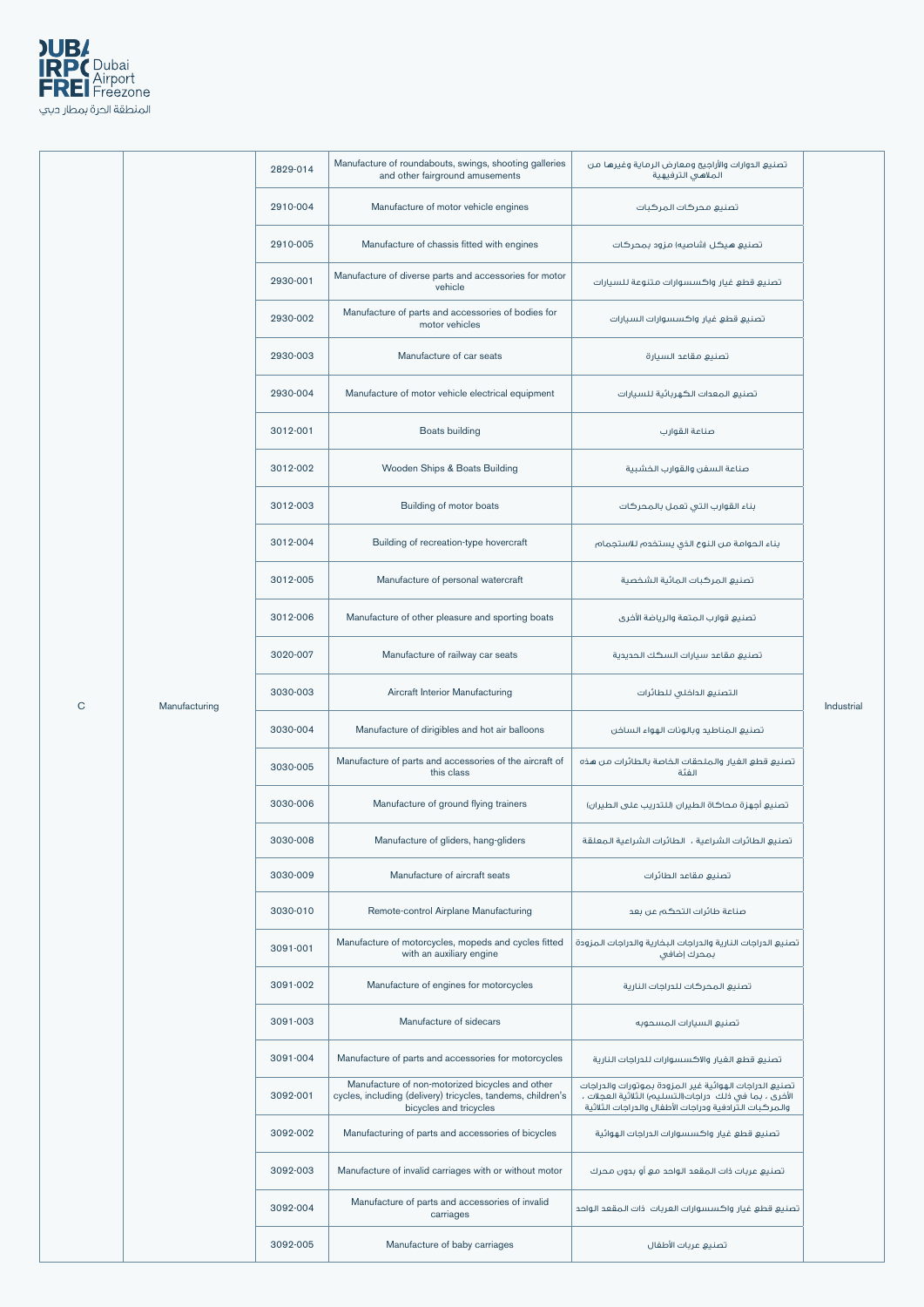

|            | 3099-001 | Manufacture of hand-propelled vehicles                                                                            | تصنيع المركبات اليدوية                                                                   |            |
|------------|----------|-------------------------------------------------------------------------------------------------------------------|------------------------------------------------------------------------------------------|------------|
|            | 3099-002 | Manufacture of vehicles drawn by animals                                                                          | تصنيع المركبات التى يتم سحبها بواسطة الحيوانات                                           |            |
|            | 3100-001 | "Manufacture of chairs and seats for offices, workrooms,<br>hotels, restaurants, public and<br>domestic premises" | تصنيع الكراسى والمقاعد للمكاتب وغرف العمل والفنادق<br>والمطاعم والمبائي العامة والعائلية |            |
|            | 3100-002 | Manufacture of chairs and seats for theatres, cinemas<br>and the like                                             | تصنيع الكراسي والمقاعد للمسارح ودور السينما وما<br>شابه                                  |            |
|            | 3100-003 | Manufacture of sofas, sofa beds and sofa sets                                                                     | تصنيع الأرائك ، وسرائر الأرائك ، وأطقم الأرائك                                           |            |
|            | 3100-004 | Manufacture of garden chairs and seats                                                                            | تصنيع كراسى ومقاعد الحدائق                                                               |            |
|            | 3100-005 | Manufacture of special furniture for Outlets                                                                      | تصنيع أثاث خاص للمحلات التجارية                                                          |            |
|            | 3100-006 | Manufacture of furniture for churches, schools,<br>restaurants                                                    | تصنيع الأثاث للكنائس والمدارس والمطاعم                                                   |            |
|            | 3100-007 | Manufacture of office furniture                                                                                   | تصنيع أثاث المكاتب                                                                       |            |
|            | 3100-008 | Manufacture of kitchen furniture                                                                                  | تصنيع أثاث المطبخ                                                                        |            |
|            | 3100-009 | Manufacture of furniture for bedrooms, living rooms,<br>gardens etc.                                              | تصنيع أثاث غرف النوم وغرف المعيشة والحدائق وغيرها                                        |            |
|            | 3100-010 | Manufacture of cabinets for sewing machines,<br>televisions etc.                                                  | تصنيع خزانات لآلات الخياطة والتليفزيون إلخ.                                              |            |
|            | 3100-011 | Manufacture of laboratory benches, stools and other<br>laboratory seating, laboratory furniture                   | تصنيع مقاعد المختبرات والكراسي ،وأماكن الجلوس<br>الأفرى للمفتبرات ، أثاث المفتبرات       |            |
|            | 3100-012 | Finishing such as upholstery of chairs and seats                                                                  | التشطيب مثل تنجيد الكراسى والمقاعد                                                       |            |
| ufacturing | 3100-013 | Finishing of furniture such as spraying, painting, French<br>polishing and upholstering                           | تشطيب الأثاث مثل الرش والرسم والتلميع والتنجيد<br>الفرنسي                                | Industrial |
|            | 3100-014 | Manufacture of mattress supports                                                                                  | تصنيع دعائم المراتب                                                                      |            |
|            | 3100-015 | Manufacture of mattresses                                                                                         | تصنيع المراتب                                                                            |            |
|            | 3100-016 | Decorative restaurant carts                                                                                       | عربات المطعم الزخرفية                                                                    |            |
|            | 3211-001 | Gold and Precious Metal Products Manufacturing                                                                    | صناعة المصوغات من الذهب والمعادن الثمينة                                                 |            |
|            | 3211-002 | Silverware & Jewellery Manufacturing                                                                              | صناعة الفضيات والمصوغات من الفضة                                                         |            |
|            | 3211-003 | Precious Stones Cutting & Polishing                                                                               | تقطيع الأحجار الكريمة وصقلها                                                             |            |
|            | 3211-004 | Precious Jewellery Manufacturing                                                                                  | صناعة المجوهرات الثمينة                                                                  |            |

C Manu

| 3211-006 | Manufacture of technical or laboratory articles of<br>precious metal (except instruments and parts thereof)            | تصنيع المواد التقنية أو المختبرية من المعادن الثمينة<br>(باستثناء الأدوات وأجزائها)                                                        |
|----------|------------------------------------------------------------------------------------------------------------------------|--------------------------------------------------------------------------------------------------------------------------------------------|
| 3211-007 | Goldsmith                                                                                                              | صائغ ذهب ومحوهرات ثمينة                                                                                                                    |
| 3211-008 | Engraving of personal precious and non-precious metal<br>products                                                      | حفر المنتحات المعدنية الثمينة وغير الثمينة                                                                                                 |
| 3212-001 | Manufacture of costume or imitation jewellery                                                                          | تصنيع الأزياء أو الحلى المقلدة                                                                                                             |
| 3212-002 | Manufacture of metal watch bands (except precious<br>metal)                                                            | تصنيع السبور المعدنية لساعات البد (باستثناء المعادن<br>الثمىنة)                                                                            |
| 3220-001 | Manufacture of stringed instruments                                                                                    | تصنيع الآلات الوترية                                                                                                                       |
| 3220-002 | Manufacture of keyboard stringed instruments, including<br>automatic pianos                                            | تصنيع الآلات الوترية ذات الـمفاتيح ، بما في ذلك البيانو الآلي                                                                              |
| 3220-003 | Manufacture of keyboard pipe organs, including<br>harmoniums and similar keyboard instruments with free<br>metal reeds | تصنيع الأجزاء الأنابيبية للوحة المفاتيج ، بما فى ذلك الأجهزة<br>الهارمونية والأدوات ذات لوحات المفاتيح المماثلة مع<br>القصب المعدنية الحرة |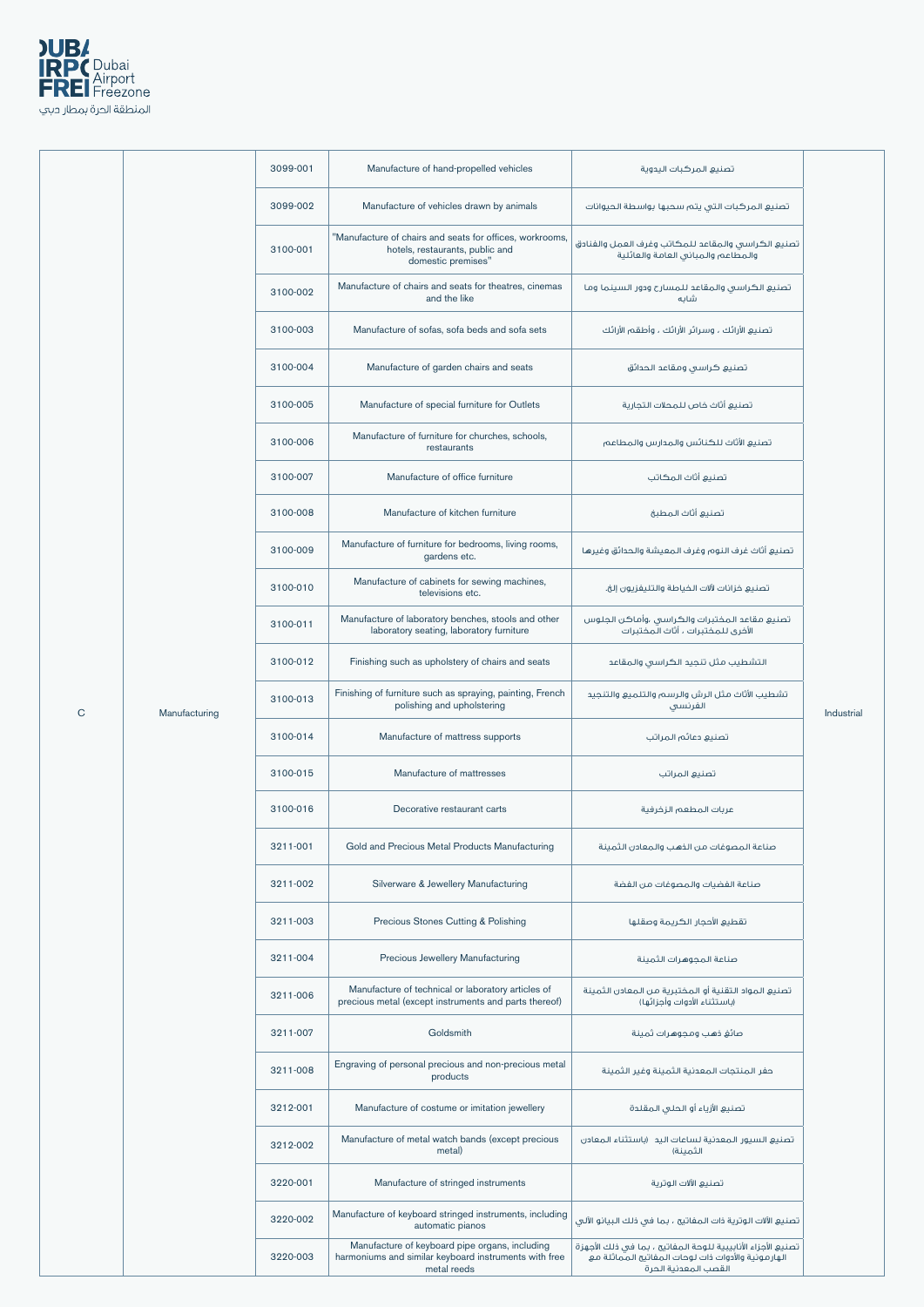

|             | 3220-004 | Manufacture of accordions and similar instruments,<br>including mouth organs               | تصنيع الأكورديون والأدوات المماثلة ، بما في ذلك الآلات<br>التى تعزف بواسطة الفم           |                   |
|-------------|----------|--------------------------------------------------------------------------------------------|-------------------------------------------------------------------------------------------|-------------------|
|             | 3220-005 | Manufacture of wind instruments                                                            | تصنيع آلات النفخ                                                                          |                   |
|             | 3220-006 | Manufacture of percussion musical instruments                                              | تصنيع الآلات الموسيقية الإيقاعية                                                          |                   |
|             | 3220-007 | Manufacture of musical instruments, the sound of which<br>is produced electronically       | تصنيع الآلات الموسيقية ، التي تنتج الصوت إلكترونيا                                        |                   |
|             | 3220-008 | Manufacture of musical boxes, fairground organs,<br>calliopes etc.                         | صناعة الصناديق الموسيقية ،آلة الأورغن الأنبوبية الصاخبة ،<br>وأورغن الصافرات البخارية الخ |                   |
|             | 3220-009 | Manufacture of instrument parts and accessories                                            | تصنيع قطع الغيار والملحقات الخاصة بالأجهزة                                                |                   |
|             | 3220-010 | Manufacture of whistles, call horns and other mouth-<br>blown sound signalling instruments | صنع الصافرات ، وأبواق المناداة وغيرها من أدوات الإشارات<br>الصوتية الغموية                |                   |
|             | 3230-001 | Manufacture of hard, soft and inflatable balls                                             | تصنيع الكرات الصلبة ، اللينة والقابلة للنفخ                                               |                   |
|             | 3230-002 | Manufacture of rackets                                                                     | تصنيع المضارب                                                                             |                   |
|             | 3230-003 | Manufacture of bats and clubs                                                              | تصنيع المضارب والهراوات                                                                   |                   |
|             | 3230-004 | Manufacture of skis, bindings and poles                                                    | تصنيع الزحافات ورابطات الزلاجات بالأحذية والأقطاب                                         |                   |
|             | 3230-005 | Manufacture of ski-boots                                                                   | تصنيع أحذية التزلج                                                                        |                   |
|             | 3230-006 | Manufacture of sailboards and surfboards                                                   | تصنيع الألواح الشراعية وألواح التزلج على الماء                                            |                   |
|             | 3230-007 | Manufacture of requisites for sport fishing, including<br>landing nets                     | تصنيع مستلزمات رياضة صيد الأسماك ، بما فى ذلك<br>شبكات الهبوط                             |                   |
|             | 3230-008 | Manufacture of requisites for hunting, mountain climbing<br>etc.                           | تصنيع مستلزمات الصد وتسلق الحيال الخ                                                      | <b>Industrial</b> |
| nufacturing | 3230-009 | Manufacture of leather sports gloves and sports<br>headgear                                | تصنيع القفازات الرياضية الجلدية والقبعات الرياضية                                         |                   |
|             | 3230-010 | Manufacture of ice skates, roller skates etc                                               | تصنيع زلاجات الجليد،الزلاجات الاسطوانية، وما إلى ذلك                                      |                   |
|             | 3230-011 | Manufacture of bows and crossbows                                                          | تصنيع الأقواس والنشابات                                                                   |                   |
|             | 3230-012 | Manufacture of gymnasium, fitness centre or athletic<br>equipment                          | تصنيع صالات الألعاب الرياضية ، مراكز اللياقة البدنية أو<br>المعدات الرياضية               |                   |
|             | 3240-001 | Manufacture of dolls and doll garments, parts and<br>accessories                           | تصنيع الدمى والملابس الجاهزة للدمى وقطع الغيار<br>والملحقات                               |                   |
|             | 3240-002 | Manufacture of action figures                                                              | تصنيع شخصيات العمل                                                                        |                   |
|             | 3240-003 | Manufacture of toy animals                                                                 | تصنيع حيوانات اللعب                                                                       |                   |

C Mai

| 3240-004 | Manufacture of toy musical instruments                                                                                        | تصنيع لعية الآلات الموسيقية                                                                                                         |
|----------|-------------------------------------------------------------------------------------------------------------------------------|-------------------------------------------------------------------------------------------------------------------------------------|
| 3240-005 | Manufacture of playing cards                                                                                                  | تصنيع ورق اللعب                                                                                                                     |
| 3240-006 | Manufacture of board games and similar games                                                                                  | تصنيع الألعاب اللوحية والألعاب المماثلة                                                                                             |
| 3240-007 | Manufacture of electronic games                                                                                               | تصنيع الألعاب الإلكترونية                                                                                                           |
| 3240-008 | Manufacture of reduced-size ("scale") models and<br>similar recreational models, electrical trains, construction<br>sets etc. | تصنيع النماذج ذات الحجم المنخفض ("المقياس") والنماذج<br>الترفيهية المماثلة ، والقطارات الكهربائية ، ومجموعات<br>البناء وما إلى ذلك. |
| 3240-009 | Manufacture of coin-operated games, billiards, special<br>tables for casino games, etc.                                       | تصنيع الألعاب التي تعمل بقطع النقود المعدنية والبلياردو<br>وطاولات خاصة لألعاب الكازينو وما إلى ذلك.                                |
| 3240-010 | Manufacture of articles for funfair, table or parlour<br>games                                                                | تصنيع أصناف لألعاب الملاهى أو ألعاب الطاولة أو الألعاب<br>الشعبية                                                                   |
| 3240-011 | Manufacture of wheeled toys designed to be ridden,<br>including plastic bicycles and tricycles                                | تصنيع ألعاب بعجلات مصممة بحيث يتم ركوبها ، بما في<br>ذلك الدراجات البلاستيكية والدراجة الثلاثية العجلات                             |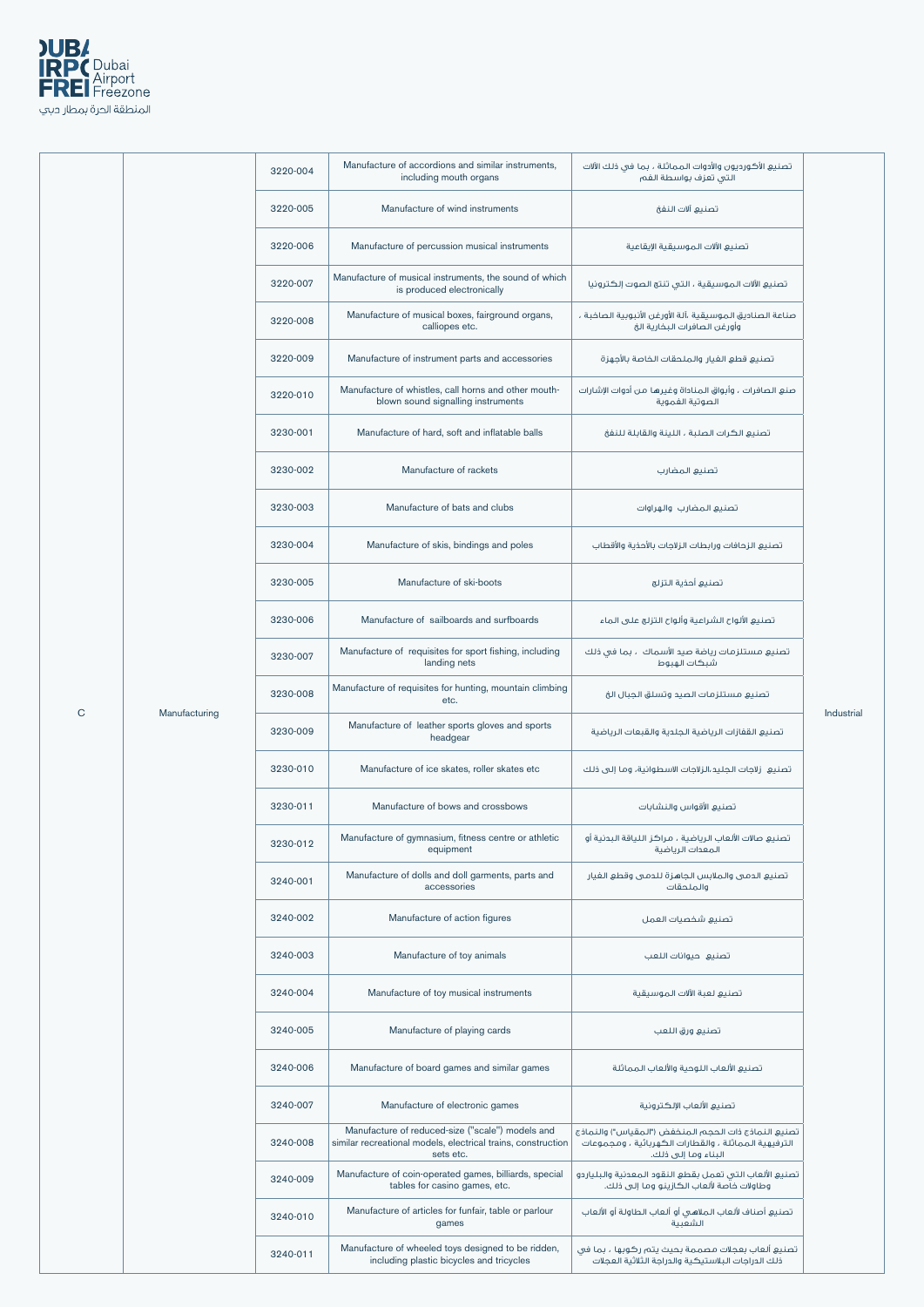

|              |               | 3240-012 | Manufacture of puzzles and similar articles                                                                                                                                        | تصنيع الألغاز والمواد المماثلة                                                                                                                                   |            |
|--------------|---------------|----------|------------------------------------------------------------------------------------------------------------------------------------------------------------------------------------|------------------------------------------------------------------------------------------------------------------------------------------------------------------|------------|
|              |               | 3250-001 | Manufacture of surgical drapes and sterile string and<br>tissue                                                                                                                    | تصنيع اللفائف الجراحية والخيوط والأنسجة المعقمة                                                                                                                  |            |
|              |               | 3250-002 | Manufacture of dental fillings and cements (except<br>denture adhesives), dental wax and other dental plaster<br>preparations                                                      | تصنيع حشوات وأسمنت الأسنان (باستثناء المواد اللاصقة<br>لأطقم الأسنان) ، وشمع الأسنان وغيرها من مستحضرات<br>جص الأسنان                                            |            |
|              |               | 3250-003 | Manufacture of bone reconstruction cements                                                                                                                                         | تصنيع الأسمنت المستخدم فى إعادة بناء العظام                                                                                                                      |            |
|              |               | 3250-004 | Manufacture of dental laboratory furnaces                                                                                                                                          | تصنيع أفران مختبر الأسنان                                                                                                                                        |            |
|              |               | 3250-005 | Manufacture of laboratory ultrasonic cleaning machinery                                                                                                                            | تصنيع آلات التنظيف بالموجات فوق الصوتية للمختبر                                                                                                                  |            |
|              |               | 3250-006 | Manufacture of laboratory sterilizers                                                                                                                                              | تصنيع المعقمات المخبرية                                                                                                                                          |            |
|              |               | 3250-007 | Manufacture of laboratory type distilling apparatus,<br>laboratory centrifuges                                                                                                     | تصنيع جهاز تقطير من النوع الذي يستخدم في المختبر ،<br>أجهزة الطرد المركزى المختبرية                                                                              |            |
|              |               | 3250-008 | Manufacture of medical, surgical, dental or veterinary<br>furniture                                                                                                                | تصنيع الأثاث الطبي أو الجراحي أو لطب الأسنان أو للطب<br>البيطرى                                                                                                  |            |
|              |               | 3250-009 | Manufacture of bone plates and screws, syringes,<br>needles, catheters, cannulae, etc.                                                                                             | تصنيع لوحات العظام والبراغي ، والمحاقن ، والإبر ،<br>والقسطرة ، والكانيولا ، إلخ.                                                                                |            |
|              |               | 3250-010 | Manufacture of dental instruments                                                                                                                                                  | تصنيع أدوات طب الأسنان                                                                                                                                           |            |
|              |               | 3250-011 | Manufacture of artificial teeth, bridges, etc., made in<br>dental labs                                                                                                             | تصنيع الأسنان الاصطناعية ، الجسور ، إلخ ، المصنوعة في<br>مختبرات الأسنان                                                                                         |            |
|              |               | 3250-012 | Manufacture of orthopedic and prosthetic devices                                                                                                                                   | تصنيع أجهزة تقويم العظام والأجهزة التعويضية                                                                                                                      |            |
|              |               | 3250-014 | Manufacture of glass eyes                                                                                                                                                          | تصنيع العبون الزحاجية                                                                                                                                            |            |
| $\mathsf{C}$ | Manufacturing | 3250-015 | Manufacture of medical thermometers                                                                                                                                                | تصنيع الترمومترات الطبية                                                                                                                                         | Industrial |
|              |               | 3250-016 | Manufacture of ophthalmic goods, eyeglasses,<br>sunglasses, lenses ground to prescription, contact<br>lenses, safety goggles                                                       | تصنيع منتجات طب العيون والنظارات العادية والنظارات<br>الشمسية والعدسات المبنية على الوصفات الطبية<br>والعدسات اللاصقة ونظارات السلامة                            |            |
|              |               | 3290-001 | Fire Fighting & Safety Equipment Manufacturing                                                                                                                                     | صناعة معدات وأجهزة السلامة وإطفاء الحريق                                                                                                                         |            |
|              |               | 3290-002 | Manufacture of brooms and brushes                                                                                                                                                  | تصنيع المكانس والفرش                                                                                                                                             |            |
|              |               | 3290-003 | Manufacture of shoe and clothes brushes                                                                                                                                            | تصنيع فرش الأحذية والملابس                                                                                                                                       |            |
|              |               | 3290-004 | Manufacture of pens and pencils of all kinds whether or<br>not mechanical                                                                                                          | تصنيع أقلام الحبر وأقلام الرصاص بجميع أنواعها سواء<br>كانت ميكانيكية أم لا                                                                                       |            |
|              |               | 3290-005 | Manufacture of pencil leads                                                                                                                                                        | تصنيع رصاص قلم الرصاص                                                                                                                                            |            |
|              |               | 3290-006 | Manufacture of date, sealing or numbering stamps,<br>hand-operated devices for printing, or embossing labels,<br>hand printing sets, prepared typewriter ribbons and<br>inked pads | تصنيع أختام التاريخ والختم والترقيم ،والأدوات المشغلة<br>يدويأ للطباعة الطباعة النافرة على الطوابع أطقم<br>التشغيل اليدوى،أشرطة الطابعات المعدة والألواح المحبرة |            |
|              |               | 3290-007 | Manufacture of globes                                                                                                                                                              | تصنيع الكرات                                                                                                                                                     |            |
|              |               | 3290-008 | Manufacture of umbrellas, sun-umbrellas, walking sticks,<br>seat-sticks                                                                                                            | تصنيع المظلات والمظلات الشمسية وعصى المشى<br>وعصى المقاعد                                                                                                        |            |
|              |               | 3290-009 | Manufacture of buttons, press-fasteners, snap-fasteners,<br>press-studs, slide fasteners                                                                                           | تصنيع الأزرار ، ومثبتات الضغط ، والمثبتات الخاطفة ،<br>ومكابس الضغط ، ومثبتات الشريحة                                                                            |            |
|              |               | 3290-010 | Manufacture of cigarette lighters                                                                                                                                                  | صنع ولاعات السجائر                                                                                                                                               |            |
|              |               | 3290-011 | Manufacture of articles of personal use                                                                                                                                            | تصنيع الحاجيات للاستخدام الشخصى                                                                                                                                  |            |
|              |               | 3290-012 | Manufacture of miscellaneous articles                                                                                                                                              | تصنيع المواد المتنوعة                                                                                                                                            |            |
|              |               | 3290-024 | 3D Printing Products Production                                                                                                                                                    | إنتاج المنتجات بواسطة الطباعة ثلاثية الأبعاد                                                                                                                     |            |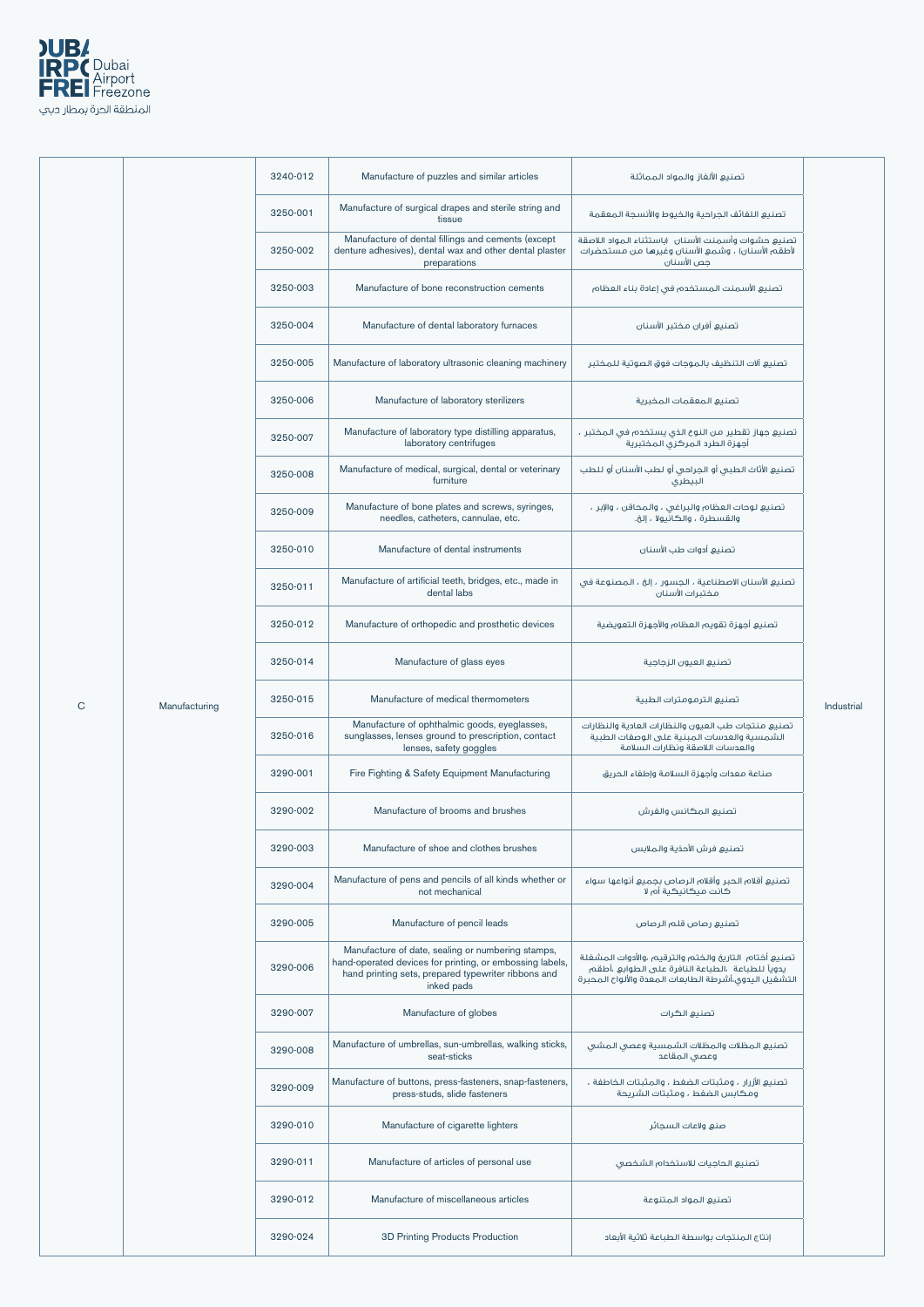

|      |                            | 3311-001 | Repair of metal tanks, reservoirs and containers                                            | إصلاح الخزائات المعدنية والصهاريج والحاويات                                                        |         |
|------|----------------------------|----------|---------------------------------------------------------------------------------------------|----------------------------------------------------------------------------------------------------|---------|
|      |                            | 3311-002 | Repair and maintenance for pipes and pipelines                                              | إصلاح وصيانة الأنابيب وخطوط الأنابيب                                                               |         |
|      |                            | 3311-003 | Mobile welding repair                                                                       | الإصلاح المتحرك باللحام                                                                            |         |
|      | Repair of fabricated metal | 3311-004 | Repair of steel shipping drums                                                              | إصلاح براميل الشحن المعدنية                                                                        |         |
| 3311 | products                   | 3311-005 | Repair and maintenance of steam or other vapour<br>generators                               | إصلاح وصيانة من مولدات البخار وغيرها من المولدات التي<br>تعتمد على التبخير                         |         |
|      |                            | 3311-006 | Repair and maintenance of auxiliary plant for use with<br>steam generators                  | إصلاح وصيانة المحطات المساعدة المستخدمة مع مولدات<br>البخار                                        |         |
|      |                            | 3311-007 | Repair and maintenance of parts for marine or power<br>boilers                              | إصلاح وصيانة أجزاء للمراجل البحرية أو مراجل الطاقة                                                 |         |
|      |                            | 3311-008 | Platework repair of central heating boilers and radiators                                   | أعمال إصلاح ألواح التدفئة المركزية والمشعات                                                        |         |
|      |                            | 3312-001 | Repair and maintenance of non-automotive engines, e.g.<br>ship or rail engines              | إصلاح وصيانة المحركات غير المتعلقة بالمركبات ، على<br>سبيل المثال ، محركات السفن أو السكك الحديدية |         |
|      |                            | 3312-002 | Repair and maintenance of pumps and related<br>equipment                                    | إصلاح وصيانة المضخات والمعدات ذات الصلة                                                            |         |
|      |                            | 3312-003 | Oil & Natural Gas Well Equipment Repair &<br>Maintenance                                    | إصلاح وصيانة آلات ومعدات النفط والغاز                                                              |         |
|      |                            | 3312-004 | Repair of valves                                                                            | إصلاح الصمامات                                                                                     |         |
|      |                            | 3312-005 | Repair of gearing and driving elements                                                      | إصلاح عناصر التعشيق والقيادة                                                                       |         |
|      |                            | 3312-006 | Repair and maintenance of industrial process furnaces                                       | إصلاح وصيانة أفران العمليات الصناعية                                                               |         |
|      |                            | 3312-007 | Repair and maintenance of materials handling<br>equipment                                   | إصلاح وصيانة معدات مناولة المواد                                                                   | Service |
|      |                            | 3312-008 | Repair and maintenance of commercial refrigeration<br>equipment and air purifying equipment | إصلاح وصيانة معدات التبريد التجارية ومعدات تنقية الهواء                                            |         |
|      |                            | 3312-009 | Repair and maintenance of commercial-type general-<br>purpose machinery                     | إصلاح وصيانة الآلات ذات الأغراض العامة من النوع التجاري                                            |         |
|      |                            | 3312-010 | Repair of other power-driven hand-tools                                                     | إصلاح الأدوات اليدوية الأخرى التي تعمل بالطاقة                                                     |         |
| 3312 | Repair of machinery        | 3312-011 | Repair and maintenance of metal cutting and metal<br>forming machine tools and accessories  | إصلاح وصيانة الأدوات وآلات قطع وتشكيل المعادن                                                      |         |
|      |                            | 3312-012 | Repair and maintenance of other machine tools                                               | إصلاح وصيانة الأدوات الآلية الأخرى                                                                 |         |
|      |                            | 3312-013 | Repair and maintenance of agricultural tractors                                             | إصلاح وصيانة الجرارات الزراعية                                                                     |         |
|      |                            | 3312-014 | Repair and maintenance of agricultural machinery and<br>forestry and logging machinery      | إصلاح وصيانة الآلات الزراعية وآلات الغابات وآلات قطع الأشجار                                       |         |
|      |                            | 3312-015 | Repair and maintenance of metallurgy machinery                                              | إصلاح وصيانة ماكينات التعدين                                                                       |         |
|      |                            | 3312-016 | Repair and maintenance of mining and construction<br>machinery                              | إصلاح وصيانة الآلات الحقلية والتعدين ، والبناء ، والنفط<br>والغاز                                  |         |
|      |                            | 3312-017 | Repair and maintenance of food, beverage, and tobacco<br>processing machinery               | إصلاح وصيانة آلات معالجة الأغذية والمشروبات والتبغ                                                 |         |
|      |                            | 3312-018 | Repair and maintenance of textile apparel, and leather<br>production machinery              | إصلاح وصيانة آلات الملابس النسيجية ، وإنتاج الجلود                                                 |         |
|      |                            | 3312-019 | Repair and maintenance of papermaking machinery                                             | إصلاح وصيانة ماكينات صناعة الورق                                                                   |         |
|      |                            | 3312-020 | Repair and maintenance of weighing equipment                                                | إصلاح وصيانة معدات الوزن                                                                           |         |
|      |                            | 3312-021 | Repair and maintenance of vending machines                                                  | إصلاح وصيانة آلات البيع                                                                            |         |
|      |                            | 3312-022 | Repair and maintenance of cash registers                                                    | إصلاح وصيانة سجلات النقد                                                                           |         |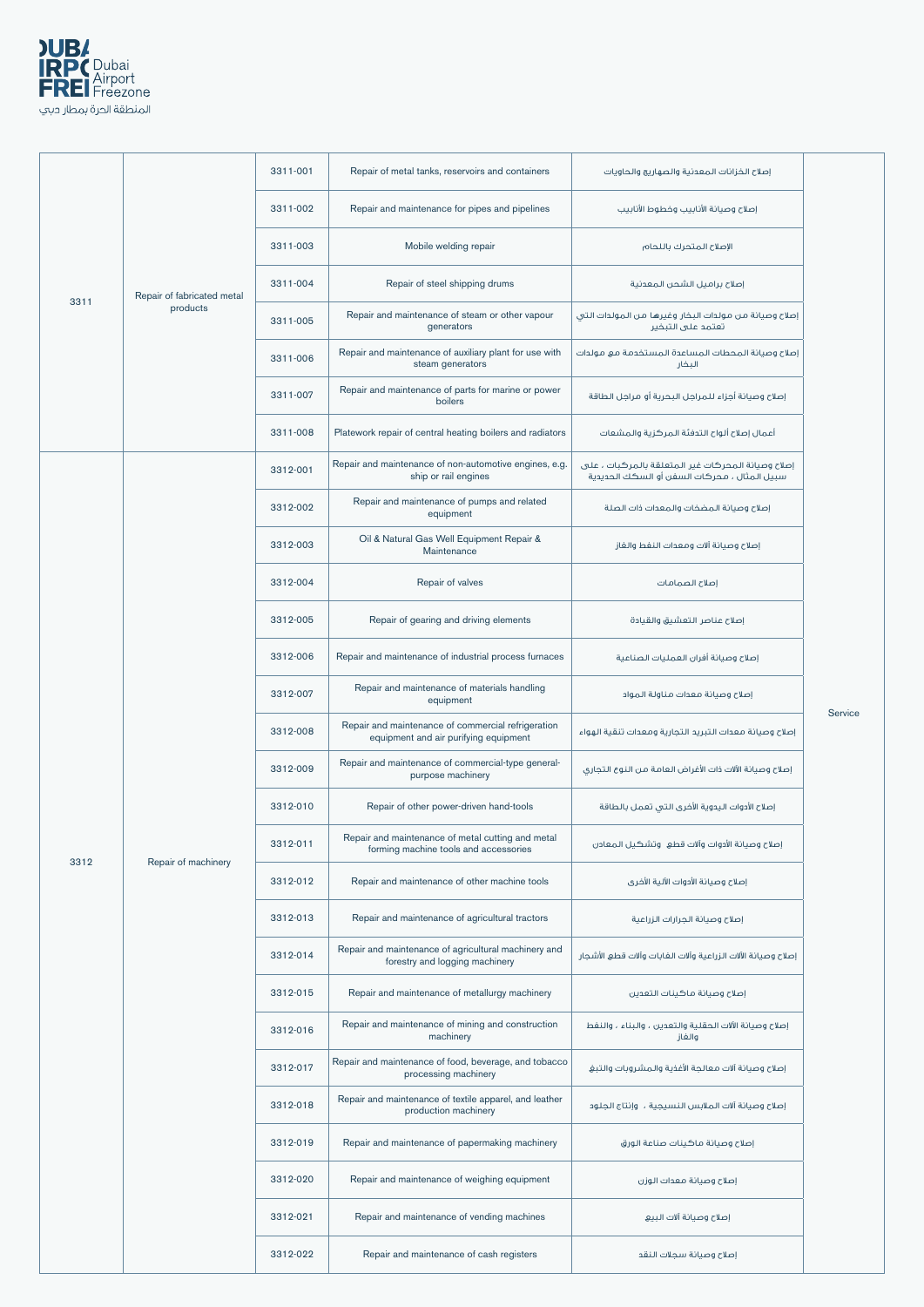

|      |                          | 3312-023 | Repair and maintenance of photocopy machines                                                                            | إصلاح وصيانة آلات النسخ                                                                  |         |
|------|--------------------------|----------|-------------------------------------------------------------------------------------------------------------------------|------------------------------------------------------------------------------------------|---------|
| 3312 | Repair of machinery      | 3312-024 | Repair of calculators, electronic or not                                                                                | إصلاح الآلات الحاسبة ، سواءً كانت إلكترونية أم لا                                        |         |
|      |                          | 3312-025 | Repair of typewriters                                                                                                   | إصلاح الآلات الكاتبة                                                                     |         |
|      |                          | 3312-027 | Repair and maintenance of light and heavy machines                                                                      | إصلاح المكائن والمعدات الخفيفة والثقيلة وصيانتها                                         |         |
|      |                          | 3313-001 | Repair and maintenance of aircraft engine and<br>instruments                                                            | إصلاح وصيانة أدوات محركات الطائرات                                                       |         |
|      |                          | 3313-002 | Repair and maintenance of automotive emissions testing<br>equipment                                                     | إصلاح وصيائة معدات اختبار انبعاثات السيارات                                              |         |
|      |                          | 3313-003 | Repair and maintenance of meteorological instruments                                                                    | إصلاح وصيانة أجهزة الأرصاد الجوية                                                        |         |
|      |                          | 3313-004 | Repair and maintenance of physical properties testing<br>and inspection equipment                                       | إصلاح وصيانة معدات اختبار وفحص الخواص الفيزيائية                                         |         |
|      |                          | 3313-005 | Repair and maintenance of polygraph machines                                                                            | إصلاح وصيانة أجهزة كشف الكذب                                                             |         |
|      |                          | 3313-006 | Measuring, Control Systems Installation & Repair                                                                        | تركيب معدات وأجهزة القياس والتحكم وإصلاحها                                               |         |
|      |                          | 3313-007 | Repair and maintenance of radiation detection and<br>monitoring instruments                                             | إصلاح وصيانة أجهزة كشف الإشعاع ورصده                                                     |         |
|      |                          | 3313-008 | Repair and maintenance of electron and proton<br>microscopes                                                            | إصلاح وصيانة مجاهر الإلكترون والبروتونات                                                 |         |
|      |                          | 3313-009 | Repair and maintenance of surveying instruments                                                                         | إصلاح وصيانة أدوات المسح                                                                 | Service |
|      |                          | 3313-010 | Repair and maintenance of thermometers liquid-in-glass<br>and bimetal types (except medical)                            | إصلاح وصيانة موازين الحرارة السائلة في الزجاج وأنواع ثنائية<br>المعادن (باستثناء الطبية) |         |
|      |                          | 3313-011 | Repair and maintenance of humidistats                                                                                   | إصلاح وصيانة أجهزة الترطيب                                                               |         |
|      |                          | 3313-012 | Repair and maintenance of hydronic limit controls                                                                       | إصلاح وصيانة ضوابط الحد المائية                                                          |         |
|      | Repair of electronic and | 3313-013 | Repair and maintenance of flame and burner control                                                                      | صلاح وصيانة أجهزة التحكم في اللهب و المواقد                                              |         |
| 3313 | optical equipment        | 3313-014 | Repair and maintenance of spectrometers                                                                                 | صلاح وصيانة مقاييس الطيف                                                                 |         |
|      |                          | 3313-015 | Repair and maintenance of pneumatic gauges                                                                              | صلاح وصيانة المقاييس الهوائية                                                            |         |
|      |                          | 3313-016 | Repair and maintenance of consumption meters                                                                            | صلاح وصيانة عدادات الاستهلاك                                                             |         |
|      |                          | 3313-017 | Repair and maintenance of flow meters and counting<br>devices                                                           | صلاح وصيائة عدادات التدفق وأجهزة العد                                                    |         |
|      |                          | 3313-018 | Repair and maintenance of tally counters                                                                                | صلاح وصيانة عدادات الحساب                                                                |         |
|      |                          | 3313-019 | Repair and maintenance of mine detectors, pulse<br>(signal) generators; metal detectors                                 | صلاح وصيانة الكشف عن الألغام ، ومولدات النبض (الإشارة) ؛<br>أجهزة الكشف عن المعادن       |         |
|      |                          | 3313-020 | Repair and maintenance of search, detection,<br>navigation, aeronautical and nautical equipment,<br>including sonobuoys | صلاح وصيانة البحث والكشف والملاحة والطيران والملاحة<br>البحرية ، بما في ذلك السونوبويز   |         |
|      |                          | 3313-021 | Repair and maintenance of radar equipment                                                                               | صلاح وصيائة معدات الرادار                                                                |         |
|      |                          | 3313-022 | Repair and maintenance of GPS devices                                                                                   | صلاح وصيانة أجهزة نظام تحديد المواقع عالميا                                              |         |
|      |                          | 3313-023 | Repair and maintenance of environmental controls and<br>automatic controls for appliances                               | صلاح وصيانة الضوابط البيئية والضوابط التلقائية للأجهزة                                   |         |
|      |                          | 3313-024 | Repair and maintenance of measuring and recording<br>equipment (e.g. flight recorders)                                  | صلاح وصيانة أجهزة القياس والتسجيل (مثل مسجلات<br>الطيران)                                |         |
|      |                          | 3313-025 | Repair and maintenance of motion detectors                                                                              | صلاح وصيانة أجهزة كشف الحركة                                                             |         |
|      |                          | 3313-026 | Repair and maintenance of laboratory analytical<br>instruments                                                          | صلاح وصيانة الأدوات التحليلية المختبرية                                                  |         |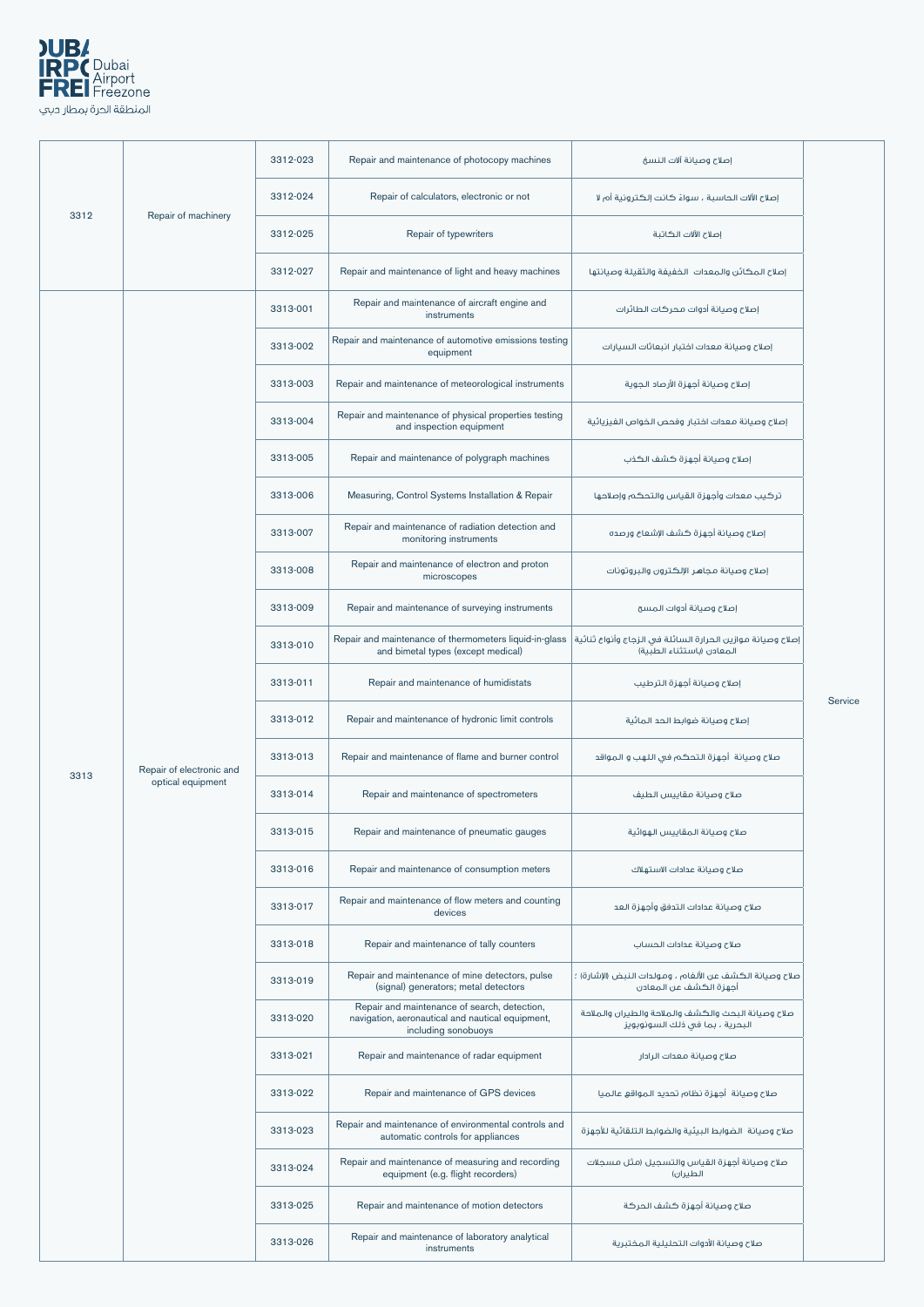

|      |                                                            | 3313-027 | Repair and maintenance of laboratory scales, balances,<br>incubators, and miscellaneous laboratory apparatus for<br>measuring, testing, etc. | صلاح وصيانة المقاييس المختبرية والموازين والحاضنات<br>وأجهزة المختبر المتنوعة للقياس والاختبار ، إلخ.                                   |         |
|------|------------------------------------------------------------|----------|----------------------------------------------------------------------------------------------------------------------------------------------|-----------------------------------------------------------------------------------------------------------------------------------------|---------|
|      |                                                            | 3313-029 | Repair and maintenance of watches and clocks of all<br>kinds, including instrument panel clocks                                              | صلاح وصيانة ساعات اليد والساعات بجميع أنواعها ، بما في<br>ذلك ساعات أجهزة القياس                                                        |         |
|      |                                                            | 3313-030 | Repair and maintenance of watch and clock cases,<br>including cases of precious metals                                                       | صلاح وصيانة حاويات ساعات اليد والساعات الأخرى، بما في<br>ذلك حاويات المعادن الثمينة                                                     |         |
|      | Repair of electronic and                                   | 3313-031 | Repair and maintenance of time-recording equipment<br>and equipment for measuring, recording and otherwise<br>displaying intervals of time   | صلاح وصيانة معدات اتسجيل الوقت ومعدات لقياس<br>وتسجيل وعرض فترات زمنية                                                                  |         |
| 3313 | optical equipment                                          | 3313-032 | Repair and maintenance of time switches and other<br>releases with a watch or clock movement or with<br>synchronous motor (time locks)       | صلاح وصيانة مفاتيح الوقت والإصدارات الأخرى بمحرك ساعة<br>اليد أو الساعات الأخرى أو بمحرك متزامن (أقفال الوقت)                           |         |
|      |                                                            | 3313-033 | Repair and maintenance of components for clocks and<br>watches                                                                               | صلاح وصيانة مكونات ساعة اليد أو الساعات الأخرى                                                                                          |         |
|      |                                                            | 3313-034 | Repair and maintenance of irradiation, electromedical<br>and electrotherapeutic equipment                                                    | إصلاح وصيانة معدات الإشعاع ، والمعدات الكهربائية الطبية<br>والعلاج الكهربائى                                                            |         |
|      |                                                            | 3313-035 | Repair and maintenance of optical instruments and<br>equipment                                                                               | إصلاح وصيانة الأجهزة والمعدات البصرية                                                                                                   |         |
|      |                                                            | 3314-001 | Repair and maintenance of power, distribution, and<br>specialty transformers                                                                 | إصلاح وصيانة الطاقة والتوزيع والمحولات المتخصصة                                                                                         |         |
|      |                                                            | 3314-002 | Repair and maintenance of electric motors, generators,<br>and motor generator sets                                                           | إصلاح وصيانة المحركات الكهربائية والمولدات الكهربائية<br>ومجموعات مولدات المحركات                                                       |         |
|      |                                                            | 3314-003 | Repair and maintenance of switchgear and switchboard<br>apparatus                                                                            | إصلاح وصيانة أجهزة القواطع الكهربائية ولوحات المفاتيح<br>الكهربائية                                                                     |         |
| 3314 | Repair of electrical equipment                             | 3314-004 | Repair and maintenance of relays and industrial controls                                                                                     | إصلاح وصيانة المرحلات والضوابط الصناعية                                                                                                 |         |
|      |                                                            | 3314-005 | Repair and maintenance of primary and storage<br>batteries                                                                                   | إصلاح وصيانة البطاريات الأولية وبطاريات التخزين                                                                                         |         |
|      |                                                            | 3314-006 | Repair and maintenance of electric lighting equipment                                                                                        | اصلاح وصبانة معدات الاضاءة الكهربائية                                                                                                   |         |
|      |                                                            | 3314-007 | Repair and maintenance of current-carrying wiring<br>devices and non current-carrying wiring devices for<br>wiring electrical circuits       | إصلاح وصيانة أجهزة التزويد بالأسلاك الحاملة للتيار وأجهزة<br>التزويد بالأسلاك غير الحاملة للتيار الكهربائي لدوائر الأسلاك<br>الكهربائية | Service |
|      |                                                            | 3315-001 | Ships & Boats Repair                                                                                                                         | إصلاح السفن والقوارب                                                                                                                    |         |
|      |                                                            |          |                                                                                                                                              |                                                                                                                                         |         |
|      |                                                            | 3315-002 | Repair and maintenance of pleasure boats                                                                                                     | إصلاح وصيانة قوارب التسلية                                                                                                              |         |
|      |                                                            | 3315-003 | <b>Boats Upholstery services</b>                                                                                                             | خدمات تنجيد القوارب                                                                                                                     |         |
|      |                                                            | 3315-004 | Railway Maintenance                                                                                                                          | صيانة القطارات ومعدات السكك الحديدية                                                                                                    |         |
| 3315 | Repair of transport<br>equipment, except motor<br>vehicles | 3315-005 | Aircraft Engine & Parts Repair & Overhaul                                                                                                    | إصلاح وتجديد محركات الطائرات ومكوناتها                                                                                                  |         |
|      |                                                            | 3315-006 | Light Aircrafts Maintenance and Repair                                                                                                       | صيانة الطائرات الخفيفة وإصلاحها                                                                                                         |         |
|      |                                                            | 3315-007 | Aircraft Upholstery services                                                                                                                 | خدمات تنجيد الطائرات                                                                                                                    |         |
|      |                                                            | 3315-009 | Passengers and cargo aircrafts repair and maintenance                                                                                        | إصلاح طائرات نقل الركاب والبضائع وصيانتها                                                                                               |         |
|      |                                                            | 3315-010 | Repair of animal drawn buggies and wagons                                                                                                    | إصلاح الحنطور والعربات التى تجرها الحيوانات                                                                                             |         |
|      |                                                            | 3319-001 | Repair of fishing nets, including mending                                                                                                    | إصلاح شباك الصيد ، بما في ذلك الرتق                                                                                                     |         |
|      |                                                            | 3319-002 | Repair or ropes, riggings, canvas and tarps                                                                                                  | إصلاح الحبال ، أو حبال الأشرعة والصواري ، الخيش والأقمشة                                                                                |         |
|      |                                                            | 3319-003 | Repair of fertilizer and chemical storage bags                                                                                               | إصلاح أكياس تخزين الأسمدة وأكياس التخزين الكيميائية                                                                                     |         |
| 3319 | Repair of other equipment                                  | 3319-004 | Repair or reconditioning of wooden pallets, shipping<br>drums or barrels, and similar items                                                  | إصلاح أو تجديد المنصات الخشبية ، براميل أو أسطوانات<br>الشحن ،والبنود المماثلة                                                          |         |
|      |                                                            | 3319-005 | Repair of pinball machines and other coin-operated<br>games                                                                                  | إصلاح آلات الكرة والدبابيس والألعاب الأخرى التي تعمل<br>بقطع النقود المعدنية                                                            |         |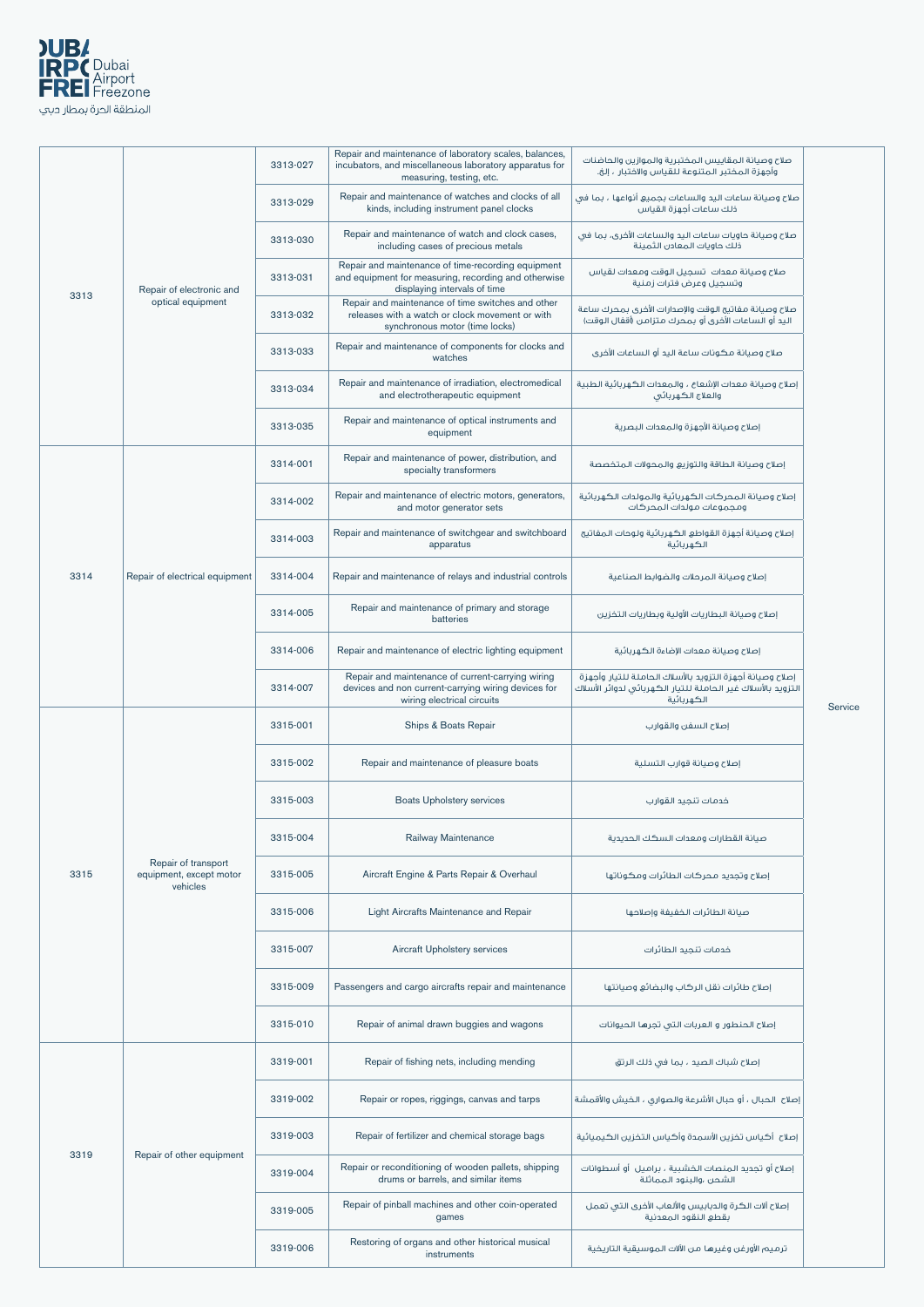

|      |                                                                           | 3319-902 | Heavy Duty Equipment & Machinery Repairing,<br><b>Operating &amp; Maintenance</b>                                 | إصلاح المكائن والمعدات الثقيلة وصيانتها وتشغيلها                                                          |            |
|------|---------------------------------------------------------------------------|----------|-------------------------------------------------------------------------------------------------------------------|-----------------------------------------------------------------------------------------------------------|------------|
|      |                                                                           | 3319-903 | Marine Equipment Installing & Repairing                                                                           | إصلاح وتركيب المعدات البحرية                                                                              |            |
|      |                                                                           | 3319-907 | Medical and Laboratory Equipment Repair                                                                           | صيانة المعدات والأجهزة الطبية والمعملية وإصلاحها                                                          |            |
|      |                                                                           | 3320-001 | Installation of industrial machinery in industrial plant                                                          | تركيب الآلات الصناعية فى المنشآت الصناعية                                                                 |            |
|      |                                                                           | 3320-002 | Installation of industrial process control equipment                                                              | تركيب معدات التحكم فى العمليات الصناعية                                                                   |            |
|      |                                                                           | 3320-003 | Installation of other industrial equipment                                                                        | تركيب المعدات الصناعية الأخرى                                                                             | Service    |
| 3320 | Installation of industrial<br>machinery and equipment                     | 3320-004 | Dismantling large-scale machinery and equipment                                                                   | تفكيك الآلات والمعدات ذات النطاق الواسع                                                                   |            |
|      |                                                                           | 3320-005 | Activities of millwrights                                                                                         | أنشطة مُرَكَّبى الطواحين                                                                                  |            |
|      |                                                                           | 3320-006 | Machine rigging                                                                                                   | تجهيزات الثياب الآلية                                                                                     |            |
|      |                                                                           | 3320-007 | Installation of bowling alley equipment                                                                           | تركيب معدات البولينة                                                                                      |            |
| D    | Electricity, gas, steam and air<br>conditioning supply                    | 3530-004 | Production of ice, including ice for food and non-food<br>(e.g. cooling) purposes                                 | إنتاج الثلج ، بما في ذلك الثلج لأغراض الطعام وغير الطعام<br>(مثل التبريد)                                 | Industrial |
|      |                                                                           | 3600-005 | Distribution of water by trucks                                                                                   | توزيع المياه بواسطة الشاحنات                                                                              |            |
|      |                                                                           | 3700-002 | Collecting and transporting of human or industrial<br>wastewater                                                  | جمع ونقل مياه الصرف الصحى البشرى أو الصناعى                                                               |            |
|      |                                                                           | 3700-003 | Emptying and cleaning of cesspools and septic tanks,<br>sinks and pits from sewage; servicing of chemical toilets | تفريغ وتنظيف البالوعات وخزانات الصرف الصحى والمغاسل<br>والحفر من مياه المجارى ؛ صيانة المراحيض الكيميائية |            |
|      |                                                                           | 3700-005 | Maintenance and cleaning of sewers and drains,<br>including sewer rodding                                         | صيانة وتنظيف المجاري والصرف الصحي ، بما في ذلك<br>قضبان المجاري                                           |            |
|      |                                                                           | 3811-001 | Collection of non-hazardous solid waste                                                                           | جمع النفايات الصلبة غير الخطرة                                                                            |            |
|      |                                                                           | 3811-002 | Collection of recyclable materials                                                                                | تحميع المواد القايلة لإعادة التدوير                                                                       |            |
|      |                                                                           | 3811-003 | Collection of used cooking oils and fats                                                                          | تجميع زيوت الطبخ والدهون المستخدمة                                                                        | Service    |
|      |                                                                           | 3811-004 | Collection of refuse in litter-bins in public places                                                              | تجميع القمامة في صناديق القمامة في الأماكن العامة                                                         |            |
|      |                                                                           | 3811-005 | Collection of construction and demolition waste                                                                   | تجميع نفايات البناء والهدم                                                                                |            |
| E    | Water supply; sewerage,<br>waste management and<br>remediation activities | 3811-006 | Collection and removal of debris such as brush and<br>rubble                                                      | تجميع وإزالة الحطام مثل الدغل والأنقاض                                                                    |            |
|      |                                                                           | 3811-007 | Collection of waste output of textile mills                                                                       | تجميع مخلفات مصانع النسيج                                                                                 |            |
|      |                                                                           | 3812-001 | Collection of hazardous waste                                                                                     | تحميع النفايات الخطرة                                                                                     |            |
|      |                                                                           | 3821-003 | Treatment of organic waste for disposal                                                                           | معالجة النفايات العضوية للتخلص منها                                                                       |            |
|      |                                                                           | 3821-004 | Production of compost from organic waste                                                                          | إنتاج السماد العضوي من النفايات العضوية                                                                   |            |
|      |                                                                           | 3822-002 | Treatment and disposal of toxic live or dead animals and<br>other contaminated waste                              | معالجة والتخلص من الحيوانات الحية أو الميتة السامة<br>وغيرها من النفايات الملوثة                          |            |
|      |                                                                           | 3822-004 | Disposal of used goods such as refrigerators to<br>eliminate harmful waste                                        | التخلص من البضائع المستعملة مثل الثلاجات للقضاء<br>على النفايات الضارة                                    | Industrial |
|      |                                                                           | 3830-001 | Processing of metal and non-metal waste and scrap and<br>other articles into secondary raw materials              | معالجة النفايات والخردة المعدنية وغير المعدنية وغيرها<br>من المواد في المواد الخام الثانوية               |            |
|      |                                                                           | 3830-002 | Recovery of materials from waste streams                                                                          | استرداد المواد من المخلفات الصناعية                                                                       |            |
|      |                                                                           | 3830-003 | Mechanical crushing of metal waste                                                                                | التكسير الميكانيكى للنفايات المعدنية                                                                      |            |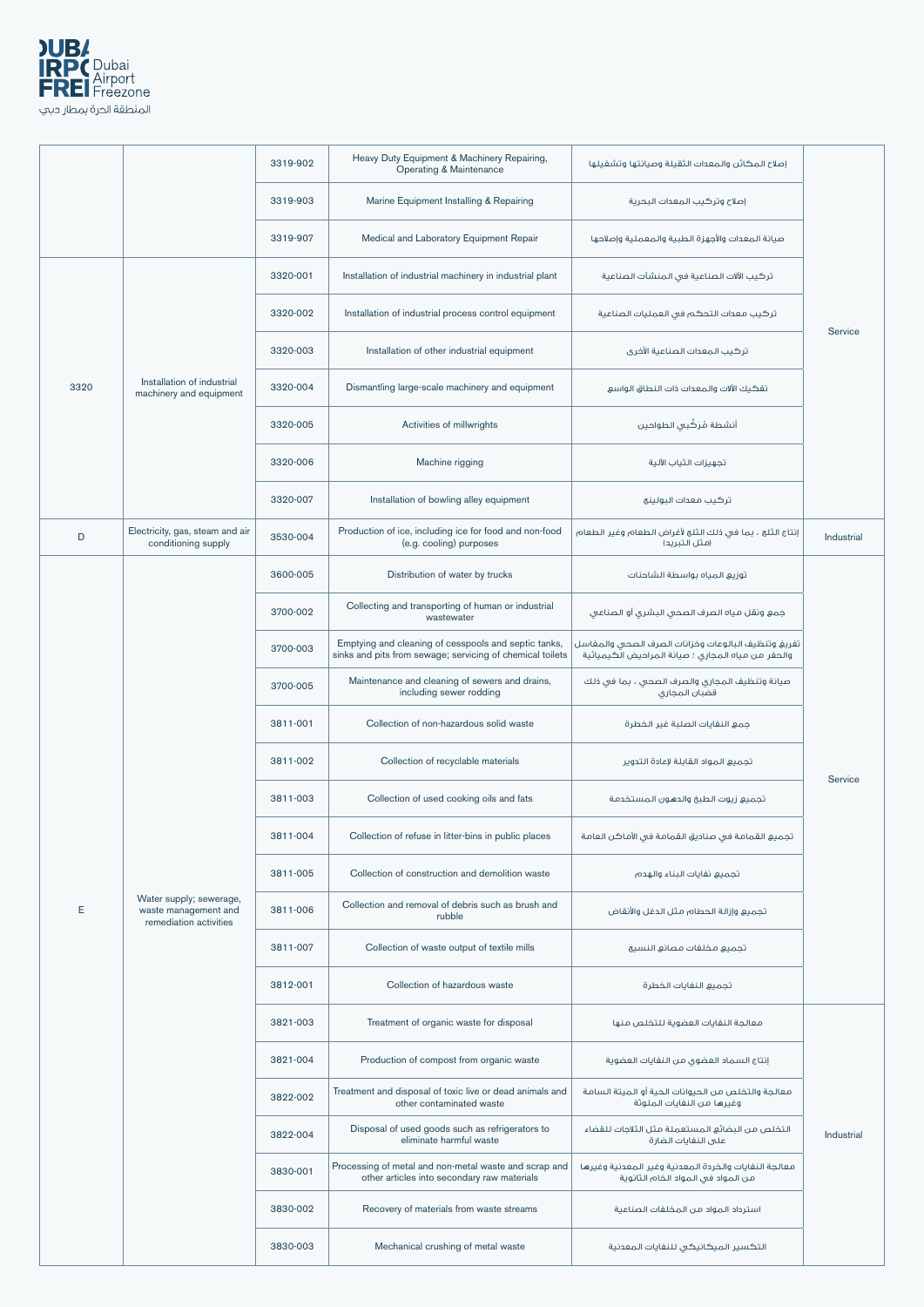

|   |                                                                           | 3830-004 | Dismantling of automobiles, computers, televisions and<br>other equipment for materials recovery                    | تفكيك السيارات وأجهزة الكمبيوتر وأجهزة التلفزيون<br>وغيرها من المعدات لاستعادة المواد                        |            |
|---|---------------------------------------------------------------------------|----------|---------------------------------------------------------------------------------------------------------------------|--------------------------------------------------------------------------------------------------------------|------------|
|   |                                                                           | 3830-006 | Shredding of metal waste, end-of-life vehicles etc.                                                                 | تمزيق (تقطيع) النفايات المعدنية والمركبات المنتهية<br>الصلاحية وما إلى ذلك.                                  |            |
|   |                                                                           | 3830-007 | Other methods of mechanical treatment as cutting,<br>pressing to reduce the volume                                  | طرق أخرى للمعالجة الميكانيكية مثل القطع ، الضغط<br>لتقليل الحجم                                              |            |
|   |                                                                           | 3830-009 | Reclaiming metals out of photographic waste                                                                         | استعادة المعادن من النفايات الفوتوغرافية                                                                     |            |
|   |                                                                           | 3830-010 | Reclaiming of rubber                                                                                                | استصلاح المطاط                                                                                               |            |
|   |                                                                           | 3830-011 | Sorting and pelleting of plastics to produce secondary<br>raw material for tubes, flower pots, pallets and the like | فرز وتكوير البلاستيك لإنتاج المواد الخام الثانوية للأنابيب<br>وأواني الزهور والمنصات (البليتات) وما شابه ذلك | Industrial |
|   |                                                                           | 3830-012 | Processing (cleaning, melting, grinding) of plastic or<br>rubber waste to granulates                                | معالجة (التنظيف ، الصهر ، الطحن) من النفايات<br>البلاستيكية أو المطاطية وتحويلها إلى إلى حبيبات              |            |
| Е | Water supply; sewerage,<br>waste management and<br>remediation activities | 3830-013 | Crushing, cleaning and sorting of glass                                                                             | سحق وتنظيف وفرز الزجاج                                                                                       |            |
|   |                                                                           | 3830-014 | Crushing, cleaning and sorting of other waste such as<br>demolition waste to obtain secondary raw material          | سحق وتنظيف وفرز النفايات الأخرى مثل نفايات الهدم<br>للحصول على المواد الخام الثانوية                         |            |
|   |                                                                           | 3830-015 | Processing of used cooking oils and fats into secondary<br>raw materials                                            | معالجة زيوت الطهى والدهون المستخدمة وتحويلها إلى<br>المواد الخام الثانوية                                    |            |
|   |                                                                           | 3830-016 | Processing of other food, beverage and tobacco waste<br>and residual substances into secondary raw materials        | معالجة مخلفات الأغذية والمشروبات والتبغ الأخرى والمواد<br>المتبقية إلى المواد الخام الثانوية                 |            |
|   |                                                                           | 3900-001 | Decontamination of soils and groundwater at the place<br>of pollution, either in situ or ex situ,                   | إزالة التلوث من التربة والمياه الجوفية في مكان التلوث ،<br>سواء في الموقع الطبيعي أو خارج الموقع             | Service    |
|   |                                                                           | 3900-002 | Decontamination of industrial plants or sites                                                                       | تطهير المنشآت الصناعية أو المواقع من التلوث                                                                  |            |
|   |                                                                           | 3900-005 | Asbestos, lead paint, and other toxic material abatement                                                            | إزالة الأسبستوس ، والطلاء الرصاص ، وغيرها من المواد<br>السامة                                                | Industrial |
|   |                                                                           | 3900-007 | Other specialized pollution-control activities                                                                      | أنشطة متخصصة أخرى لمكافحة التلوث                                                                             |            |
|   |                                                                           | 4321-002 | Connecting of electric appliances and household<br>equipment                                                        | توصيل الأجهزة الكهربائية والمعدات المنزلية                                                                   |            |
|   |                                                                           | 4321-004 | Computer Network & Infrastructure Installation &<br>Maintenance                                                     | إنشاء وتركيب البنية التحتية للحاسب الآلى وصيانتها                                                            |            |
|   |                                                                           | 4321-005 | Fibre optic networks installation and maintenance                                                                   | تركيب شبكات الألياف البصرية وصيانتها                                                                         |            |
|   |                                                                           | 4321-006 | Traffic & Road Signs and lighting Installation                                                                      | تركيب اللوحات والمستلزمات المرورية والارشادية                                                                |            |
|   |                                                                           | 4321-007 | Airport runway lighting installation                                                                                | تركيب إضاءة المدارج بالمطار                                                                                  |            |
|   |                                                                           | 4321-008 | Radio, TV Station, Cinema, Theater Equipment<br>Installation & Maintenance                                          | تركيب معدات وأجهزة الإذاعة والتلفزيون والسينما<br>والمسرح وصيانتها                                           |            |
|   |                                                                           | 4321-009 | Security & Surveillance Systems Installation &<br>Maintenance                                                       | تركيب معدات وأجهزة الأمن والمراقبة وصيانتها                                                                  |            |
|   |                                                                           | 4321-011 | <b>Electricity Transmission and Control Apparatus</b><br>Installation                                               | أعمال تركيب معدات نقل الطاقة الكهربائية والتحكم بها                                                          | Service    |
| F | Construction                                                              | 4321-013 | Internal Communication Network Installation &<br>Maintenance                                                        | تركيب شبكات الإتصال الداخلى وصيانتها                                                                         |            |
|   |                                                                           | 4322-002 | Plumbing & Sanitary Contracting                                                                                     | اعمال التمديدات والتركيبات الصحية                                                                            |            |
|   |                                                                           | 4322-008 | Electromechanical equipment installation & maintenance                                                              | أعمال تركيب المعدات الكهروميكانيكية وصيانتها                                                                 |            |
|   |                                                                           | 4322-011 | Solar energy systems installation and maintenance                                                                   | تركيب أجهزة الطاقة الشمسية وإصلاحها                                                                          |            |
|   |                                                                           | 4329-001 | Lifts, escalators and automated and revolving doors<br>installation and repair                                      | تركيب المصاعد والسلالم المتحركة والأبواب الآلية والدوارة<br>وإصلاحها                                         |            |
|   |                                                                           | 4329-002 | Installation of lightning conductors                                                                                | تركيب موصلات الصواعق                                                                                         |            |
|   |                                                                           | 4329-003 | Installation of vacuum cleaning systems                                                                             | تركيب أنظمة الكنس بالتفريغ                                                                                   |            |
|   |                                                                           | 4329-004 | Installation of thermal, sound or vibration insulation                                                              | تركيب أنظمة العزل الحراري والصوتى أو الاهتزازي                                                               |            |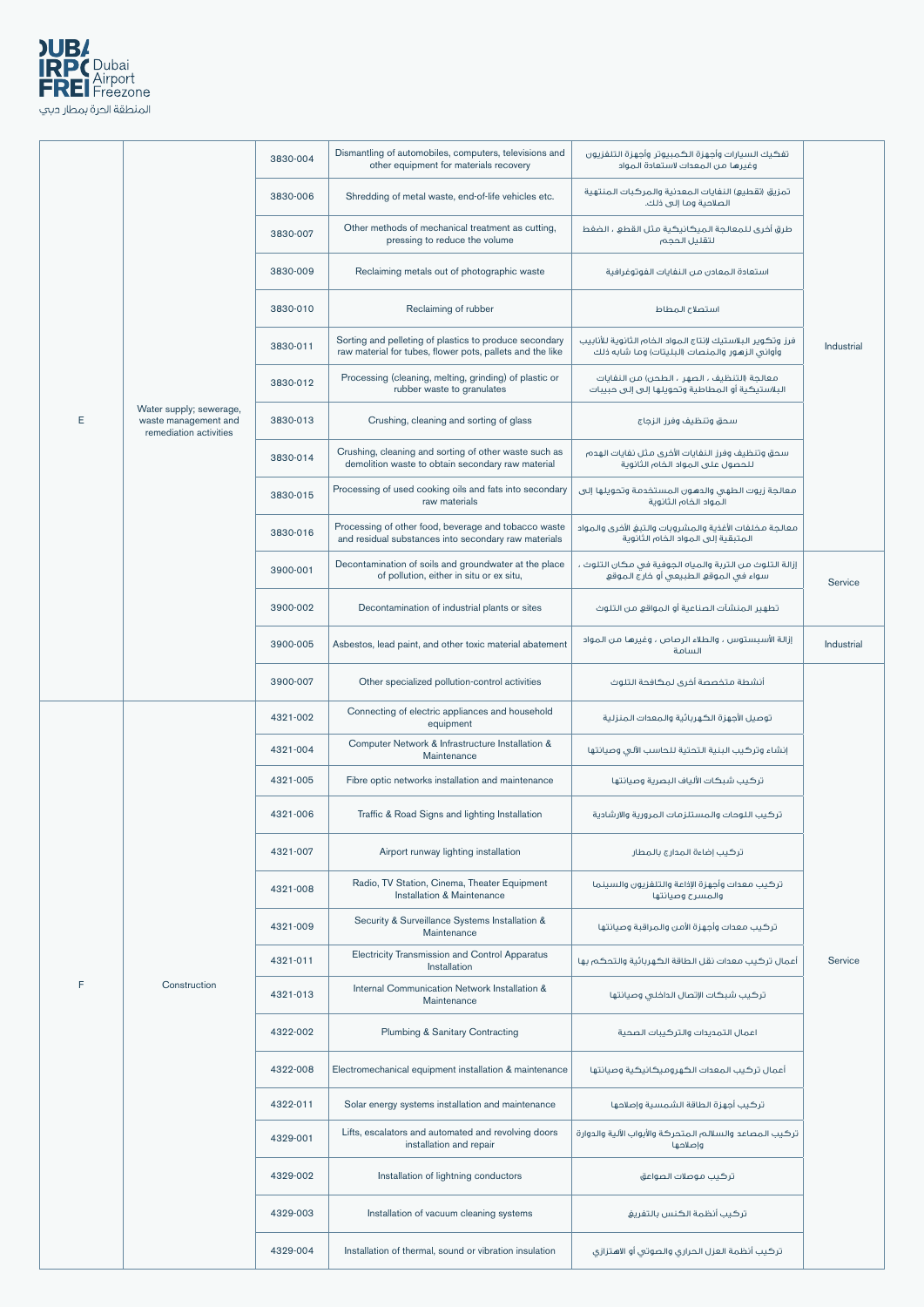

|      |                             | 4329-104 | Airports ground support equipment installation &<br>Maintenance                                             | تركيب معدات الدعم الأرضى بالمطارات                                                        |         |
|------|-----------------------------|----------|-------------------------------------------------------------------------------------------------------------|-------------------------------------------------------------------------------------------|---------|
|      |                             | 4329-904 | <b>Electrical Fittings &amp; Fixtures Services</b>                                                          | إصلاح التمديدات والتركيبات الكهربائية                                                     |         |
|      |                             | 4329-906 | Duct work installation                                                                                      | تركيب مجاري الهواء                                                                        |         |
|      |                             | 4330-004 | Installation of furniture                                                                                   | تركيب الأثاث                                                                              |         |
|      |                             | 4330-007 | Interior and exterior painting of buildings                                                                 | الدهانات الداخلية والخارجية للمبانى                                                       |         |
| F    | Construction                | 4330-008 | Painting of civil engineering structures                                                                    | طلاء هياكل الهندسة المدنية                                                                | Service |
|      |                             | 4330-010 | Cleaning of new buildings after construction                                                                | تنظيف المبائي الجديدة بعد البناء                                                          |         |
|      |                             | 4390-005 | Bricklaying and stone setting                                                                               | البناء بالطوب ووضع الحجر                                                                  |         |
|      |                             | 4390-006 | Roof covering for residential buildings                                                                     | تغطية السقف للمبانى السكنية                                                               |         |
|      |                             | 4390-007 | Scaffolds and work platform erecting and dismantling,<br>excluding renting of scaffolds, and work platforms | السقالات ومنصات العمل التي يتم نصبها وتفكيكها ،<br>باستثناء تأجير السقالات ، ومنصات العمل |         |
|      |                             | 4390-011 | Subsurface work                                                                                             | الأعمال تحت السطحية                                                                       |         |
|      |                             | 4390-013 | Steam cleaning, sand blasting and similar activities for<br>building exteriors                              | التنظيف بالبخار والسفع الرملي والأنشطة المماثلة لبناء<br>الأجزاء الخارجية                 |         |
|      |                             | 4510-001 | New vehicles Trading                                                                                        | تجارة السيارات الجديدة                                                                    |         |
| 4510 | Sale of motor vehicles      | 4510-002 | <b>Used vehicles Trading</b>                                                                                | تجارة السيارات المستعملة                                                                  |         |
|      |                             | 4510-003 | Safe transport specialized vehicles Trading                                                                 | تجارة المركبات المتخصصة للنقل الآمن                                                       |         |
|      | Sale of motor vehicles      | 4510-004 | Boats and other water vehicles Trading including jet-ski                                                    | القوارب والسيارات المائية الأخرى بما في ذلك التزلج على<br>الماء                           | Trading |
|      |                             | 4510-005 | Off-road motor vehicles Trading                                                                             | سيارات الطرق الوعرة                                                                       |         |
| 4510 |                             | 4510-006 | Trading by commission agents                                                                                | التجارة من خلال وكلاء العمولة                                                             |         |
|      |                             | 4510-102 | Buses and trucks trading                                                                                    | تجارة الحافلات والشاحنات والقاطرات                                                        |         |
|      |                             | 4510-103 | Specialized vehicles trading                                                                                | تجارة السيارات ذات الأغراض المتخصصة                                                       |         |
|      |                             | 4520-001 | Maintenance and repair of motor vehicles                                                                    | صيانة وإصلاح السيارات                                                                     |         |
| 4520 | Maintenance and repair of   | 4520-002 | Tyre and tube repair, fitting or replacement                                                                | إصلاح أو تركيب أو استبدال الإطارات الخارجية والداخلية                                     | Service |
|      | motor vehicles              | 4520-003 | Anti-rust treatment                                                                                         | المعالجة ضد الصدأ                                                                         |         |
|      |                             | 4520-004 | Installation of parts and accessories not as part of the<br>manufacturing process                           | تركيب الأجزاء والملحقات ليس كجزء من عملية التصنيع                                         |         |
|      |                             | 4530-001 | Auto Spare Parts & components Trading                                                                       | تجارة قطع غيار السيارات والمركبات ومكوناتها                                               |         |
|      |                             | 4530-003 | Used Auto Spare Parts & Requisites Trading                                                                  | تجارة قطع غيار السيارات ولوازمها المستعملة                                                |         |
| 4530 | Sale of motor vehicle parts | 4530-005 | Tyres & Rims Trading                                                                                        | تجارة إطارات السيارات                                                                     |         |
|      | and accessories             | 4530-008 | <b>Batteries Trading</b>                                                                                    | تجارة البطاريات السائلة                                                                   | Trading |
|      |                             | 4530-011 | <b>Auto Accessories Trading</b>                                                                             | تجارة الأجزاء الإضافية للسيارات                                                           |         |
|      |                             | 4530-016 | <b>Used Tires Trading</b>                                                                                   | تجارة الإطارات المستعملة                                                                  |         |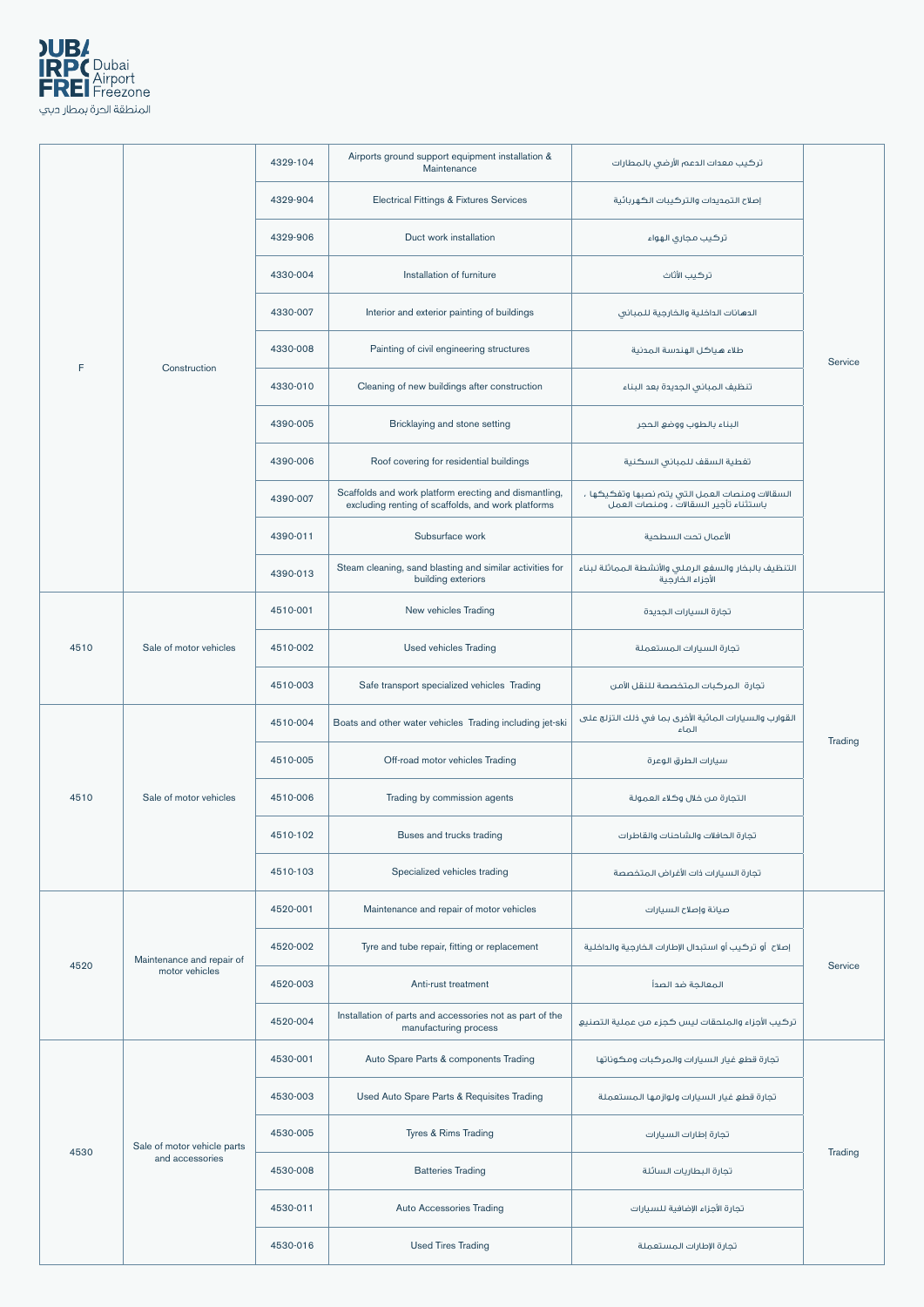

| Sale, maintenance and repair<br>of motorcycles and related<br>4540<br>parts and accessories | 4540-001                                               | Motorcycles Trading                              | تجارة الدراجات النارية                                                                 |                                                                                                |         |
|---------------------------------------------------------------------------------------------|--------------------------------------------------------|--------------------------------------------------|----------------------------------------------------------------------------------------|------------------------------------------------------------------------------------------------|---------|
|                                                                                             | 4540-002                                               | Trading of parts and accessories for motorcycles | تجارة قطع الغيار والملحقات للدراجات النارية                                            | Trading                                                                                        |         |
|                                                                                             |                                                        | 4540-003                                         | Maintenance and repair of motorcycles                                                  | صيانة وإصلاح الدراجات النارية                                                                  |         |
| 4610                                                                                        | Trading on a fee or contract                           | 4610-010                                         | <b>Commercial brokers</b>                                                              | وسيط تجاري                                                                                     | Service |
|                                                                                             | basis                                                  | 4610-011                                         | Turnkey projects contracting                                                           | تعهدات تجهيز المنشآت العامة                                                                    |         |
|                                                                                             |                                                        | 4620-001                                         | Grains, Cereals & Legumes Trading                                                      | تجارة الغلال والحبوب والبقول                                                                   |         |
|                                                                                             |                                                        | 4620-002                                         | <b>Oleaginous fruits Trading</b>                                                       | تجارة الثمار الزيتية                                                                           |         |
| 4620                                                                                        | Agricultural raw materials and                         | 4620-003                                         | Flowers and plants Trading                                                             | تحارة الزهور والنياتات                                                                         |         |
|                                                                                             | live animals Trading                                   | 4620-006                                         | Wool and animal hair Trading                                                           | تجارة الصوف والشعر الحيواني                                                                    |         |
|                                                                                             |                                                        | 4620-007                                         | Horns, hooves and animal bones Trading                                                 | القرون والحوافر وعظام الحيوانات                                                                |         |
|                                                                                             |                                                        | 4620-008                                         | Hides and skins Trading                                                                | تجارة الجلود الخام                                                                             |         |
|                                                                                             |                                                        | 4620-009                                         | <b>Leather Trading</b>                                                                 | تجارة الجلد                                                                                    |         |
|                                                                                             | Agricultural raw materials and<br>live animals Trading | 4620-010                                         | <b>Fodder Trading</b>                                                                  | تجارة الأعلاف                                                                                  |         |
|                                                                                             |                                                        | 4620-011                                         | Cotton and natural fibers trading                                                      | تجارة القطن والألياف الطبيعية                                                                  |         |
| 4620                                                                                        |                                                        | 4620-012                                         | Agricultural material, waste, residues and by-products<br>used for animal feed trading | تجارة المواد الزراعية والنفايات والمخلفات والمنتجات<br>الثانوية المستخدمة فى الأعلاف الحيوانية |         |
|                                                                                             |                                                        | 4620-101                                         | <b>Seeds Trading</b>                                                                   | تجارة البخور والتقاوي                                                                          |         |
|                                                                                             |                                                        | 4620-201                                         | Livestock trading                                                                      | تجارة المواشي والأغنام                                                                         |         |
|                                                                                             |                                                        | 4630-001                                         | Fruit and vegetables Trading (fresh and dried)                                         | تجارة الخضار والفواكه (طازجة ومجففة)                                                           | Trading |
|                                                                                             |                                                        | 4630-002                                         | Dairy products Trading                                                                 | تجارة منتجات الألبان                                                                           |         |
|                                                                                             |                                                        | 4630-003                                         | Ice-cream Trading                                                                      | تجارة الآيس كريم                                                                               |         |
|                                                                                             |                                                        | 4630-004                                         | Eggs and egg products Trading                                                          | تجارة البيض ومنتجات البيض                                                                      |         |
|                                                                                             |                                                        | 4630-005                                         | Edible oils and fats of animal or vegetable origin Trading                             | الزيوت والدهون الغذائية من أصل حيواني أو نباتي                                                 |         |
|                                                                                             |                                                        | 4630-006                                         | Fresh, chilled and frozen meat and meat products<br>Trading                            | تجارة اللحوم ومنتجاتها                                                                         |         |
| 4630                                                                                        | Food and beverages Trading                             | 4630-007                                         | Poultry and poultry products Trading                                                   | تجارة الدواجن ومنتجاتها                                                                        |         |
|                                                                                             |                                                        | 4630-008                                         | Frozen fish and seafood products Trading                                               | تجارة الأسماك والمنتجات البحرية                                                                |         |
|                                                                                             |                                                        | 4630-009                                         | Sugar, chocolate and sugar confectionery Trading                                       | تجارة السكر وحلويات السكر والشوكولا                                                            |         |
|                                                                                             |                                                        | 4630-010                                         | Bakery and pastry products Trading                                                     | تجارة منتجات المخابر والمعجنات                                                                 |         |
|                                                                                             |                                                        | 4630-011                                         | <b>Beverages Trading</b>                                                               | تجارة المشروبات                                                                                |         |
|                                                                                             |                                                        | 4630-012                                         | Coffee, tea, cocoa and spices Trading                                                  | تجارة القهوة والشاى والكاكاو والتوابل                                                          |         |
|                                                                                             |                                                        | 4630-013                                         | Flavors and fragrances Trading                                                         | تجارة النكهات والروائح                                                                         |         |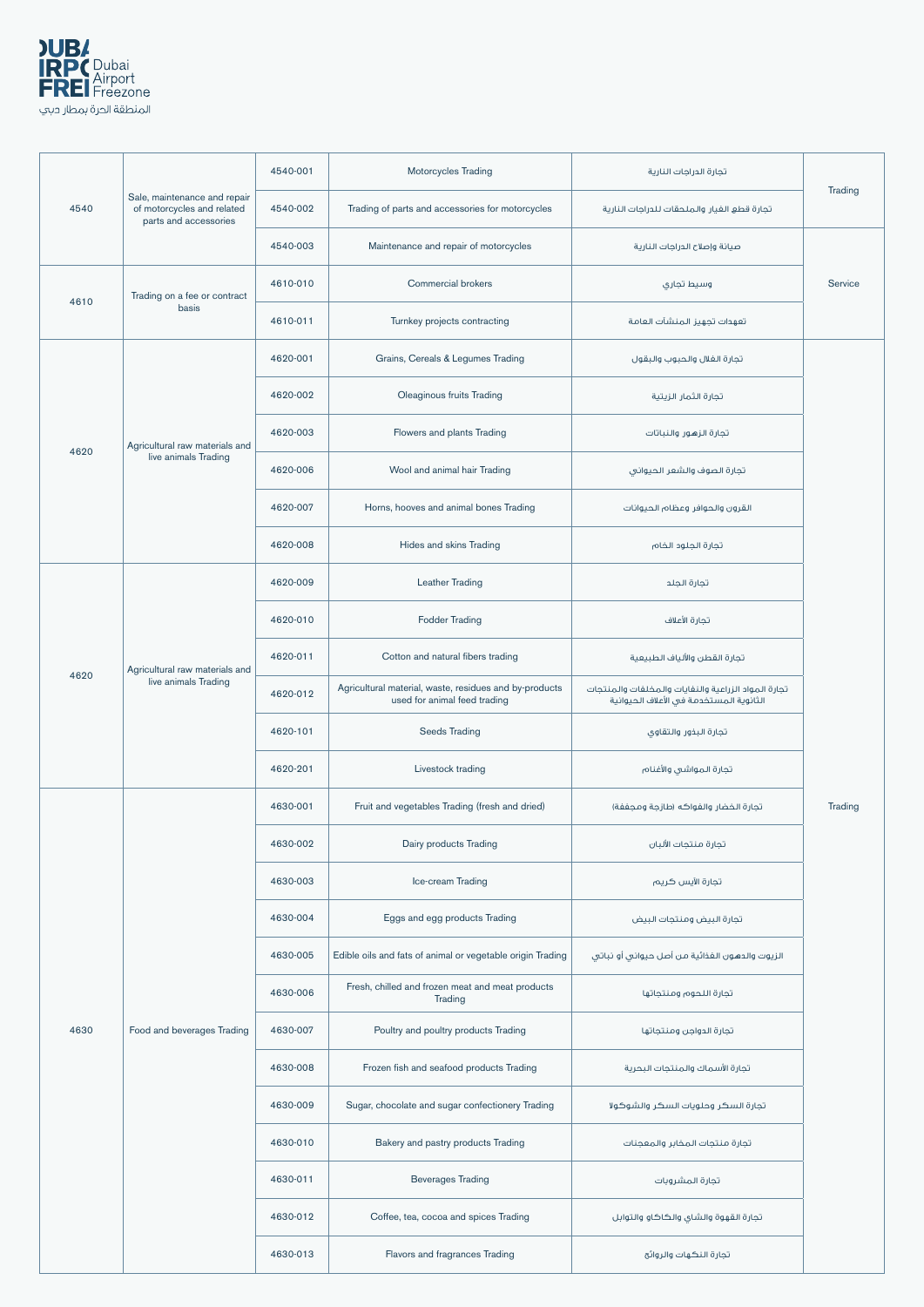

|      |                                            | 4630-014 | <b>Flour Trading</b>                                    | تجارة الدقيق                                                    |         |
|------|--------------------------------------------|----------|---------------------------------------------------------|-----------------------------------------------------------------|---------|
|      |                                            | 4630-015 | Ice Trading                                             | تجارة الثلج                                                     |         |
|      |                                            | 4630-016 | <b>Nuts Trading</b>                                     | تجارة المكسرات                                                  |         |
|      |                                            | 4630-017 | <b>Salt Trading</b>                                     | تجارة الملح                                                     |         |
|      |                                            | 4630-018 | Food supplements Trading                                | تجارة المكملات الغذائية                                         |         |
|      |                                            | 4630-019 | <b>Baby food Trading</b>                                | تجارة اغذية الاطفال                                             |         |
|      |                                            | 4630-020 | Snack food Trading                                      | تجارة الوجبات الخفيفة                                           |         |
|      |                                            | 4630-021 | Canned and preserved food Trading                       | تجارة المواد الغذائية المعلبة والمحفوظة                         |         |
| 4630 | Food and beverages Trading                 | 4630-022 | <b>Honey Trading</b>                                    | تجارة العسل                                                     |         |
|      |                                            | 4630-023 | <b>Tobacco products Trading</b>                         | تجارة منتجات التبغ                                              |         |
|      |                                            | 4630-024 | Salted, Preserved Fish & Seafood Trading                | تجارة الاسماك والاغذية البحرية المملحة والمحفوظة                |         |
|      |                                            | 4630-025 | Feed for pet animals Trading                            | تجارة أعلاف الحيوانات الأليفة                                   |         |
|      |                                            | 4630-104 | Organic food trading                                    | تجارة المواد الغذائية العضوية                                   |         |
|      |                                            | 4630-112 | Natural herbs Trading                                   | تجارة النباتات والأعشاب الطبيعية                                | Trading |
|      |                                            | 4630-204 | Electronic Cigarettes & Accessories Trading             | تجارة السجائر الالكترونية ولوازمها                              |         |
|      |                                            | 4630-206 | Soft Drinks and Carbonated Water Trading                | تجارة المرطبات والمياه الغازية                                  |         |
|      |                                            | 4630-207 | <b>Juice Trading</b>                                    | تجارة العصائر                                                   |         |
|      |                                            | 4630-208 | Mineral Water Trading                                   | تجارة المياه المعدنية                                           |         |
|      |                                            | 4641-001 | Threads & Yarns Trading                                 | تجارة الخيوط والغزول                                            |         |
|      |                                            | 4641-002 | <b>Fabrics Trading</b>                                  | تجارة الأقمشة                                                   |         |
|      |                                            | 4641-003 | Haberdashery Trading                                    | تجارة الخردوات                                                  |         |
|      |                                            | 4641-004 | Blankets, Towels & Linens Trading                       | تجارة البطانيات والمناشف والمفارش المنزلية                      |         |
|      |                                            | 4641-005 | Clothing, including sports clothes and uniforms Trading | تجارة الملابس ، بما في ذلك الملابس الرياضية والملابس<br>الموحدة |         |
| 4641 | Textiles, clothing and footwear<br>Trading | 4641-006 | Military clothware and requisites Trading               | تجارة الملابس العسكرية ومتطلباتها                               |         |
|      |                                            | 4641-007 | Clothing accessories Trading                            | تجارة إكسسوارات الملابس                                         |         |
|      |                                            | 4641-008 | Footwear Trading                                        | تجارة الاحذية                                                   |         |
|      |                                            | 4641-009 | Fur articles Trading                                    | تجارة مواد الفراء                                               |         |
|      |                                            | 4641-010 | <b>Umbrellas Trading</b>                                | تجارة المظلات                                                   |         |
|      |                                            | 4641-011 | Protective Garments & Vests Trading                     | تجارة الملابس والسترات الواقية                                  |         |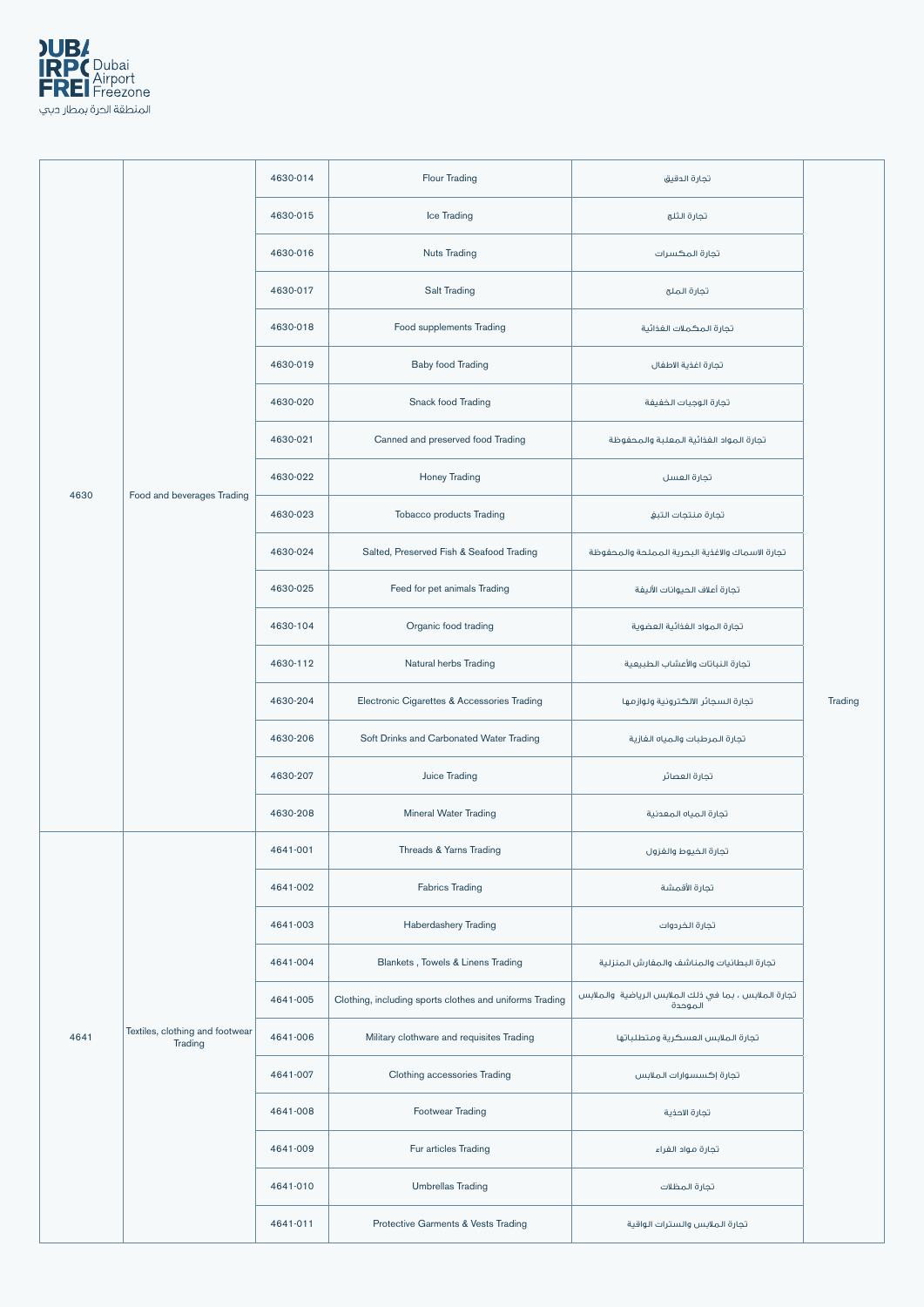

|      |                                 | 4641-012 | Used Cloth & Personal Items Trading                             | تجارة الملابس والمستلزمات الشخصية المستعملة                            |         |
|------|---------------------------------|----------|-----------------------------------------------------------------|------------------------------------------------------------------------|---------|
| 4641 | Textiles, clothing and footwear | 4641-103 | <b>Baby wear Trading</b>                                        | تجارة ملابس الاطفال                                                    |         |
|      | Trading                         | 4641-104 | <b>Curtains &amp; Upholstery Fabrics Trading</b>                | تجارة أقمشة الستائر وأقمشة التنجيد                                     |         |
|      |                                 | 4641-204 | <b>Underwear Trading</b>                                        | تجارة الملابس الداخلية                                                 |         |
|      |                                 | 4649-001 | Household furniture Trading including decorations               | تجارة الأثاث المنزلى بما فى ذلك الديكورات                              |         |
|      |                                 | 4649-002 | Household appliances Trading                                    | تجارة الأجهزة المنزلية                                                 |         |
|      |                                 | 4649-003 | Consumer electronics Trading                                    | تجارة الالكترونيات الاستهلاكية                                         |         |
|      |                                 | 4649-004 | <b>Lighting equipment Trading</b>                               | تجارة معدات الإضاءة                                                    |         |
|      |                                 | 4649-005 | <b>Cutlery Trading</b>                                          | تجارة ادوات المائده                                                    |         |
|      |                                 | 4649-006 | China and glassware Trading                                     | تجارة البورسلين الأواني الزجاجية                                       |         |
|      |                                 | 4649-007 | Woodenware, wickerwork and corkware etc. Trading                | تجارة المصنوعات الخشبية ، والسلال ، وأعمال الفلين ، إلخ                |         |
|      |                                 | 4649-008 | Bags, sacks and containers Trading                              | تجارة الحقائب والأكياس والصناديق                                       |         |
|      | Household goods Trading         | 4649-009 | Pharmaceutical and medical goods Trading                        | تجارة السلع الدوائية والطبية                                           | Trading |
|      |                                 | 4649-010 | Perfumeries and cosmetics Trading                               | تحارة العطور ومستحضرات التحميل                                         |         |
|      |                                 | 4649-011 | Beauty and personal care requisites Trading                     | تجارة ادوات ولوازه التجميل والعناية الشخصية                            |         |
|      |                                 | 4649-012 | Bicycles and their parts and accessories Trading                | تجارة الدراجات الهوائية وأجزائها وإكسسواراتها                          |         |
| 4649 |                                 | 4649-013 | Newspapers & Magazines Trading                                  | تجارة الصحف والمجلات                                                   |         |
|      |                                 | 4649-014 | Photographic goods, materials and equipment Trading             | تجارة السلع الفوتوغرافية والمواد والمعدات                              |         |
|      |                                 | 4649-015 | Recorded audio and video tapes, CDs, DVDs Trading               | تسجيل أشرطة الفيديو والصوت والأقراص المدمجة وتداول<br>أقراص الدي في دي |         |
|      |                                 | 4649-016 | Leather goods and travel accessories Trading                    | تجارة السلع الجلدية وإكسسوارات السفر                                   |         |
|      |                                 | 4649-017 | Watches, clocks, jewellery and spare parts Trading              | تجارة ساعات اليد والساعات الأخرى والمجوهرات وقطع<br>غيارها             |         |
|      |                                 | 4649-018 | Musical instruments trading                                     | تجارة الآلات الموسيقية                                                 |         |
|      |                                 | 4649-019 | Imitation jewellery Trading                                     | تجارة المجوهرات المقلدة                                                |         |
|      |                                 | 4649-020 | <b>Crystal products Trading</b>                                 | تجارة منتجات الكريستال                                                 |         |
|      |                                 | 4649-021 | Baby care requisites Trading                                    | تجارة مستلزمات العناية بالطفل                                          |         |
|      |                                 | 4649-022 | Old postage stamps, philatelic stamps and currencies<br>Trading | تجارة طوابع البريد القديمة وطوابع هواة جمع الطوابع<br>والعملات         |         |
|      |                                 | 4649-023 | Authentic antiques, artifacts and artworks Trading              | تجارة التحف والأدوات والأعمال الفنية الأصلية                           |         |
|      |                                 | 4649-024 | Dry ice Trading                                                 | تجارة الثلج الجاف                                                      |         |
|      |                                 | 4649-025 | Flags and flagpoles Trading                                     | تجارة الأعلام وسواري العلم                                             |         |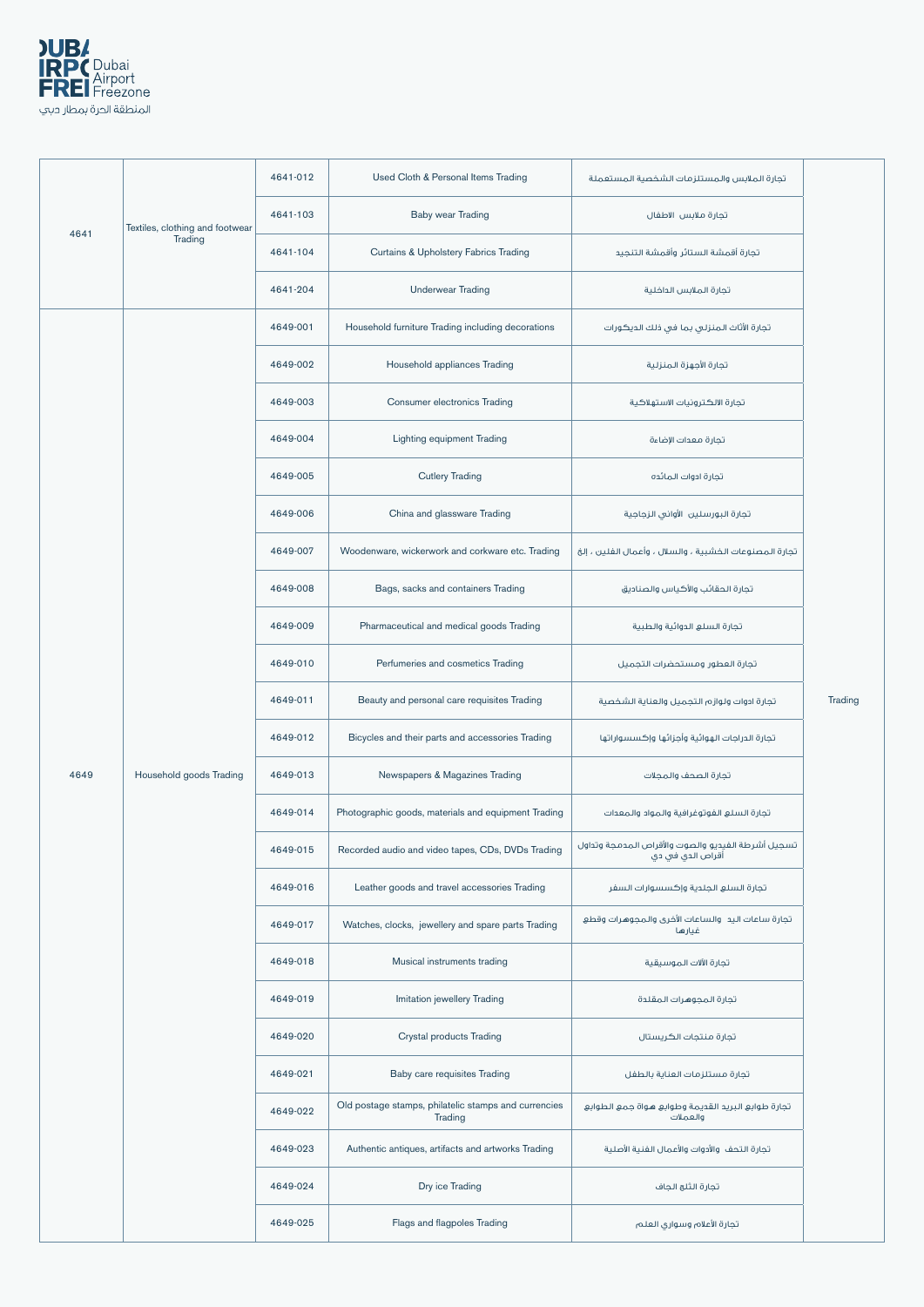

|      |                                                   | 4649-026 | <b>Carpets Trading</b>                              | تجارة السجاد                                     |         |
|------|---------------------------------------------------|----------|-----------------------------------------------------|--------------------------------------------------|---------|
|      |                                                   | 4649-027 | <b>Educational aids Trading</b>                     | تجارة الوسائل التعليمية                          |         |
|      |                                                   | 4649-028 | Chandeliers and wax candles Trading                 | تجارة الثريات والقناديل الشمعية                  |         |
|      |                                                   | 4649-029 | Swimming pools Trading                              | تجارة حمامات السباحة                             |         |
|      |                                                   | 4649-030 | Paintings & Frames Trading                          | تجارة اللوحات والبراويز                          |         |
|      |                                                   | 4649-031 | Artificial flowers and plants Trading               | تجارة الزهور الاصطناعية والنباتات                |         |
|      |                                                   | 4649-032 | Garden equipment Trading                            | تجارة معدات الحدائق                              |         |
|      |                                                   | 4649-033 | Fireworks and laser show equipment Trading          | تجارة الألعاب النارية ومعدات العرض الليزرية      |         |
|      |                                                   | 4649-034 | Astronomy equipment Trading                         | تجارة معدات علم الفلك                            |         |
|      |                                                   | 4649-035 | Coal and firewood Trading                           | تجارة الفحم وحطب الإشعال                         |         |
|      |                                                   | 4649-036 | Household utensils trading                          | تجارة الادوات والاواني المنزلية                  |         |
|      |                                                   | 4649-037 | Games and toys trading                              | تجارة لعب الأطفال                                |         |
| 4649 | Household goods Trading                           | 4649-038 | Glass bottles trading                               | تجارة القوارير الزجاجية                          | Trading |
|      |                                                   | 4649-043 | Sports equipment and apparatuses trading            | تجارة المعدات والاجهزة الرياضية                  |         |
|      |                                                   | 4649-104 | Sunglasses and optical goods trading                | تجارة النظارات الشمسية والسلع البصرية            |         |
|      |                                                   | 4640-109 | Veterinary Medicines Trading                        | تجارة الادوية البيطرية                           |         |
|      |                                                   | 4649-110 | Agarwood & Incense Trading                          | تجارة العود والبخور والطيب                       |         |
|      |                                                   | 4649-111 | Soap & Hair Care Products Trading                   | تجارة الصابون ومستحضرات العناية بالشعر           |         |
|      |                                                   | 4649-113 | <b>Stationery Trading</b>                           | تجارة الأدوات المكتبية وأدوات الكتابة والرسم     |         |
|      |                                                   | 4649-114 | Spectacles & Contact Lenses Trading                 | تجارة النظارات الطبية والعدسات اللاصقة           |         |
|      |                                                   | 4649-202 | Fishing & Hunting Requisites Trading                | تجارة أدوات الصيد                                |         |
|      |                                                   | 4649-402 | <b>Gifts Trading</b>                                | تجارة الهدايا                                    |         |
|      |                                                   | 4649-403 | <b>Novelties Trading</b>                            | تجارة التحف الفنية                               |         |
|      |                                                   | 4649-404 | Para-Pharmaceutical Products Trading                | تجارة المستحضرات الصيدلانية غير الدوائية         |         |
|      | Computers, computer                               | 4651-001 | Computers and computer peripheral equipment Trading | تجارة أجهزة الكمبيوتر والمعدات الطرفية للكمبيوتر |         |
| 4651 | peripheral equipment and<br>software Trading      | 4651-002 | Software Trading                                    | تجارة البرمجيات                                  |         |
|      |                                                   | 4652-001 | Electronic valves and tubes Trading                 | تجارة الصمامات والأنابيب الإلكترونية             |         |
|      | Electronic and                                    | 4652-002 | Semiconductor devices Trading                       | تجارة أجهزة أشباه الموصلات                       |         |
| 4652 | telecommunications<br>equipment and parts Trading | 4652-003 | Microchips and integrated circuits Trading          | تجارة الرقاقات الدقيقة والدوائر المتكاملة        |         |
|      |                                                   | 4652-004 | <b>Printed circuits Trading</b>                     | تجارة الدوائر المطبوعة                           |         |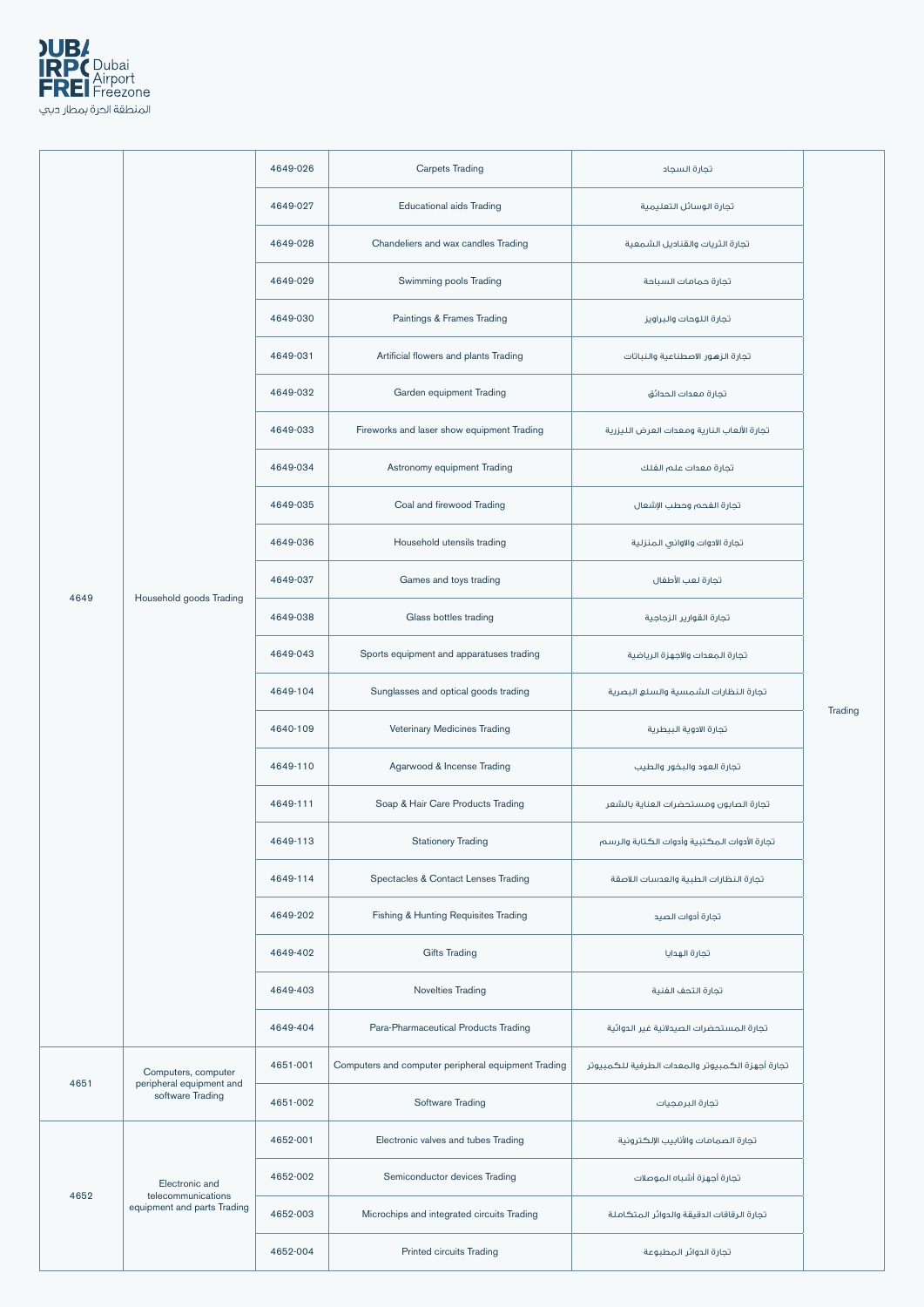

|      |                                                                     | 4652-005 | Blank audio and video tapes and diskettes, magnetic<br>and optical disks (CDs, DVDs) Trading | أشرطة وأقراص الفيديو والصوت الفارغة والأقراص<br>المغناطيسية والبصرية (أقراص مدمجة وأقراص دي في دي) |         |
|------|---------------------------------------------------------------------|----------|----------------------------------------------------------------------------------------------|----------------------------------------------------------------------------------------------------|---------|
|      |                                                                     | 4652-006 | Telecommunications equipment trading                                                         | تحارة معدات الإتصال السلكية                                                                        |         |
|      |                                                                     | 4652-007 | Satellite receiving equipment and accessories Trading                                        | تجارة معدات إستقبال القنوات التلفزيونية الفضائية                                                   |         |
|      |                                                                     | 4652-008 | Mobile phones and accessories Trading                                                        | تجارة الهواتف المحمولة وملحقاتها                                                                   |         |
|      |                                                                     | 4652-009 | Radio, TV stations, cinema and theatre equipment<br>Trading                                  | تجارة معدات محطات الإذاعة والتلفزيون والسينما المسرح                                               |         |
|      |                                                                     | 4652-010 | Dry batteries Trading                                                                        | تجارة البطاريات الجافة                                                                             |         |
|      |                                                                     | 4652-011 | Watches & Clocks & Spare Parts Trading                                                       | تجارة الساعات وقطع غيارها                                                                          |         |
| 4652 | Electronic and<br>telecommunications<br>equipment and parts Trading | 4652-012 | Multidimentional images (holograms) Trading                                                  | تجارة الصور متعددة الأبعاد (الصور الثلاثية)                                                        |         |
|      |                                                                     | 4652-013 | Electronic precision instruments Trading                                                     | تجارة الأجهزة الإلكترونية الدقيقة                                                                  |         |
|      |                                                                     | 4652-014 | Wireless Equipment & Instruments Trading                                                     | تجارة معدات وأجهزة الإتصال اللاسلكى                                                                |         |
|      |                                                                     | 4652-015 | Electrical and electronic devices spare parts trading                                        | تجارة قطع غيار الأجهزة الكهربائية والإلكترونية                                                     |         |
|      |                                                                     | 4652-016 | Antennas trading                                                                             | تجارة الهوائيات                                                                                    | Trading |
|      |                                                                     | 4652-103 | Electronic cards trading                                                                     | تجارة البطاقات الالكترونية                                                                         |         |
|      |                                                                     | 4652-109 | Audio-visual, Recording Equipment & Accessories<br>Trading                                   | تجارة الأجهزة السمعية والمرئية وأجهزة التسجيل ولوازمها                                             |         |
|      |                                                                     | 4652-953 | Global Positioning Systems (G.P.S) Trading                                                   | تجارة أنظمة تحديد المواقع (جي بي اس )                                                              |         |
|      |                                                                     | 4653-001 | Agricultural ploughs and their spare parts Trading                                           | تجارة المحاريث الزراعية وقطع غيارها                                                                |         |
|      |                                                                     | 4653-002 | Manure spreaders and their spare parts Trading                                               | تجارة موزعات السماد وقطع الغيار الخاصة بها                                                         |         |
|      |                                                                     | 4653-003 | Seeders and their spare parts Trading                                                        | تجارة موزعات البذور وقطع الغيار الخاصة بها                                                         |         |
|      |                                                                     | 4653-004 | Harvesters and their spare parts Trading                                                     | تجارة معدات الحصاد وقطع الغيار الخاصة بها                                                          |         |
|      |                                                                     | 4653-005 | Threshers and their spare parts Trading                                                      | تجارة المداريس وقطع الغيار الخاصة بها                                                              |         |
| 4653 | Agricultural machinery,<br>equipment and supplies<br>Trading        | 4653-006 | Milking machines and their spare parts Trading                                               | تجارة ماكينات الحلب وقطع غيارها                                                                    |         |
|      |                                                                     | 4653-007 | Poultry-keeping machines and their spare parts Trading                                       | تجارة آلات تربية الدواجن وقطع غيارها                                                               |         |
|      |                                                                     | 4653-008 | Bee-keeping machines and their spare parts Trading                                           | تجارة آلات تربية النحل وقطع غيارها                                                                 |         |
|      |                                                                     | 4653-009 | Tractors used in agriculture and forestry and their spare<br>parts Trading                   | تجارة الجرارات المستخدمة في الزراعة والغابات وقطع<br>غيارها                                        |         |
|      |                                                                     | 4653-010 | Irrigation equipment and devices and outfit trading                                          | تجارة أجهزة الري ومعداتها ولوازمها                                                                 |         |
|      |                                                                     | 4653-011 | Lawn mowers Trading however operated                                                         | تجارة محشَّات الحدائق ،كيفما كان تشغيلها                                                           |         |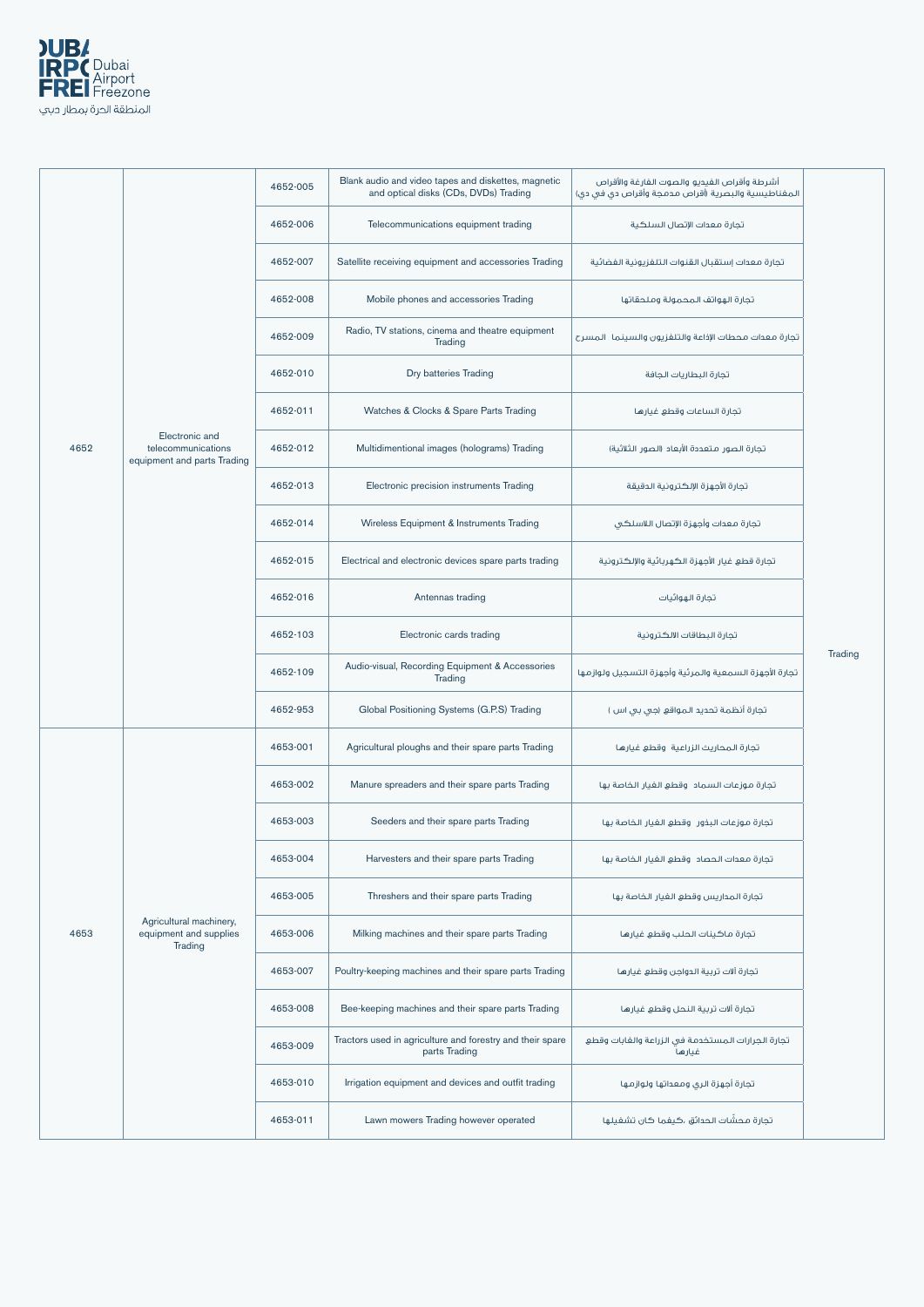

|      |                         | 4659-001 | Office machinery and equipment Trading, except<br>computers and computer peripheral equipment  | تجارة الآلات والمعدات المكتبية ، باستثناء أجهزة<br>الكمبيوتر وأجهزة الكمبيوتر الطرفية    |         |
|------|-------------------------|----------|------------------------------------------------------------------------------------------------|------------------------------------------------------------------------------------------|---------|
|      |                         | 4659-002 | Office furniture Trading including decorations                                                 | تجارة أثاث المكاتب بما في ذلك الديكورات                                                  |         |
|      |                         | 4659-003 | Transport equipment Trading except motor vehicles,<br>motorcycles and bicycles                 | تجارة معدات النقل باستثناء المركبات ذات المحركات<br>والدراجات النارية والدراجات الهوائية |         |
|      |                         | 4659-004 | Production-line robots Trading                                                                 | تجارة روبوتات خط الإنتاج                                                                 |         |
|      |                         | 4659-005 | Wires, cables and switches and other installation<br>equipment for industrial use Trading      | تجارة الأسلاك والمفاتيح ومعدات التركيب الأخرى للاستخدام<br>الصناعى                       |         |
|      |                         | 4659-006 | Cutting tools and equipment trading                                                            | تجارة عدد وأدوات القطع والقص                                                             |         |
|      |                         | 4659-010 | Computer-controlled machinery and tools Trading                                                | تجارة أدوات الورش التي تدار بالحاسوب                                                     |         |
|      |                         | 4659-011 | Measuring, inspection & testing instruments and<br>equipment Trading                           | تجارة أجهزة القياس والتفتيش والاختبار                                                    |         |
|      |                         | 4659-012 | Packing and packaging materials & equipment Trading                                            | تجارة مواد ومعدات التعبئة والتغليف                                                       |         |
|      |                         | 4659-013 | Vending machines Trading                                                                       | تجارة آلات البيع الذاتية                                                                 |         |
|      |                         | 4659-014 | Monetary and banking equipment Trading                                                         | تجارة المعدات النقدية والمصرفية                                                          |         |
|      |                         | 4659-016 | <b>Gas cylinders Trading</b>                                                                   | تجارة اسطوانات الغاز                                                                     |         |
|      |                         | 4659-017 | Metal Drums & Barrels Trading                                                                  | تجارة البراميل المعدنية                                                                  |         |
|      |                         | 4659-018 | Precision dies Trading                                                                         | تجارة القوالب الدقيقة                                                                    | Trading |
|      | Machinery and equipment | 4659-019 | Saddles and animals, birds training requisites Trading                                         | تجارة السروج والحيوانات ، ومستلزمات تدريب الطيور                                         |         |
| 4659 | Trading                 | 4659-020 | Air conditioning, refrigeration and cold storage materials,<br>spare parts & equipment Trading | تجارة قطع غيار ومعدات تكييف الهواء والتبريد ومواد<br>التخزين البارد                      |         |
|      |                         | 4659-021 | Traffic signs and requisites Trading                                                           | تجارة إشارات المرور ومتطلباتها                                                           |         |
|      |                         | 4659-022 | Fire resistant doors Trading                                                                   | تجارة الابواب المقاومة للحريق                                                            |         |
|      |                         | 4659-023 | Filters and purification devices Trading                                                       | تجارة الفلاتر وأجهزة التنقية                                                             |         |
|      |                         | 4659-024 | Power generation, transmission and distribution<br>equipment Trading                           | تجارة معدات توليد الطاقة ونقلها وتوزيعها                                                 |         |
|      |                         | 4659-025 | Security control and alarm equipment Trading                                                   | تجارة معدات مراقبة الأمن والإنذار                                                        |         |
|      |                         | 4659-026 | Carbon control systems Trading                                                                 | تجارة أنظمة التحكم فى الكربون                                                            |         |
|      |                         | 4659-027 | Oilfield & Natural Gas Equipment & Spare Parts Trading<br>abroad                               | تجارة معدات وأجهزة آبار النفط والغاز الطبيعي وقطع<br>غيارها خارج الحولة                  |         |
|      |                         | 4659-028 | Automatic gates and barriers Trading                                                           | تجارة البوابات والحواجز الأوتوماتيكية                                                    |         |
|      |                         | 4659-029 | Lifts, escalators, belts and spare parts Trading                                               | تجارة المصاعد والسلالم المتحركة وقطع غيارها                                              |         |
|      |                         | 4659-030 | Environment and green energy equipment Trading<br>(including greenhouses)                      | تجارة معدات البيئة والطاقة الخضراء (بما في ذلك البيوت<br>المحمية)                        |         |
|      |                         | 4659-031 | Airport equipment Trading                                                                      | تجارة معدات المطارات                                                                     |         |
|      |                         | 4659-032 | Industrial Kitchen & Catering Equipment Trading                                                | تجارة معدات المطاعم والمطابخ المركزية                                                    |         |
|      |                         | 4659-033 | Mining equipment trading                                                                       | تجارة معدات التعدين                                                                      |         |
|      |                         | 4659-034 | Airline Inflight Products Trading                                                              | تجارة المستلزمات المستخدمة داخل الطائرات                                                 |         |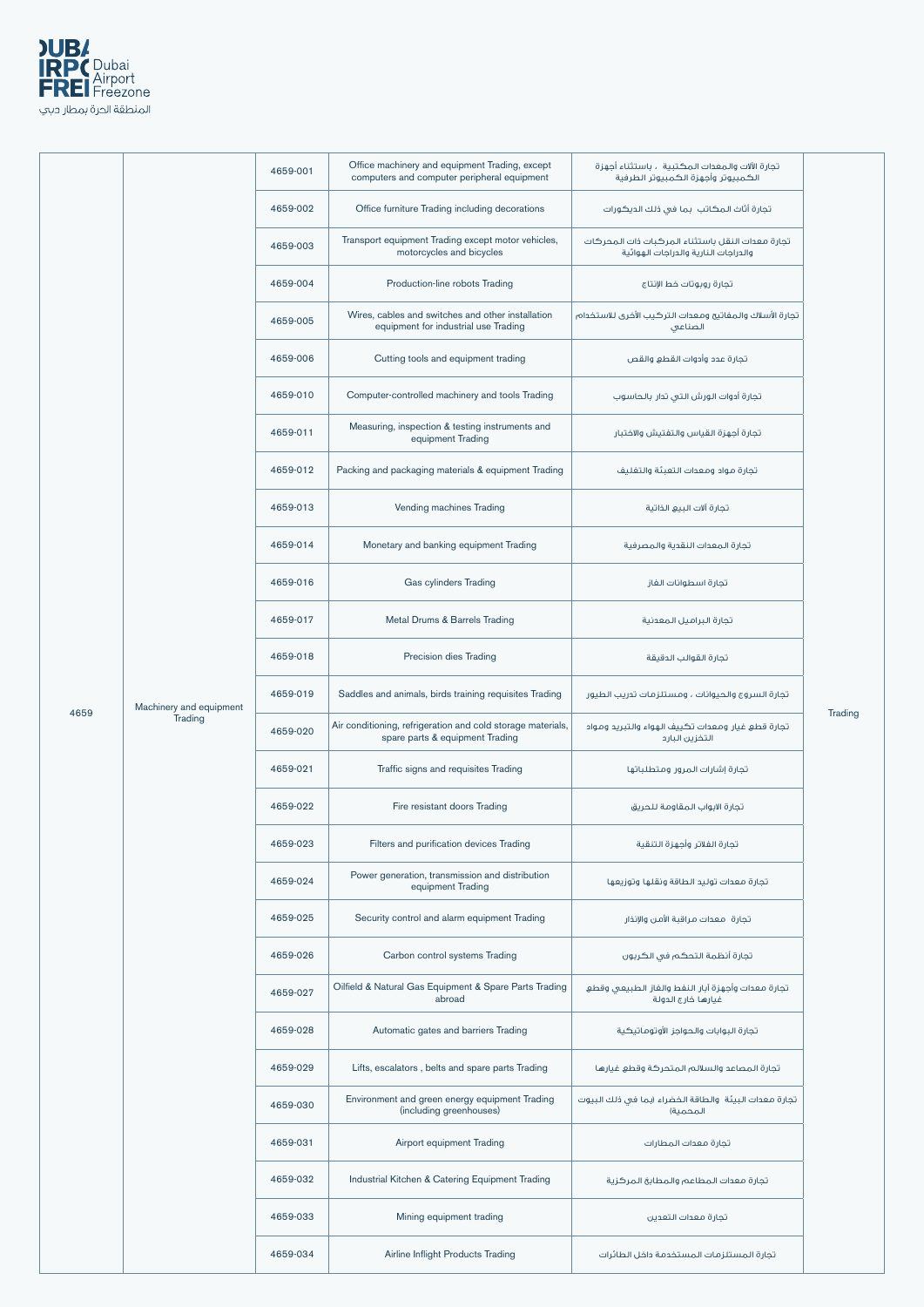

|      |                                    | 4659-035 | Advertising requisites Trading                                          | تجارة مستلزمات الإعلانات                       |         |
|------|------------------------------------|----------|-------------------------------------------------------------------------|------------------------------------------------|---------|
|      |                                    | 4659-039 | Metal Cans & Containers Trading                                         | تجارة العلب والعبوات المعدنية                  |         |
|      |                                    | 4659-056 | Ventilators and fans Trading                                            | تجارة أجهزة التهوية                            |         |
|      |                                    | 4659-118 | Smart Machines & Spare Parts Trading                                    | تجارة الأجهزة الذكية وقطع غيارها               |         |
|      |                                    | 4659-201 | Workshop equipment and machines and spare parts<br>trading              | تجارة معدات ومكائن الورش وقطع غيارها           |         |
|      |                                    | 4659-202 | Scientific & Laboratory Equipment Trading                               | تجارة المعدات والأجهزة العلمية والمعملية       |         |
|      |                                    | 4659-203 | Medical, Surgical Equipment & Instruments trading                       | تجارة أجهزة الطب والجراحة وأدواتها             |         |
|      |                                    | 4659-208 | Printing equipment and instruments Trading                              | تجارة معدات الطباعة ولوازمها                   |         |
|      |                                    | 4659-301 | Construction and building equipment and machinery<br>and outfit trading | تجارة معدات وآليات البناء ولوازمها             |         |
|      |                                    | 4659-302 | Lifting and loading equipment and machinery trading                     | تجارة معدات وآلات الرفع والتحميل               |         |
|      |                                    | 4659-305 | Ships and boats trading                                                 | تجارة السفن والقوارب                           |         |
|      |                                    | 4659-306 | Aircrafts and helicopters Trading                                       | تجارة الطائرات الثقيلة والمروحيات              |         |
|      |                                    | 4659-307 | Ships & boats spare parts and components Trading                        | تجارة قطع غيار السفن والقوارب ومكوناتها        | Trading |
|      |                                    | 4659-308 | Marine equipment and machinery trading                                  | تجارة المعدات البحرية                          |         |
| 4659 | Machinery and equipment<br>Trading | 4659-311 | Heavy equipment & machinery trading                                     | تجارة المعدات والآليات الثقيلة                 |         |
|      |                                    | 4659-312 | New heavy equipment and machinery spare parts<br>trading                | تجارة قطع غيار الآلات والمعدات الثقيلة الجديدة |         |
|      |                                    | 4659-503 | Pumps, Engines, Valves and Spare Parts Trading                          | تجارة المضخات والمحركات والصمامات ولوازمها     |         |
|      |                                    | 4659-509 | Lighting Equipment & Requisites Trading                                 | تجارة معدات الإنارة ولوازمها                   |         |
|      |                                    | 4659-602 | Industrial Plant Equipment and Spare Parts Trading                      | تجارة معدات وآلات المطاحن والمخابز             |         |
|      |                                    | 4659-603 | <b>Bricks Making Equipment Trading</b>                                  | تجارة معدات وآلات صنع الطوب                    |         |
|      |                                    | 4659-605 | Bakeries & Flour Mills Equipment Trading                                | تجارة معدات وآلات المطاحن والمخابز             |         |
|      |                                    | 4659-607 | Sewing Machines & Spare Parts Trading                                   | تجارة مكائن الخياطة وقطع غيارها                |         |
|      |                                    | 4659-608 | Measuring & Control Systems Trading                                     | تجارة معدات وأجهزة القياس والتحكم              |         |
|      |                                    | 4659-609 | Engines & Machinery Spare Parts Trading                                 | تجارة قطع غيار المكائن والمحركات               |         |
|      |                                    | 4659-610 | <b>Blast Furnaces &amp; Smelters Trading</b>                            | تجارة الافران العالية والمصاهر                 |         |
|      |                                    | 4659-611 | <b>Water Desalination Equipment Trading</b>                             | تجارة معدات وآلات إزالة ملوحة المياه ولوازمها  |         |
|      |                                    | 4659-614 | <b>Water Treatment Equipment Trading</b>                                | تجارة معدات معالجة المياه وتنقيتها             |         |
|      |                                    | 4659-616 | Animal and Poultry Farms Equipment Trading                              | تجارة معدات وآلات المزارع والمداجن             |         |
|      |                                    | 4659-907 | Occupational Hygiene & Safety Requisites Trading                        | تجارة لوازم السلامة والصحة المهنية وأدواتها    |         |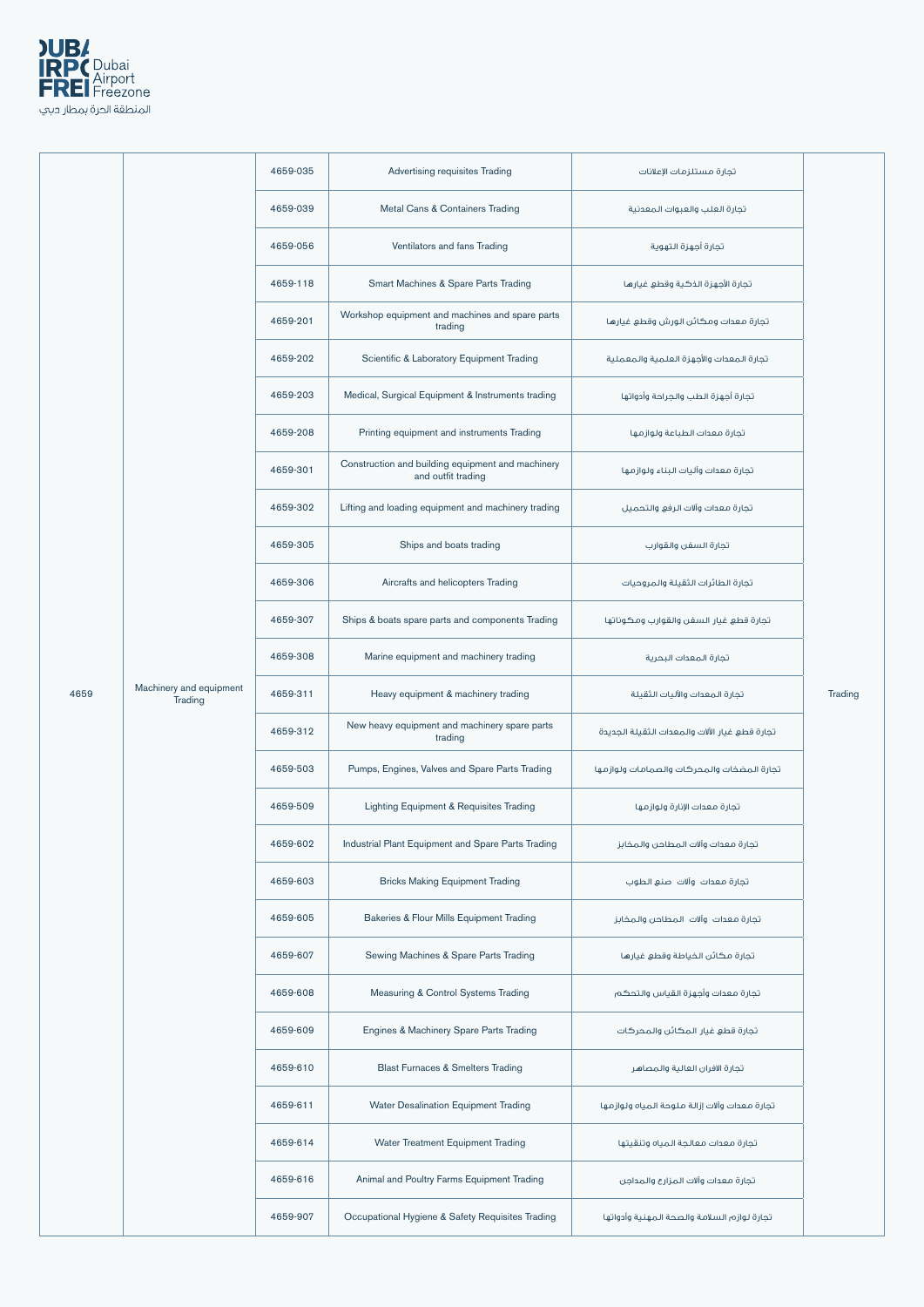

|      |                                                         | 4659-909 | School, hospital and laboratory furniture trading                    | تجارة أثاث المدارس والمستشفيات والمختبرات                                 |         |
|------|---------------------------------------------------------|----------|----------------------------------------------------------------------|---------------------------------------------------------------------------|---------|
|      |                                                         | 4659-916 | Restaurants and kitchens equipment and outfit trading                | تجارة معدات وآلات المطاعم والمطابخ                                        |         |
|      |                                                         | 4659-917 | Cleaning equipment trading                                           | تجارة معدات تنظيف                                                         |         |
|      |                                                         | 4659-918 | Solar Energy Systems & Components Trading                            | تجارة معدات وأجهزة الطاقة الشمسية ولوازمها                                |         |
|      |                                                         | 4659-920 | Disinfection equipment trading                                       | تجارة معدات التطهير                                                       |         |
|      |                                                         | 4659-925 | Beauty & Personal Care Equipment Trading                             | تجارة معدات التجميل والعناية الشخصية                                      |         |
|      |                                                         | 4659-930 | Medical, Surgical Articles & Requisites Trading                      | تجارة الادوات والمستلزمات الطبية العلاجية والجراحية                       |         |
|      |                                                         | 4659-931 | Sea Cleaning Equipment Trading                                       | تجارة معدات تنظيف البحار                                                  |         |
| 4659 | Machinery and equipment<br>Trading                      | 4659-934 | Veterinary Equipment and Instruments Trading                         | تجارة أجهزة البيطرة وأدواتها                                              |         |
|      |                                                         | 4659-938 | E-games and entertainment halls equipment and<br>apparatuses trading | تجارة أجهزة الألعاب الالكترونيه ومعدات صالات الترفيه                      |         |
|      |                                                         | 4659-940 | Games and rides trading                                              | تجارة الالعاب والملاهى                                                    |         |
|      |                                                         | 4659-947 | Food and beverage processing machinery trading                       | تجارة آلات معالجة الأغذية والمشروبات                                      |         |
|      |                                                         | 4659-952 | Balances and scales trading                                          | تجارة الموازين                                                            | Trading |
|      |                                                         | 4659-954 | Security devices and equipment trading                               | تجارة الأجهزة والمعدات الأمنية                                            |         |
|      |                                                         | 4659-956 | Magnetic Technology Equipment Trading                                | تجارة أجهزة التقنية المغناطيسية                                           |         |
|      |                                                         | 4659-965 | Simulation Equipment & Systems Trading &<br>Maintenance              | تجارة أجهزة وأنظمة محاكاة الواقع وصيانتها                                 |         |
|      |                                                         | 4659-966 | Plate heat exchangers trading                                        | تجارة المبادلات الحرارية                                                  |         |
|      |                                                         | 4661-001 | <b>Charcoal Trading</b>                                              | تجارة الفحم النباتي والحيواني                                             |         |
|      |                                                         | 4661-002 | <b>Coal Trading</b>                                                  | تجارة الفحم الحجرى                                                        |         |
|      |                                                         | 4661-003 | <b>Coke Trading</b>                                                  | تجارة فحم الكوك                                                           |         |
|      |                                                         | 4661-004 | Fuel wood Trading                                                    | تجارة خشب الوقود                                                          |         |
|      |                                                         | 4661-005 | Naphtha Trading                                                      | تجارة النفثين                                                             |         |
| 4661 | Solid, liquid and gaseous<br>fuels and related products | 4661-006 | Crude petroleum Trading abroad                                       | تجارة البترول الخام في الخارج                                             |         |
|      | Trading                                                 | 4661-008 | Diesel fuel Trading                                                  | تجارة وقود الديزل                                                         |         |
|      |                                                         | 4661-009 | <b>Gasoline Trading</b>                                              | تجارة البنزين                                                             |         |
|      |                                                         | 4661-010 | Fuel oil Trading abroad                                              | تجارة زيت الوقود في الخارج                                                |         |
|      |                                                         | 4661-011 | <b>Heating oil Trading</b>                                           | تجارة زيت التدفئة                                                         |         |
|      |                                                         | 4661-012 | Kerosene Trading                                                     | تجارة الكيروسين                                                           |         |
|      |                                                         | 4661-013 | Liquefied petroleum gases, butane and propane gas<br>Trading abroad  | تجارة الغازات البترولية المسالة وغاز البوتان وغاز البروبان<br>خارج الدولة |         |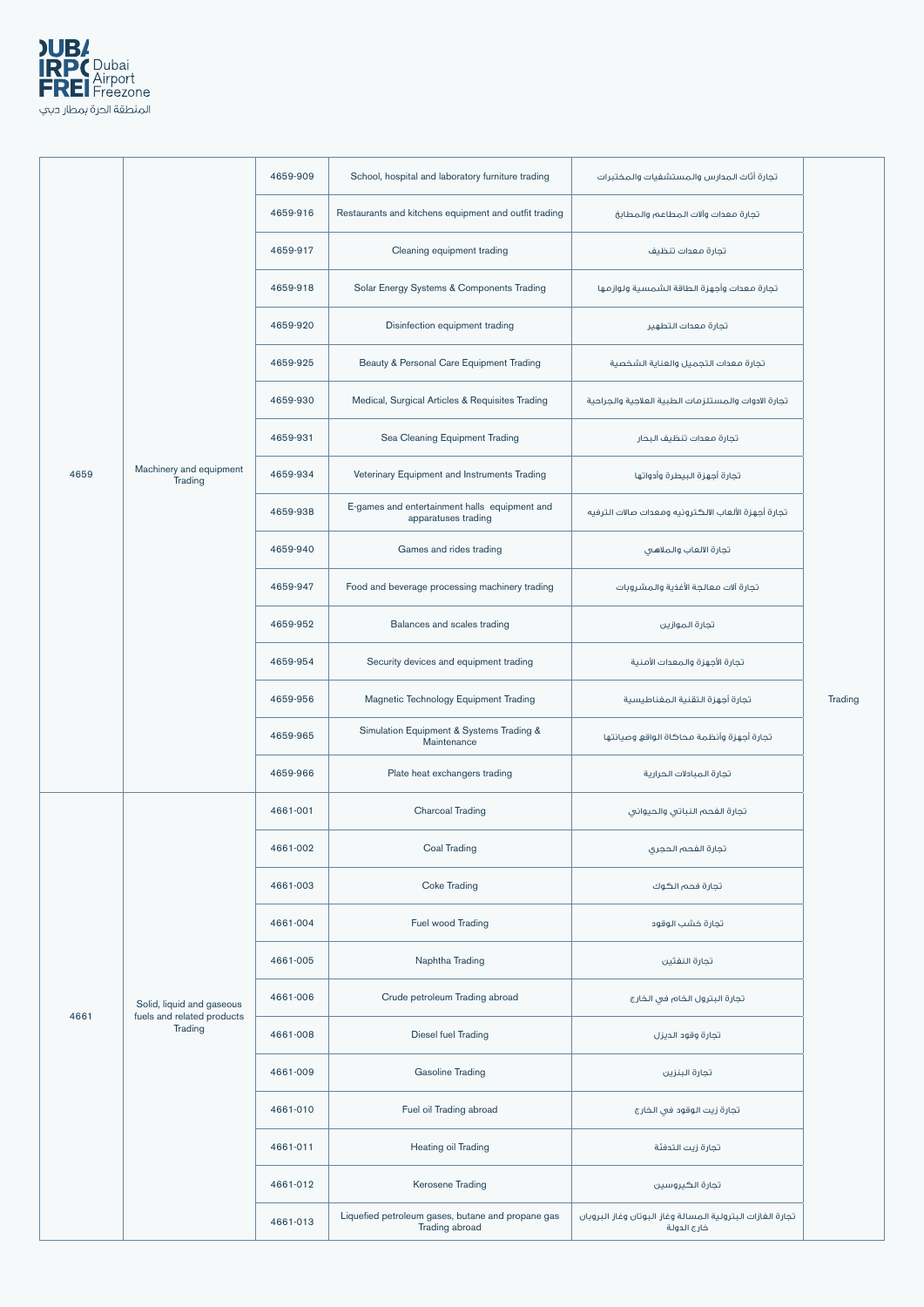

|      |                                                                     | 4661-014 | Lubricating oils and greases Trading abroad             | تجارة زيوت التشحيم والشحوم في الخارج                    |         |
|------|---------------------------------------------------------------------|----------|---------------------------------------------------------|---------------------------------------------------------|---------|
| 4661 | Solid, liquid and gaseous<br>fuels and related products             | 4661-015 | Refined petroleum products Trading                      | تجارة المنتجات النفطية المكررة                          |         |
|      | Trading                                                             | 4661-016 | Natural gas Trading                                     | تجارة الغاز الطبيعي                                     |         |
|      |                                                                     | 4661-102 | <b>Refined Oil Products Trading</b>                     | تجارة مشتقات تكرير النفط                                |         |
|      |                                                                     | 4662-001 | Ferrous and non-ferrous metal ores Trading              | تجارة الخامات الحديدية وغير الحديدية                    |         |
|      |                                                                     | 4662-002 | Ferrous and non-ferrous metals in primary forms Trading | تجارة المعادن الحديدية وغير الحديدية فى أشكالها الأولية |         |
| 4662 | Metals and metal ores Trading                                       | 4662-003 | Ferrous and non-ferrous metal products Trading          | تجارة المنتجات المعدنية غير الحديدية والمعدنية الحديدية |         |
|      |                                                                     | 4662-004 | Metal alloys Trading                                    | تجارة السبائك المعدنية                                  |         |
|      |                                                                     | 4662-005 | Basic steel products trading                            | تجارة منتجات الحديد الأساسية                            |         |
|      |                                                                     | 4662-006 | Gold and other precious metals Trading                  | تجارة الذهب والمعادن النفيسة الأخرى                     |         |
|      |                                                                     | 4663-001 | <b>Timber Trading</b>                                   | تجارة الأخشاب                                           |         |
|      |                                                                     | 4663-002 | Wood products trading                                   | تجارة منتجات التجهيز الأولى للخشب                       |         |
|      |                                                                     | 4663-003 | Paint and varnish & their equipment Trading             | تجارةالطلاء والورنيش ومعداتها                           | Trading |
|      |                                                                     | 4663-004 | Construction materials Trading                          | تجارة مواد البناء                                       |         |
|      |                                                                     | 4663-005 | Wallpaper and floor coverings Trading                   | تجارة ورق الجدران وتكسية الأرضيات                       |         |
|      |                                                                     | 4663-006 | Glass and mirrors Trading                               | تجارة الزجاج والمرايا                                   |         |
|      |                                                                     | 4663-007 | <b>Bricks Trading</b>                                   | تجارة الطوب                                             |         |
|      |                                                                     | 4663-008 | Fittings and fixtures Trading                           | تجارة التجهيزات التركيبات                               |         |
|      | Construction materials,                                             | 4663-009 | Water Cooling and Heating Equipment Trading             | تجارة معدات تبريد المياه وتسخينها                       |         |
| 4663 | hardware, plumbing and<br>heating equipment and<br>supplies Trading | 4663-010 | Sanitary equipment Trading                              | تجارة المعدات الصحية                                    |         |
|      |                                                                     | 4663-011 | Sanitary installation equipment Trading                 | تجارة معدات التركيب الصحى                               |         |
|      |                                                                     | 4663-012 | Fiber glass products Trading                            | تجارة منتجات الألياف الزجاجية                           |         |
|      |                                                                     | 4663-013 | Lighting poles Trading                                  | تجارة أعمدة الإنارة                                     |         |
|      |                                                                     | 4663-014 | <b>Scaffolds Trading</b>                                | تجارة السقالات                                          |         |
|      |                                                                     | 4663-015 | Insulation and protection materials Trading             | تجارة مواد العزل والحماية                               |         |
|      |                                                                     | 4663-016 | False ceilings Trading                                  | تجارة الأسقف المستعارة                                  |         |
|      |                                                                     | 4663-017 | Pre-fabricated houses Trading                           | تجارة المنازل الجاهزة                                   |         |
|      |                                                                     | 4663-018 | <b>Electrical fittings Trading</b>                      | تجارة التجهيزات الكهربائية                              |         |
|      |                                                                     | 4663-019 | Special fabrics and fibres for construction Trading     | تجارة الأقمشة والألياف الخاصة للبناء                    |         |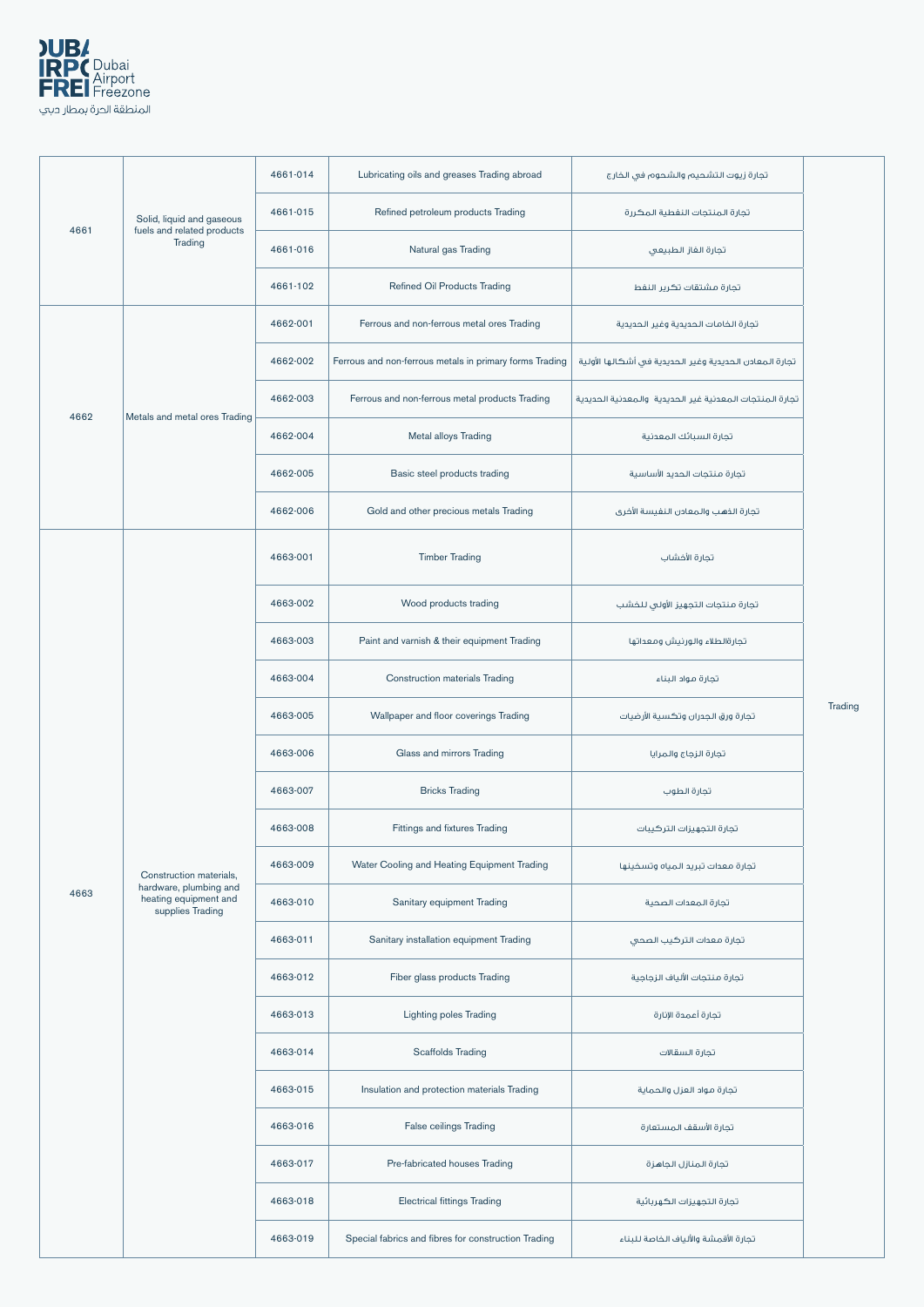

|      |                                                                                                | 4663-020 | Doors, windows & other plastic building products<br>Trading                                                  | تجارة الأبواب والنوافذ وغيرها من منتجات البناء<br>البلاستيكية                                                          |         |
|------|------------------------------------------------------------------------------------------------|----------|--------------------------------------------------------------------------------------------------------------|------------------------------------------------------------------------------------------------------------------------|---------|
|      |                                                                                                | 4663-021 | <b>Steel bars Trading</b>                                                                                    | تجارة قضبان الصلب                                                                                                      |         |
|      |                                                                                                | 4663-022 | <b>Tools Trading</b>                                                                                         | تجارة الأدوات                                                                                                          |         |
|      |                                                                                                | 4663-024 | Pipes and fittings Trading                                                                                   | تجارة الأنابيب والمواسير                                                                                               |         |
|      |                                                                                                | 4663-025 | Buildings, windows and doors metal products Trading                                                          | تجارة الأشغال المعدنية للأبنية                                                                                         |         |
|      |                                                                                                | 4663-026 | Decor and partition material trading                                                                         | تجارة مواد الديكور والقواطع                                                                                            |         |
|      |                                                                                                | 4663-027 | Tiles & Flooring Materials Trading                                                                           | تجارة البلاط والأرضيات                                                                                                 |         |
|      |                                                                                                | 4663-029 | Ready-mix Concrete Trading                                                                                   | تجارة الخرسانة الجاهزة                                                                                                 |         |
| 4663 | Construction materials,<br>hardware, plumbing and<br>heating equipment and<br>supplies Trading | 4663-041 | <b>Fountains Trading</b>                                                                                     | تجارة النوافير                                                                                                         |         |
|      |                                                                                                | 4663-062 | Fire fighting pipes Trading                                                                                  | تجارة الأنابيب الخاصة بأنظمة الإطفاء                                                                                   |         |
|      |                                                                                                | 4663-069 | <b>Ironmongery Trading</b>                                                                                   | تجارة المستلزمات المعدنية للمبانى                                                                                      |         |
|      |                                                                                                | 4663-104 | Cement and Gypsum Trading                                                                                    | تجارة الأسمنت والجبس                                                                                                   |         |
|      |                                                                                                | 4663-107 | Hardware and locks Trading including fencing and<br>barbed wires                                             | تجارة الأدوات الحديدية والأقفال بما في ذلك السياج والأسلاك<br>الشائكة                                                  | Trading |
|      |                                                                                                | 4663-204 | <b>Cement products Trading</b>                                                                               | تجارة المنتجات الإسمنتية                                                                                               |         |
|      |                                                                                                | 4663-304 | <b>Gypsum products Trading</b>                                                                               | تجارة المنتجات الجبسية                                                                                                 |         |
|      |                                                                                                | 4663-404 | Marble and Natural stones Trading                                                                            | تجارة الرخام والحجر الطبيعى                                                                                            |         |
|      |                                                                                                | 4663-906 | Bolts, Nuts, Screws & Nails Trading                                                                          | تجارة ادوات الرباط ولوازمها                                                                                            |         |
|      |                                                                                                | 4669-001 | Industrial chemicals Trading                                                                                 | تجارة الكيماويات الصناعية                                                                                              |         |
|      |                                                                                                | 4669-003 | Medicinal chemicals Trading                                                                                  | تجارة الكيماويات الطبية                                                                                                |         |
|      |                                                                                                | 4669-004 | Detergent and disinfectants Trading                                                                          | تجارة المنظفات والمطهرات                                                                                               |         |
|      |                                                                                                | 4669-006 | Organic Fertilizer and plant feed Trading                                                                    | تجارة الأسمدة العضوية والمصلحات الزراعية                                                                               |         |
|      |                                                                                                | 4669-007 | Plastic materials in primary forms Trading                                                                   | تجارة المواد البلاستيكية بأشكالها الأولية                                                                              |         |
| 4669 | Trading of chemicals, waste<br>and scrap and other products                                    | 4669-008 | <b>Rubber Trading</b>                                                                                        | تجارة المطاط                                                                                                           |         |
|      | n.e.c                                                                                          | 4669-009 | <b>Textile fibres Trading</b>                                                                                | تجارة ألياف المنسوجات                                                                                                  |         |
|      |                                                                                                | 4669-010 | Paper in bulk Trading                                                                                        | تجارة الورق السائب                                                                                                     |         |
|      |                                                                                                | 4669-012 | Metal and non-metal waste and scrap and materials for<br>recycling Trading                                   | تجارة النفايات والخردة المعدنية وغير المعدنية والمواد<br>المستخدمة في إعادة التدوير                                    |         |
|      |                                                                                                | 4669-013 | Dismantling of automobiles, computers, televisions and<br>other equipment to obtain and re-sell usable parts | تفكيك السيارات وأجهزة الكمبيوتر وأجهزة التلفزيون<br>وغيرها من المعدات للحصول على أجزاء قابلة للاستخدام<br>وإعادة بنعها |         |
|      |                                                                                                | 4669-056 | Paper products Trading                                                                                       | تجارة المنتجات الورقية                                                                                                 |         |
|      |                                                                                                | 4669-101 | Waste paper trading                                                                                          | تجارة المخلفات الورقية                                                                                                 |         |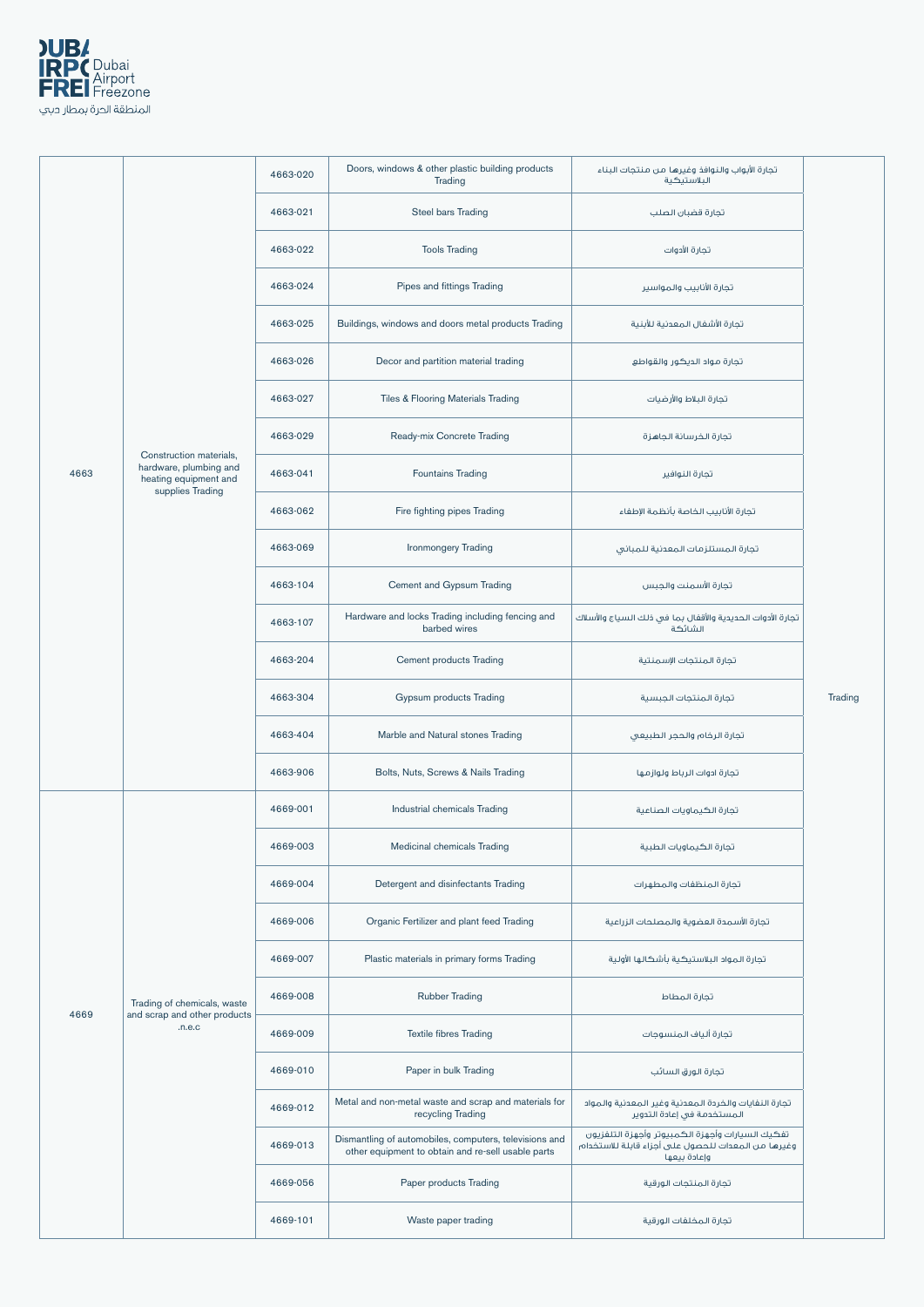

|      |                                                                                   | 4669-106 | <b>Chemical Fertilizers Trading</b>                                                              | تجارة الأسمدة الكيماوية                                                                                      |         |
|------|-----------------------------------------------------------------------------------|----------|--------------------------------------------------------------------------------------------------|--------------------------------------------------------------------------------------------------------------|---------|
|      |                                                                                   | 4669-109 | Aircraft scrap and used spare parts trading                                                      | تجارة مخلفات الطائرات وقطع غيارها المستعملة                                                                  |         |
|      |                                                                                   | 4669-111 | Water treatment and purification chemicals trading                                               | تحارة معدات وكبماويات معالجة وتنقية المياه                                                                   |         |
|      |                                                                                   | 4669-206 | Food additions trading                                                                           | تجارة المضافات الغذائية                                                                                      |         |
|      |                                                                                   | 4669-209 | Industrial solvents trading                                                                      | تجارة المنظفات الصناعية                                                                                      |         |
|      |                                                                                   | 4669-213 | Acids and Alkalines trading                                                                      | تجارة الأحماض والقلويات                                                                                      |         |
|      |                                                                                   | 4669-216 | Ink and printing material trading                                                                | تجارة الأحبار ومواد الطباعة                                                                                  |         |
| 4669 | Trading of chemicals, waste<br>and scrap and other products<br>n.e.c              | 4669-218 | <b>Adhesives Trading</b>                                                                         | تجارة المواد اللاصقة                                                                                         |         |
|      |                                                                                   | 4669-222 | <b>Oilfield Chemicals Trading</b>                                                                | تجارة كيماويات آبار النفط                                                                                    |         |
|      |                                                                                   | 4669-223 | <b>Construction chemicals Trading</b>                                                            | تجارة كيماويات البناء                                                                                        |         |
|      |                                                                                   | 4669-226 | Laboratories Chemicals Trading                                                                   | تجارة كيماويات المختبرات والمعامل                                                                            |         |
|      |                                                                                   | 4669-227 | Petrochemicals Trading                                                                           | تجارة البتروكيماويات                                                                                         | Trading |
|      |                                                                                   | 4669-901 | Crude plastic and nylon trading                                                                  | تجارة خامات البلاستيك والنايلون                                                                              |         |
|      |                                                                                   | 4669-905 | Paper Trading                                                                                    | تجارة الورق                                                                                                  |         |
|      |                                                                                   | 4669-991 | Raw Materials Trading                                                                            | تجارة الخامات والمواد الأولية                                                                                |         |
|      | Retail sale in non-specialized                                                    | 4711-001 | Supermarket                                                                                      | مجمع إستهلاكى (سوبر ماركت)                                                                                   |         |
| 4711 | stores with food, beverages<br>or tobacco predominating                           | 4711-004 | Mini store                                                                                       | متجر إستهلاكى                                                                                                |         |
| 4719 | Other retail sale in non-<br>specialized stores                                   | 4719-001 | Retail sale of a large variety of goods of which food<br>products, beverages are not predominant | البيع بالتجزئة لمجموعة كبيرة ومتنوعة من السلع التى لا<br>تكون فيها المنتجات الغذائية أو المشروبات هي الغالبة |         |
| 4721 | Retail sale of food in<br>specialized stores                                      | 4721-001 | Retail sale of food products                                                                     | البيع بالتجزئة للمنتجات الفذائية                                                                             |         |
|      |                                                                                   | 4741-001 | Retail sale of computers                                                                         | البيع بالتجزئة لأجهزة الكمبيوتر                                                                              |         |
|      |                                                                                   | 4741-002 | Retail sale of computer peripheral equipment                                                     | البيع بالتجزئة لأجهزة الكمبيوتر الطرفية                                                                      |         |
| 4741 | Retail sale of computers,<br>peripheral units, software<br>and telecommunications | 4741-003 | Retail sale of video game consoles                                                               | البيع بالتجزئة لوحدات التحكم بألعاب الفيديو                                                                  |         |
|      | equipment in specialized<br>stores                                                | 4741-004 | Retail sale of non-customized software, including video<br>games                                 | البيع بالتجزئة للبرامج غير المخصصة ، بما فى ذلك ألعاب<br>الفيديو                                             |         |
|      |                                                                                   | 4741-005 | Retail sale of telecommunication equipment                                                       | البيع بالتجزئة لمعدات الاتصالات                                                                              |         |
|      |                                                                                   | 4741-012 | SIM trading                                                                                      | تجارة شرائح الهاتف الإلكترونية                                                                               |         |
|      |                                                                                   | 4742-001 | Retail sale of radio and television equipment                                                    | البيع بالتجزئة لأجهزة الراديو والتلفزيون                                                                     |         |
| 4742 | Retail sale of audio and video<br>equipment in specialized<br>stores              | 4742-002 | Retail sale of stereo equipment                                                                  | البيع بالتجزئة لمعدات الستيريو                                                                               |         |
|      |                                                                                   | 4742-003 | Retail sale of CD and DVD players and recorders                                                  | البيع بالتجزئة لمشغلات الأقراص المضغوطة و الدى في دى<br>والمسجلات                                            |         |
|      |                                                                                   |          |                                                                                                  |                                                                                                              |         |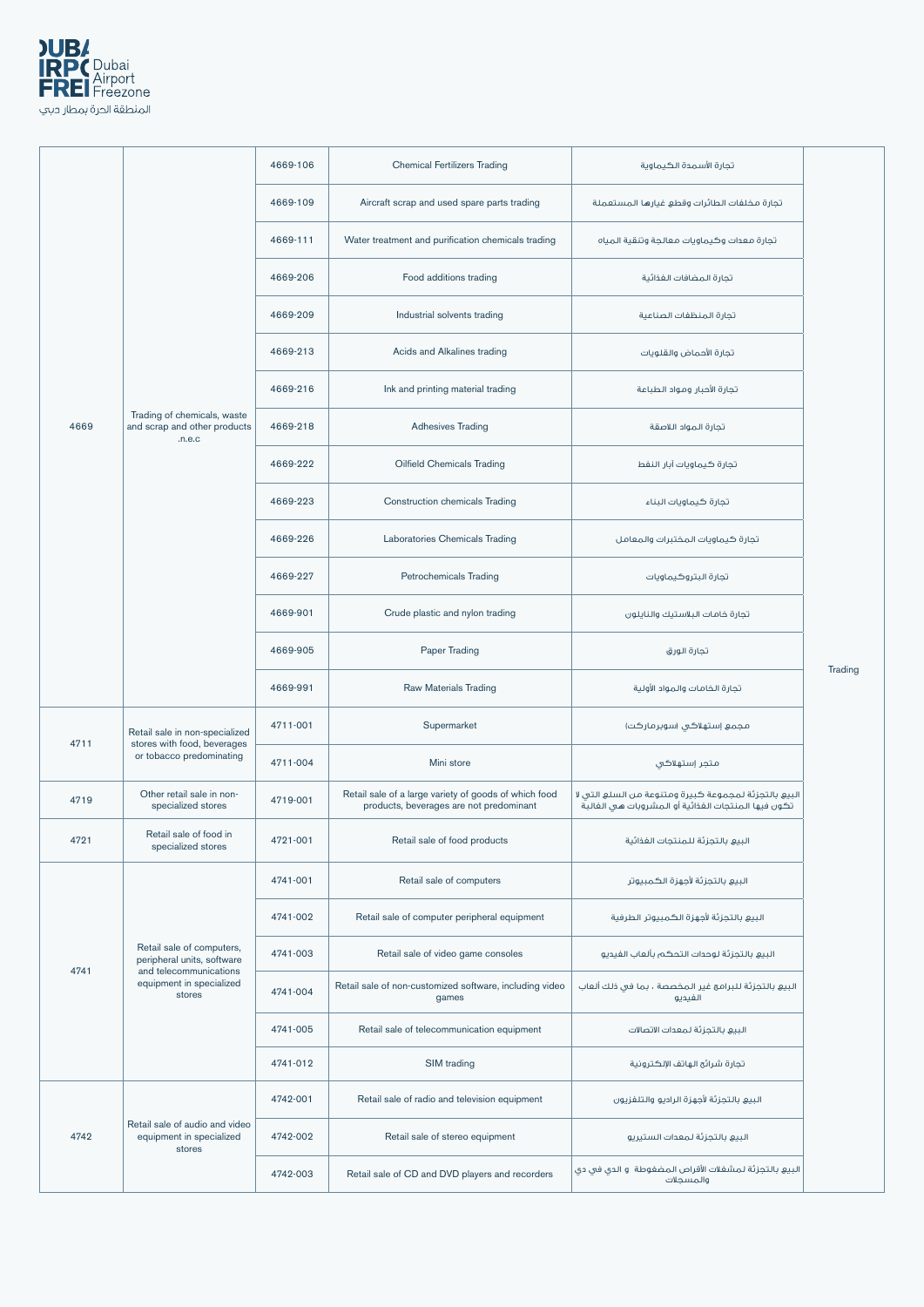

|      |                                                                                        | 4751-001 | Retail sale of fabrics                                                                     | البيع بالتجزئة للأقمشة                                                                          |         |
|------|----------------------------------------------------------------------------------------|----------|--------------------------------------------------------------------------------------------|-------------------------------------------------------------------------------------------------|---------|
|      |                                                                                        | 4751-002 | Retail sale of knitting yarn                                                               | البيع بالتجزئة لخيوط الحياكة                                                                    |         |
| 4751 | Retail sale of textiles in<br>specialized stores                                       | 4751-003 | Retail sale of basic materials for rug, tapestry or<br>embroidery making                   | البيع بالتجزئة للمواد الأساسية للسجاد أو النسيج أو صناعة<br>التطريز                             |         |
|      |                                                                                        | 4751-004 | Retail sale of textiles                                                                    | الىيع بالتحزئة للمنسوحات                                                                        |         |
|      |                                                                                        | 4751-005 | Retail sale of haberdashery: needles, sewing thread etc.                                   | البيع بالتجزئة للخردوات: الإبر ، وخيوط الخياطة الخ.                                             |         |
| 4761 | Retail sale of books,<br>newspapers and stationary in<br>specialized stores            | 4761-004 | Retail sale of office supplies                                                             | البيع بالتجزئة للوازم المكتبية                                                                  |         |
|      |                                                                                        | 4772-001 | Retail sale of pharmaceuticals                                                             | البيع بالتجزئة للأدوية                                                                          |         |
| 4772 | Retail sale of pharmaceutical<br>and medical goods,<br>cosmetic and toilet articles in | 4772-002 | Retail sale of medical and orthopaedic goods                                               | البيع بالتجزئة للسلع الطبية وجراحة العظام                                                       |         |
|      | specialized stores                                                                     | 4772-003 | Retail sale of perfumery and cosmetic articles                                             | البيع بالتجزئة للعطور ومواد التجميل                                                             |         |
|      |                                                                                        | 4773-003 | Retail sale of watches, clocks and jewellery                                               | البيع بالتجزئة لساعات اليد والساعات الأخرى والمجوهرات                                           |         |
|      |                                                                                        | 4773-004 | Retail sale of flowers, plants, seeds, fertilizers, pet<br>animals and pet food            | البيع بالتجزئة للزهور والنباتات والبذور والأسمدة<br>والحيوانات الأليفة وأغذية الحيوانات الأليفة |         |
|      |                                                                                        | 4773-203 | Retail sale of jewellery                                                                   | البيع بالتجزئة المجوهرات والمصوغات من الذهب والفضة                                              |         |
|      |                                                                                        | 4773-707 | Ports & Marine Guide Equipment Trading                                                     | تجارة معدات الموانىء والإرشاد البحرى                                                            |         |
|      | Retail sale of new goods in<br>specialized stores                                      | 4773-708 | Aircraft Spare Parts & Components Trading                                                  | تجارة قطع غيار الطائرات ومكوناتها                                                               |         |
| 4773 |                                                                                        | 4773-713 | Unmanned aerial systems (drone) trading                                                    | تجارة الطائرات التي تعمل بدون طيار درون                                                         | Service |
|      |                                                                                        | 4773-715 | Light aircraft and its spare parts Trading                                                 | تجاره الطائرات الخفيفه وقطع غيارها                                                              |         |
|      |                                                                                        | 4773-717 | Trains & Railways Construction & Fabrication Equipment<br><b>Trading &amp; Maintenance</b> | تجارة معدات بناء وتجهيز السكك الحديدية والقطارات<br>وصيانتها                                    |         |
|      |                                                                                        | 4773-909 | Fiber Optic Products & Requisites Trading                                                  | تجارة منتجات الألياف البصرية وملحقاتها ولوازمها                                                 |         |
|      |                                                                                        | 4773-916 | Fire Fighting & Safety Equipment Trading                                                   | تجارة معدات وأجهزة السلامة وإطفاء الحريق                                                        |         |
| 4781 | Retail sale via stalls and<br>markets of food, beverages                               | 4781-001 | Retail sale of food, beverages and tobacco products via<br>stalls or markets               | البيع بالتجزئة للأغذية والمشروبات ومنتجات التبغ عبر<br>الأكشاك أو الأسواق                       |         |
|      | and tobacco products                                                                   | 4781-002 | E-commerce                                                                                 | التجارة الإلكترونية                                                                             |         |
| 4791 | Retail sale via mail order<br>houses or via Internet                                   | 4791-003 | Direct sale via television, radio and telephone                                            | البيع المباشر عبر التلفزيون والراديو والهاتف                                                    |         |
|      |                                                                                        | 4922-002 | Peer-to-peer ridesharing operations and services                                           | عمليات وخدمات مشاركة الركوب بين النظراء                                                         |         |
|      |                                                                                        | 4922-010 | <b>Electronic Transport Services</b>                                                       | الخدمات الإلكترونية للنقل                                                                       |         |
|      |                                                                                        | 4923-003 | New & Used Furniture Removal                                                               | نقل الأثاث الحديد والمستعمل                                                                     |         |
| H    |                                                                                        | 4923-009 | Cargo Transport by Heavy Trucks                                                            | نقل البضائع بالشاحنات الثقيلة                                                                   |         |
|      | Transportation and storage                                                             | 4923-010 | Cargo Transport by Light Trucks                                                            | نقل البضائع بالشاحنات الخفيفة                                                                   |         |
|      |                                                                                        | 5011-001 | Shipping Lines of Freight & Passengers Transportation                                      | خطوط ملاحية للنقل البحرى للركاب والبضائع                                                        |         |
|      |                                                                                        | 5012-003 | Sea freight & passengers charters                                                          | النقل البحرى بعقود خاصة للركاب والبضائع                                                         |         |
|      |                                                                                        | 5110-001 | Airlines of Passengers & Cargo Transportation                                              | خطوط طيران للنقل الجوى للركاب والبضائع                                                          |         |
|      |                                                                                        | 5110-002 | VIP Helicopter Escort From Airport To Hotels                                               | نقل الركاب بالطائرات العمودية من المطار الى الفنادق                                             |         |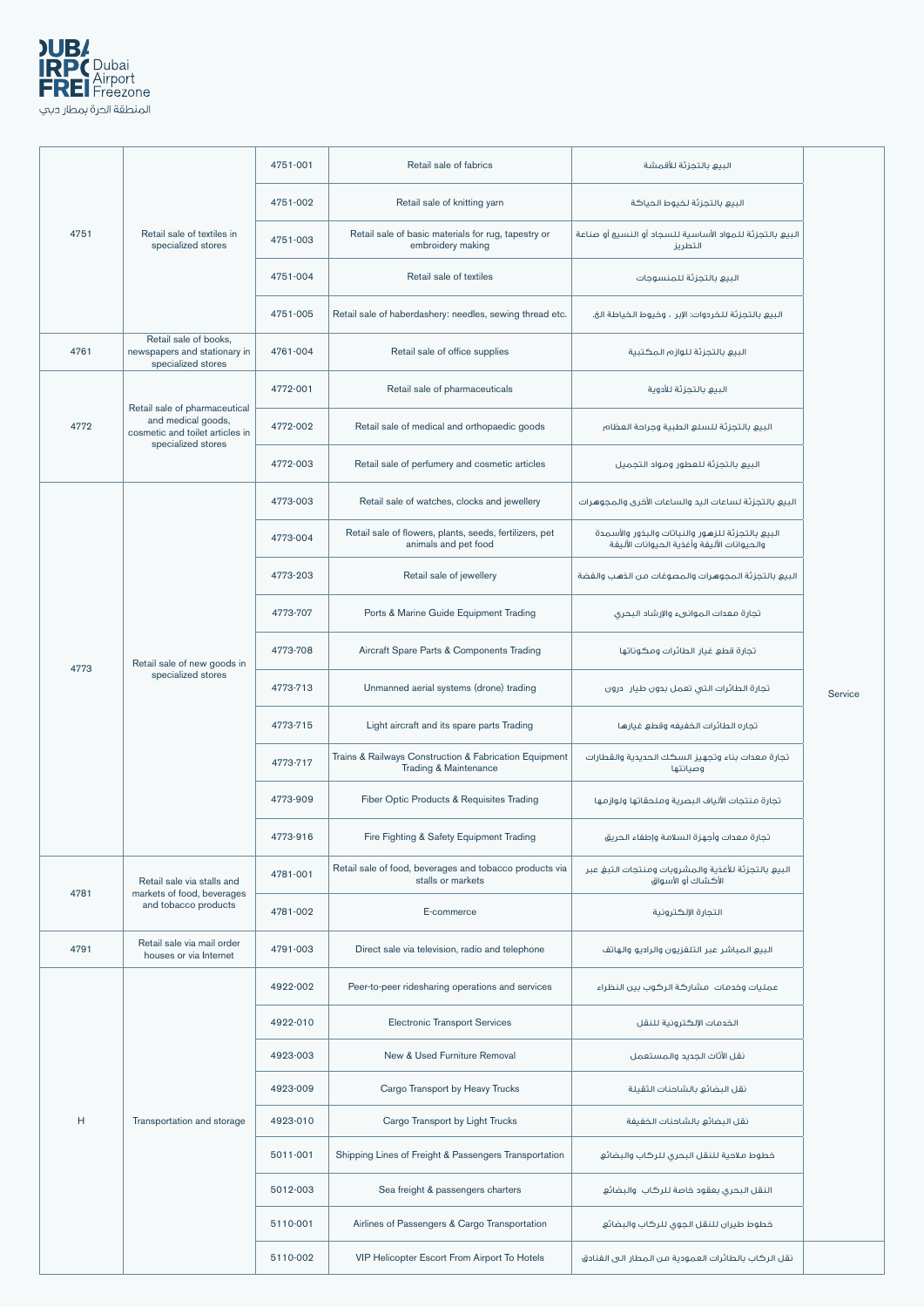

|   |                            | 5110-003                        | Private airplane charter                                                      | نقل الركاب بطائرات الأجرة تحت الطلب                                   |                                               |                                     |  |
|---|----------------------------|---------------------------------|-------------------------------------------------------------------------------|-----------------------------------------------------------------------|-----------------------------------------------|-------------------------------------|--|
|   |                            | 5110-004                        | Flying taxi operation with and without (drone/<br>autonomous transport) pilot | تشغيل التاكسي الطائر مع وبدون (طائرة بدون طيار /<br>ُ نقل مستقل) طيار |                                               |                                     |  |
|   | 5120-001                   | Charters for Passengers & Cargo | النقل الجوى العارض للركاب والبضائع                                            |                                                                       |                                               |                                     |  |
|   |                            | 5120-002                        | Non-scheduled transport of freight by air                                     | النقل غير المجدول للشحن الجوى                                         |                                               |                                     |  |
|   |                            | 5120-003                        | <b>Drone Delivery</b>                                                         | التسليم بواسطة طائرة بدون طيار                                        |                                               |                                     |  |
|   |                            | 5210-001                        | Storage in Silos                                                              | التخزين في صوامع                                                      |                                               |                                     |  |
|   |                            | 5210-002                        | <b>General Warehousing</b>                                                    | التخزين في مخازن عامة                                                 |                                               |                                     |  |
|   |                            | 5210-003                        | Gas & Petroleum Products Storage                                              | تخزين الغازات والمواد البترولية                                       |                                               |                                     |  |
|   |                            | 5210-004                        | <b>Cold Storage</b>                                                           | التخزين المبرد                                                        |                                               |                                     |  |
|   |                            | 5210-005                        | <b>Self Storage Services</b>                                                  | خدمات التخزين الذاتى                                                  |                                               |                                     |  |
|   |                            | 5210-006                        | <b>Chemicals Storage</b>                                                      | تخزين المواد الكيماوية                                                |                                               |                                     |  |
|   |                            | 5210-007                        | Auto Warehousing                                                              | تخزين السيارات                                                        |                                               |                                     |  |
|   |                            | 5221-002                        | Rail Management and Operation                                                 | إدارة القطارات وتشغيلها                                               | Service                                       |                                     |  |
|   | Transportation and storage | 5221-003                        | Operation of car parks or garages                                             | تشغيل مواقف السيارات أو المرائب                                       |                                               |                                     |  |
|   |                            | 5221-004                        | Heavy lift solutions services                                                 | خدمات تنظيم النقل الثقيل على الطرق                                    |                                               |                                     |  |
| H |                            | 5221-005                        | Operation of bicycle parkings                                                 | تشغيل مواقف الدراجات الهوائية                                         |                                               |                                     |  |
|   |                            | 5221-009                        | Specialized vehicles services                                                 | خدمات السيارات المتخصصة                                               |                                               |                                     |  |
|   |                            | 5221-010                        | Fleet vehicles management                                                     | إدارة مركبات الأسطول                                                  |                                               |                                     |  |
|   |                            | 5221-111                        | <b>Bus Management &amp; Operation</b>                                         | ادارة الحافلات وتشغيلها                                               |                                               |                                     |  |
|   |                            | 5222-001                        | Ports Management                                                              | إدارة الموائىء                                                        |                                               |                                     |  |
|   |                            | 5222-002                        | Ship Piloting & Towing Services                                               | إرشاد السفن وقطرها                                                    |                                               |                                     |  |
|   |                            | 5222-003                        | Operation of waterway locks                                                   | تشغيل أقفال الممر المائى                                              |                                               |                                     |  |
|   |                            | 5222-004                        | Lighterage services                                                           | نقل البضائع بين السفن                                                 |                                               |                                     |  |
|   |                            | 5222-005                        | Ships management and operations                                               | إدارة السفن وتشغيلها                                                  |                                               |                                     |  |
|   |                            | 5222-006                        | Salvage activities                                                            | أنشطة الإنقاذ                                                         |                                               |                                     |  |
|   |                            | 5223-001                        | Airport ground services                                                       | تنظيم العمليات الأرضية بالمطارات                                      |                                               |                                     |  |
|   |                            | 5223-002                        | Air Traffic Management Services                                               | خدمات إدارة الحركة الجوية                                             |                                               |                                     |  |
|   |                            | 5223-003                        | Airplane management and operations                                            | إدارة الطائرات وتشغيلها                                               |                                               |                                     |  |
|   |                            | 5223-004                        | Civil aviation information services                                           | خدمات المعلومات المتعلقة بحركة الطيران المدنى                         |                                               |                                     |  |
|   |                            |                                 |                                                                               | 5223-005                                                              | Technological aspects of aircraft development | الجوانب التكنولوجية لتطوير الطائرات |  |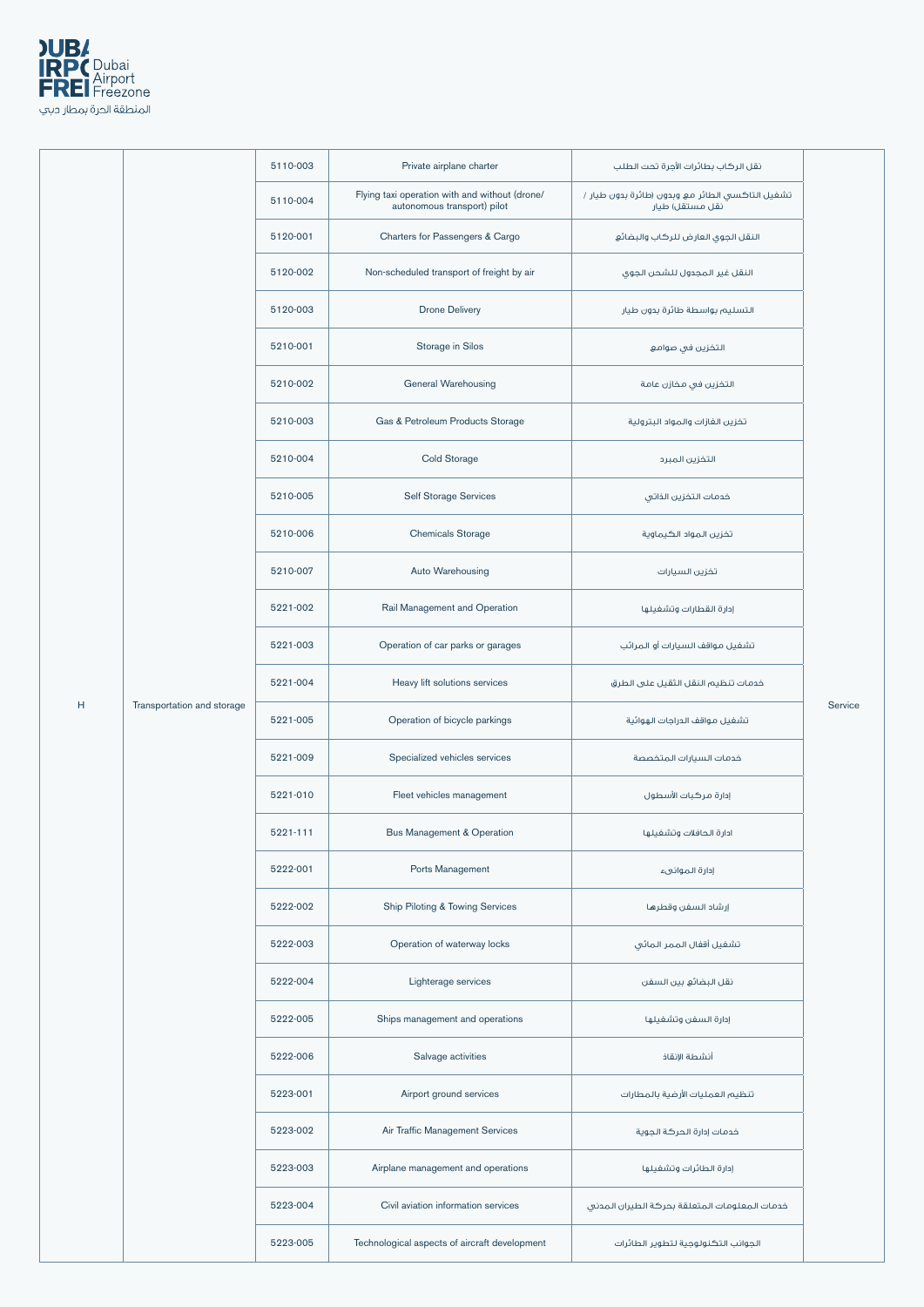

|   |                            | 5223-006 | <b>Aviation Services Coordination</b>                        | تنسيق خدمات الطيران                                 |         |
|---|----------------------------|----------|--------------------------------------------------------------|-----------------------------------------------------|---------|
|   |                            | 5223-007 | Aviation equipment engineering services                      | خدمات هندسة معدات الطيران                           |         |
|   |                            | 5223-008 | <b>Aviation Financial Services</b>                           | الخدمات المالية للطيران                             |         |
|   |                            | 5223-009 | <b>Slot Coordination Services</b>                            | خدمات تنسيق مواقف الطائرات                          |         |
|   |                            | 5223-010 | <b>Aviation Engineering Services</b>                         | خدمات هندسة الطيران                                 |         |
|   |                            | 5223-011 | Firefighting and fire-prevention services at airports        | خدمات مكافحة الحرائق والوقاية من الحريق في المطارات |         |
|   |                            | 5223-104 | Jet Fuel Supply Services                                     | خدمات التزويد بوقود الطائرات                        |         |
|   |                            | 5224-001 | Cargo loading & unloading services                           | خدمات تحميل وتفريغ البضائع                          |         |
|   |                            | 5224-002 | Sea cargo services                                           | خدمات الشحن البحري للبضائع                          |         |
|   |                            | 5224-003 | Air cargo services                                           | خدمات الشحن الجوي                                   |         |
|   |                            | 5224-005 | Cargo packaging services                                     | خدمات حزم البضائع                                   |         |
|   |                            | 5229-004 | Customs broker                                               | المخلص الجمركي                                      |         |
|   |                            | 5229-005 | Issue and procurement of transport documents and<br>waybills | إصدار وشراء وثائق النقل وقوائم الشحن                | Service |
|   | Transportation and storage | 5229-007 | Ship rental intermediator                                    | وسيط تأجير السفن                                    |         |
|   |                            | 5229-011 | <b>Transport Consultancies</b>                               | استشارات النقل                                      |         |
| Н |                            | 5229-012 | <b>Aviation Consultancy</b>                                  | إستشارات الطيران                                    |         |
|   |                            | 5229-013 | Logistic services                                            | الخدمات اللوجستية                                   |         |
|   |                            | 5229-014 | Unmanned Aerial Vehicle (Drone) Service                      | خدمات العائرات المسيرة                              |         |
|   |                            | 5229-016 | Land transport agents                                        | وكيل وسائل النقل البري                              |         |
|   |                            | 5229-017 | Sea shipping lines agents                                    | وكيل خطوط ملاحية بحرية                              |         |
|   |                            | 5229-018 | Air cargo agent                                              | وكيل خطوط شحن جوى                                   |         |
|   |                            | 5229-019 | International airline representative office                  | مكتب خطوط طيران دولية                               |         |
|   |                            | 5229-020 | <b>Aviation Business Brokerage</b>                           | الوساطة التجارية في قطاع الطيران                    |         |
|   |                            | 5229-021 | Appointed General Agent For Airline/Airlines                 | وكيل عام معتمد لخط طيران جوي أو أكثر                |         |
|   |                            | 5229-101 | Freight Broker                                               | وسيط شحن                                            |         |
|   |                            | 5320-002 | Letters and post items delivery                              | نقل بعائث بريد الرسائل                              |         |
|   |                            | 5320-004 | <b>Full Service Postal Agency</b>                            | وكالة بريدية كاملة الخدمة                           |         |
|   |                            | 5320-008 | Documents delivery                                           | نقل الوثائق والمستندات                              |         |
|   |                            | 5320-009 | Parcels delivery                                             | نقل الطرود                                          |         |
|   |                            | 5320-010 | Home delivery services                                       | خدمات التوصيل الطلبات                               |         |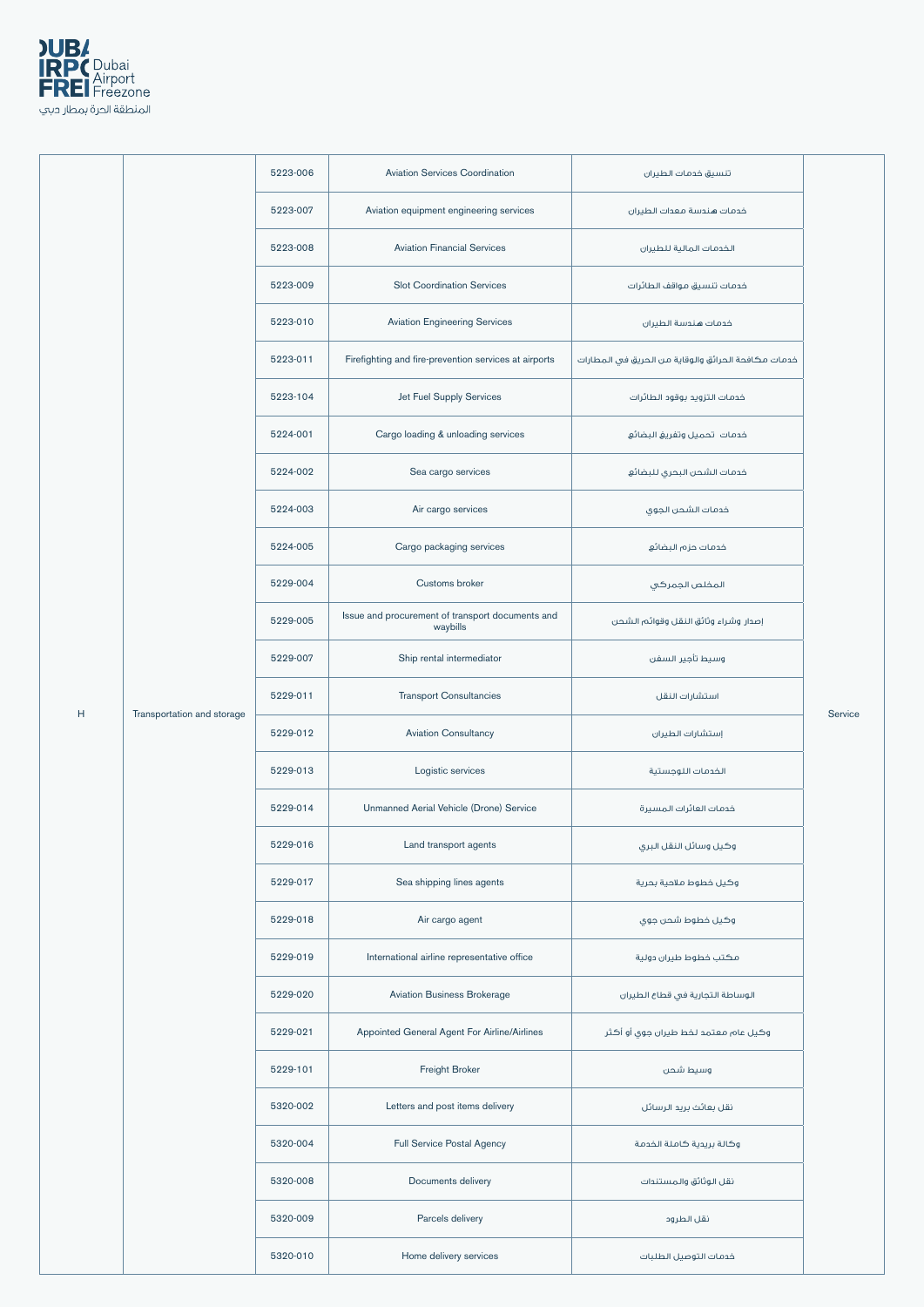

|    |                                  | 5610-001 | <b>Restaurants</b>                                                                                                                                                                                | المطاعم                                                                                                                                                                                            |         |
|----|----------------------------------|----------|---------------------------------------------------------------------------------------------------------------------------------------------------------------------------------------------------|----------------------------------------------------------------------------------------------------------------------------------------------------------------------------------------------------|---------|
|    |                                  | 5610-002 | Fast-food restaurants                                                                                                                                                                             | مطاعم الوجبات السريعة                                                                                                                                                                              |         |
|    |                                  | 5610-003 | Cafeterias                                                                                                                                                                                        | الكافيتريات                                                                                                                                                                                        |         |
|    |                                  | 5610-004 | Pizza delivery                                                                                                                                                                                    | توصيل البيتزا                                                                                                                                                                                      |         |
|    |                                  | 5610-005 | Take-out eating places                                                                                                                                                                            | أماكن تناول الطعام المشترى لتناوله خارج المطعم                                                                                                                                                     |         |
|    |                                  | 5610-006 | Ice cream shop                                                                                                                                                                                    | بيع المثلجات                                                                                                                                                                                       |         |
|    |                                  | 5610-007 | Mobile food carts                                                                                                                                                                                 | عربات الطعام المتنقلة                                                                                                                                                                              |         |
|    |                                  | 5610-008 | Food preparation in market stalls                                                                                                                                                                 | إعداد الطعام فى أكشاك السوق                                                                                                                                                                        |         |
|    |                                  | 5610-009 | Restaurant activities connected to transportation, when<br>carried out by separate units                                                                                                          | أنشطة المطعم المتصلة بالنقل ، عندما يتم تنفيذها<br>بواسطة وحدات منفصلة                                                                                                                             |         |
|    |                                  | 5621-001 | Event catering                                                                                                                                                                                    | تقديم الطعام في المناسبات                                                                                                                                                                          |         |
|    | Accommodation and food           | 5621-002 | <b>Foodstuff Supply Services</b>                                                                                                                                                                  | خدمات تموين بالمواد الغذائية                                                                                                                                                                       |         |
|    | service activities               | 5621-003 | Hospitality services                                                                                                                                                                              | خدمات الضيافة                                                                                                                                                                                      |         |
|    |                                  | 5621-004 | Pastry preparing                                                                                                                                                                                  | تحضير الفطائر والمعجنات وتجهيزها                                                                                                                                                                   | Service |
|    |                                  | 5621-007 | <b>Local Sweets Preparing</b>                                                                                                                                                                     | تحضير الحلوى والحلويات الشعبية                                                                                                                                                                     |         |
|    |                                  | 5629-001 | Catering services                                                                                                                                                                                 | أنشطة مقاولى خدمات الطعام                                                                                                                                                                          |         |
|    |                                  | 5629-002 | Operation of food concessions at sports and similar<br>facilities                                                                                                                                 | تشغيل الامتيازات الغذائية في المرافق الرياضية والمرافق<br>المماثلة                                                                                                                                 |         |
|    |                                  | 5629-003 | Operation of canteens or cafeterias                                                                                                                                                               | تشغيل المقاصف أو الكافيتريات                                                                                                                                                                       |         |
|    |                                  | 5629-004 | Ship chandlers                                                                                                                                                                                    | تعهدات تزويد السفن والبواخر                                                                                                                                                                        |         |
|    |                                  | 5630-001 | Coffee Shop                                                                                                                                                                                       | مقهى                                                                                                                                                                                               |         |
|    |                                  | 5630-002 | Fruit juice bars                                                                                                                                                                                  | محال بيع عصير الفاكهة                                                                                                                                                                              |         |
|    |                                  | 5630-003 | Mobile beverage vendors                                                                                                                                                                           | بائعو المشروبات المتنقلة                                                                                                                                                                           |         |
|    |                                  | 5630-007 | Sweets and candies preparing                                                                                                                                                                      | تحضير الحلويات والسكاكر                                                                                                                                                                            |         |
|    |                                  | 5811-001 | Publishing of books, brochures, leaflets and similar<br>publications                                                                                                                              | نشر الكتب والكتيبات والنشرات والمنشورات المماثلة                                                                                                                                                   |         |
|    |                                  | 5811-002 | Publishing of atlases, maps and charts                                                                                                                                                            | نشر الأطالس والخرائط والمخططات                                                                                                                                                                     |         |
| IJ |                                  | 5811-003 | Publishing of audio books                                                                                                                                                                         | نشر الكتب الصوتية                                                                                                                                                                                  |         |
|    |                                  | 5811-004 | Publishing of encyclopedias etc. on CD-ROM                                                                                                                                                        | نشر موسوعات وما إلى ذلك على قرص مدمج                                                                                                                                                               |         |
|    | Information and<br>communication | 5813-001 | Publishing of newspapers, including advertising<br>newspapers                                                                                                                                     | نشر الصحف ، بما فى ذلك الصحف الإعلانية                                                                                                                                                             |         |
|    |                                  | 5813-002 | Publishing of periodicals and other journals                                                                                                                                                      | نشر الدوريات والمجلات الأخرى                                                                                                                                                                       |         |
|    |                                  | 5819-001 | Publishing (including on-line) (of catalogs, photos,<br>engravings and postcards, greeting cards, forms,<br>posters, reproduction of works of art, advertising<br>material, other printed matter) | النشر (بما في ذلك على شبكة الإنترنت) (للكتالوجات<br>والصور والنقوش والبطاقات البريدية وبطاقات المعايدة<br>والنماذج والملصقات واستنساخ الأعمال الفنية والمواد<br>الإعلانية والمواد المطبوعة الأخرى) |         |
|    |                                  | 5819-002 | On-line publishing of statistics or other information                                                                                                                                             | نشر الإحصاءات أو غيرها من المعلومات على الانترنت                                                                                                                                                   |         |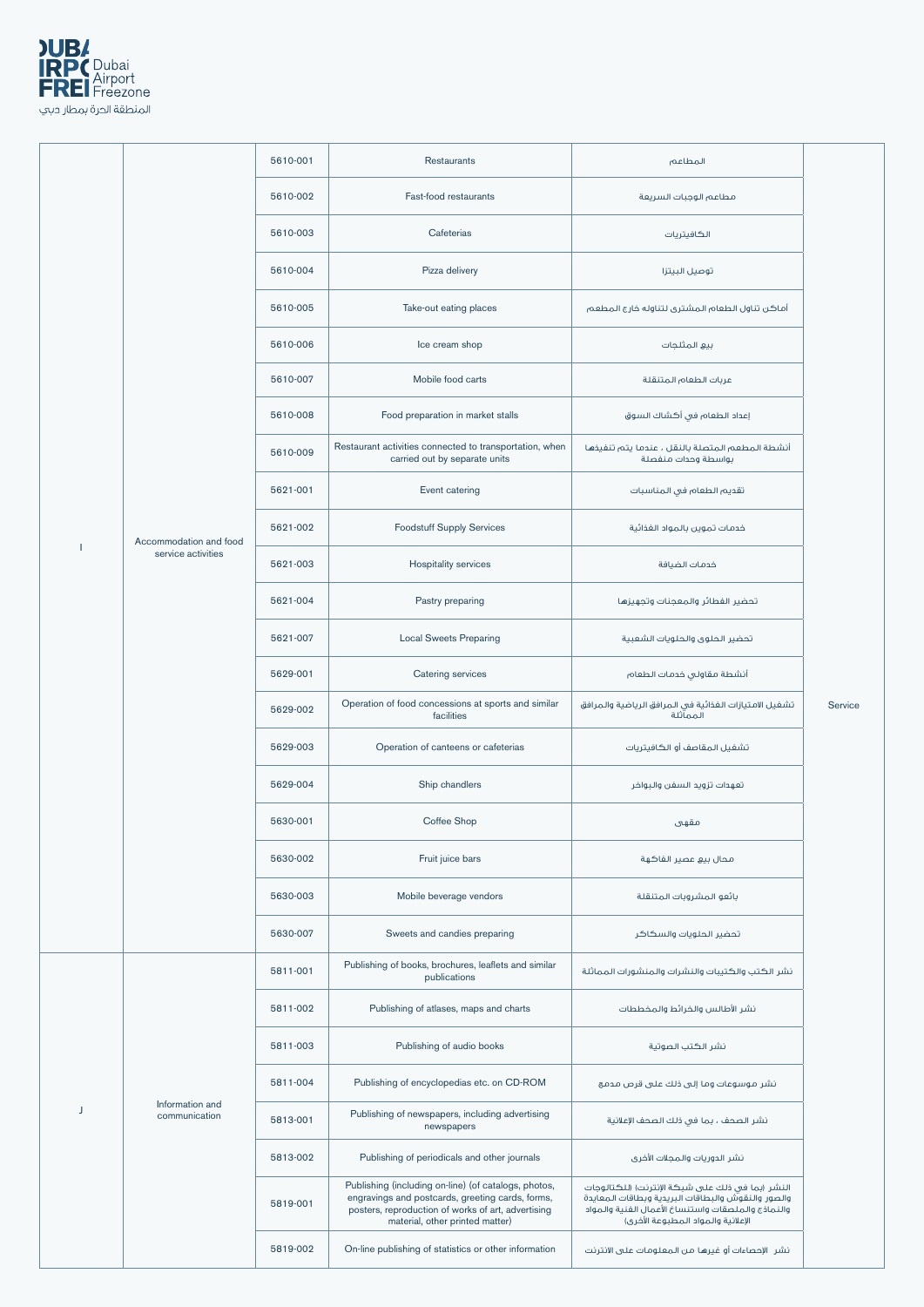

|                                  | 5820-001 | Publishing of ready-made (non-customized) software                                                          | نشر البرامج الجاهزة (غير المخصصة) أنظمة التشغيل                                   |         |
|----------------------------------|----------|-------------------------------------------------------------------------------------------------------------|-----------------------------------------------------------------------------------|---------|
|                                  | 5911-001 | <b>Motion Picture Production</b>                                                                            | انتاج الافلام السينمائية                                                          |         |
|                                  | 5911-002 | T.V Programs, Commercials & Visual Materials<br>Production                                                  | إنتاج وتصوير المسلسلات والإعلانات التلفزيونية والمواد<br>المرئية                  |         |
|                                  | 5911-003 | <b>Theatrical Production</b>                                                                                | إنتاج مسرحى                                                                       |         |
|                                  | 5911-004 | <b>Documentary Filming</b>                                                                                  | تصوير الأفلام الوثائقية                                                           |         |
|                                  | 5911-006 | <b>Cartoons Production</b>                                                                                  | إنتاج الرسوم الكرتونية                                                            |         |
|                                  | 5911-007 | <b>Special Effects Production</b>                                                                           | إنتاج المؤثرات الفنية الخاصة                                                      |         |
|                                  | 5912-001 | Post-production activities                                                                                  | أنشطة ما بعد الإنتاج                                                              |         |
|                                  | 5912-002 | Activities of motion picture film laboratories and<br>activities of special laboratories for animated films | أنشطة مختبرات أفلام الحركة السينمائية وأنشطة<br>المختبرات الخاصة للأفلام المتحركة |         |
|                                  | 5912-003 | Activities of stock footage film libraries etc.                                                             | أنشطة مكتبة الأفلام المصورة للأفلام وما إلى ذلك.                                  |         |
|                                  | 5913-001 | Distributing film, video tapes, DVDs and similar<br>productions                                             | توزيع الأفلام وأشرطة الفيديو وأقراص الفيديو الرقمية<br>والمنتجات المماثلة         |         |
|                                  | 5913-002 | Acquiring film, video tape and DVD distribution rights                                                      | الحصول على حقوق نشر الأفلام وشرائط الفيديو وتوزيع<br>الدي في دي                   |         |
|                                  | 5920-001 | Production of original (sound) master recordings                                                            | إنتاج التسجيلات الرئيسية الأصلية (الصوتية)                                        |         |
|                                  | 5920-002 | Sound recording service activities in a studio or<br>elsewhere                                              | أنشطة خدمة التسجيل الصوتي في الاستوديو أو في أي<br>مكان آخر                       |         |
| Information and<br>communication | 5920-003 | Music publishing                                                                                            | النشر الموسيقي                                                                    | Service |
|                                  | 5920-004 | Publishing of music and sheet books                                                                         | نشر الموسيقى والكتب الورقية                                                       |         |
|                                  | 6201-001 | Computer Systems & Communication Equipment<br>Software Design                                               | تصميم نظم الحاسب الآلي وأجهزة الإتصال                                             |         |
|                                  | 6201-002 | Electronic chips programming                                                                                | برمجة الرقائق الإلكترونية                                                         |         |
|                                  | 6201-005 | Web-Design                                                                                                  | تصميم مواقع الشبكة المعلوماتية (الإنترنت)                                         |         |
|                                  | 6201-009 | Social Media Applications Development & Management                                                          | خدمات تطوير وإدارة مواقع التواصل الإجتماعي                                        |         |
|                                  | 6201-010 | <b>Cyber Security Architecture</b>                                                                          | تصميم هيكلية الأمن الألكترونى                                                     |         |
|                                  | 6201-011 | <b>Education &amp; Training Computer Software</b>                                                           | تصميم نظم الحاسب الآلى التعليمية والتدريبية                                       |         |
|                                  | 6202-002 | <b>Computer Systems Consultancies</b>                                                                       | إستشارات أجهزة الحاسب الآلى                                                       |         |
|                                  | 6202-003 | Information technology consultants                                                                          | استشاريو تكنولوجيا المعلومات                                                      |         |
|                                  | 6202-004 | Information Technology Network Services                                                                     | خدمات شبكات تقنية المعلومات                                                       |         |
|                                  | 6202-006 | Cyber security consultancy                                                                                  | الاستشارات الأمنية السيبرونية                                                     |         |
|                                  | 6202-007 | <b>Cyber Risk Management Services</b>                                                                       | خدمات إدارة المخاطر الإلكترونية                                                   |         |
|                                  | 6202-009 | Network consultancies                                                                                       | استشارات الشبكات                                                                  |         |
|                                  | 6202-010 | Internet consultancy                                                                                        | استشارات الإنترنت                                                                 |         |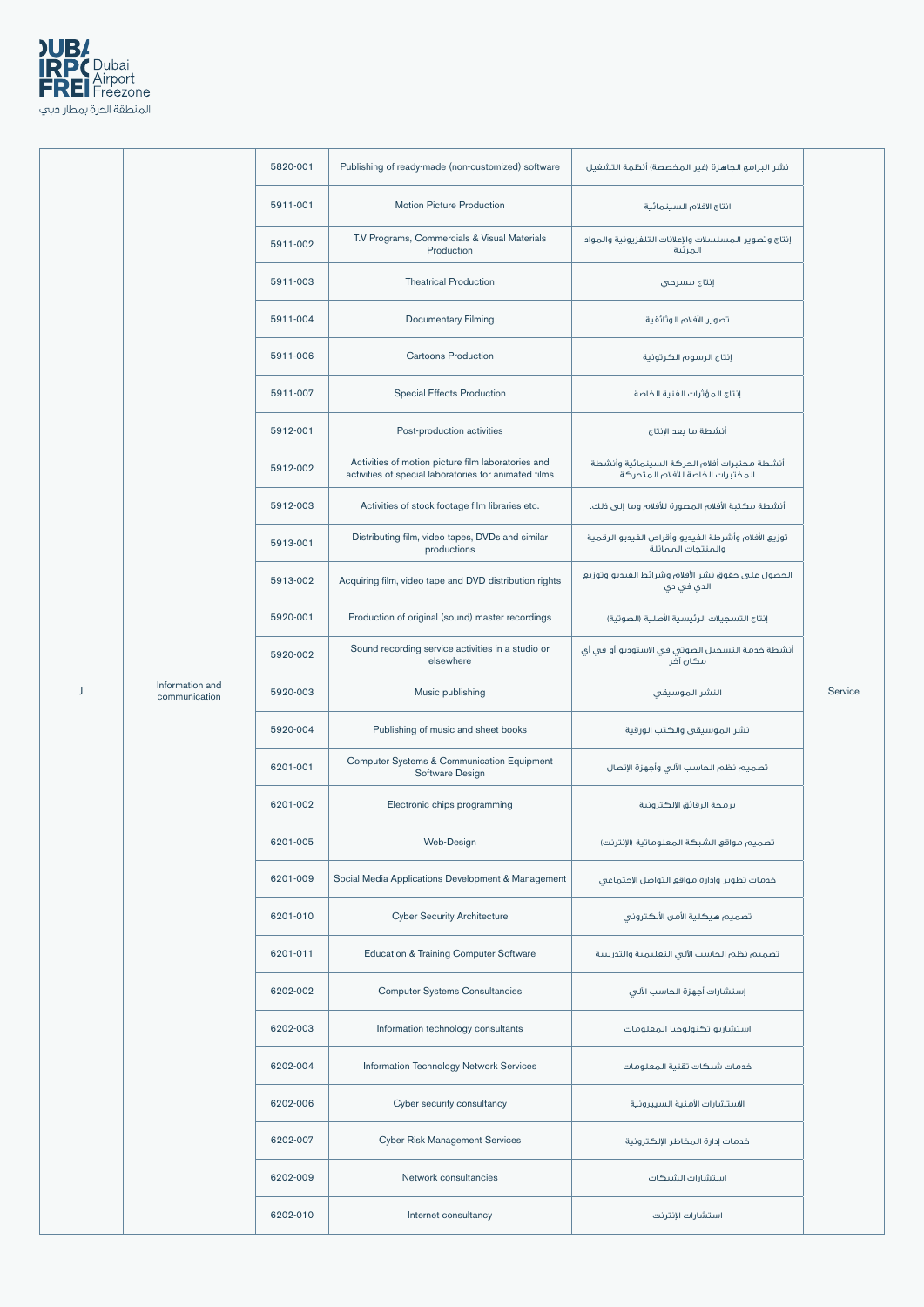

|   |                                       | 6202-011 | Managed Cyber Security Services Provider                           | خدمات إدارة عمليات الأمن الإلكتروني                        |         |
|---|---------------------------------------|----------|--------------------------------------------------------------------|------------------------------------------------------------|---------|
|   |                                       | 6202-101 | Marketing Services Via Social Media                                | خدمات التسويق عبر مواقع التواصل الإجتماعي                  |         |
|   |                                       | 6209-001 | Computer disaster recovery                                         | التعافي من الكوارث للكمبيوترات                             |         |
|   |                                       | 6209-002 | Installation (setting-up) of personal computers                    | التثبيت (الإعداد) لأجهزة الكمبيوتر الشخصية                 |         |
|   |                                       | 6209-003 | Software installation                                              | تثبيت البرامج                                              |         |
|   |                                       | 6311-002 | Specialized hosting activities                                     | أنشطة الاستضافة المتخصصة                                   |         |
|   |                                       | 6311-003 | Application service provisioning                                   | تقديم خدمة التطبيقات                                       |         |
|   |                                       | 6311-005 | Data processing activities                                         | أنشطة معالجة البيانات                                      |         |
|   |                                       | 6311-006 | Data entry services                                                | خدمات إدخال البيانات                                       |         |
|   |                                       | 6311-007 | <b>Internet Content Provider</b>                                   | إمداد مواقع الشبكة المعلوماتية (الإنترنت) بالمحتويات       |         |
|   | Information and<br>communication      | 6311-009 | <b>Computer System Housing Services</b>                            | خدمات إيواء أجهزة ونظم المعلومات                           |         |
|   |                                       | 6311-010 | Cloud Service & Datacenters Providers                              | خدمات الحوسبة السحابية                                     |         |
|   |                                       | 6311-101 | IT infrastructure                                                  | إنشاء البنية التحتية لتقنية المعلومات                      | Service |
|   |                                       | 6311-105 | <b>Electronic Directory</b>                                        | الدليل الإلكتروني                                          |         |
|   |                                       | 6312-001 | Operation of web sites that use a search engine                    | تشغيل مواقع الويب التي تستخدم محرك بحث                     |         |
|   |                                       | 6312-002 | Operation of other websites that act as portals to the<br>Internet | تشغيل مواقع الويب الأخرى التي تعمل كبوابات إلى<br>الإنترنت |         |
|   |                                       | 6312-101 | <b>Blogging Services</b>                                           | خدمات التدوين الإلكترونى                                   |         |
|   |                                       | 6391-001 | News syndicate and news agency activities                          | نقابة الأخبار وأنشطة وكالات الأنباء                        |         |
|   |                                       | 6399-001 | Telephone based information services                               | خدمات المعلومات القائمة على الهاتف                         |         |
|   |                                       | 6399-002 | Information search services on a contract or fee basis             | خدمات البحث عن المعلومات على أساس العقد أو الرسوم          |         |
|   |                                       | 6399-003 | News clipping services, press clipping services, etc.              | خدمات قصاصات الأخبار ، خدمات قصاصات الصحف ، إلخ.           |         |
|   |                                       | 6419-001 | <b>Commercial Bank</b>                                             | مصرف تجاري                                                 |         |
|   |                                       | 6419-002 | <b>Islamic Bank</b>                                                | مصرف إسلامي                                                |         |
|   |                                       | 6419-003 | Credit unions                                                      | الاتحادات الائتمانية                                       |         |
| K |                                       | 6419-011 | <b>Tourist Attractions Smart Cards Services</b>                    | خدمات إصدار البطاقات السياحية الذكية                       |         |
|   | Financial and insurance<br>activities | 6499-001 | Investment in Commercial Enterprises & Management                  | الإستثمار في المشروعات التجارية وتأسيسها وإدارتها          |         |
|   |                                       | 6499-002 | Investment in Industrial Enterprises & Management                  | الإستثمار في المشروعات الصناعية وتأسيسها وإدارتها          |         |
|   |                                       | 6499-003 | Investment in Agricultural Enterprises & Management                | الإستثمار في المشروعات الزراعية وتأسيسها وإدارتها          |         |
|   |                                       | 6499-005 | Stored value cards issuing services                                | خدمات إصدار بطاقات قيمة مخزنة                              |         |
|   |                                       | 6499-006 | Own-account investment activities                                  | الأنشطة الاستثمارية الخاصة بحساب المرء نفسه                |         |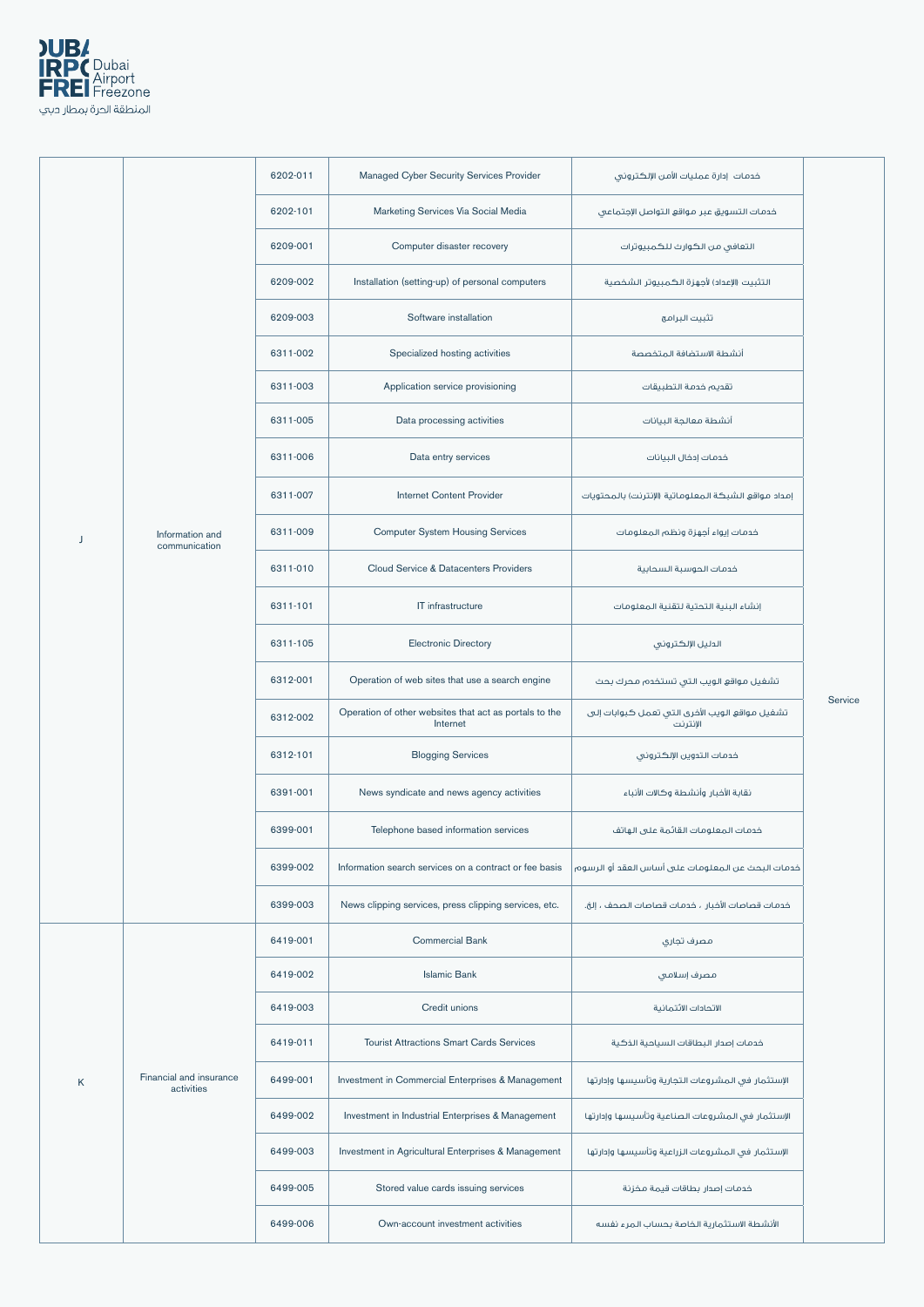

|   |                                                      | 6499-010 | Investment in Educational Enterprises & Management                                                                                            | الاستثمار في المشروعات التعليمية وتأسيسها وإدارتها                                                                               |         |
|---|------------------------------------------------------|----------|-----------------------------------------------------------------------------------------------------------------------------------------------|----------------------------------------------------------------------------------------------------------------------------------|---------|
|   |                                                      | 6499-011 | Investment in Sport Enterprises and Management                                                                                                | الإستثمار في المشروعات الرياضية و تطويرها                                                                                        |         |
|   |                                                      | 6499-017 | Investment in Water Enterprises & Development                                                                                                 | الإستثمار في مشروعات المياه وتطويرها                                                                                             |         |
|   |                                                      | 6499-020 | Investment in Oil & Natural Gas Projects                                                                                                      | الاستثمار في مشروعات النفط والغاز الطبيعي                                                                                        |         |
|   |                                                      | 6499-021 | General Investments Management & Operation                                                                                                    | إدارة الإستثمارات العامة وتشغيلها                                                                                                |         |
|   |                                                      | 6499-104 | Activities of viatical settlement companies                                                                                                   | أنشطة شركات تسوية شراء بوليصات التّامين من<br>المصابين بمرض مميت                                                                 |         |
|   |                                                      | 6512-001 | Provision of insurance services other than life insurance                                                                                     | توفير خدمات التأمين بخلاف التأمين على الحياة                                                                                     |         |
|   |                                                      | 6611-001 | Operation and supervision of financial markets other<br>than by public authorities                                                            | تشغيل الأسواق المالية والإشراف عليها بخلاف السلطات<br>العامة                                                                     |         |
|   |                                                      | 6612-004 | Money Exchangers                                                                                                                              | بيع وشراء العملات الأجنبية                                                                                                       |         |
|   |                                                      | 6612-007 | Remittance of Local & Foreign Currencies                                                                                                      | تنفيذ عمليات التحويل بالعملة المحلية والعملات الأجنبية                                                                           |         |
| K | Financial and insurance<br>activities                | 6619-002 | Investment advisory services                                                                                                                  | الخدمات الاستشارية للاستثمار                                                                                                     |         |
|   |                                                      | 6619-003 | Financial instruments quotation services                                                                                                      | خدمات عرض أسعار العملات والمعادن الثمينة ونشرها                                                                                  |         |
|   |                                                      | 6619-004 | Activities of mortgage advisers and brokers                                                                                                   | أنشطة مستشارى الرهن العقارى والسماسرة                                                                                            |         |
|   |                                                      | 6619-005 | <b>Financial Analysis and Consultancy</b>                                                                                                     | التحليل المالي والاستشارات                                                                                                       |         |
|   |                                                      | 6619-006 | <b>Banking and Finance Consultancy</b>                                                                                                        | الاستشارات المالية والمصرفية                                                                                                     | Service |
|   |                                                      | 6619-008 | <b>Digital Service Enablers</b>                                                                                                               | ممكنات الخدمات الرقمية                                                                                                           |         |
|   |                                                      | 6619-101 | <b>Prepaid Cards Management Services</b>                                                                                                      | خدمات إدارة البطاقات مسبقة الدفع                                                                                                 |         |
|   |                                                      | 6621-001 | Assessing insurance claims                                                                                                                    | تقييم مطالبات التأمين                                                                                                            |         |
|   |                                                      | 6621-002 | Settling insurance claims                                                                                                                     | تسوية مطالبات التأمين                                                                                                            |         |
|   |                                                      | 6622-001 | Insurance agent                                                                                                                               | وكيل تأمين                                                                                                                       |         |
|   |                                                      | 6629-001 | Activities involved in or closely related to insurance and<br>pension funding (except claims adjusting and activities<br>of insurance agents) | الأنشطة المرتبطة أو ذات العلاقة الوثيقفة بالتأمين<br>ومعاشات وتمويل التقاعد (باستثناء تعديلات المطالبات<br>وأنشطة وكلاء التأمين) |         |
|   |                                                      | 6910-002 | <b>Legal Consultants</b>                                                                                                                      | مستشار قانونى                                                                                                                    |         |
|   |                                                      | 6920-001 | Auditing of accounts                                                                                                                          | مراجعة الحسابات                                                                                                                  |         |
|   |                                                      | 6920-002 | <b>Tax Consultant</b>                                                                                                                         | الإستشارات الضريبية                                                                                                              |         |
|   |                                                      | 6920-003 | <b>Accounting &amp; Bookkeeping</b>                                                                                                           | تنظيم السجلات والدفاتر المحاسبية ومسكها                                                                                          |         |
| M | Professional, scientific and<br>technical activities | 6920-004 | <b>Recovery Analysis Services</b>                                                                                                             | خدمات تدقيق المعاملات التجارية                                                                                                   |         |
|   |                                                      | 6920-005 | Taxation Procedures Follow-up                                                                                                                 | متابعة الإجراءات الضريبية                                                                                                        |         |
|   |                                                      | 6920-006 | <b>Billing Services</b>                                                                                                                       | خدمات إصدار الفواتير                                                                                                             |         |
|   |                                                      | 7010-001 | Managing office                                                                                                                               | مكتب إدارة                                                                                                                       |         |
|   |                                                      | 7010-002 | Centralized administrative offices                                                                                                            | مكاتب إدارية مركزية                                                                                                              |         |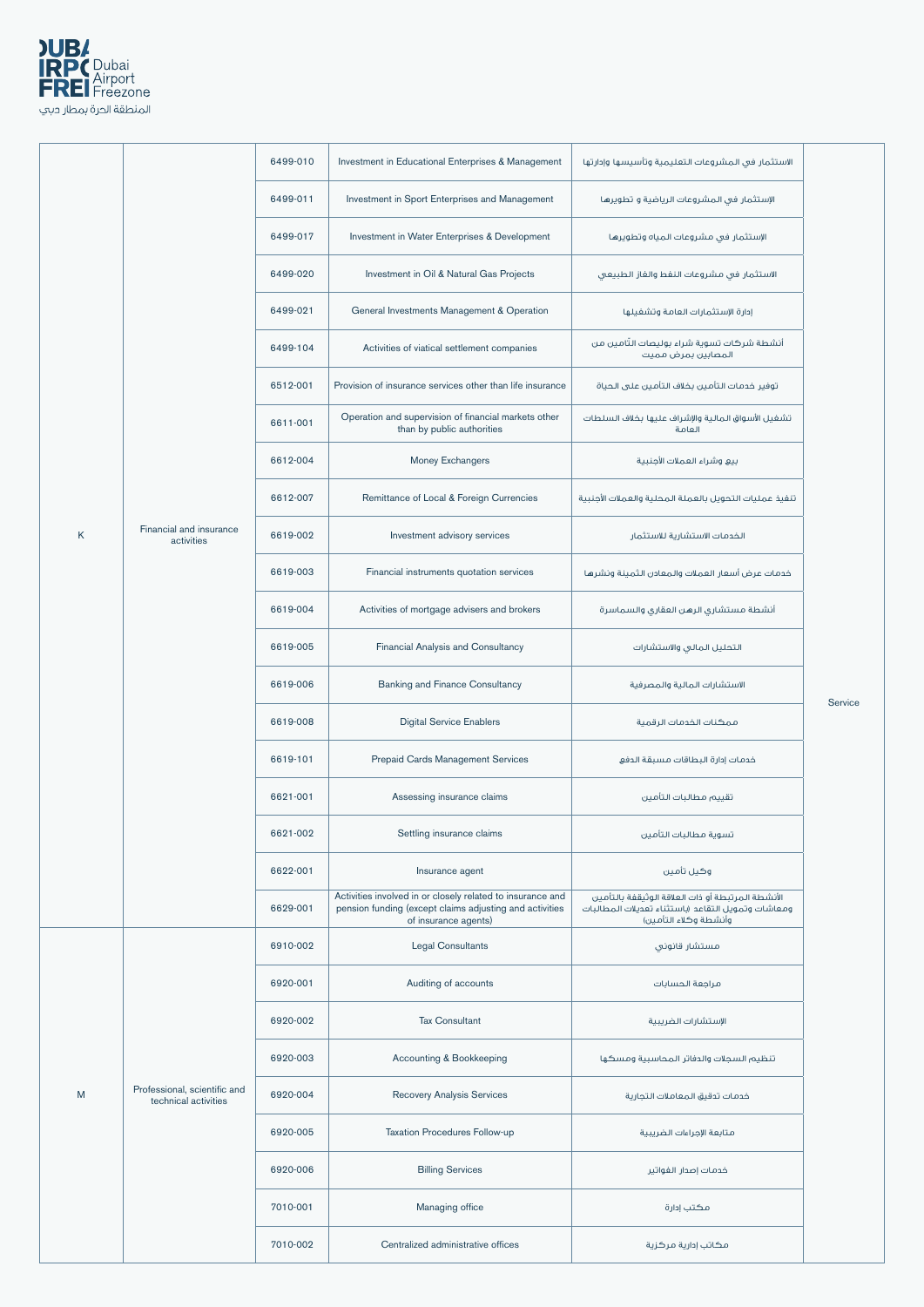

|   |                                                      | 7010-003 | Representative office                                                                                   | مكتب تمثيل                                                                                  |         |
|---|------------------------------------------------------|----------|---------------------------------------------------------------------------------------------------------|---------------------------------------------------------------------------------------------|---------|
|   |                                                      | 7010-005 | Regional Liaison office                                                                                 | مكتب إرتباط إقليمى                                                                          |         |
|   |                                                      | 7010-006 | Corporate service provider (CSP)                                                                        | موفر خدمات الشركات                                                                          |         |
|   |                                                      | 7010-007 | Subsidiary management offices                                                                           | مكاتب الإدارة الفرعية                                                                       |         |
|   |                                                      | 7010-009 | <b>Management Services</b>                                                                              | خدمات إدارة شركات ومؤسسات                                                                   |         |
|   |                                                      | 7010-011 | Pharmaceutical representative office                                                                    | مكتب تمثيل صيدلى                                                                            |         |
|   |                                                      | 7020-001 | Public relations and communication services (except<br>media and advertising)                           | وخدمات العلاقات العامة والاتصالات (باستثناء وسائل الإعلام<br>والإعلانات)                    |         |
|   |                                                      | 7020-002 | Feasibility studies consultancies                                                                       | استشارات ودراسات الجدوى الإقتصادية                                                          |         |
|   |                                                      | 7020-003 | Management consultancies                                                                                | استشارات ودراسات إدارية                                                                     |         |
|   |                                                      | 7020-004 | Design of accounting methods or procedures, cost<br>accounting programmes, budgetary control procedures | تصميم أساليب أو إجراءات المحاسبة ، برامج محاسبة<br>التكاليف ، إجراءات الرقابة على الميزانية |         |
|   |                                                      | 7020-005 | Media studies & consultancies                                                                           | الاستشارات والدراسات الإعلامية                                                              |         |
|   |                                                      | 7020-006 | Quality and Standardization Consultants                                                                 | استشارات الجودة والمعايرة والتقييس                                                          |         |
|   |                                                      | 7020-008 | Human Resources Consultants                                                                             | استشارات الموارد البشرية                                                                    |         |
|   |                                                      | 7020-009 | Waste management and Recycling Consultancy                                                              | إستشارات معالجة المخلفات والنفايات                                                          |         |
| M | Professional, scientific and<br>technical activities | 7020-010 | Facilities resources planning consultancy                                                               | إستشارات تخطيط موارد المنشآت                                                                | Service |
|   |                                                      | 7020-013 | <b>Safety Consultancy</b>                                                                               | إستشارات السلامة والصحة المهنية                                                             |         |
|   |                                                      | 7020-014 | Health planning consultancies                                                                           | إستشارات التخطيط الصحى                                                                      |         |
|   |                                                      | 7020-015 | Fine arts consultancies                                                                                 | استشارات الفنون الجميلة                                                                     |         |
|   |                                                      | 7020-016 | Pawn Consultancy                                                                                        | إستشارات الرهن                                                                              |         |
|   |                                                      | 7020-017 | Sports consultancy and studies                                                                          | إستشارات ودراسات رياضية                                                                     |         |
|   |                                                      | 7020-018 | Energy Projects and green buildings Consultancy                                                         | استشارات مشاريع الطاقة والمباني الخضراء                                                     |         |
|   |                                                      | 7020-019 | Spa & Fitness clubs consultant                                                                          | إستشارات الأندية الصحية واللياقة البدنية                                                    |         |

| 7020-020 | <b>Project Development Consultant</b>     | إستشارات تطوير المشاريع            |
|----------|-------------------------------------------|------------------------------------|
| 7020-022 | Cost Control and Risk Management services | خدمات إدارة التكاليف والمخاطر      |
| 7020-023 | Sourcing & procurement consultant         | إستشارات المشتريات                 |
| 7020-025 | Food, Health food and dairy consultant    | إستشارات الأغذية الصحية            |
| 7020-026 | Technical installations consultancies     | استشارات التجهيزات الفنية والتقنية |
| 7020-027 | <b>Pharmaceutical consultanices</b>       | الإستشارات الصبدلانية              |
| 7020-028 | Logistics consultancy                     | الإستشارات اللوجستية               |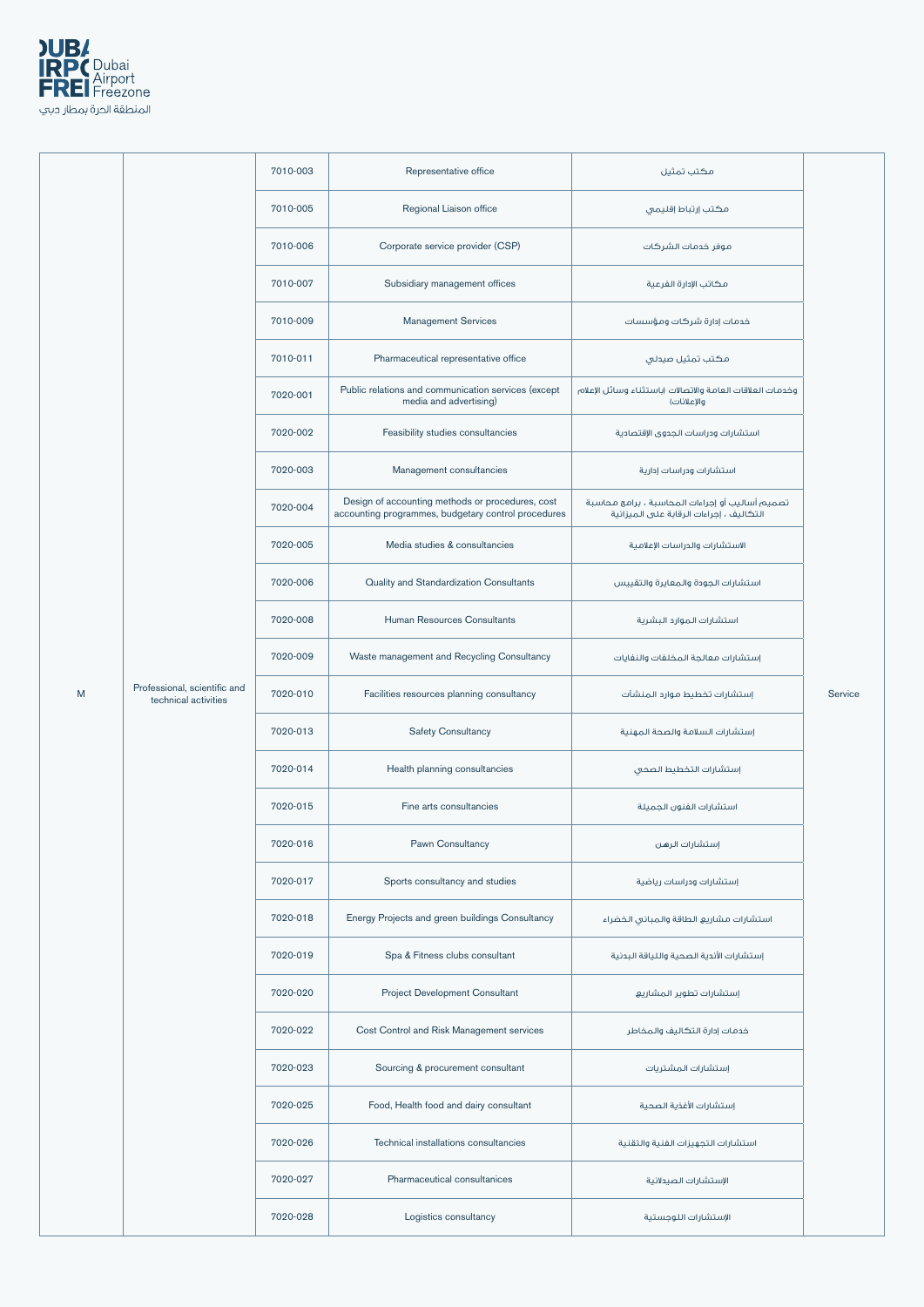

|   |                              | 7020-029 | <b>Business incubator</b>                                           | حاضنات الأعمال                                               |         |
|---|------------------------------|----------|---------------------------------------------------------------------|--------------------------------------------------------------|---------|
|   |                              | 7020-030 | Parliamentary consultancy                                           | الاستشارات والدراسات البرلمائية                              |         |
|   |                              | 7020-033 | Tourism and Recreation Consultants                                  | الاستشارات السياحية والترفيهية                               |         |
|   |                              | 7020-035 | Radiology centers consultancy                                       | إستشارات مراكز التشخيص الإشعاعى                              |         |
|   |                              | 7020-036 | <b>Health Consultancies</b>                                         | الإستشارات الصحية                                            |         |
|   |                              | 7020-037 | Environmental & Renewable Energy consulting                         | الاستشارات البيئية والطاقة المتجددة                          |         |
|   |                              | 7020-039 | Innovation & Artificial Intelligence Research &<br>Consultancies    | الاستشارات والدراسات في مجال الإبتكار والذكاء<br>الاصطناعى   |         |
|   |                              | 7110-004 | Geophysical, geologic and seismic surveying                         | المسح الجيوفيزيائى والجيولوجى والزلزالى                      |         |
|   |                              | 7110-005 | Geodetic surveying activities                                       | أنشطة المسح الجيوديسي                                        |         |
|   |                              | 7110-208 | <b>Buildings Energy Efficiency Services</b>                         | خدمات كفاءة الطاقة في المباني                                |         |
|   |                              | 7110-712 | Vertical & horizontal transportation systems consultant             | إستشارات أنظمة النقل المتحركة                                |         |
|   |                              | 7110-713 | Noise control, vibration & acoustics consultancy                    | إستشارات التحكم في الصوت والضجيج والإهتزازات                 |         |
|   |                              | 7110-911 | Ship engineering services                                           | خدمات هندسة السفن                                            |         |
|   |                              | 7110-937 | Architectural Prospective Drawings Services                         | الخدمات الفنية للرسم والإخراج المعمارى                       |         |
|   | Professional, scientific and | 7110-939 | Products design services                                            | خدمات تصميم المنتجات                                         | Service |
| Μ | technical activities         | 7120-001 | Acoustics and vibration testing                                     | اختبار الصوتيات والاهتزازات                                  |         |
|   |                              | 7120-002 | Testing of composition and purity of minerals etc.                  | اختبار تركيب ونقاء المعادن الخ                               |         |
|   |                              | 7120-003 | Testing activities in the field of food hygiene                     | أنشطة الاختبار فى مجال النظافة الغذائية                      |         |
|   |                              | 7120-004 | Testing of physical characteristics and performance of<br>materials | اختبار الخصائص الفيزيائية وأداء المواد                       |         |
|   |                              | 7120-005 | Weighing & Measuring Laboratory                                     | مختبر معايرة الأوزان والمقاييس                               |         |
|   |                              | 7120-006 | Performance testing of complete machinery                           | اختبار الأداء للآلات كاملة                                   |         |
|   |                              | 7120-007 | Radiographic testing of welds and joints, failure analysis          | الاختبار الإشعاعى للحام والمفاصل ، تحليل الفشل               |         |
|   |                              | 7120-008 | Testing and measuring of environmental indicators                   | اختبار وقياس المؤشرات البيئية                                |         |
|   |                              | 7120-009 | Certification of products                                           | إصدار الشهادات للمنتجات                                      |         |
|   |                              | 7120-010 | Testing with use of models or mock-ups                              | الاختبار باستخدام نماذج بالحجم الطبيعي أو النماذج<br>المصغرة |         |
|   |                              | 7120-015 | Physical & Mechanical Testing Laboratory                            | مختبر للفحوص الميكانيكية والفيزيائية                         |         |
|   |                              | 7120-022 | <b>Quality &amp; Standardization Certificates Issuing Services</b>  | خدمات إصدار شهادات الجودة والمعايرة والتقييس                 |         |
|   |                              | 7210-001 | Research and development on natural sciences                        | البحث والتطوير في العلوم الطبيعية                            |         |
|   |                              | 7210-002 | Research and development on engineering and<br>technology           | البحث والتطوير فى الهندسة والتكنولوجيا                       |         |
|   |                              | 7210-003 | <b>Pharmaceutical Researches and Studies</b>                        | الدراسات والبحوث الصيدلانية                                  |         |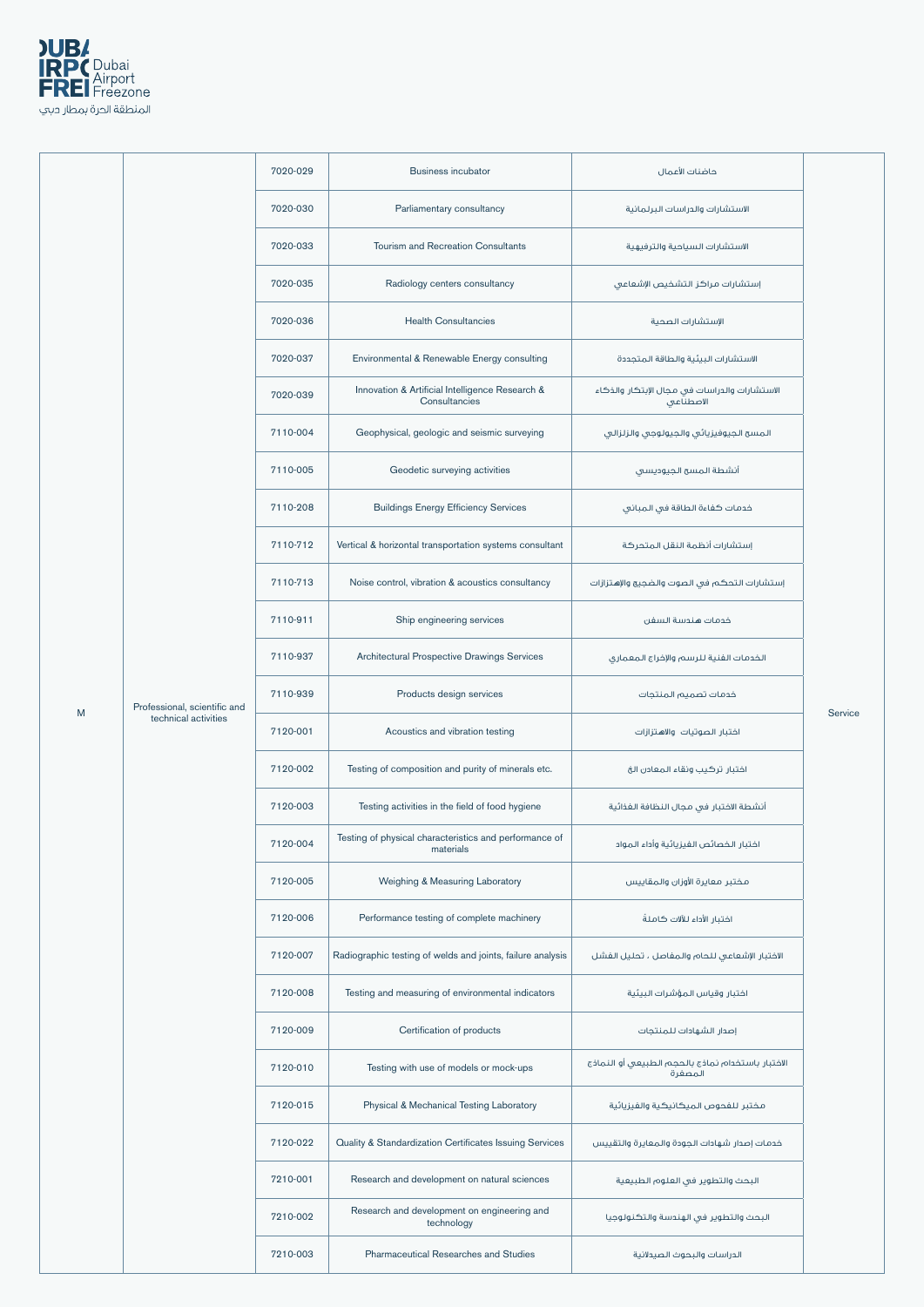

|   |                                                      | 7210-004 | Research and development on biotechnology                                                                                               | البحث والتطوير فى مجال التكنولوجيا الحيوية                                                               |         |
|---|------------------------------------------------------|----------|-----------------------------------------------------------------------------------------------------------------------------------------|----------------------------------------------------------------------------------------------------------|---------|
|   |                                                      | 7210-006 | Interdisciplinary research and development<br>predominantly on natural sciences and engineering                                         | البحوث والتنمية متعددة التخصصات ، في الغالب على<br>العلوم الطبيعية والهندسة                              |         |
|   |                                                      | 7210-007 | Geophysical & Geological Studies & Services                                                                                             | الدراسات والخدمات الجيوفيزيائية والجيولوجية                                                              |         |
|   |                                                      | 7210-008 | Research and development on agricultural sciences                                                                                       | البحث والتطوير في العلوم الزراعية                                                                        |         |
|   |                                                      | 7210-013 | Science & technology consultancy                                                                                                        | استشارات العلوم والتكنولوجيا                                                                             |         |
|   |                                                      | 7220-001 | Research and development on social sciences                                                                                             | البحث والتطوير فى العلوم الاجتماعية                                                                      |         |
|   |                                                      | 7220-002 | Research and development on humanities                                                                                                  | البحث والتطوير على العلوم الإنسانية                                                                      |         |
|   |                                                      | 7220-003 | Interdisciplinary research and development,<br>predominantly on social sciences and humanities                                          | البحوث والتنمية متعددة التخصصات ، في الغالب على<br>العلوم الاجتماعية والإنسانية                          |         |
|   |                                                      | 7220-004 | Consultancy, studies and researches in economics                                                                                        | الاستشارات والدراسات والبحوث في مجال علم الاقتصاد                                                        |         |
|   |                                                      | 7310-001 | Advertising agency                                                                                                                      | خدمات الدعاية والإعلان لإنتاج وتصميم الإعلانات                                                           |         |
|   |                                                      | 7310-002 | Creating and placing of outdoor advertising                                                                                             | عمل الإعلانات الخارجية ووضعها                                                                            |         |
|   |                                                      | 7310-003 | <b>Aerial Advertising Services</b>                                                                                                      | خدمات الإعلان بالطائرات                                                                                  |         |
|   |                                                      | 7310-004 | Media representation                                                                                                                    | التمثيل الإعلامى                                                                                         |         |
|   |                                                      | 7310-005 | Distribution or delivery of advertising material or samples                                                                             | توزيع أو تسليم المواد الإعلانية أو العينات                                                               | Service |
| M |                                                      | 7310-006 | Provision of advertising space on billboards etc.                                                                                       | توفير المساحات الإعلانية على لوحات الإعلانات وما إلى ذلك.                                                |         |
|   | Professional, scientific and<br>technical activities | 7310-007 | Creation of stands and other display structures and<br>sites                                                                            | إنشاء المدرجات وغيرها من منشآت ومواقع العرض                                                              |         |
|   |                                                      | 7310-008 | Promotion for products                                                                                                                  | تسويق المنتجات                                                                                           |         |
|   |                                                      | 7310-017 | <b>Advertising Research &amp; Consultancies</b>                                                                                         | استشارات ودراسات اعلانية                                                                                 |         |
|   |                                                      | 7310-022 | Promotion for pharmaceuticals                                                                                                           | تسويق المنتجات الصيدلانية                                                                                |         |
|   |                                                      | 7310-023 | Sports events marketing                                                                                                                 | التحقيق في الآراء الجماعية للجمهور حول القضايا<br>السياسية والاقتصادية والاجتماعية والتحليل الإحصائي لها |         |
|   |                                                      | 7320-001 | Marketing research and consultancies                                                                                                    | بحوث واستشارات التسويق                                                                                   |         |
|   |                                                      | 7320-002 | <b>Marketing Management</b>                                                                                                             | الإدارة التسويقية                                                                                        |         |
|   |                                                      | 7320-003 | Investigation into collective opinions of the public about<br>political, economic and social issues and statistical<br>analysis thereof | التحقيق في الآراء الجماعية للجمهور حول القضايا<br>السياسية والاقتصادية والاجتماعية والتحليل الإحصائى لها |         |
|   |                                                      | 7410-001 | Fashion design                                                                                                                          | تصميم الأزياء                                                                                            |         |
|   |                                                      | 7410-002 | Industrial design                                                                                                                       | التصميم الصناعى                                                                                          |         |
|   |                                                      | 7410-003 | Activities of graphic designers                                                                                                         | أنشطة مصممى الغرافيك                                                                                     |         |
|   |                                                      | 7410-004 | Design services                                                                                                                         | خدمات التصميم                                                                                            |         |
|   |                                                      | 7420-001 | Commercial and consumer photograph production                                                                                           | إنتاج الصور التجارية والاستهلاكية                                                                        |         |
|   |                                                      | 7420-002 | Film processing                                                                                                                         | معالجة الأفلام                                                                                           |         |
|   |                                                      | 7420-003 | Activities of photojournalists                                                                                                          | أنشطة المصورين الصحفيين                                                                                  |         |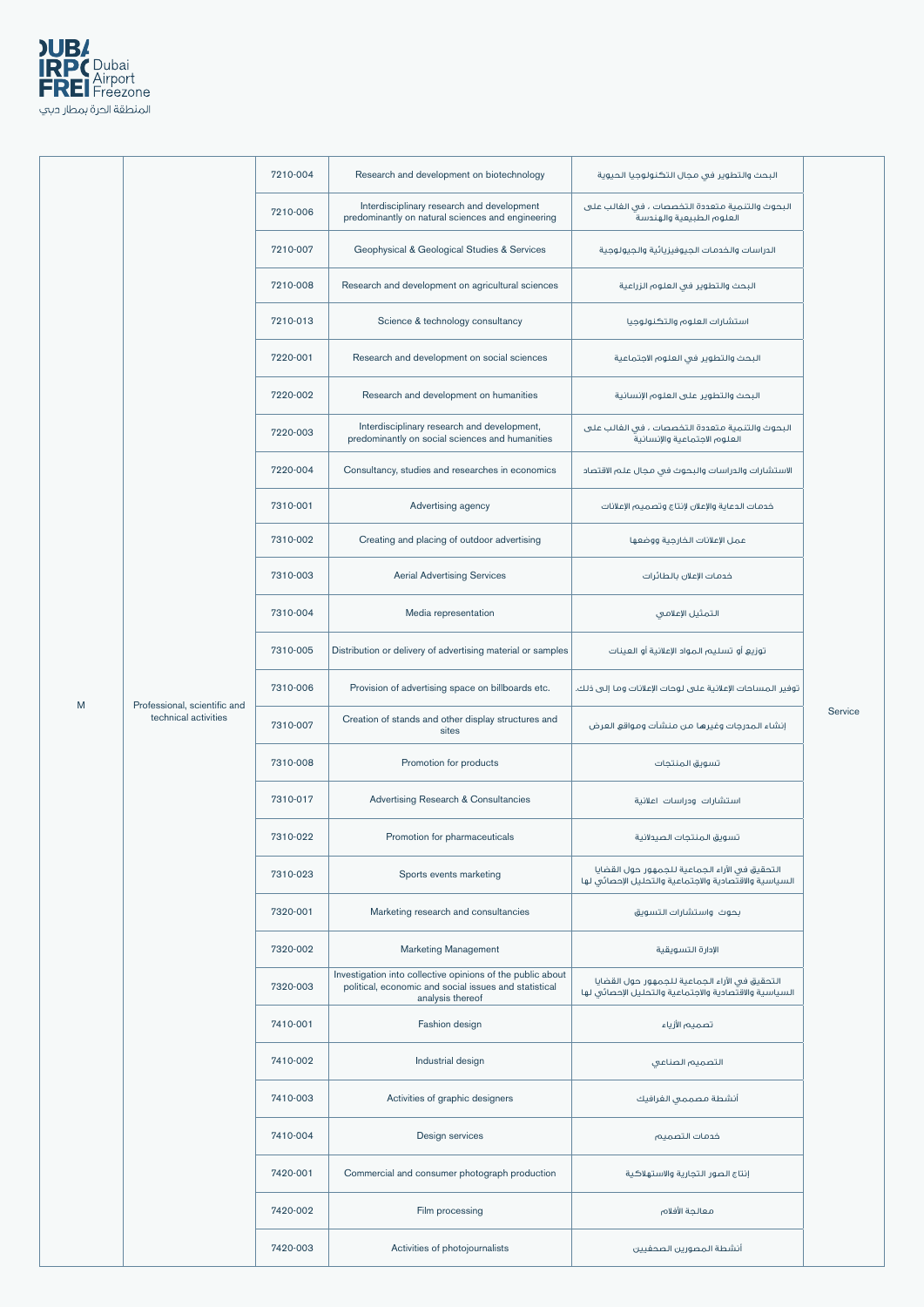

|              |                                                  | 7420-004 | Microfilming of documents                                                                                                         | ميكروفيلم المستندات                                                                                            |         |
|--------------|--------------------------------------------------|----------|-----------------------------------------------------------------------------------------------------------------------------------|----------------------------------------------------------------------------------------------------------------|---------|
|              |                                                  | 7490-001 | Translation and interpretation activities                                                                                         | أنشطة الترجمة التحريرية والفورية                                                                               |         |
|              |                                                  | 7490-002 | <b>Vessels Inspection</b>                                                                                                         | معاينة وسائل النقل البحرى                                                                                      |         |
|              |                                                  | 7490-003 | <b>Aircraft Classification Services</b>                                                                                           | توصيف وسائل النقل الجوى وتصنيفها                                                                               |         |
|              |                                                  | 7490-004 | Patent brokerage activities                                                                                                       | أنشطة وساطة براءات الاختراع                                                                                    |         |
|              | Professional, scientific and                     | 7490-006 | Bill auditing and freight rate information                                                                                        | تدقيق الفواتير ومعلومات أسعار الشحن                                                                            |         |
| M            | technical activities                             | 7490-007 | Activities of quantity surveyors                                                                                                  | أنشطة مسًاحى الكميات                                                                                           |         |
|              |                                                  | 7490-008 | Security consulting                                                                                                               | الاستشارات الأمنية                                                                                             |         |
|              |                                                  | 7490-010 | Agronomy consulting                                                                                                               | الاستشارات الزراعية                                                                                            |         |
|              |                                                  | 7490-013 | <b>Legal Translation</b>                                                                                                          | الترجمة القانونية                                                                                              |         |
|              |                                                  | 7490-014 | Overseas immigration services                                                                                                     | خدمات الهجرة الخارجية                                                                                          |         |
|              |                                                  | 7490-016 | Vessel classification services                                                                                                    | توصيف وسائل النقل البحرى وتصنيفها                                                                              |         |
|              |                                                  | 7710-001 | Car rental                                                                                                                        | تأجير السيارات                                                                                                 |         |
|              |                                                  | 7710-007 | <b>Specialized Vehicles Rental</b>                                                                                                | تأجير المركبات ذات الأغراض المتخصصة                                                                            |         |
|              |                                                  | 7721-001 | Renting of recreational and sports equipment                                                                                      | تأجير المعدات الترفيهية والرياضية                                                                              | Service |
|              |                                                  | 7722-001 | Renting of video tapes, records, CDs, DVDs etc.                                                                                   | تأجير أشرطة الفيديو والسجلات والأقراص المضغوطة<br>وأقراص الدي في دي إلخ.                                       |         |
|              |                                                  | 7729-001 | Renting of all kinds of household or personal goods, to<br>households or industries (except recreational and sports<br>equipment) | تأجير جميع أنواع السلع المنزلية أو الشخصية ، إلى المنازل<br>أو الصناعات (باستثناء المعدات الترفيهية والرياضية) |         |
|              |                                                  | 7730-001 | Renting and operational leasing of land-transport<br>equipment                                                                    | الإيجار والتأجير التشغيلي ، بدون مشغل للمحركات<br>والتوربينات                                                  |         |
|              |                                                  | 7730-002 | Renting and operational leasing, without operator of<br>machine tools                                                             | الإيجار والتأجير التشغيلي ، بدون مشغل ، للآلات المكنية                                                         |         |
|              |                                                  | 7730-003 | <b>Safety Deposit Vaults Renting</b>                                                                                              | تأجير الخزائن لحفظ الودائع الثمينة                                                                             |         |
| $\mathsf{N}$ | Administrative and support<br>service activities | 7730-004 | Heavy and Light Machinery and Equipment Rental                                                                                    | تأجير الآلات والمعدات الثقيلة والخفيفة                                                                         |         |
|              |                                                  | 7730-005 | Renting and operational leasing, without operator of<br>motion picture production equipment                                       | الإيجار والتأجير التشغيلي ، بدون مشغل ، لـمعدات إنتاج<br>الأفلاص                                               |         |
|              |                                                  | 7730-006 | Renting and operational leasing, without operator of<br>measuring and controlling equipment                                       | الإيجار والتأجير التشغيلي ، دون مشغل لمعدات القياس<br>والتحكم                                                  |         |
|              |                                                  | 7730-008 | Pumps, Engines & Generators Rental                                                                                                | تأجير المضخات والمحركات والمولدات                                                                              |         |
|              |                                                  | 7730-011 | Renting and operational leasing of agricultural and<br>forestry machinery and equipment without operator                          | الإيجار والتأجير التشغيلي للآلات والمعدات الزراعية والحرجية<br>بدون مشغل                                       |         |
|              |                                                  | 7730-012 | Rental of Loading, Lifting & Construction Equipment<br>with Wheels & Motors                                                       | تأجير معدات وآلات التحميل والرفع والتشييد والبناء<br>المتحركة بواسطة العجلات والمحركات الميكانيكية             |         |
|              |                                                  | 7730-013 | Renting of accommodation or office containers                                                                                     | تأجير حاويات المساكن أو المكاتب                                                                                |         |
|              |                                                  | 7730-014 | Renting of containers                                                                                                             | تأجير الحاويات                                                                                                 |         |
|              |                                                  | 7730-015 | Renting of pallets                                                                                                                | تأجير المنصات                                                                                                  |         |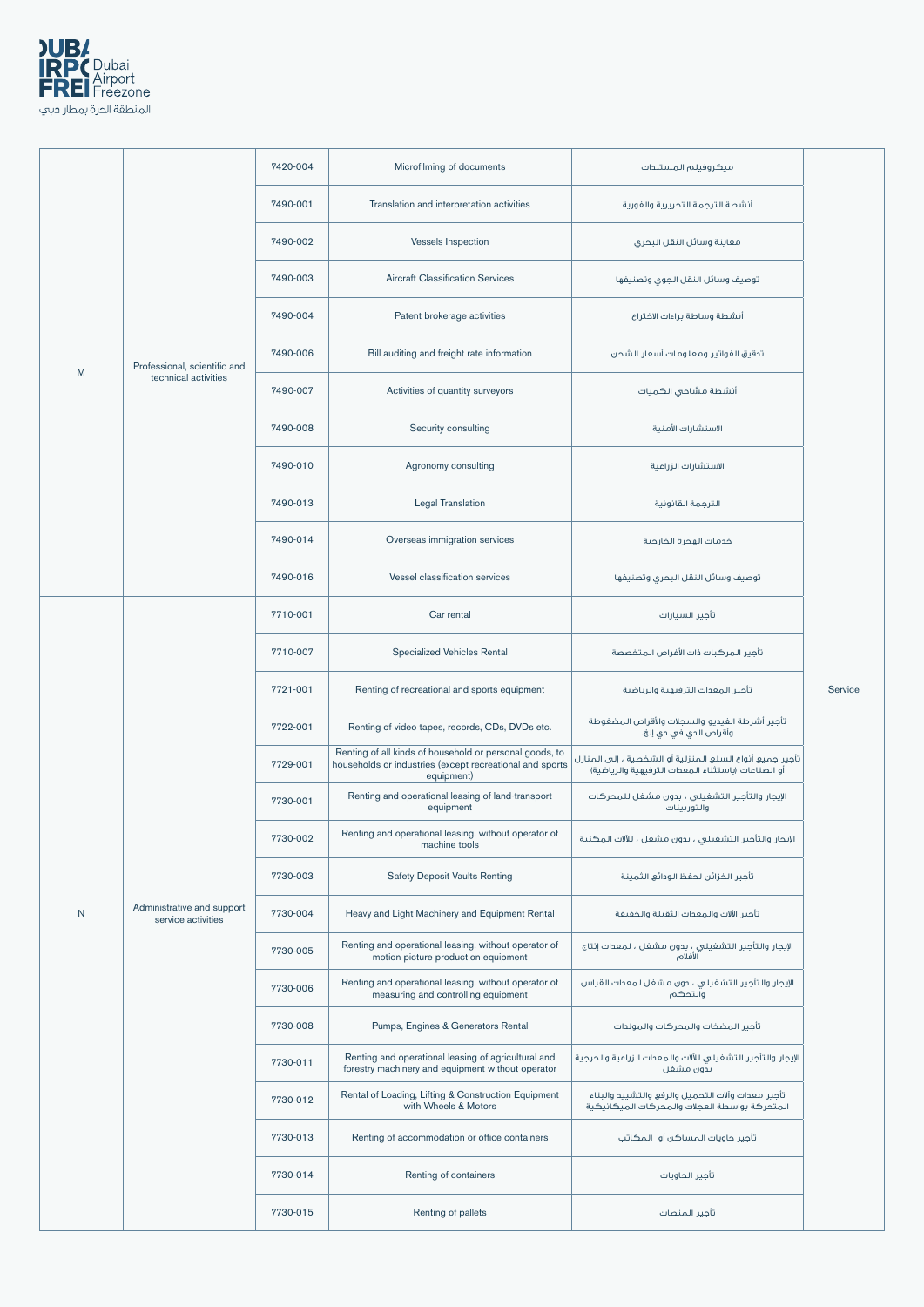

|   |                            | 7730-016 | Ship charter                                                                                                                                                                          | تأجير السفن                                                                                                                                                                                   |         |
|---|----------------------------|----------|---------------------------------------------------------------------------------------------------------------------------------------------------------------------------------------|-----------------------------------------------------------------------------------------------------------------------------------------------------------------------------------------------|---------|
|   |                            | 7730-018 | Barges & Tugs Charter                                                                                                                                                                 | تأجير القاطرات والصنادل البحرية                                                                                                                                                               |         |
|   |                            | 7730-020 | Aircraft and requisites leasing                                                                                                                                                       | تأجير الطائرات ولوازمها                                                                                                                                                                       |         |
|   |                            | 7730-022 | Paramotors Operation                                                                                                                                                                  | تشغيل الطائرات الشراعية (باراموتور)                                                                                                                                                           |         |
|   |                            | 7730-029 | Accounting and office machinery rental                                                                                                                                                | تأجير الآلات المحاسبية والمكتبية                                                                                                                                                              |         |
|   |                            | 7730-031 | <b>Medical Equipment Rental</b>                                                                                                                                                       | تأجير المعدات الطبية                                                                                                                                                                          |         |
|   |                            | 7730-034 | <b>Mobile Phones Rental</b>                                                                                                                                                           | تأجير الهواتف المتحركة                                                                                                                                                                        |         |
|   |                            | 7730-041 | <b>Telecommunications Equipment Rental</b>                                                                                                                                            | تأجير أجهزة ومعدات الإتصال السلكى                                                                                                                                                             |         |
|   |                            | 7730-042 | Solar energy systems rental                                                                                                                                                           | تأجير معدات واجهزة الطاقة الشمسية                                                                                                                                                             |         |
|   |                            | 7730-043 | Renting and operational leasing, without operator of<br>mining and oilfield equipment abroad                                                                                          | الإيجار والتأجير التشغيلي ، بدون مشغل ، لـمعدات التعدين<br>وأجهزة حقول النفط في الخارج                                                                                                        |         |
|   |                            | 7740-001 | Leasing of intellectual property products (except<br>copyrighted works)                                                                                                               | تأجير منتجات الملكية الفكرية (باستثناء الأعمال المحمية<br>بحقوق النشر)                                                                                                                        |         |
|   |                            | 7740-002 | Intellectual Property Rights Management                                                                                                                                               | إدارة الحقوق والملكيات الفكرية                                                                                                                                                                |         |
|   |                            | 7740-003 | Receiving royalties or licensing fees for the use of<br>(patented entities, trademarks or service marks, brand<br>names, mineral exploration and evaluation, franchise<br>agreements) | استلام رسوم الحقوق أو الترخيص لاستخدام (الكيانات<br>الحاصلة على براءة اختراع أو العلامات التجارية أو علامات<br>الخدمة ، الأسماء التجارية ، التنقيب عن المعادن وتقييمها ،<br>اتفاقات الامتياز) |         |
|   | Administrative and support | 7810-002 | Activities of casting agencies and bureaus                                                                                                                                            | أنشطة وكالات ومكاتب اختيار الممثلين قبل عمليات<br>الانتاج                                                                                                                                     |         |
| N | service activities         | 7830-001 | Provision of human resources for client businesses                                                                                                                                    | توفير الموارد البشرية لشركات العملاء                                                                                                                                                          |         |
|   |                            | 7911-004 | <b>Travel Agency</b>                                                                                                                                                                  | وكيل سفر وسياحة                                                                                                                                                                               |         |
|   |                            | 7912-004 | <b>Inbound Tour Operator</b>                                                                                                                                                          | منظم رحلات سياحية داخلية                                                                                                                                                                      |         |
|   |                            | 7912-005 | <b>Outbound Tour Operator</b>                                                                                                                                                         | منظم رحلات سياحية خارجية                                                                                                                                                                      |         |
|   |                            | 7990-001 | Sport and Recreational Events Tickets Selling                                                                                                                                         | بيع بطاقات المناسبات الترفيهية والمنافسات الرياضية                                                                                                                                            |         |
|   |                            | 7990-002 | Provision of time-share exchange services                                                                                                                                             | تقديم خدمات تبادل أماكن الإقامة المملوكة بنظام<br>تقاسم الوقت                                                                                                                                 |         |
|   |                            | 7990-003 | <b>Tourist Guiding Services</b>                                                                                                                                                       | خدمات الإرشاد السياحى                                                                                                                                                                         |         |
|   |                            | 7990-004 | Provision of other travel-related reservation services                                                                                                                                | تقديم خدمات الحجز الأخرى المتصلة بالسفر                                                                                                                                                       | Service |
|   |                            | 8020-001 | Vehicles Tracking Systems Services                                                                                                                                                    | خدمات أنظمة تعقب المركبات                                                                                                                                                                     |         |
|   |                            | 8020-002 | Security control & monitoring services                                                                                                                                                | خدمات الرصد والمتابعة الأمنية                                                                                                                                                                 |         |
|   |                            | 8020-003 | Documents & Data verification Services                                                                                                                                                | خدمات التحقق من صحة المستندات والبيانات                                                                                                                                                       |         |
|   |                            | 8020-004 | Money & Valuables Transport Services                                                                                                                                                  | نقل النقود والمجوهرات والأشياء الثمينة                                                                                                                                                        |         |
|   |                            | 8121-001 | General cleaning of all types of buildings                                                                                                                                            | التنظيف العام (غير المتخصص) لجميع أنواع المباني                                                                                                                                               |         |
|   |                            | 8121-004 | <b>Disinfection Services</b>                                                                                                                                                          | خدمات التطهير والتعقيم                                                                                                                                                                        |         |
|   |                            | 8129-001 | Exterior cleaning of buildings                                                                                                                                                        | التنظيف من الخارج للمبانى من جميع الأنواع                                                                                                                                                     |         |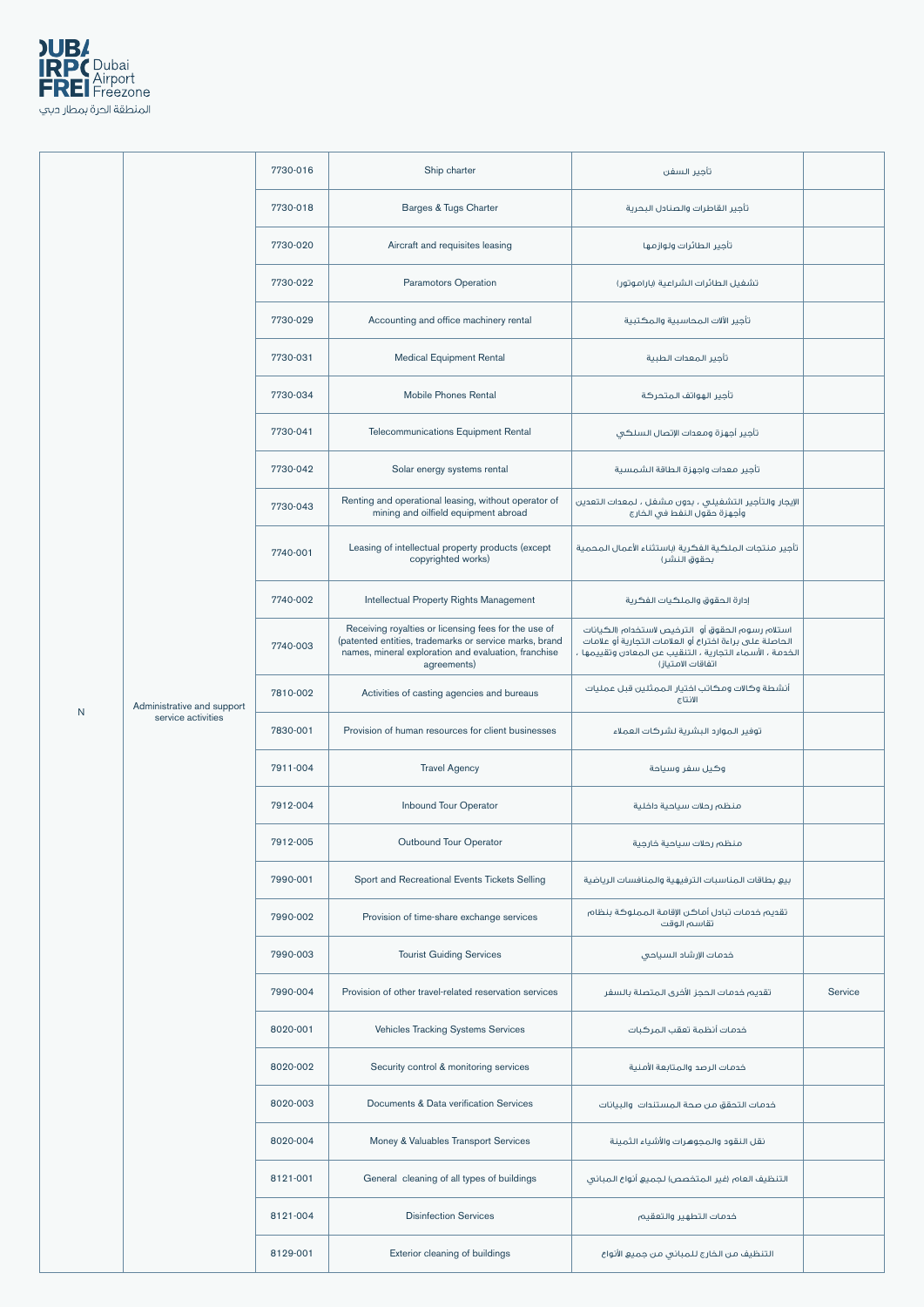

|              |                                                  | 8129-002 | Specialized cleaning activities for buildings                                                | أنشطة التنظيف المتخصص للمبانى                                                                       |         |
|--------------|--------------------------------------------------|----------|----------------------------------------------------------------------------------------------|-----------------------------------------------------------------------------------------------------|---------|
|              |                                                  | 8129-003 | Cleaning of industrial machinery                                                             | تنظيف الآلات الصناعية                                                                               |         |
|              |                                                  | 8129-004 | <b>Bottle cleaning</b>                                                                       | تنظيف القوارير                                                                                      |         |
|              |                                                  | 8129-005 | Runways and roads cleaning services                                                          | خدمات تنظيف مدرجات المطارات والطرق                                                                  |         |
|              |                                                  | 8129-006 | Aircraft cleaning services                                                                   | خدمات تنظيف الطائرات                                                                                |         |
|              |                                                  | 8129-007 | Yacht cleaning services                                                                      | خدمات تنظيف اليخوت                                                                                  |         |
|              |                                                  | 8129-008 | Disinfecting and exterminating activities                                                    | أنشطة التعقيم والتطهير                                                                              |         |
|              |                                                  | 8129-009 | Car Washing and Cleaning                                                                     | غسل السيارات وتنظيفها                                                                               |         |
|              |                                                  | 8129-010 | Cleaning of trains, buses, etc.                                                              | تنظيف القطارات والحافلات، إلخ                                                                       |         |
|              |                                                  | 8129-011 | Dry Ice Blast Cleaning                                                                       | خدمات تنظيف بالثلج الجاف                                                                            |         |
|              |                                                  | 8211-001 | Provision of a combination of day-to-day office<br>administrative services                   | تقديم مجموعة متكاملة من الخدمات الإدارية اليومية<br>للمكاتب                                         |         |
|              |                                                  | 8211-002 | Hotel Management                                                                             | إدارة فنادق                                                                                         |         |
|              |                                                  | 8211-004 | <b>Restaurants Management</b>                                                                | إدارة المطاعم                                                                                       | Service |
|              |                                                  | 8211-010 | Facilities management services                                                               | خدمات إدارة منشآت                                                                                   |         |
| $\mathsf{N}$ | Administrative and support<br>service activities | 8211-015 | Project management services                                                                  | خدمات إدارة المشاريع                                                                                |         |
|              |                                                  | 8219-001 | Document preparation                                                                         | تحضير الوثائق                                                                                       |         |
|              |                                                  | 8219-002 | Document editing or proofreading                                                             | تحرير الوثائق وتصحبح النصوص                                                                         |         |
|              |                                                  | 8219-003 | Typing, word processing, or desktop publishing                                               | الطباعة ومعالجة النصوص أو النشر المكتبي                                                             |         |
|              |                                                  | 8219-004 | Secretarial support services                                                                 | خدمات دعم السكرتارية                                                                                |         |
|              |                                                  | 8219-005 | Documents destroying & storage                                                               | خدمات إتلاف الوثائق والمستندات                                                                      |         |
|              |                                                  | 8219-006 | Transcription of documents, and other secretarial<br>services                                | اختزال الوثائق وغير ذلك من خدمات السكرتارية                                                         |         |
|              |                                                  | 8219-007 | Letter or resume writing                                                                     | كتابة الرسائل والخلاصات                                                                             |         |
|              |                                                  | 8219-008 | Provision of mailbox rental and other mailing activities<br>(except direct mail advertising) | تقديم خدمات تأجير صناديق البريد وغير ذلك من أنشطة<br>البريد (باستثناء الإعلان بطريق البريد المباشر) |         |
|              |                                                  | 8219-009 | Typing & Photocopying Services                                                               | خدمات الطبع والنسخ                                                                                  |         |
|              |                                                  | 8219-010 | <b>Documents Copying Services</b>                                                            | خدمات نسخ الوثائق والمستندات                                                                        |         |
|              |                                                  | 8219-011 | <b>Blueprinting</b>                                                                          | إعداد المسودات                                                                                      |         |
|              |                                                  | 8219-012 | Offset printing                                                                              | طباعة الأوفست                                                                                       |         |
|              |                                                  | 8219-013 | Maps & Drawings Copying Services                                                             | خدمات نسخ الخرائط والرسومات                                                                         |         |
|              |                                                  | 8219-014 | Digital printing                                                                             | الطباعة الرقمية                                                                                     |         |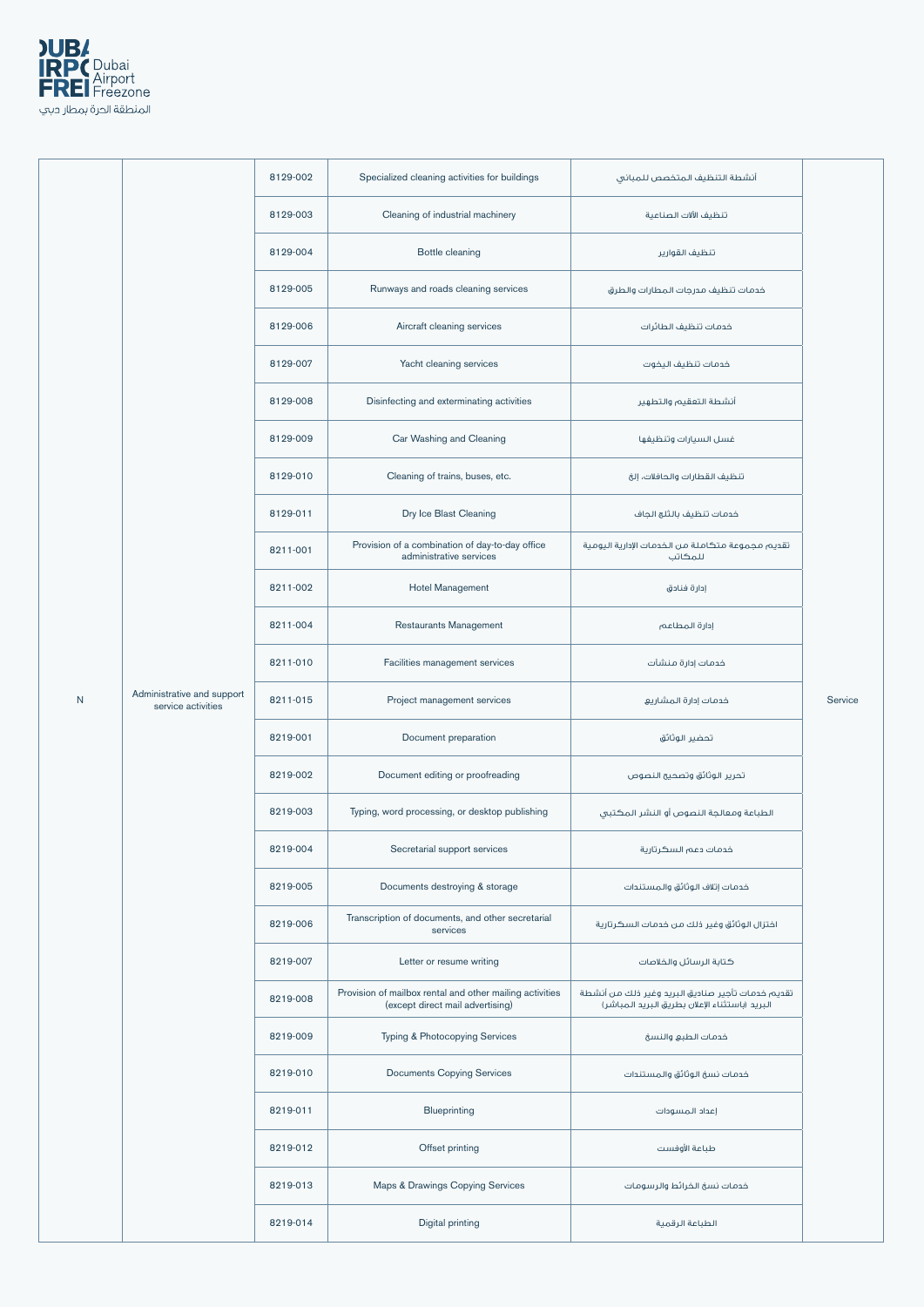

|             |                                                  | 8219-015 | Prepress services                                       | تحضير الوثائق للطباعة                                 |         |
|-------------|--------------------------------------------------|----------|---------------------------------------------------------|-------------------------------------------------------|---------|
|             |                                                  | 8220-002 | <b>Call Centers Services</b>                            | خدمات مراكز الإتصال                                   |         |
|             |                                                  | 8230-001 | Exhibition organization management                      | تنظيم المعارض وإدارتها                                |         |
|             |                                                  | 8230-002 | Conferences & Seminars Organizing                       | تنظيم المؤتمرات والندوات وإدارتها                     |         |
|             |                                                  | 8230-009 | Events management                                       | خدمات إدارة الفعاليات                                 |         |
|             |                                                  | 8291-006 | <b>Payment Services Provider</b>                        | خدمات تحصيل الرسوم والدفعيات                          |         |
|             |                                                  | 8292-002 | <b>Gift Wrapping Services</b>                           | أنشطة التغليف والتعبئة على أساس عقد أو رسوم<br>مدفوعة |         |
|             |                                                  | 8292-003 | Repackaging & Refilling Services                        | خدمات إعادة التغليف والتعبئة                          |         |
|             |                                                  | 8292-004 | <b>Pharmaceuticals Packing</b>                          | تعبئة المستحضرات الصيدلانية                           |         |
|             |                                                  | 8292-005 | Vehicle Liquids Bottling                                | تعبئة سوائل السيارات                                  |         |
| N           | Administrative and support<br>service activities | 8292-006 | Perfumes Blending & Bottling                            | خلط العطور وتعبئتها                                   |         |
|             |                                                  | 8292-101 | <b>Labeling Services</b>                                | خدمات تجهيز البطاقات التعريفية للبضائع والمنتجات      |         |
|             |                                                  | 8299-001 | <b>Documents Clearing Services</b>                      | خدمات متابعة المعاملات                                |         |
|             |                                                  | 8299-002 | Corporate Social Responsibility Initiatives preparation | إعداد وتنفيذ مبادرات المسؤولية الإجتماعية للشركات     |         |
|             |                                                  | 8299-003 | <b>Extended Warranty Management</b>                     | إدارة تمديد الضمان                                    |         |
|             |                                                  | 8299-004 | Businessmen administrative services                     | الخدمات الإدارية لرجال الأعمال                        |         |
|             |                                                  | 8299-005 | Address bar coding services                             | خدمات الترميز بالأعمدة للعناوين                       |         |
|             |                                                  | 8299-006 | Bar code imprinting services                            | فدمات طباعة الترميز بالأعمدة                          |         |
|             |                                                  | 8299-007 | <b>Medical Treatment Facilitation Services</b>          | خدمات التعهدات الصحية والعلاجية                       |         |
|             |                                                  | 8299-009 | <b>Customer Care Center</b>                             | مركز للعناية بالعملاء                                 |         |
|             |                                                  | 8299-021 | <b>Loyalty Card Services</b>                            | خدمات إصدار بطاقات الولاء                             |         |
|             |                                                  | 8549-002 | <b>Design Training</b>                                  | التدريب على التصميم                                   |         |
|             |                                                  | 8549-003 | Lifeguard training                                      | تدريب عمال الإنقاذ                                    |         |
|             |                                                  | 8549-004 | Survival training                                       | التدريب على إنقاذ الحياة                              |         |
|             |                                                  | 8549-006 | Fire Safety Training                                    | التدريب على الوقاية من الحريق                         |         |
| $\mathsf P$ | Education                                        | 8549-007 | Marketing and Advertising Training                      | التدريب على عمليات التسويق والإعلان                   |         |
|             |                                                  | 8549-008 | <b>Aviation Training services</b>                       | خدمات التدريب في مجال الطيران                         | Service |
|             |                                                  | 8549-010 | <b>Banking and Finance Training</b>                     | التدريب على الخدمات المصرفية والمالية                 |         |
|             |                                                  | 8549-011 | <b>Accounting Training</b>                              | التدريب على المحاسبة                                  |         |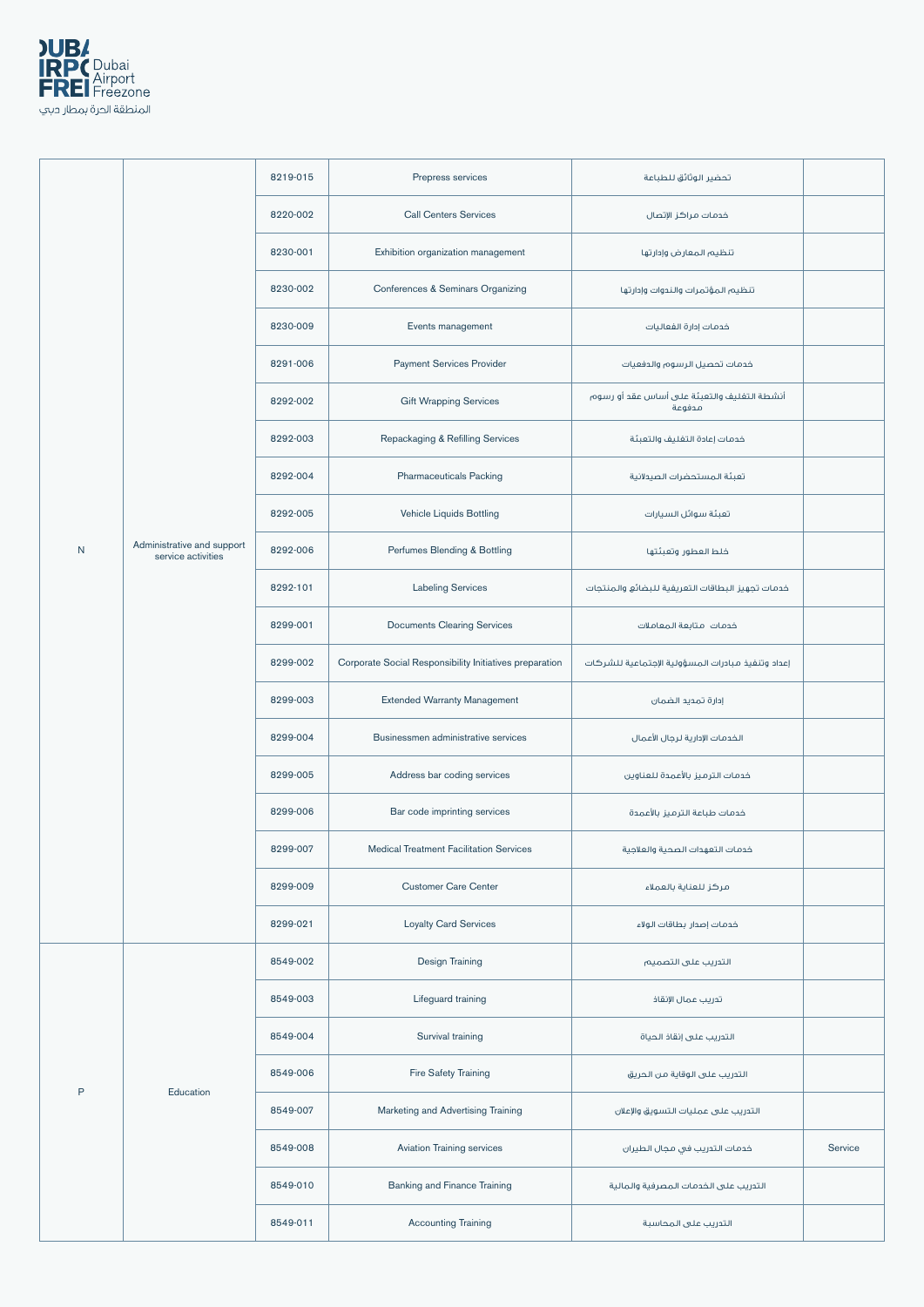

|              |                                            | 8549-012 | Computer training                                                                                                                                                                                    | التدريب على الحاسوب                                                                                   |         |
|--------------|--------------------------------------------|----------|------------------------------------------------------------------------------------------------------------------------------------------------------------------------------------------------------|-------------------------------------------------------------------------------------------------------|---------|
|              |                                            | 8549-013 | Professional & Management Development Training                                                                                                                                                       | التدريب في مجال التطوير المهني الإداري                                                                |         |
|              |                                            | 8549-014 | Social and Behavioral Science Training                                                                                                                                                               | التدريب على العلوم السلوكية والإجتماعية                                                               |         |
| P            | Education                                  | 8549-029 | Occupational safety training                                                                                                                                                                         | التدريب على إجراءات السلامة المهنية                                                                   |         |
|              |                                            | 8549-037 | <b>First Aid Training Center</b>                                                                                                                                                                     | مركز تدريب إسعافات أولية                                                                              |         |
|              |                                            | 8549-043 | Technical and Occupational Skills Training                                                                                                                                                           | التدريب على المهارات المهنية التقنية                                                                  |         |
|              |                                            | 8549-045 | <b>Transport Services Training</b>                                                                                                                                                                   | التدريب على خدمات النقل                                                                               |         |
| $\Omega$     | Human health and social work<br>activities | 8690-055 | Mind Abilities Development Center                                                                                                                                                                    | مركز تنمية القدرات العقلية                                                                            |         |
|              |                                            | 9000-001 | Production of live theatrical presentations, concerts<br>and opera or dance productions and other stage<br>productions.                                                                              | إنتاج العروض المسرحية الحيّة، والأعمال الموسيقية والأوبرا<br>والرقص وغير ذلك من أعمال الإنتاج المسرحي |         |
|              |                                            | 9000-002 | Activities of sculptors, painters, cartoonists, engravers,<br>etchers etc.                                                                                                                           | أنشطة النَّحاتين والرّسامين ورّسامي الكرتون وفنّاني<br>الَّحفَرِ وصائعي الكليشيهات، إلَّ              |         |
|              |                                            | 9000-003 | Activities of individual writers, for all subjects including<br>fictional writing, technical writing etc.                                                                                            | أنشطة الكتَّاب الفردية، في جميع المواضيع بما في ذلك<br>الكتابات الأدبية والفنية، إلخ                  |         |
|              |                                            | 9000-004 | Restoring of works of art such as paintings etc.                                                                                                                                                     | ترميم الأعمال الفنية مثل اللوحات وغيرها                                                               |         |
|              |                                            | 9000-005 | Activities of producers or entrepreneurs of arts live<br>events, with or without facilities                                                                                                          | أنشطة المخرجين والمُنتجين للأعمال الفنية الحيّة، مع<br>وجود مرافق أو من غيرها                         |         |
|              |                                            | 9000-102 | Parties & Entertainments Services                                                                                                                                                                    | تعهدات الحفلات والمناسبات الترفيهية                                                                   |         |
|              |                                            | 9000-109 | Performing arts and music festivals organization                                                                                                                                                     | تنفيذ مهرجانات الفنون الأدائية والموسيقى                                                              | Service |
| $\mathsf{R}$ | Arts, entertainment and<br>recreation      | 9000-112 | Literary festival organization                                                                                                                                                                       | تنفيذ المهرجانات الأدبية                                                                              |         |
|              |                                            | 9000-113 | Fine arts festivals organization                                                                                                                                                                     | تنفيذ مهرجانات الفنون التشكيلية                                                                       |         |
|              |                                            | 9101-001 | Documentation and information activities of libraries of<br>all kinds, reading, listening and viewing rooms, public<br>archives providing service to the general public or to a<br>special clientele |                                                                                                       |         |
|              |                                            | 9101-002 | Stock photo libraries and services                                                                                                                                                                   | مكتبات وخدمات مجموعات الصور                                                                           |         |
|              |                                            | 9311-001 | Operation of facilities for indoor or outdoor sports<br>events                                                                                                                                       |                                                                                                       |         |
|              |                                            | 9312-011 | Men Physical Fitness Club                                                                                                                                                                            | نادى لياقة بدنية للرجال                                                                               |         |
|              |                                            | 9312-012 | Ladies Physical Fitness Club                                                                                                                                                                         | نادى لياقة بدنية للنساء                                                                               |         |
|              |                                            | 9329-007 | Balloons management and operation                                                                                                                                                                    | تشغيل المناطيد                                                                                        |         |
|              |                                            | 9412-004 | <b>Businessmen Forum</b>                                                                                                                                                                             | منتدى لرجال الأعمال                                                                                   |         |
|              |                                            | 9511-001 | Repair and maintenance of desktop computers and<br>laptop computers                                                                                                                                  |                                                                                                       |         |
| S            | Other service activities                   | 9511-002 | Repair and maintenance of magnetic disk drives                                                                                                                                                       | إصلاح وصيانة محّركات الأقراص المغناطيسية                                                              |         |
|              |                                            | 9511-003 | Repair and maintenance of flash drives and other<br>storage devices                                                                                                                                  | إصلاح وصيانة ومحّركات التخزين السريع وغيرها من أجهزة<br>التخزين                                       |         |
|              |                                            | 9511-004 | Repair and maintenance of optical disk drives (CD-RW,<br>CD-ROM, DVD-ROM, DVD-RW)                                                                                                                    |                                                                                                       |         |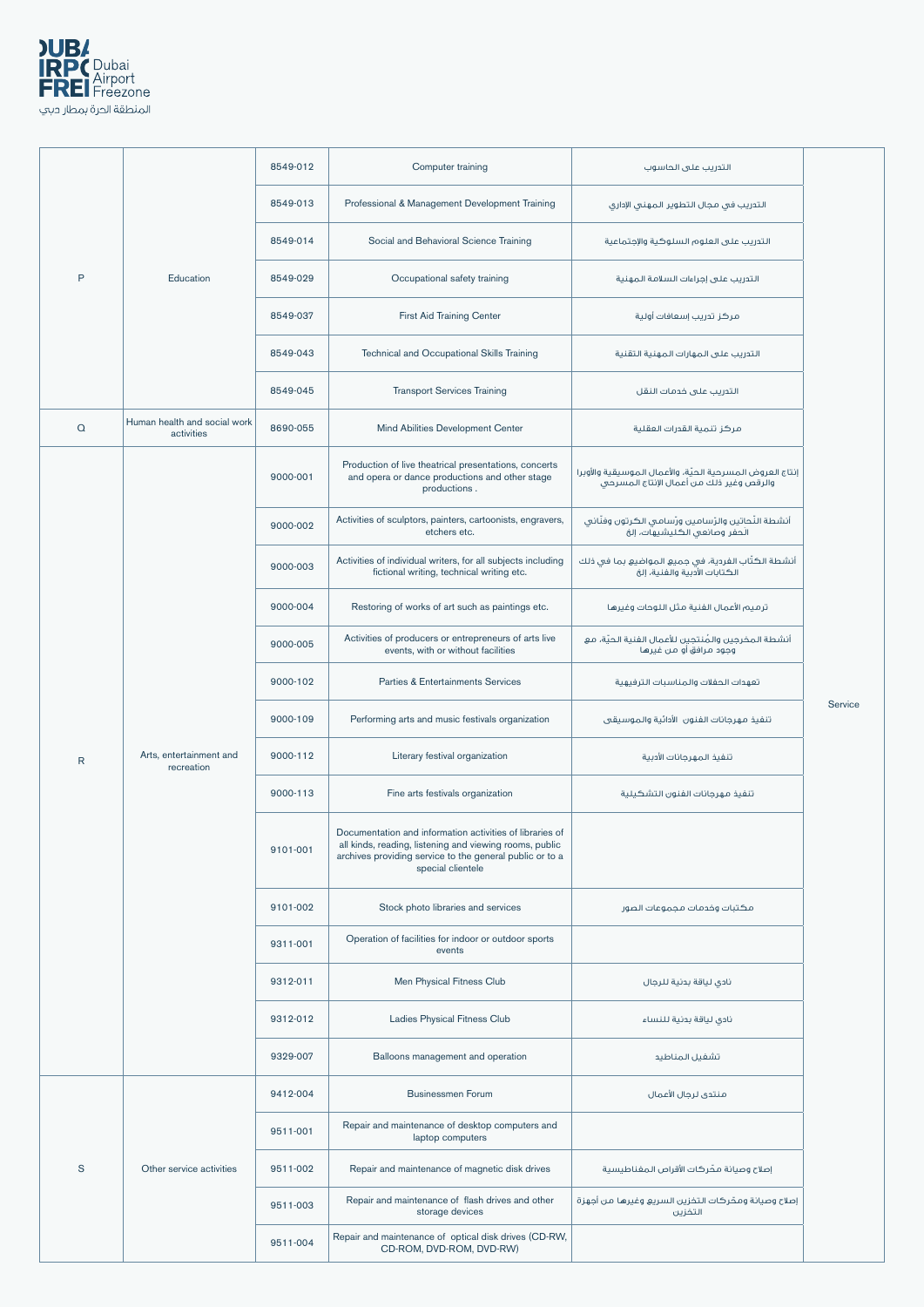

| ${\mathbf S}$ | Other service activities | 9511-005 | Repair and maintenance of internal and external<br>computer modem and dedicated computer terminals                                                                                     | إصلاح وصيانة المودمات الحاسوبية الداخلية والخارجية<br>ومحطات كمبيوتر مخصصة                                                                             | Service |
|---------------|--------------------------|----------|----------------------------------------------------------------------------------------------------------------------------------------------------------------------------------------|--------------------------------------------------------------------------------------------------------------------------------------------------------|---------|
|               |                          | 9511-006 | Repair and maintenance of printers, monitors,<br>keyboards, mice, joysticks and trackball accessories                                                                                  |                                                                                                                                                        |         |
|               |                          | 9511-007 | Repair and maintenance of computer servers                                                                                                                                             | إصلاح وصيانة الموده الداخلي والخارجي للحاسوب                                                                                                           |         |
|               |                          | 9511-008 | Repair and maintenance of scanners                                                                                                                                                     |                                                                                                                                                        |         |
|               |                          | 9511-009 | Repair and maintenance of computer terminals like<br>automatic teller machines (ATM's); point-of-sale (POS)<br>terminals, not mechanically operated and hand-held<br>computers (PDA's) | إصلاح وصيانة المحطات الطرفية للحاسوب مثل الصّراف<br>الآلى والمحطات الطرفية لحساب مشتريات الزبائن ، غير<br>المشغلة ميكانيكيا، والحواسيب الشخصية اليدوية |         |
|               |                          | 9512-001 | Telecommunication equipment and apparatuses<br>repairing                                                                                                                               | إصلاح وصيانة معدات الاتصالات                                                                                                                           |         |
|               |                          | 9512-002 | Mobile phones repairing                                                                                                                                                                | إصلاح الهواتف المتحركة                                                                                                                                 |         |
|               |                          | 9521-001 | Repair and maintenance of consumer electronics                                                                                                                                         |                                                                                                                                                        |         |
|               |                          | 9521-004 | Mobile Phone Upgrading Services                                                                                                                                                        | خدمات تطوير أداء الهواتف المتحركة                                                                                                                      |         |
|               |                          | 9522-001 | Repair and servicing of household appliances                                                                                                                                           |                                                                                                                                                        |         |
|               |                          | 9522-002 | Repair and servicing of home and garden equipment                                                                                                                                      |                                                                                                                                                        |         |
|               |                          | 9523-001 | Repair and maintenance of footwear                                                                                                                                                     | إصلاح وصيانة الأحذية                                                                                                                                   |         |
|               |                          | 9523-002 | Fitting of heels                                                                                                                                                                       | تركيب النعول                                                                                                                                           |         |
|               |                          | 9523-003 | Repair and maintenance of leather goods                                                                                                                                                | إصلاح وصيانة المنتجات الجلدية                                                                                                                          |         |
|               |                          | 9524-001 | Reupholstering, refinishing, repairing and restoring of<br>furniture and home furnishings including office furniture                                                                   | تجديد بطائن الأثاث والمفروشات وتبطينها وتبطينها<br>وإصلاحها وصيانتها، بما في ذلك الأثاث المكتبي                                                        |         |
|               |                          | 9524-002 | <b>Curtains Preparing &amp; Fixing</b>                                                                                                                                                 | تجهيز الستائر وتركيبها                                                                                                                                 |         |
|               |                          | 9529-001 | Repair of bicycles                                                                                                                                                                     | إصلاح الدّراجات                                                                                                                                        |         |
|               |                          | 9529-002 | Repair and alteration of clothing                                                                                                                                                      | إصلاح وضبط قياسات الملابس                                                                                                                              |         |
|               |                          | 9529-003 | Repair and alteration of jewellery                                                                                                                                                     | إصلاح المجوهرات وتغييرها                                                                                                                               |         |
|               |                          | 9529-004 | Repair of watches, clocks and their parts                                                                                                                                              | الساعات بأنواعها وأجزائها                                                                                                                              |         |
|               |                          | 9529-005 | Repair of sporting goods (except sporting guns)                                                                                                                                        | إصلاح الأدوات الرياضية (ما عدا بنادق الصيد)                                                                                                            |         |
|               |                          | 9529-006 | Repair of spectacles                                                                                                                                                                   | إصلاح النظارات                                                                                                                                         |         |
|               |                          | 9529-007 | Repair of musical instruments                                                                                                                                                          | إصلاح الآلات الموسيقية                                                                                                                                 |         |
|               |                          | 9529-008 | Repair of toys and similar articles                                                                                                                                                    | إصلاح اللُعب والأصناف المماثلة                                                                                                                         |         |
|               |                          | 9529-009 | Repair of other personal and household goods                                                                                                                                           | إصلاح السلع الشخصية والمنزلية الأخرى                                                                                                                   |         |
|               |                          | 9529-010 | Piano-tuning                                                                                                                                                                           | ضبط نغمات البيانو                                                                                                                                      |         |
|               |                          | 9529-012 | Locks repair                                                                                                                                                                           | إصلاح الأقفال                                                                                                                                          |         |
|               |                          | 9529-013 | Key duplicators                                                                                                                                                                        | نسخ المفاتيح                                                                                                                                           |         |
|               |                          | 9529-014 | Glass and plastic engraving                                                                                                                                                            | الحفر على الزجاج والبلاستيك                                                                                                                            |         |
|               |                          | 9529-015 | <b>Optical Lenses Cutting &amp; Fixing</b>                                                                                                                                             | تقطيع عدسات النظارات وتركيبها                                                                                                                          |         |